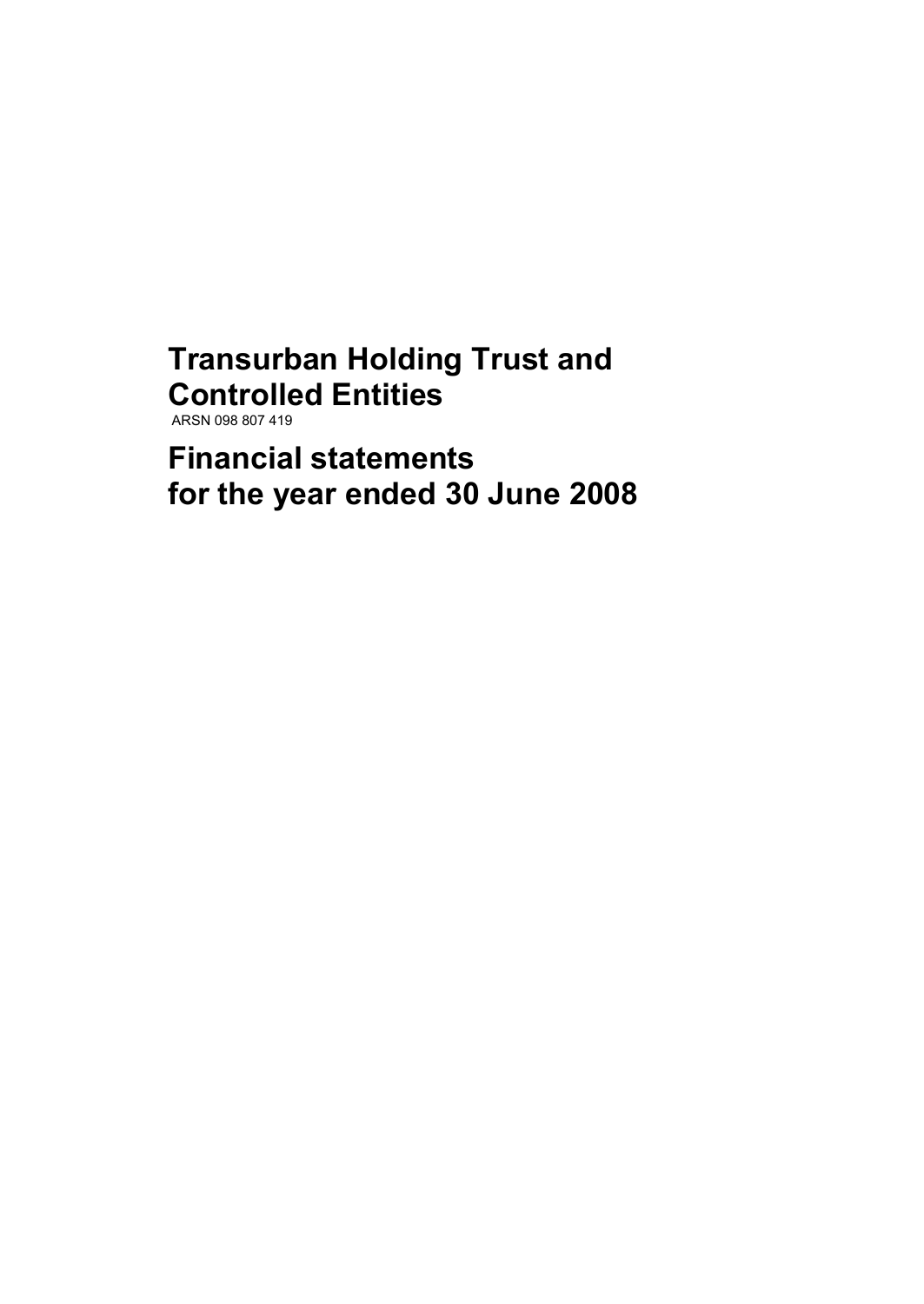# **Transurban Holding Trust** ARSN 098 807 419 **Financial statements - 30 June 2008**

# **Contents**

|                                             | Page |
|---------------------------------------------|------|
| Directors' report                           |      |
| Auditor's Independence Declaration          | 6    |
| Financial report                            |      |
| Directors' declaration                      | 73   |
| Independent auditor's report to the members | 74   |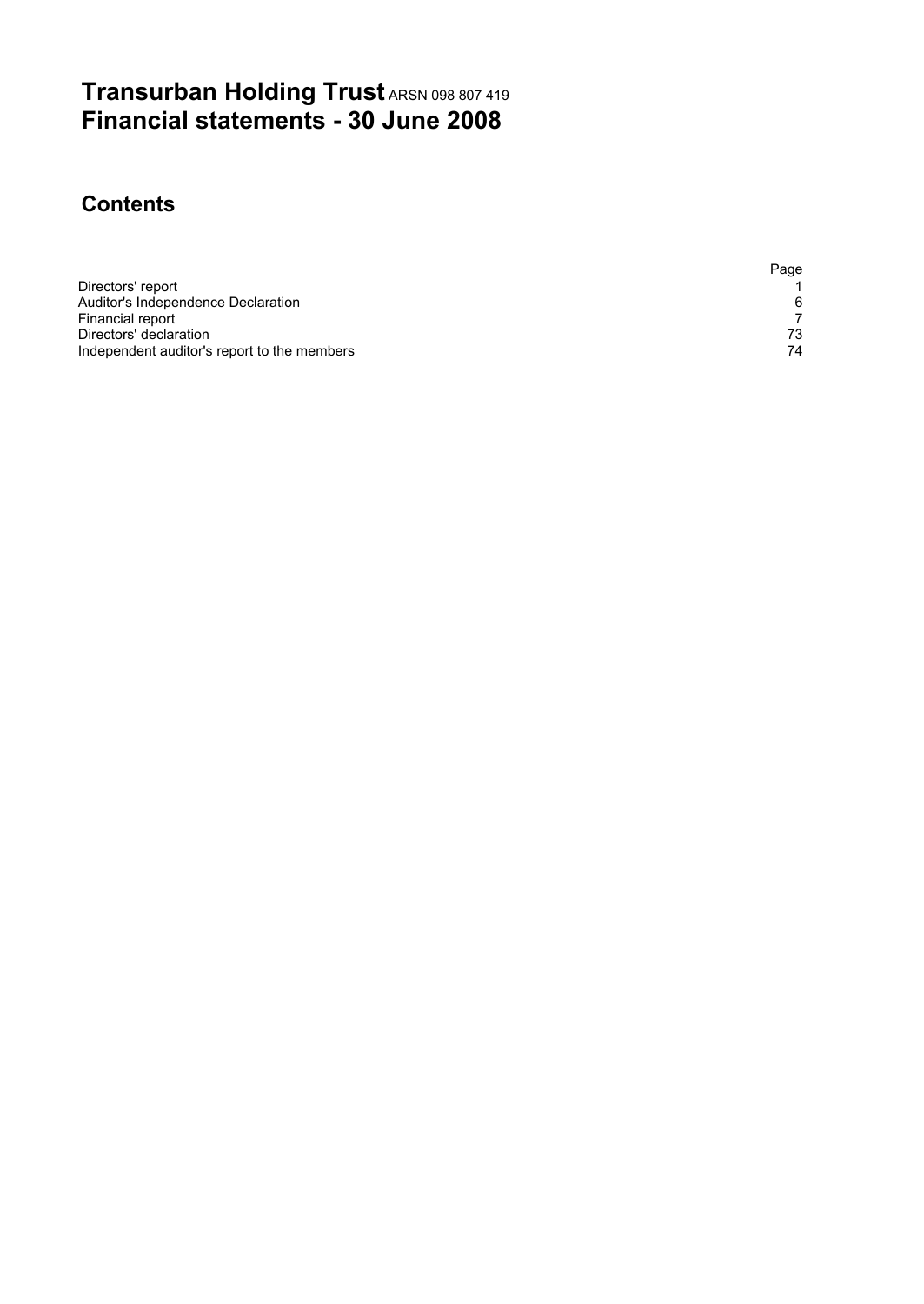# **Directors' report**

The directors of Transurban Infrastructure Management Limited, the responsible entity of Transurban Holding Trust, present their report on the consolidated entity consisting of Transurban Holding Trust ("the Trust"), and the entities it controlled (collectively "the Group") at the end of, and during, the year ended 30 June 2008.

Transurban Holding Trust forms part of the Transurban Group. The securities of the entities comprising the Transurban Group are stapled. A Stapled Security comprises one share in Transurban Holdings Limited, one share in Transurban International Limited and one unit in Transurban Holding Trust. None of the components of the Stapled Security can be traded separately.

#### **Responsible Entity**

Transurban Holding Trust is registered as a managed investment scheme under Chapter 5C of the *Corporations Act 2001* and, as a result, requires a responsible entity. Transurban Infrastructure Management Limited is the responsible entity of Transurban Holding Trust and is responsible for performing all functions that are required under the *Corporations Act 2001*  of a Responsible Entity.

#### **Directors**

With the exception of the changes noted below, the following persons held office as directors of Transurban Infrastructure Management Limited during the whole of the financial year and up to the date of this report:

#### *Non-executive Directors*

David J Ryan AO Geoffrey O Cosgriff Jeremy G A Davis AM Susan M Oliver Christopher J S Renwick AM Lindsay Maxsted (Appointed 1 March 2008) *Executive Directors* Kimberley Edwards (Resigned 4 April 2008) Christopher J Lynch (Appointed 18 February 2008)

#### **Results**

The consolidated net profit for the Group was \$213.9 million (2007: loss of \$22.7 million).

#### **Principal Activities and Operations**

During the year the principal activities of the consolidated entity consisted of holding 100 per cent of the units in the CityLink Trust, the Transurban Finance Trust, the Hills Motorway Trust, the Sydney Roads Trust, the T (895) Finance Trust and the Transurban CARS Trust. The Transurban CARS Trust holds the Transurban Group's investment in Westlink M7 Motorway in Sydney.

#### **Distributions**

Distributions paid to members during the financial year were as follows:

|                                                                                                                                    | 2008<br>\$'000     | 2007<br>\$'000     |
|------------------------------------------------------------------------------------------------------------------------------------|--------------------|--------------------|
| Distributions proposed<br>Final distribution payable and recognised as a liability: 29.0 cents (2007: 27.5 cents)                  |                    |                    |
| per fully paid stapled security payable 29 August 2008                                                                             | 319.076<br>319.076 | 294.744<br>294,744 |
|                                                                                                                                    |                    |                    |
| Distributions paid during the year                                                                                                 |                    |                    |
| Final distribution for 2007 financial year of 27.5 cents (2006: 25.5 cents) per fully paid<br>Stapled Security paid 27 August 2007 | 294.744            | 207.422            |
| Interim distribution for 2008 financial year of 28.0 cents (2007: 26.5 cents) per fully                                            |                    |                    |
| paid Stapled Security paid 27 February 2008                                                                                        | 303.297            | 220.989            |
| Total distributions paid                                                                                                           | 598.041            | 428.411            |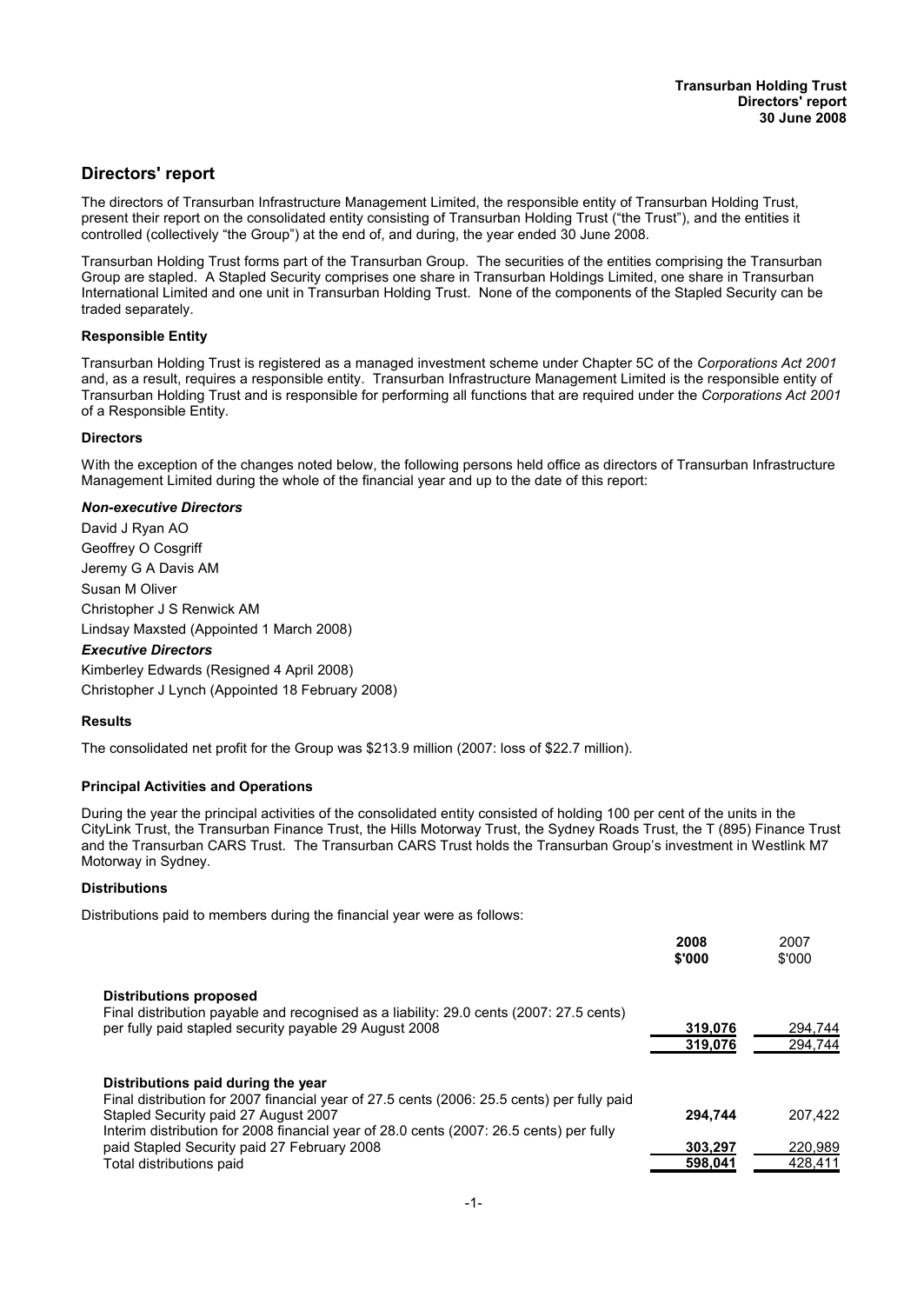|                                                                                                                                                                                                             |                                              | <b>Transurban Holding Trust</b><br>Directors' report<br>30 June 2008<br>(continued) |
|-------------------------------------------------------------------------------------------------------------------------------------------------------------------------------------------------------------|----------------------------------------------|-------------------------------------------------------------------------------------|
| Distributions (continued)<br>Distributions paid in cash or satisfied by the issue of Stapled Securities under the<br>distribution reinvestment plan during the years ended 30 June 2008 and 30 June<br>2007 | 2008<br>\$'000                               | 2007<br>\$'000                                                                      |
| Paid in cash<br>Executive loans - repayments<br>Satisfied by issue of Stapled Securities<br>Funds available for future distribution reinvestment plans                                                      | 396,858<br>1.535<br>199,615<br>33<br>598.041 | 197.408<br>1.230<br>229.756<br>17<br>428.411                                        |

#### **Review of operations**

Total revenue for the Group increased 46.5% to \$630.0 million. The profit for the year was \$213.9 million.

The increase in revenue is primarily due to an increase of \$164.9 million of interest charged to Transurban Group entities on various operating loans and an increase of \$5.8 million in interest from Term Loan Notes. In addition an increase of \$28.9 million of rental income charged to the Transurban Group entities for the use of land.

The prior year also included the final recognition of losses from the Trust's investment in the Westlink Group. The investment was written down to zero and as a result no further losses have been recognised in the current year (2007: \$23.2 million).

#### **Significant changes in the state of affairs**

On 19 June 2008, Transurban announced that it had made a \$658.8 million (the Trust's share was \$399.1 million) share placement to Canadian Pension Plan Investment Board, at a 7 per cent premium to the then market price. In addition it was announced that distributions beyond August 2008 would be reduced to more closely align to operating cash flow and that the group would be targeting a reduction of \$20 million out of its ongoing cost structure.

#### **Matters subsequent to the end of the financial year**

On 14 August 2008, Transurban exercised its pre-emptive rights under the Westlink Equity Participants Deed to acquire an additional 2.5 per cent of the Westlink M7 for a consideration of \$38.0 million. This takes Transurban's stake in the Westlink M7 to 50 per cent.

Except for the details mentioned above, no other matter or circumstance has arisen since 30 June 2008 that has significantly affected, or may significantly affect:

- the entity's operations in future financial years, or
- the results of those operations in future financial years, or
- · the entity's state of affairs in future financial years.

#### **Likely developments and expected results of operations**

Information on likely developments in the operations of the Trust and the expected results of operations have not been included in this report because the directors of the responsible entity believe it would be likely to result in unreasonable prejudice to the Trust.

#### **Environmental regulation**

The Group is subject to significant environmental regulation in respect of its assets. Key matters are as follows:

#### **CityLink**

CityLink Melbourne Limited is subject to regulation by the Environment Protection Act (1970) administered by the Victorian Environmental Protection Authority ("EPA"). The EPA currently regulates:

- · discharges from the tunnel ventilation system and management of in-tunnel air quality;
- management of discharges of treated groundwater to the Yarra River; and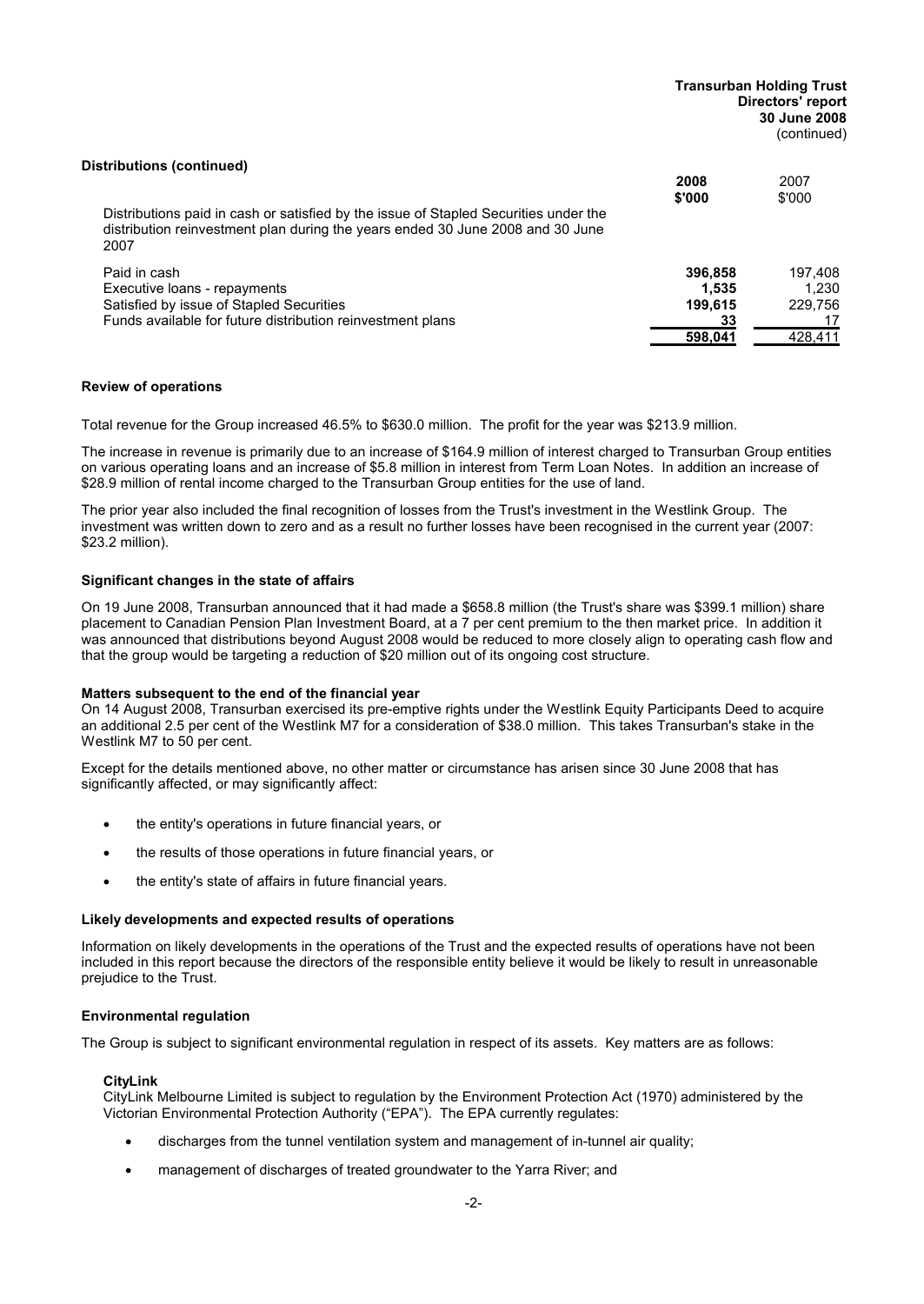#### **Environmental regulation (continued)**

management of the groundwater recharge system.

TransLink Operations (TLO) holds EPA Waste Discharge Licence EA41502. This specifies limits on the discharge of carbon monoxide, nitrogen dioxide and particulate mater as PM10 and PM2.5 from the tunnel ventilation system and imposes requirements to monitor these emissions. The licence also includes limits on the concentration of carbon monoxide within the tunnel and requires this to be monitored continuously.

This monitoring is undertaken by several specialist organisations under the supervision of the CityLink operator, Translink Operations Pty Ltd. The monitoring organisations are certified by the National Association of Testing Authorities. Monitoring verifies that emission levels are well below the maximum levels specified in the Waste Discharge Licence.

In November 2002, Transurban commissioned a Groundwater Reuse Facility that is designed to treat groundwater that flows into the Burnley and Domain Tunnels and re-inject it into the aquifers along the alignment of the tunnels. As part of the management regime for this facility, EPA Victoria issued a Pollution Abatement Notice (PAN) to CityLink Melbourne Limited. This PAN requires groundwater quality to be monitored and reported. To date there have been no groundwater quality issues detected.

CityLink Melbourne Limited also holds a trade waste agreement with City West Water Limited. This agreement regulates the discharge to sewer of backwash water from the filtration system of the Groundwater Reuse Facility.

As TransLink Operations are responsible for the management of all hazardous spills, EPA Victoria also issued a PAN to TransLink Operations in relation to discharge of tunnel water to the Yarra River. This PAN ensures that TLO only discharge treated groundwater from the tunnels to the Yarra River.

In addition to the above environmental regulations, the Project Scope and Technical Requirements (PS&TR) imposes a range of additional environmental requirements on CityLink. These include additional air quality requirements to be met within the tunnels, including oxides of nitrogen and visibility, and noise requirements on the open road system. The PS&TR requires that CityLink Melbourne undertake regular noise monitoring. CityLink Melbourne is obliged to take remedial action if traffic noise at abutting developments exceeds, or is predicted to exceed by 2011, 63dB(A) L10.

#### **M2 Motorway**

The operations of the Hills Motorway M2 is subject to environmental regulations under Commonwealth and State laws. The operator of the Motorway has in place a comprehensive environmental Management plan to monitor the performance of the Motorway and takes remedial steps where necessary. The consolidated entity on a regular basis reviews the operator's environmental management plan and there were no breaches reported during the financial year.

#### **Eastern Distributor**

The Eastern Distributor has been constructed under a licence issued by the Department of Urban Affairs and Planning ("DUAP"). This licence was issued following an environmental impact study of the project, and as part of the terms of the licence, the Minister for Planning and the Environmental Protection Agency ("EPA") stipulated 152 environmental conditions to which Leighton Contractors Pty Limited ("the contractors") must adhere. These conditions range from engineering, public access and amenity to environmental concerns. Breaches of the environmental conditions could result in cessation of the project.

Compliance with these requirements is monitored by a monthly report that the contractor submits to DUAP. This report outlines the compliance with the aforementioned environmental conditions stipulated in the licence. The report is subject to audit by both the consulting engineer Sinclair Knight Merz ("SKM") and the Roads and Traffic Authority of NSW and no significant breaches have been reported.

Licences have also been issued under the Clean Waters Act and the Noise Control Act, which relate to the discharging of water from the site and noise generating activities. There have been no significant breaches of these Acts.

Other Acts with which the project is required to comply with are:

- **Clean Air Act**
- **NSW Heritage Act**
- · Waste Minimisation and Management Act
- The Environmental Offences & Penalties Act
- · Environmentally Hazardous Chemicals Act

The have been no significant breaches of these Acts.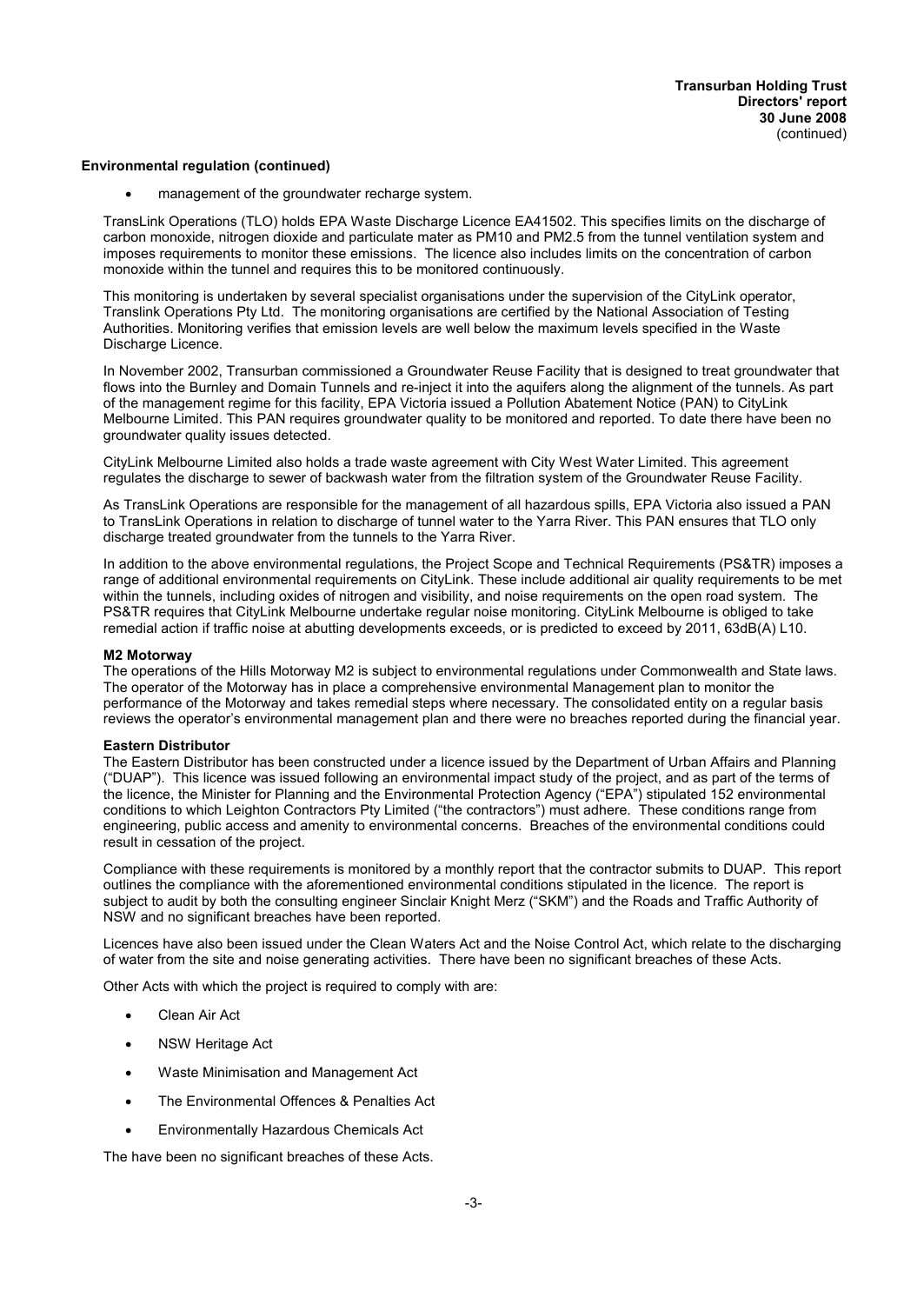#### **Insurance and Indemnification**

The Trust indemnifies all past and present Directors and Secretaries of the Company, including at this time the Directors named in this report and the Secretary or Secretaries, against every liability incurred by them in their respective capacities unless:

- the liability is owed to the Company or to a related body corporate;
- the liability did not arise out of the conduct of good faith; or
- · the liability is for a pecuniary penalty order or a compensation order under the Corporations Act 2001.

The Company also indemnifies each person who is or has been an officer of the Company against liability for costs or expenses incurred by the person in his or her capacity as an officer of the Company in defending civil or criminal proceedings in which judgment is given in favour of the person or the person is acquitted or in connection with an application in which the Court grants relief to the person under the Corporations Act 2001.

The Auditors of the Company are in no way indemnified out of the assets of the Company.

#### **Fees paid to and interest held in the Trust by the Responsible Entity or its Associates**

Fees paid to the Responsible Entity out of Trust property during the year are disclosed in note 31 to the financial statements.

No fees were paid to the directors of the Responsible Entity during the year out of Trust property.

#### **Interests in the Trust issued during the financial year**

|                                  | Consolidated  | <b>Parent</b> |               |           |
|----------------------------------|---------------|---------------|---------------|-----------|
|                                  | 2008          | 2007          |               | 2007      |
|                                  | <b>Number</b> | Number        | <b>Number</b> | Number    |
|                                  | '000          | '000'         | '000          | '000'     |
| Balance at 1 July                | 1,068,374     | 816,633       | 1,068,374     | 816,633   |
| Units issued during the year     | 149.889       | 251.741       | 149,889       | 251,741   |
| Balance at 30 June               | 1,218,263     | 1.068.374     | 1,218,263     | 1,068,374 |
| <b>Value of Assets</b>           |               |               |               |           |
|                                  | 2008          | 2007          | 2008          | 2007      |
|                                  | \$'000        | \$'000        | \$'000        | \$'000    |
| Value of Trust assets at 30 June | 9,665,991     | 9.729.795     | 6.984.059     | 7,004,677 |

The value of the Trust's assets is derived using the basis of accounting set out in Note 1 to the financial statements.

#### **Units under option**

There are 2.7 million units of Transurban Holding Trust under share based payment schemes. 0.7 million units were granted in the current year. No units were issued on the exercise of the relevant schemes.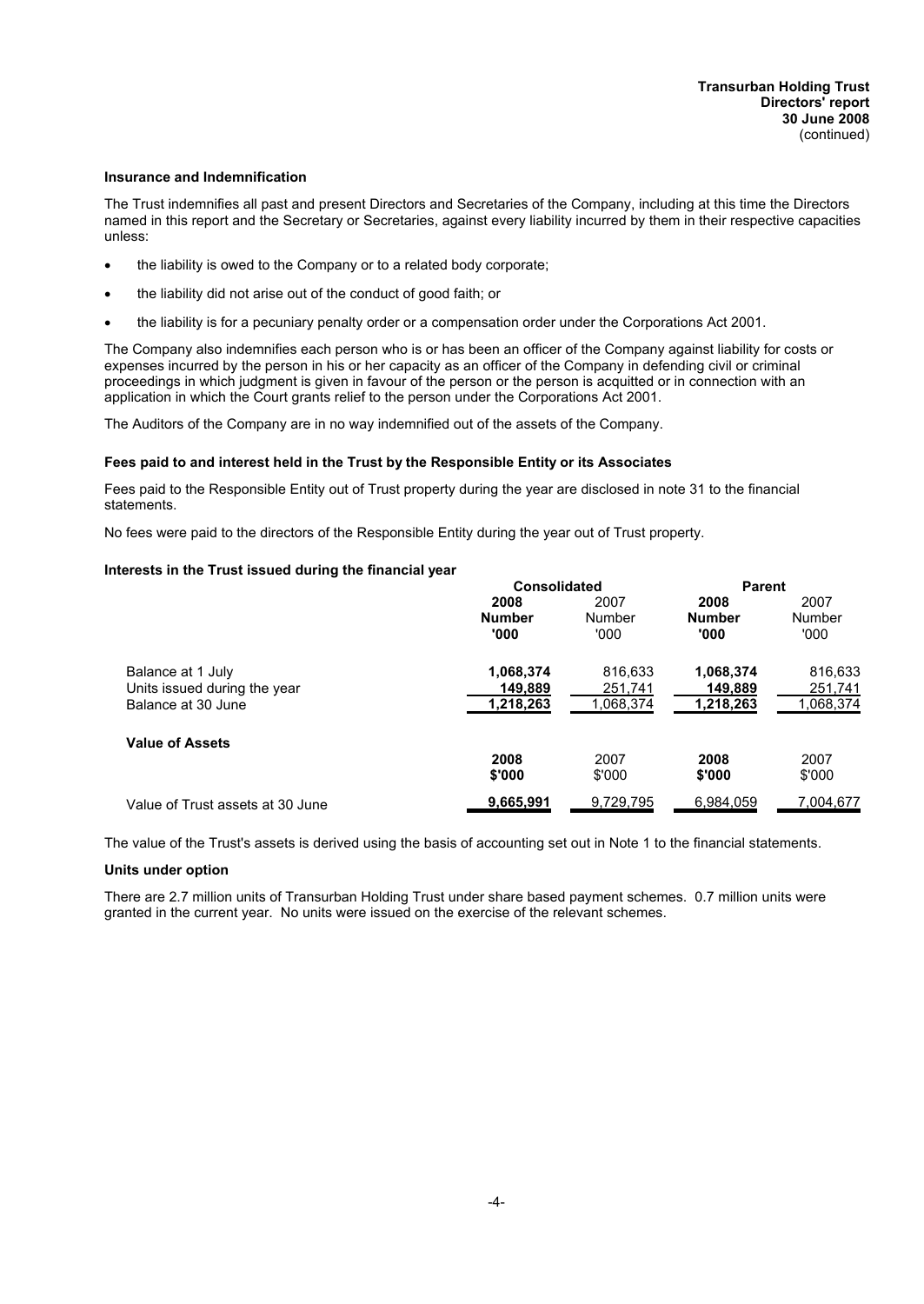#### **Directors' Interests**

The directors of the Responsible Entity have disclosed relevant interests in Stapled Securities issued by the Transurban Group as follows:

| Number of<br><b>Stapled Securities</b> |
|----------------------------------------|
| 57,300                                 |
| 116,036                                |
| 125,005                                |
|                                        |
| 50,518                                 |
| 21,552                                 |
| 152,800                                |
|                                        |

#### **Auditor's independence declaration**

A copy of the auditor's independence declaration as required under section 307C of the *Corporations Act 2001* is set out on page 6.

#### **Rounding of amounts**

The company is of a kind referred to in Class Order 98/100, issued by the Australian Securities and Investments Commission, relating to the ''rounding off'' of amounts in the directors' report. Amounts in the directors' report have been rounded off in accordance with that Class Order to the nearest thousand dollars, or in certain cases, to the nearest dollar.

#### **Auditor**

PricewaterhouseCoopers continues in office in accordance with section 327 of the *Corporations Act 2001.*

This report is made in accordance with a resolution of directors.

David J Ryan AO Chairman

Christopher J Lynch **Director** 

Melbourne 26 August 2008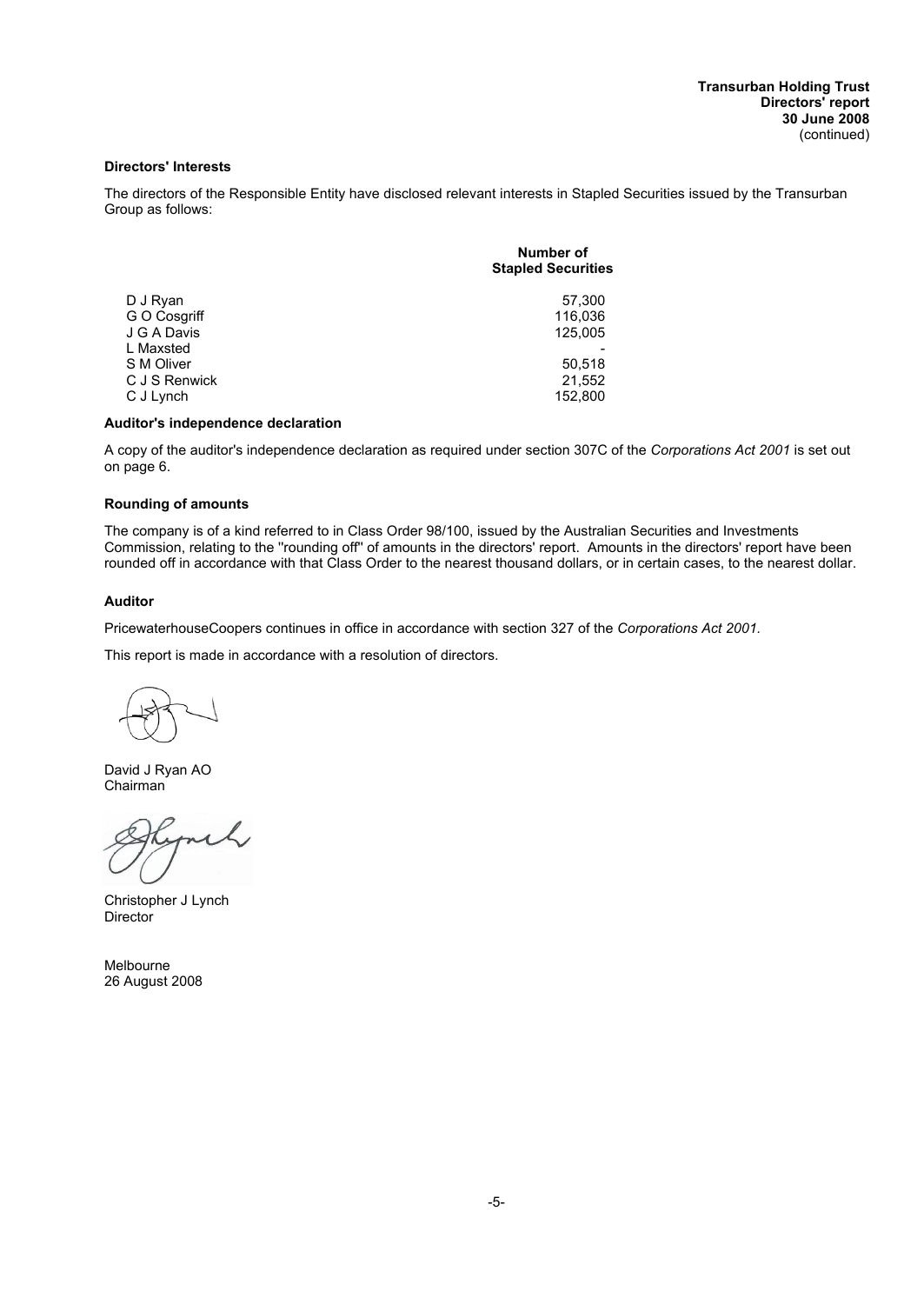# PRICEWATERHOUSE COPERS FO

#### **PricewaterhouseCoopers ABN 52 780 433 757**

Freshwater Place 2 Southbank Boulevard SOUTHBANK VIC 3006 GPO Box 1331L MELBOURNE VIC 3001 DX 77 website: www.pwc.com/au Telephone +61 3 8603 1000

# **Auditor's Independence Declaration**

As lead auditor for the audit of Transurban Holding Trust for the year ended 30 June 2008, I declare that, to the best of my knowledge and belief, there have been:

(a) no contraventions of the auditor independence requirements of the *Corporations Act 2001* in relation to the

audit; and (b) no contraventions of any applicable code of professional conduct in relation to the audit.

This declaration is in respect of Transurban Holding Trust and the entities it controlled during the year.

John Yeoman Melbourne (1999) and the state of the state of the state of the Melbourne Melbourne (1999) and the Melbourne of the Melbourne (1999) and the Melbourne of the Melbourne of the Melbourne of the Melbourne of the M PricewaterhouseCoopers

26 August 2008

Liability limited by a scheme approved under Professional Standards Legislation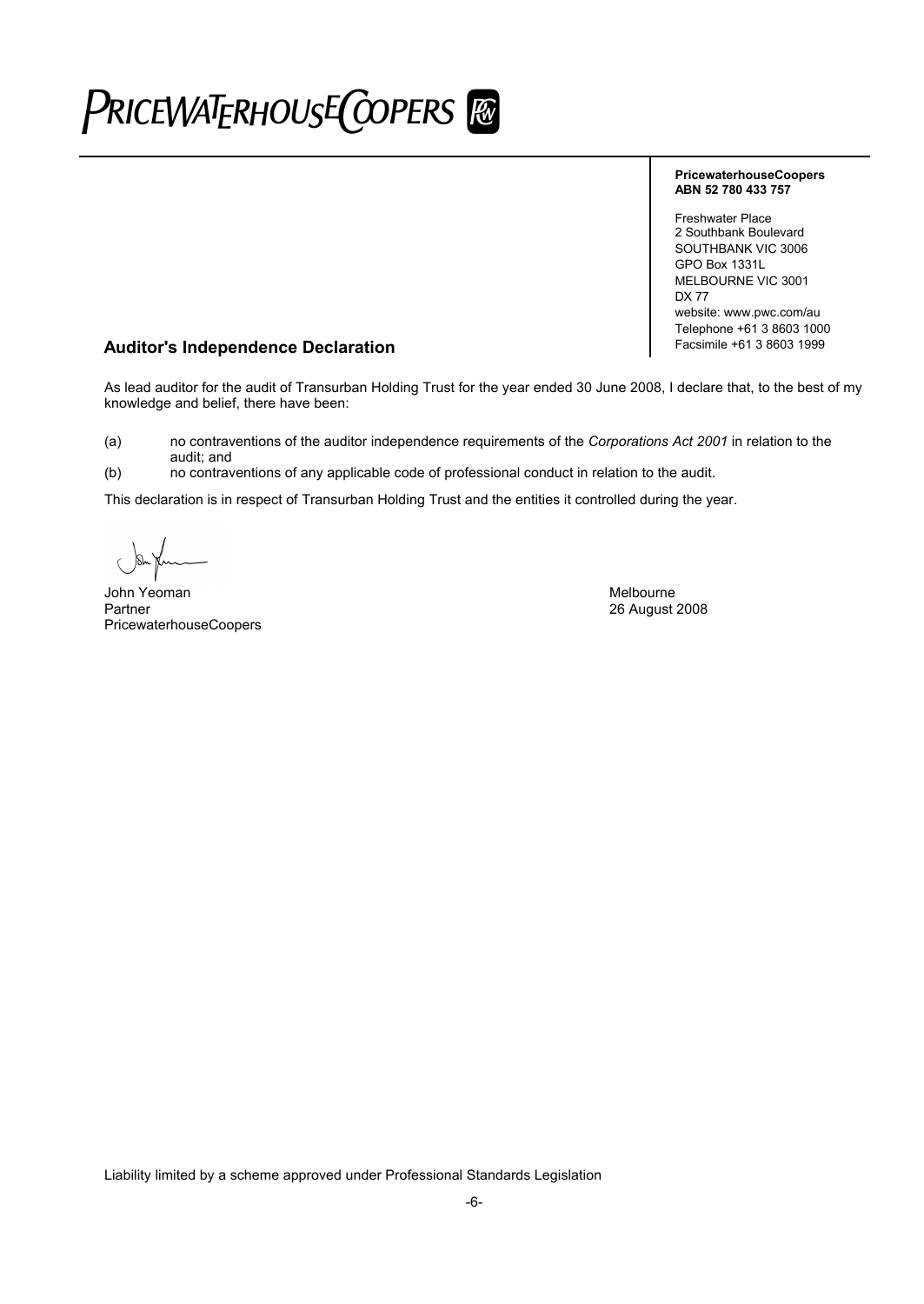# **Transurban Holding Trust** ARSN 098 807 419 **Financial statements - 30 June 2008**

# **Contents**

|                                             | Page |
|---------------------------------------------|------|
| Financial report                            |      |
| Income statements                           | 8    |
| Balance sheets                              | 9    |
| Statements of changes in equity             | 10   |
| Cash flow statements                        | 12   |
| Notes to the financial statements           | 13   |
| Directors' declaration                      | 73   |
| Independent auditor's report to the members | 74   |

This financial report covers both the separate financial statements of Transurban Holding Trust as an individual entity and the consolidated financial statements for the consolidated entity consisting of Transurban Holding Trust and its subsidiaries. The financial report is presented in the Australian currency.

Transurban Holding Trust is a Trust incorporated and domiciled in Australia. Its registered office and principal place of business is:

Transurban Holding Trust Level 43 Rialto South Tower 525 Collins Street Melbourne VIC 3000

The financial report was authorised for issue by the directors on 26 August 2008. The company has the power to amend and reissue the financial report.

Through the use of the internet, we have ensured that our corporate reporting is timely, complete, and available globally. All releases to the ASX and the media, financial reports and other information are available on our website: www.transurban.com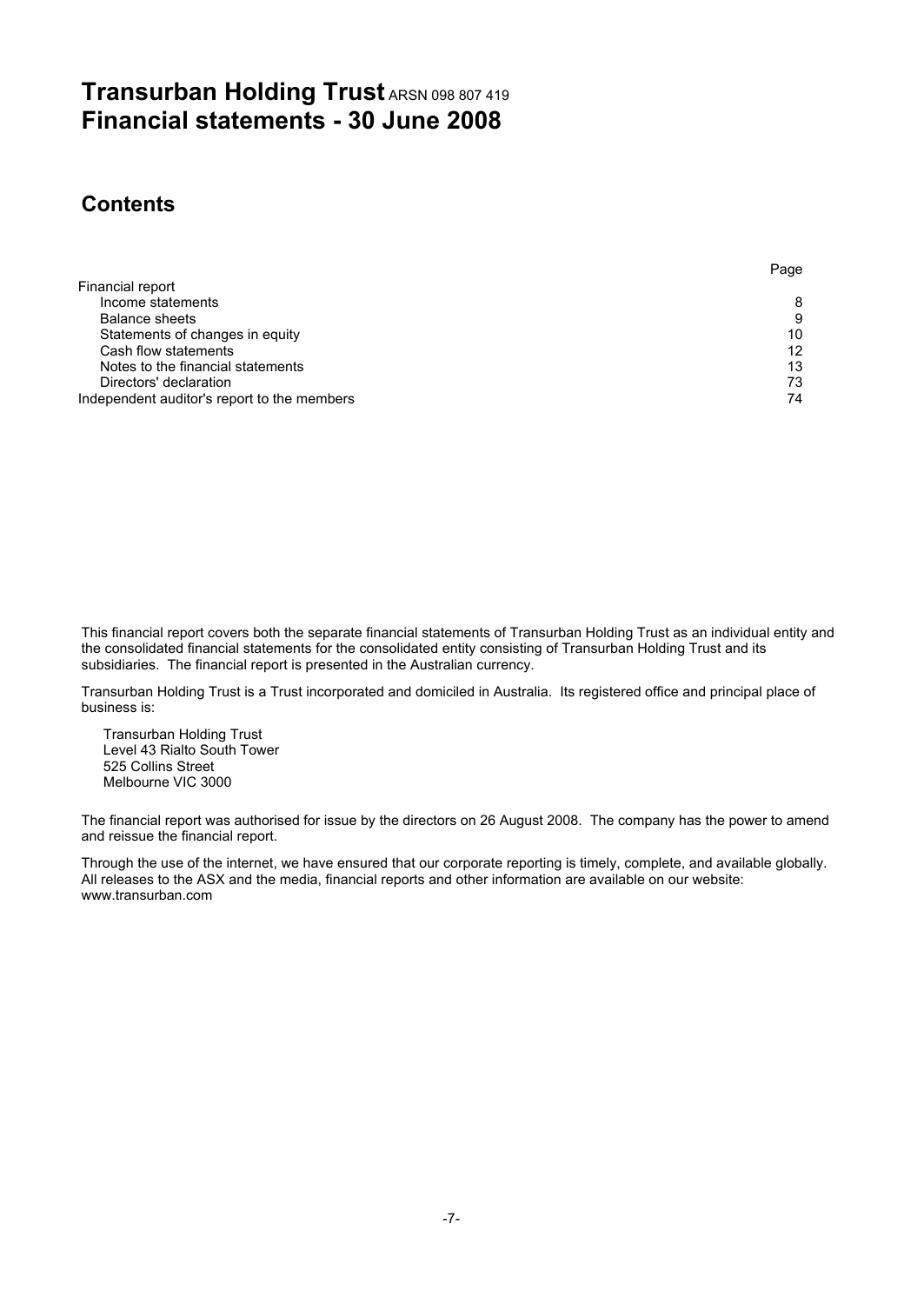#### **Transurban Holding Trust Income statements For the year ended 30 June 2008**

|                                                                                                               | <b>Consolidated</b> |                                                 |                                              | <b>Parent</b>                    |                        |
|---------------------------------------------------------------------------------------------------------------|---------------------|-------------------------------------------------|----------------------------------------------|----------------------------------|------------------------|
|                                                                                                               | <b>Notes</b>        | 2008<br>\$'000                                  | 2007<br>\$'000                               | 2008<br>\$'000                   | 2007<br>\$'000         |
| Revenue from continuing operations                                                                            | 4                   | 630,036                                         | 430,069                                      | 236,516                          | 113,526                |
| Other income<br>Expenses from ordinary activities                                                             | 5                   | 49,102                                          | 44,555                                       | 49,102                           | 44,588                 |
| Depreciation and amortisation expense<br>Operational costs<br>Administration costs<br><b>Promissory Notes</b> | 6                   | (108, 933)<br>(3, 199)<br>(11, 701)<br>(1, 158) | (105, 030)<br>(36,074)<br>(1,489)<br>(1,263) | (3,925)<br>(1, 182)<br>(11, 121) | (32, 584)<br>(824)     |
| Finance costs<br>Share of net profits of associates and joint<br>venture partnership accounted for using the  | 6                   | (338, 105)                                      | (330, 255)                                   | (134, 852)                       | (164, 745)             |
| equity method<br>Profit/(loss) before income tax                                                              | 35                  | 216,042                                         | (23.166)<br>(22, 653)                        | 134,538                          | (6, 236)<br>(46, 275)  |
| Income tax expense<br>Profit from continuing operations                                                       | 7                   | (2, 189)<br>213,853                             | (22, 653)                                    | 134,538                          | (46, 275)              |
| Profit/(loss) for the year                                                                                    |                     | 213,853                                         | (22, 653)                                    | 134,538                          | (46, 275)              |
| Profit (loss) is attributable to:<br>Equity holders of Transurban Holding Trust<br>Minority interest          | 25                  | 198,383<br>15,470<br>213,853                    | (27, 724)<br>5,071<br>(22, 653)              | 134,538<br>134,538               | (46, 275)<br>(46, 275) |
| Earnings per unit for profit/(loss)                                                                           |                     | <b>Cents</b>                                    | Cents                                        |                                  |                        |
| attributable to the ordinary unit holders:<br>Basic earnings per share<br>Diluted earnings per share          | 40<br>40            | 18.2<br>18.2                                    | (3.1)<br>(3.1)                               |                                  |                        |

*The above income statements should be read in conjunction with the accompanying notes.*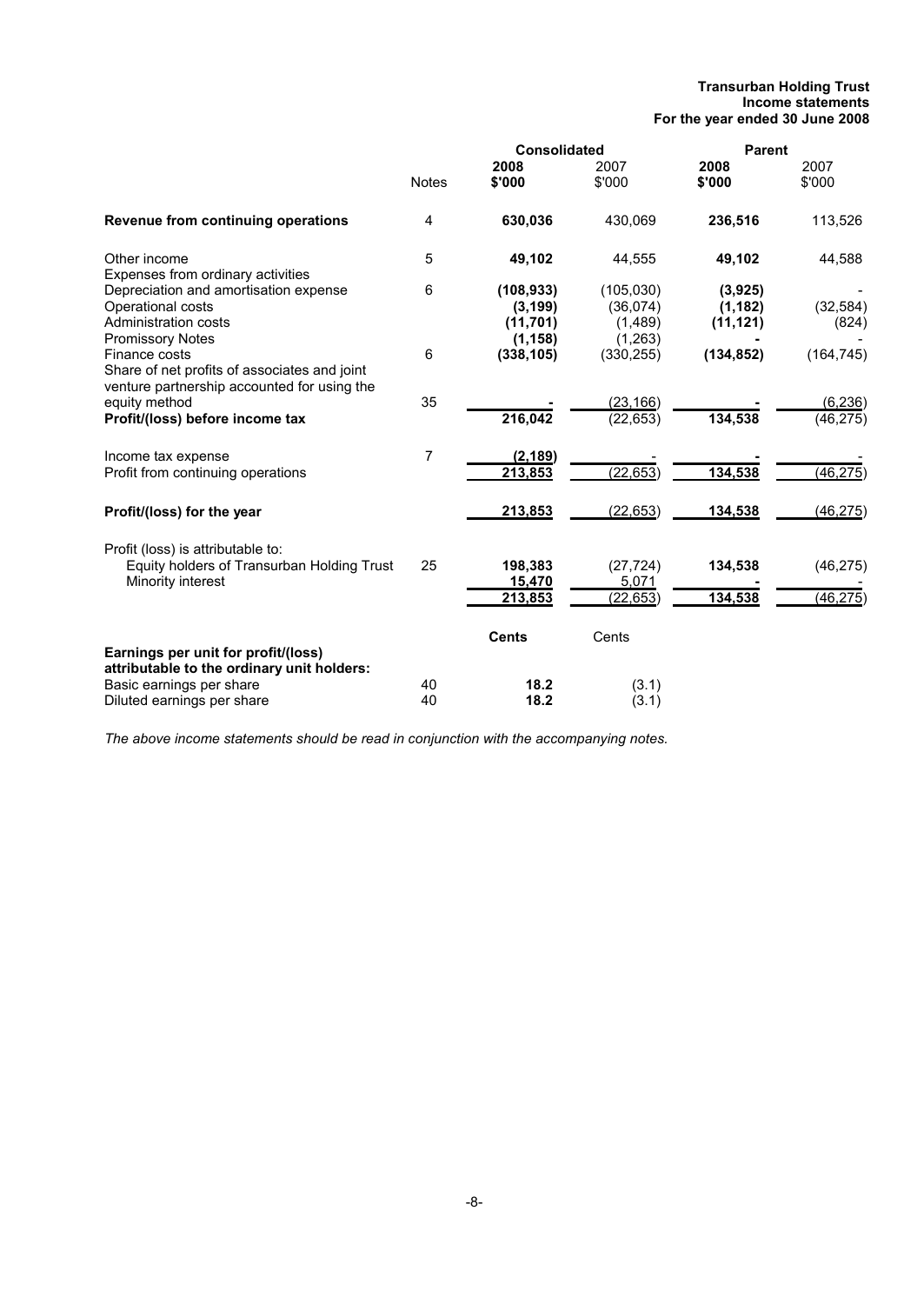#### **Transurban Holding Trust Balance sheets As at 30 June 2008**

|                                                  |              | <b>Consolidated</b> |                | <b>Parent</b> |             |  |
|--------------------------------------------------|--------------|---------------------|----------------|---------------|-------------|--|
|                                                  |              | 2008                | 2007           | 2008          | 2007        |  |
|                                                  | <b>Notes</b> | \$'000              | \$'000         | \$'000        | \$'000      |  |
| <b>ASSETS</b>                                    |              |                     |                |               |             |  |
| <b>Current assets</b>                            |              |                     |                |               |             |  |
| Cash and cash equivalents                        | 8            | 45,882              | 268,995        | 1,308         | 183,836     |  |
| Trade and other receivables                      | 9            | 195,994             | 17,202         | 210,344       | 81,141      |  |
| Derivative financial instruments                 | 10           | 2,917               |                |               |             |  |
| Total current assets                             |              | 244,793             | 286,197        | 211,652       | 264,977     |  |
|                                                  |              |                     |                |               |             |  |
| <b>Non-current assets</b>                        |              |                     |                |               |             |  |
| Receivables                                      | 11           | 5,963,892           | 5,887,457      | 2,250,920     | 2,214,288   |  |
| Held-to-maturity investments                     | 12           | 558,223             | 557,731        |               |             |  |
| Derivative financial instruments                 | 10           | 20,669              | 20,623         |               |             |  |
| Other financial assets                           | 13           |                     |                | 4,140,285     | 4,140,285   |  |
| Property, plant and equipment                    | 14           | 2,487,652           | 2,592,660      |               |             |  |
| Intangible assets                                | 15           | 381,202             | 385,127        | 381,202       | 385,127     |  |
| Total non-current assets                         |              | 9,411,638           | 9,443,598      | 6,772,407     | 6,739,700   |  |
| <b>Total assets</b>                              |              | 9,656,431           | 9,729,795      | 6,984,059     | 7,004,677   |  |
|                                                  |              |                     |                |               |             |  |
| <b>LIABILITIES</b><br><b>Current liabilities</b> |              |                     |                |               |             |  |
|                                                  | 16           | 245,702             | 83,561         | 258,111       |             |  |
| Trade and other payables<br>Borrowings           | 17           |                     |                |               | 109,526     |  |
| <b>Current tax liabilities</b>                   |              | 459,000             |                |               |             |  |
|                                                  |              | 1,350               |                |               |             |  |
| Provisions                                       | 18           | 349,241             | 329,667        | 318,397       | 293,862     |  |
| Non-interest bearing liabilities                 | 19           | 169,978             | 423,952        | 135,311       | 390,619     |  |
| <b>Total current liabilities</b>                 |              | 1,225,271           | 837,180        | 711,819       | 794,007     |  |
| <b>Non-current liabilities</b>                   |              |                     |                |               |             |  |
| Borrowings                                       | 20           | 3,490,343           | 3,990,522      | 1,250,728     | 1,163,159   |  |
| Deferred tax liabilities                         | 22           | 795                 |                |               |             |  |
| Non-interest bearing liabilities                 | 21           | 64,371              | <u>199,833</u> | 51,398        | 188,188     |  |
| Total non-current liabilities                    |              | 3,555,509           | 4,190,355      | 1,302,126     | 1,351,347   |  |
|                                                  |              |                     |                |               |             |  |
| <b>Total liabilities</b>                         |              | 4,780,780           | 5,027,535      | 2,013,945     | 2,145,354   |  |
| <b>Net assets</b>                                |              | 4,875,651           | 4,702,260      | 4,970,114     | 4,859,323   |  |
| <b>UNIT HOLDERS' FUNDS</b>                       |              |                     |                |               |             |  |
| <b>Issued units</b>                              | 23           | 6,507,180           | 5,911,399      | 6,507,180     | 5,911,399   |  |
| Reserves                                         | 24           | 17,392              | 9,186          | 6,874         | 4,029       |  |
| Retained profits/(accumulated losses)            | 24           | (1,696,182)         | (1, 272, 192)  | (1,543,940)   | (1,056,105) |  |
| Capital and reserves attributable to equity      |              |                     |                |               |             |  |
| holder of Transurban Holding Trust               |              | 4,828,390           | 4,648,393      | 4,970,114     | 4,859,323   |  |
| Minority interest                                | 25           | 47,261              | 53,867         |               |             |  |
|                                                  |              |                     |                |               |             |  |
| <b>Total unitholders' funds</b>                  |              | 4,875,651           | 4,702,260      | 4,970,114     | 4,859,323   |  |

*The above balance sheets should be read in conjunction with the accompanying notes.*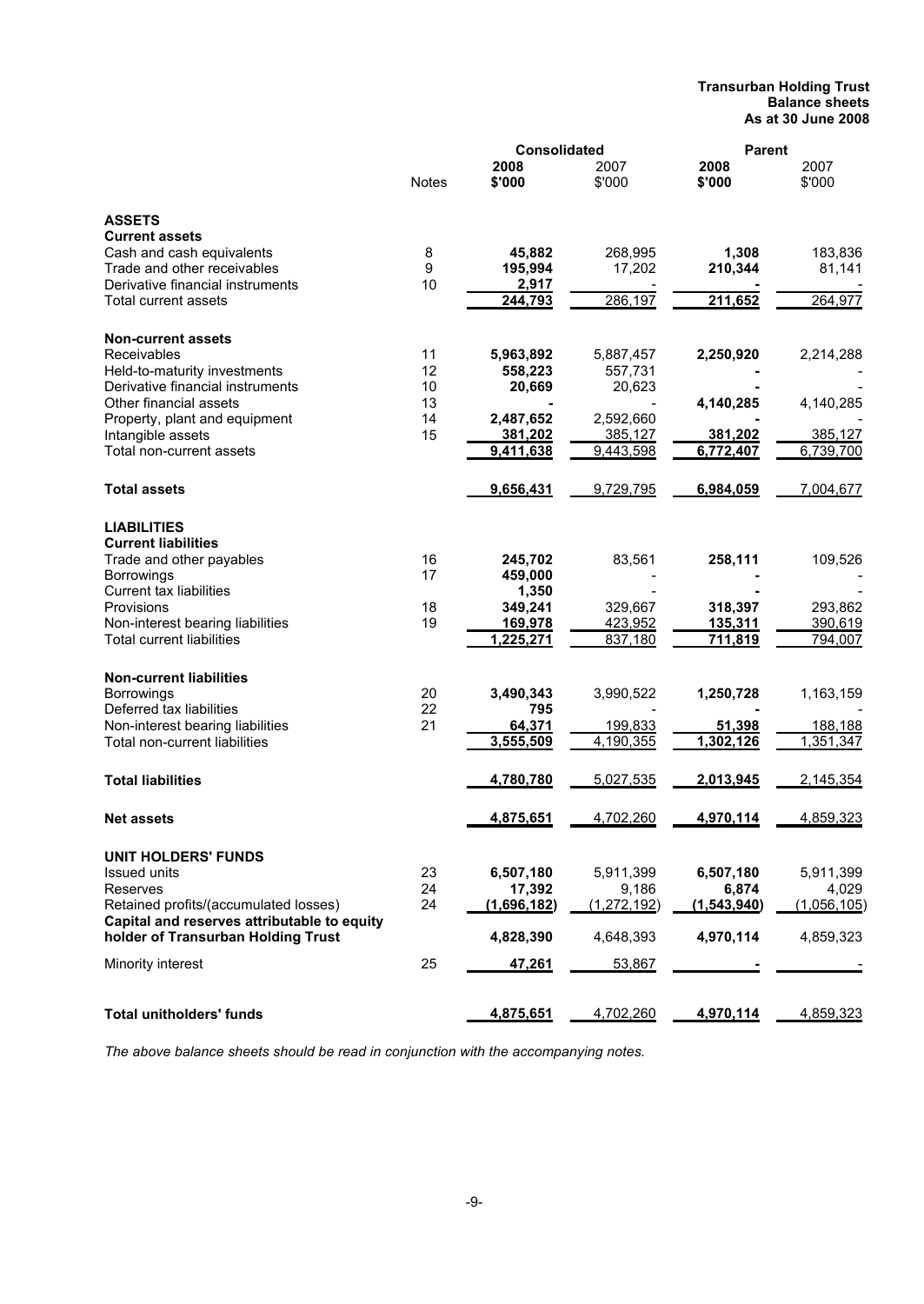|                                                                                            |              |                                        | <b>Attributable to members of</b><br><b>Transurban Holding Trust</b> |                                   |                                       |                        |
|--------------------------------------------------------------------------------------------|--------------|----------------------------------------|----------------------------------------------------------------------|-----------------------------------|---------------------------------------|------------------------|
| <b>Consolidated</b>                                                                        | <b>Notes</b> | <b>Contributed</b><br>equity<br>\$'000 | <b>Reserves</b><br>\$'000                                            | (Accumulated<br>losses)<br>\$'000 | <b>Minority</b><br>interest<br>\$'000 | Total<br>\$'000        |
| Balance at 1 July 2006                                                                     |              | 4,194,672                              | (910)                                                                | (728, 735)                        |                                       | 3,465,027              |
| Changes in fair value of share-based payments<br>Changes in fair value of cash flow hedges |              |                                        | 2.861<br>7,235                                                       |                                   |                                       | 2,861<br>7,235         |
| Net income/(expense) recognised directly in equity                                         |              |                                        | 10,096                                                               |                                   |                                       | 10,096                 |
| Profit (loss) for the year                                                                 |              |                                        |                                                                      | (27, 724)                         | 5,071                                 | (22, 653)              |
| Total recognised income and expense for the<br>year                                        |              |                                        | 10,096                                                               | (27, 724)                         | 5,071                                 | (12, 557)              |
| Exercise of employee unit options                                                          | 23           | 296                                    |                                                                      |                                   |                                       | 296                    |
| Conversion of CARS, net of transaction costs                                               | 23           | 340,549                                |                                                                      |                                   |                                       | 340,549                |
| Treasury units acquired                                                                    | 23           | (14, 474)                              |                                                                      |                                   |                                       | (14, 474)              |
| Treasury units disposed<br>Minority interest on acquisition of subsidiary                  | 23<br>32     | 1,617                                  |                                                                      |                                   | 65,992                                | 1.617<br>65,992        |
| Distributions provided for or paid                                                         | 24           |                                        |                                                                      | (515, 733)                        |                                       | (515, 733)             |
| Distribution reinvestment plan<br>Distributions paid to minority interests in              | 23           | 219,570                                |                                                                      |                                   |                                       | 219,570                |
| subsidiaries<br>Acquisition of Sydney Roads Group, net of                                  | 25           |                                        |                                                                      |                                   | (17, 196)                             | (17, 196)              |
| transaction costs                                                                          | 32           | 1,169,169<br>1,716,727                 |                                                                      | (515, 733)                        | 48,796                                | 1,169,169<br>1.249.790 |
|                                                                                            |              |                                        |                                                                      |                                   |                                       |                        |
| Balance at 30 June 2007                                                                    |              | 5,911,399                              | 9,186                                                                | (1, 272, 192)                     | 53,867                                | 4,702,260              |
| Balance at 1 July 2007<br>Changes in the fair value of share based payments                | 24           | 5,911,399                              | 9,186<br>2,845                                                       | (1, 272, 192)                     | 53,867                                | 4,702,260<br>2,845     |
| Changes in fair value of cash flow hedges                                                  | 24           |                                        | 5,361                                                                |                                   |                                       | 5,361                  |
| Profit for the year                                                                        |              |                                        |                                                                      | 198,383                           | 15,470                                | 213,853                |
| Total recognised income and expense for the<br>year                                        |              |                                        | 8,206                                                                | 198,383                           | 15,470                                | 222,059                |
| Contributions of equity, net of transaction costs                                          | 23           | 399,138                                |                                                                      |                                   |                                       | 399,138                |
| Treasury securities                                                                        | 23           | 6,707                                  |                                                                      |                                   |                                       | 6,707                  |
| Distribution reinvestment plan<br>Distributions provided for or paid                       | 23<br>24     | 189,936                                |                                                                      | (622, 373)                        |                                       | 189,936<br>(622, 373)  |
| Acquisition of additional interest in AMG                                                  |              |                                        |                                                                      |                                   | (7, 427)                              | (7, 427)               |
| Distributions paid to minority interest                                                    | 25           |                                        |                                                                      |                                   | (14, 649)                             | (14, 649)              |
|                                                                                            |              | 595.781                                |                                                                      | (622.373)                         | (22,076)                              | (48, 668)              |
| Balance at 30 June 2008                                                                    |              | 6,507,180                              | 17.392                                                               | (1,696,182)                       | 47,261                                | 4,875,651              |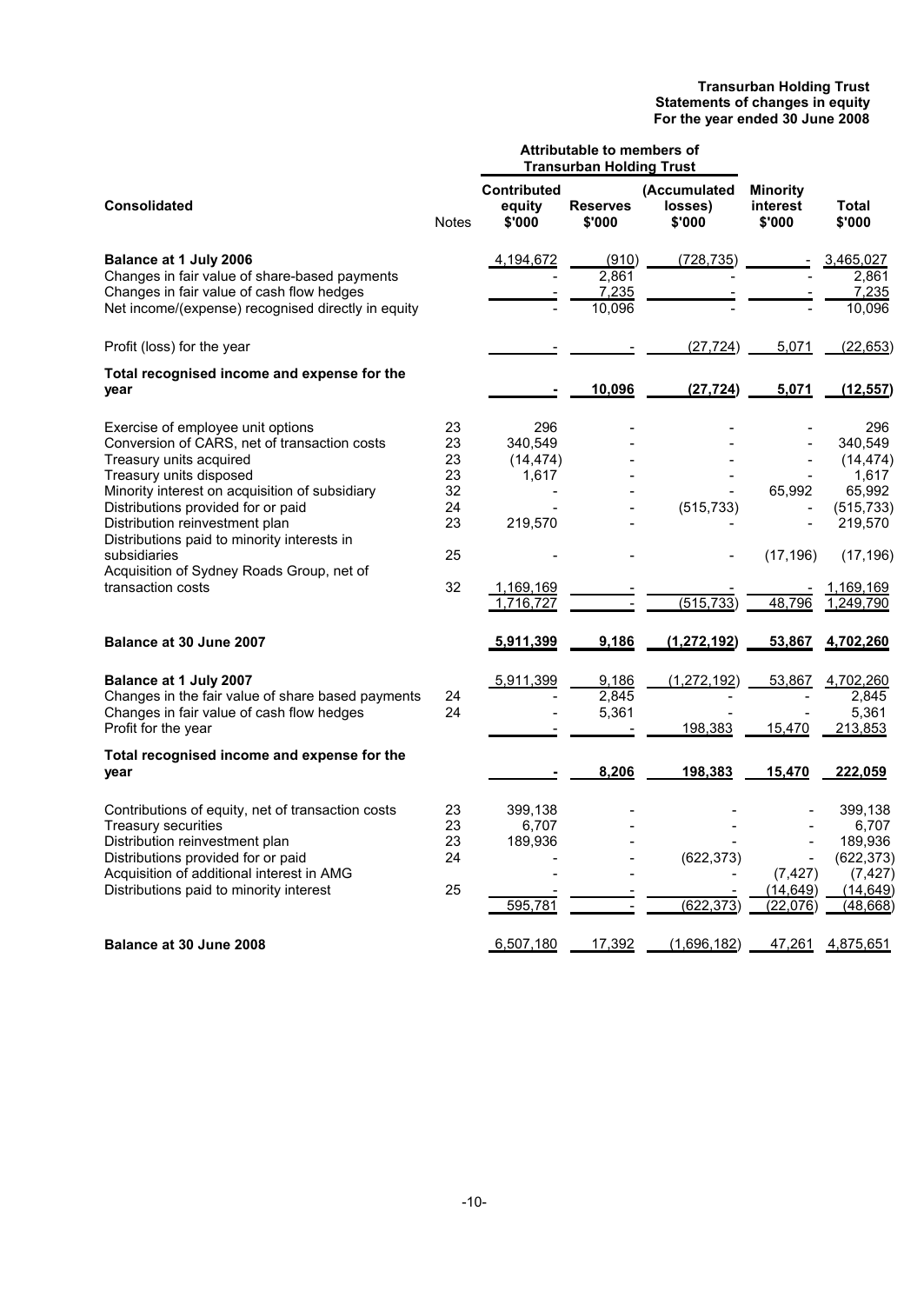#### **Transurban Holding Trust Statements of changes in equity For the year ended 30 June 2008** (continued)

| <b>Parent</b>                                                                                                                                                                                                                                                                  | <b>Notes</b>                           | <b>Contributed</b><br>equity<br>\$'000                                    | <b>Reserves</b><br>\$'000 | (Accumulated<br>losses)<br>\$'000 | <b>Total</b><br>\$'000                                                                  |
|--------------------------------------------------------------------------------------------------------------------------------------------------------------------------------------------------------------------------------------------------------------------------------|----------------------------------------|---------------------------------------------------------------------------|---------------------------|-----------------------------------|-----------------------------------------------------------------------------------------|
| Balance at 1 July 2006<br>Changes in the fair value of share based payments<br>(Loss) for period                                                                                                                                                                               | 24                                     | 4,194,672                                                                 | 1,168<br>2,861            | (494, 097)<br>(46, 275)           | 3,701,743<br>2,861<br>(46, 275)                                                         |
| Total recognised income and expense for the year                                                                                                                                                                                                                               |                                        |                                                                           | 2,861                     | (46, 275)                         | (43, 414)                                                                               |
| Exercise of employee unit options<br>Conversion of CARS, net of transaction costs<br>Treasury units acquired<br>Treasury units disposed<br>Distributions provided for or paid<br>Distribution reinvestment plan<br>Acquisition of Sydney Roads Group, net of transaction costs | 23<br>23<br>23<br>23<br>24<br>23<br>32 | 296<br>340,549<br>(14, 474)<br>1,617<br>219,570<br>1,169,169<br>1,716,727 |                           | (515, 733)<br>(515, 733)          | 296<br>340,549<br>(14, 474)<br>1,617<br>(515, 733)<br>219,570<br>1,169,169<br>1,200,994 |
| Balance at 30 June 2007                                                                                                                                                                                                                                                        |                                        | 5,911,399                                                                 | 4,029                     | $(1,056,105)$ 4,859,323           |                                                                                         |
| Balance at 1 July 2007<br>Changes in the fair value of share based payments<br>Profit for year<br>Total interest recognised and expense for the year                                                                                                                           | 24                                     | 5,911,399                                                                 | 4,029<br>2,845<br>2,845   | (1,056,105)<br>134,538<br>134,538 | 4,859,323<br>2,845<br>134,538<br>137,383                                                |
| Contributions of equity, net of transaction costs<br>Treasury securities<br>Distribution reinvestment plan<br>Dividends provided for or paid                                                                                                                                   | 23<br>23<br>23<br>24                   | 399,138<br>6,707<br>189,936<br>595,781                                    |                           | (622, 373)<br>(622, 373)          | 399,138<br>6,707<br>189,936<br>(622, 373)<br>(26, 592)                                  |
| Balance at 30 June 2008                                                                                                                                                                                                                                                        |                                        | 6,507,180                                                                 | 6,874                     |                                   | $(1,543,940)$ 4,970,114                                                                 |

*The above statements of changes in equity should be read in conjunction with the accompanying notes.*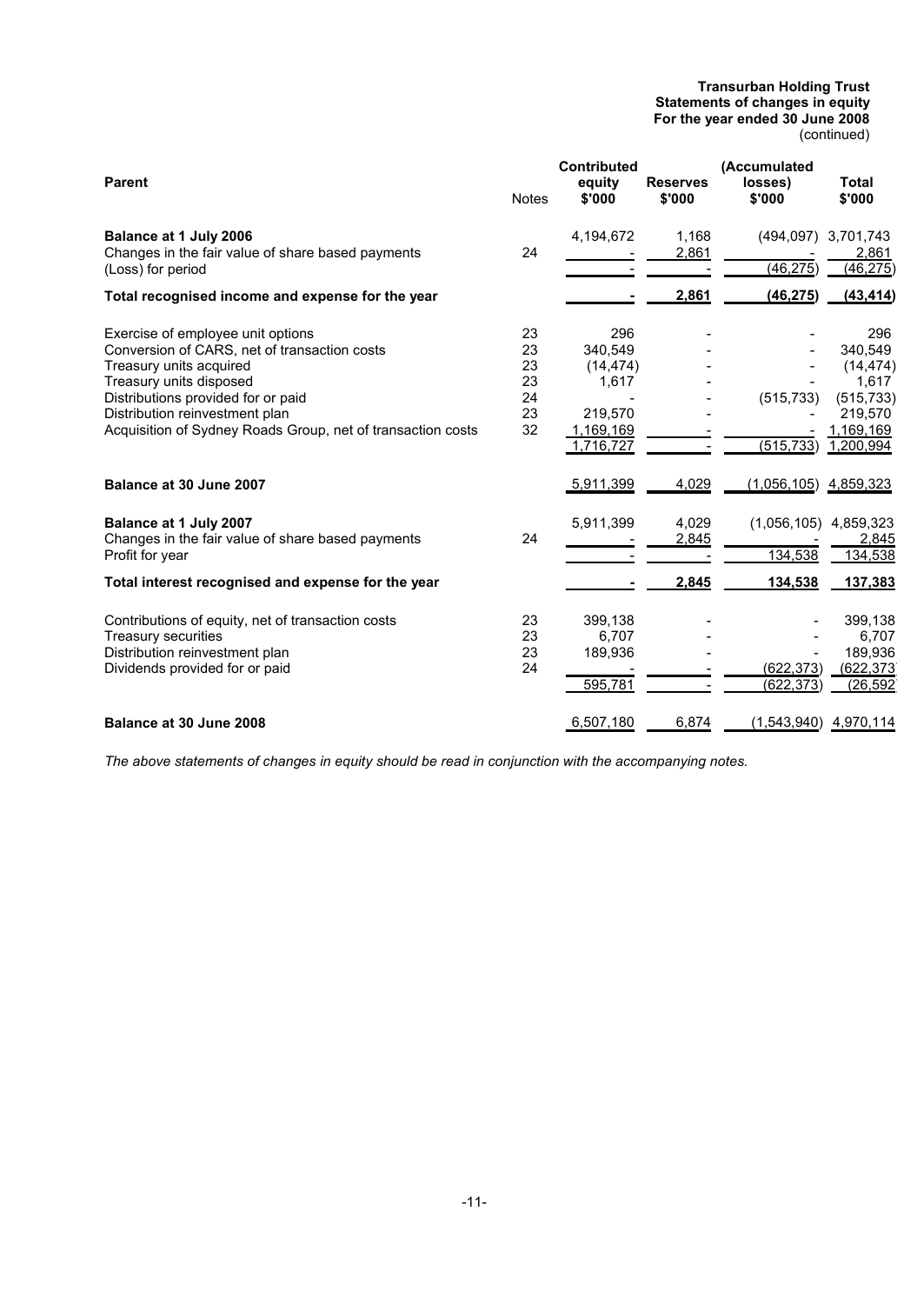#### **Transurban Holding Trust Cash flow statements For the year ended 30 June 2008**

|                                                |       | <b>Consolidated</b> |            | <b>Parent</b> |              |  |
|------------------------------------------------|-------|---------------------|------------|---------------|--------------|--|
|                                                |       | 2008                | 2007       | 2008          | 2007         |  |
|                                                | Notes | \$'000              | \$'000     | \$'000        | \$'000       |  |
| Cash flows from operating activities           |       |                     |            |               |              |  |
| Receipts from customers (inclusive of goods    |       |                     |            |               |              |  |
| and services tax)                              |       | 118,300             | 115,517    |               |              |  |
| Payments to suppliers and employees            |       |                     |            |               |              |  |
| (inclusive of goods and services tax)          |       | (29, 187)           | (59, 305)  | (21, 293)     | (40, 313)    |  |
|                                                |       | 89,113              | 56,212     | (21, 293)     | (40, 313)    |  |
| Interest received                              |       | 53,862              | 25,546     | 3,924         | 20,280       |  |
| Interest paid                                  |       | (233, 256)          | (208, 338) | (60, 511)     | (38, 942)    |  |
| Taxes paid                                     |       | (43)                |            |               |              |  |
| Net cash (outflow) from operating activities   | 38    | (90, 324)           | (126, 580) | (77, 880)     | (58, 975)    |  |
| Cash flows from investing activities           |       |                     |            |               |              |  |
| Payment for purchase of subsidiaries, net of   |       |                     |            |               |              |  |
| cash acquired                                  |       |                     | (14, 047)  |               | (5, 352)     |  |
| Loans to related parties                       |       | (1,042,934)         | (577, 750) | (757, 835)    | (415, 116)   |  |
| Monash-CityLink Westgate improvement           |       |                     |            |               |              |  |
| project                                        |       | (404, 152)          |            | (404, 152)    |              |  |
| Repayment of loans by related parties          |       | 1,240,712           | 741,081    | 745,208       | 393,285      |  |
| Distributions received                         |       |                     |            | 93,724        | 71,225       |  |
| Net cash inflow (outflow) from investing       |       |                     |            |               |              |  |
| activities                                     |       | (206, 374)          | 149,284    | (323, 055)    | 44,042       |  |
| Cash flows from financing activities           |       |                     |            |               |              |  |
| Proceeds from issues of units                  | 23    | 400,550             | 296        | 400,550       | 296          |  |
| Payments for establishing borrowing facilities |       | (1, 325)            |            | (293)         |              |  |
| Repayments of borrowings                       |       | (150,000)           |            |               |              |  |
| Proceeds from borrowings                       |       |                     | 4,000      |               |              |  |
| Payments for treasury securities               | 23    |                     | (14, 474)  |               | (14, 474)    |  |
| Proceeds from sale of treasury units           |       | 6,712               |            | 6,712         |              |  |
| Unit issue transaction costs                   |       | (1,968)             |            | (1,968)       |              |  |
| Proceeds from forfeited treasury securities    |       |                     | 1,612      |               | 1,612        |  |
| Finance costs capitalised                      |       |                     |            |               | (2,610)      |  |
| Loans from related parties                     |       | 1,292,627           | 1,251,770  | 1,158,768     | 1,218,819    |  |
| Repayment of loans to related parties          |       | (1,050,685)         | (927, 231) | (948, 504)    | (813, 251)   |  |
| Distributions paid                             | 26    | (396, 858)          | (197, 408) | (396, 858)    | (197, 408)   |  |
| Distributions paid to minority interests in    |       |                     |            |               |              |  |
| subsidiaries                                   |       | (25, 468)           | (4, 246)   |               |              |  |
| Net cash inflow from financing activities      |       | <u>73,585</u>       | 114,319    | 218,407       | 192,984      |  |
| Net increase (decrease) in cash and cash       |       |                     |            |               |              |  |
| equivalents                                    |       | (223, 113)          | 137,023    | (182, 528)    | 178,051      |  |
| Cash and cash equivalents at the beginning of  |       |                     |            |               |              |  |
| the financial year                             |       | <u>268,995</u>      | 131,972    | 183,836       | <u>5,785</u> |  |
| Cash and cash equivalents at end of year       | 8     | <u>45,882</u>       | 268,995    | 1,308         | 183,836      |  |

*The above cash flow statements should be read in conjunction with the accompanying notes.*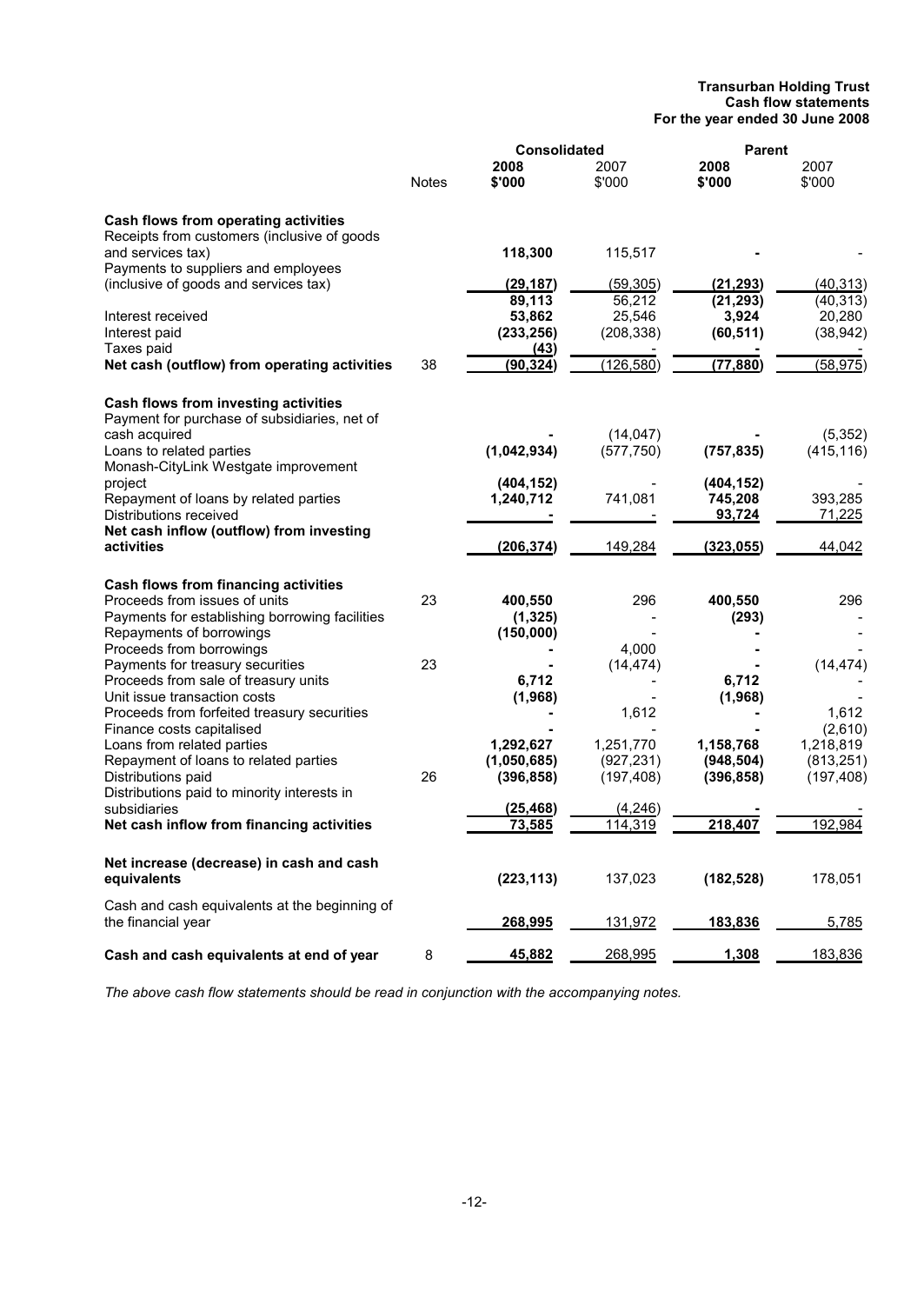# **Contents of the notes to the financial statements**

| Summary of significant accounting policies<br>1<br>2<br>Trust formation and termination<br>3<br>Segment information<br>Revenue<br>4<br>Other income | 14<br>21<br>22<br>22<br>22<br>23<br>24<br>24 |
|-----------------------------------------------------------------------------------------------------------------------------------------------------|----------------------------------------------|
|                                                                                                                                                     |                                              |
|                                                                                                                                                     |                                              |
|                                                                                                                                                     |                                              |
|                                                                                                                                                     |                                              |
| 5                                                                                                                                                   |                                              |
| 6<br>Expenses                                                                                                                                       |                                              |
| 7<br>Income tax expense                                                                                                                             |                                              |
| 8<br>Current assets - Cash and cash equivalents                                                                                                     |                                              |
| 9<br>Current assets - Trade and other receivables                                                                                                   | 24                                           |
| Derivative financial instruments<br>10                                                                                                              | 25                                           |
| 11<br>Non-current assets - Receivables                                                                                                              | 26                                           |
| 12<br>Non-current assets - Held-to-maturity investments                                                                                             | 27                                           |
| 13<br>Non-current assets - Other financial assets                                                                                                   | 27                                           |
| 14<br>Non-current assets - Property, plant and equipment                                                                                            | 28                                           |
| 15<br>Non-current assets - Intangible assets                                                                                                        | 29                                           |
| 16<br>Current liabilities - Trade and other payables                                                                                                | 31                                           |
| 17<br>Current liabilities - Borrowings                                                                                                              | 31                                           |
| 18<br><b>Current liabilities - Provisions</b>                                                                                                       | 32                                           |
| 19<br>Current liabilities - Non-interest bearing liabilities                                                                                        | 32                                           |
| 20<br>Non-current liabilities - Borrowings                                                                                                          | 32                                           |
| 21<br>Non current liabilities - Non-interest bearing liabilities                                                                                    | 33                                           |
| 22<br>Non-current liabilities - Deferred tax liabilities                                                                                            | 35                                           |
| 23<br><b>Issued units</b>                                                                                                                           | 35                                           |
| 24<br>Reserves and retained profits/(accumulated losses)                                                                                            | 38                                           |
| 25<br>Minority interest                                                                                                                             | 39                                           |
| 26<br><b>Distributions</b>                                                                                                                          | 39                                           |
| 27<br>Key management personnel disclosures                                                                                                          | 40                                           |
| 28<br>Remuneration of auditors                                                                                                                      | 56                                           |
| 29<br>Contingencies                                                                                                                                 | 56                                           |
| 30<br>Commitments                                                                                                                                   | 57                                           |
| 31<br>Related party transactions                                                                                                                    | 57                                           |
| 32<br><b>Business combination</b>                                                                                                                   | 60                                           |
| 33<br><b>Subsidiaries</b>                                                                                                                           | 62                                           |
| 34<br>Acquisition of additional interest in Airport Motorway Group                                                                                  | 62                                           |
| 35<br>Investments in associates                                                                                                                     | 63                                           |
| 36<br>Economic dependency                                                                                                                           | 64                                           |
| 37<br>Events occurring after the balance sheet date                                                                                                 | 65                                           |
| 38<br>Reconciliation of profit/(loss) after income tax to net cash inflow from operating activities                                                 | 65                                           |
| 39<br>Non-cash investing and financing activities                                                                                                   | 65                                           |
| Earnings per unit<br>40                                                                                                                             | 66                                           |
| Intra-group guarantees<br>41                                                                                                                        | 66                                           |
| 42<br>Critical accounting estimates and judgements                                                                                                  | 66                                           |
| 43<br>Financial risk management                                                                                                                     | 67                                           |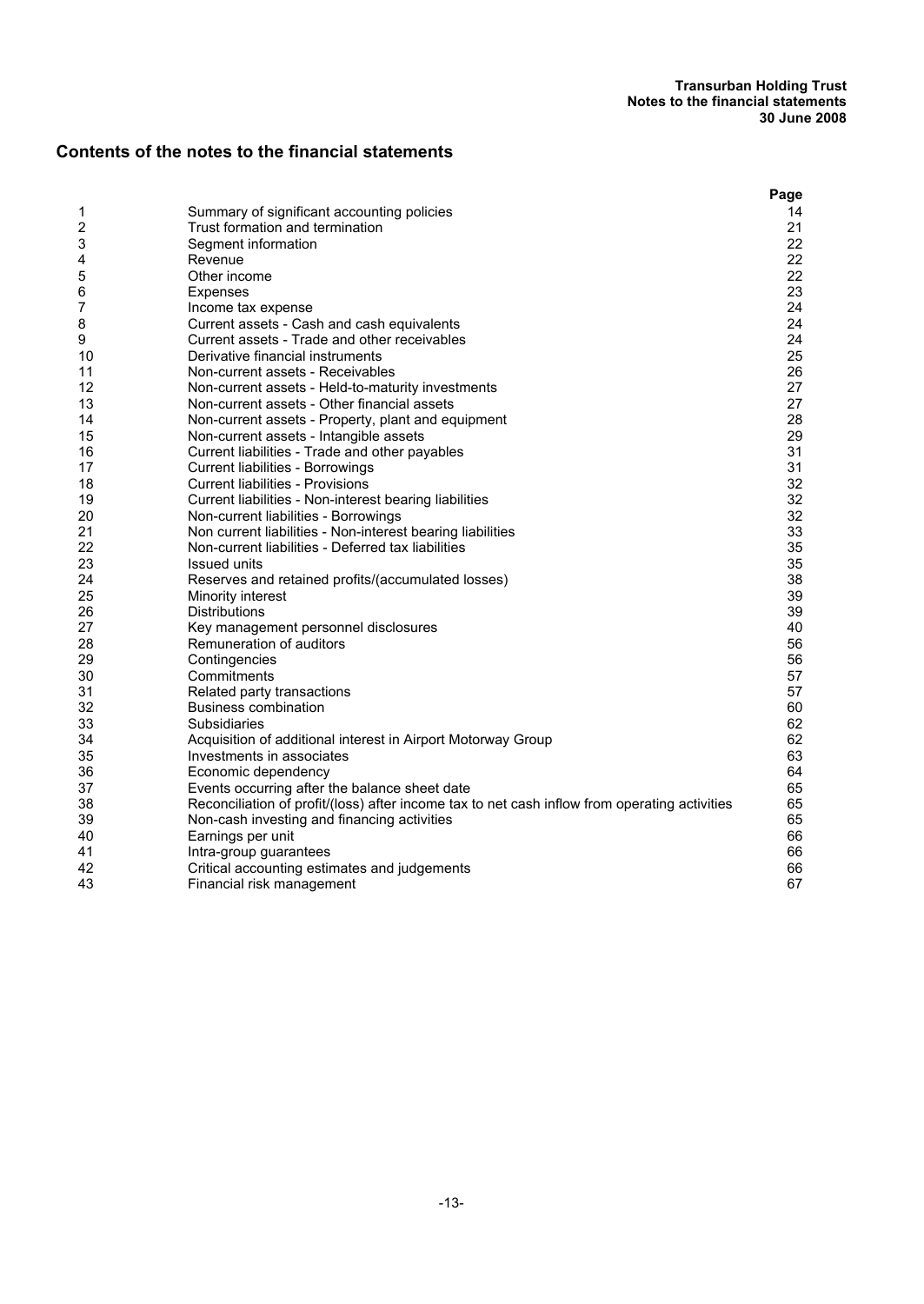# **1 Summary of significant accounting policies**

The principal accounting policies adopted in the preparation of the financial report are set out below. These policies have been consistently applied to all the years presented, unless otherwise stated. The financial report includes separate financial statements for Transurban Holding Trust as an individual entity and the consolidated entity consisting of Transurban Holding Trust and its subsidiaries.

#### **(a) Basis of preparation**

This general purpose financial report has been prepared in accordance with Australian Accounting Standards, other authoritative pronouncements of the Australian Accounting Standards Board, Urgent Issues Group Interpretations and the *Corporations Act 2001.*

#### *Compliance with IFRS*

Australian Accounting Standards include Australian equivalents to International Financial Reporting Standards (AIFRS). Compliance with AIFRS ensures that the financial report of Transurban Holding Trust complies with International Financial Reporting Standards (IFRS).

#### *Early adoption of standards*

The company has not elected to adopt any new accounting standards early.

#### *Historical cost convention*

These financial statements have been prepared under the historical cost convention, as modified by the revaluation of financial assets and liabilities (including derivative instruments).

#### *Critical accounting estimates*

The preparation of financial statements in conformity with AIFRS requires the use of certain critical accounting estimates. It also requires management to exercise its judgement in the process of applying the Group's accounting policies. The areas involving a higher degree of judgement or complexity, or areas where assumptions and estimates are significant to the financial statements, are disclosed in note 42.

#### **(b) Principles of consolidation**

#### *(i) Subsidiaries*

The consolidated financial statements incorporate the assets and liabilities of the entities controlled by Transurban Holding Trust as at 30 June 2008 and the results of all controlled entities for the year then ended. Transurban Holding Trust and its controlled entities together are referred to in this financial report as the consolidated entity or group. The effects of all transactions between entities in the group are eliminated in full.

Subsidiaries are all those entities (including special purpose entities) over which the Group has the power to govern the financial and operating policies, generally accompanying a shareholding of more than one-half of the voting rights. The existence and effect of potential voting rights that are currently exercisable or convertible are considered when assessing whether the Group controls another entity.

Subsidiaries are fully consolidated from the date on which control is transferred to the Group. They are de-consolidated from the date that control ceases.

Minority interests in the results and equity of subsidiaries are shown separately in the consolidated income statement and balance sheet respectively.

#### *(ii) Associates*

Associates are all entities over which the Group has significant influence but not control, generally accompanying a shareholding of between 20 per cent and 50 per cent of the voting rights. Interests in joint ventures are where the Group jointly controls an entity with another party (refer to note 35).

Investments in associates are accounted for using the equity method of accounting in the consolidated financial statements, after initially being recognised at cost. Similarly, the interest in the joint venture partnership is accounted for using the equity method.

The Group's share of its associates' and joint ventures' post-acquisition profits or losses is recognised in the income statement, and its share of post-acquisition movements in reserves is recognised in reserves. The cumulative postacquisition movements are adjusted against the carrying amount of the investment. Dividends receivable from associates and joint ventures are recognised in the parent entity's income statement, while in the consolidated financial statements they reduce the carrying amount of the investment.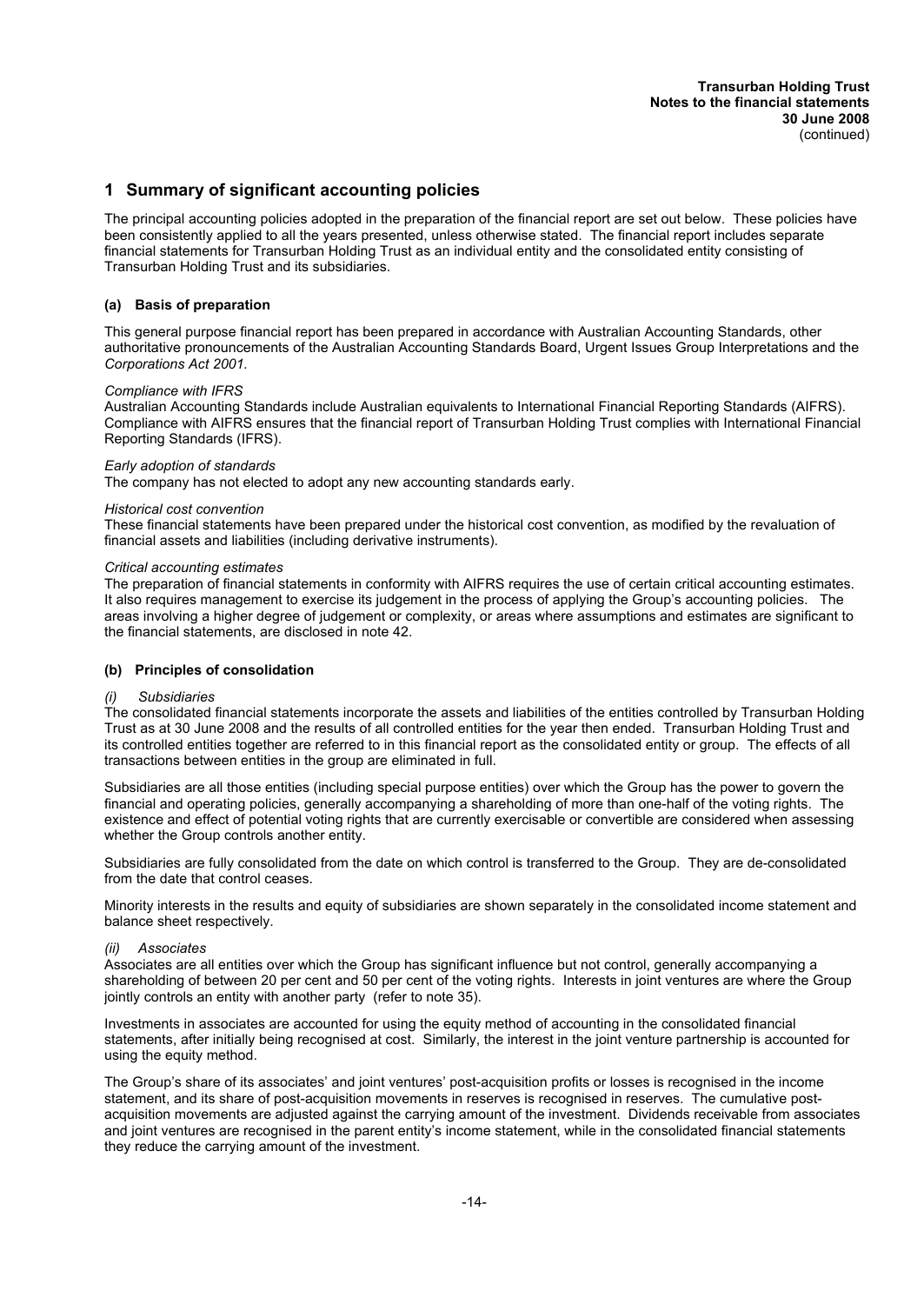#### **(b) Principles of consolidation (continued)**

When the Group's share of losses in an associate or joint venture equals or exceeds its interest in the associate, the Trust does not recognise further losses, unless it has incurred obligations or made payments on behalf of the associate or joint venture.

Accounting policies of associates have been changed where necessary to ensure consistency with the policies adopted by the Group.

#### **(c) Segment reporting**

A business segment is a group of assets and operations engaged in providing products or services that are subject to risks and returns that are different to those of other business segments. A geographical segment is engaged in providing products or services within a particular economic environment and is subject to risks and returns that are different from those of segments operating in other economic environments.

#### **(d) Revenue recognition**

Revenue is measured at the fair value of the consideration received or receivable. Amounts disclosed as revenue are net of returns, trade allowances and amounts collected on behalf of third parties. Revenue is recognised in the major business activities as follows:

#### *(i) Rental revenue*

Rental revenue is recognised as earned in accordance with the lease contract.

#### *(ii) Interest income*

Interest income is recognised on a time proportion basis that takes into account the effective yield on the financial assets.

#### *(iii) Distribution Revenue*

Distribution revenue is recognised when the Trust's right to receive payment is established.

#### **(e) Income tax**

Income tax is brought to account in the financial statements to the extent it relates to companies in the Group. Pursuant to the provisions of the Income Tax Legislation, Trusts are not liable to income tax provided that its taxable income (including assessable realised capital gains) is fully distributed to unit holders.

#### **(f) Leases**

Leases in which a significant portion of the risk and rewards of ownership are retained by the lessor are classified as operating leases. Payments made under operating leases (net of any incentives received from the lessor) are charged to the income statement on a straight line basis over the period of the lease.

#### **(g) Business combinations**

The purchase method of accounting is used to account for all business combinations, excluding business combinations involving entities or businesses under common control, regardless of whether equity instruments or other assets are acquired. Cost is measured as the fair value of the assets given, equity instruments shares issued or liabilities incurred or assumed at the date of exchange plus costs directly attributable to the acquisition. Where equity instruments are issued in an acquisition, the fair value of the instruments is their published market price as at the date of exchange unless, in rare circumstances, it can be demonstrated that the published price at the date of exchange is an unreliable indicator of fair value and that other evidence and valuation methods provide a more reliable measure of fair value. Transaction costs arising on the issue of equity instruments are recognised directly in equity and internal costs are expenses as incurred.

Identifiable assets acquired and liabilities and contingent liabilities assumed in a business combination are measured initially at their fair values at the acquisition date, irrespective of the extent of any minority interest. The excess of the cost of acquisition over the fair value of the Group's share of the identifiable net assets acquired is recorded as goodwill. If the cost of acquisition is less than the Group's share of the fair value of the identifiable net assets of the subsidiary acquired, the difference is recognised directly in the income statement, but only after a reassessment of the identification and measurement of the net assets acquired.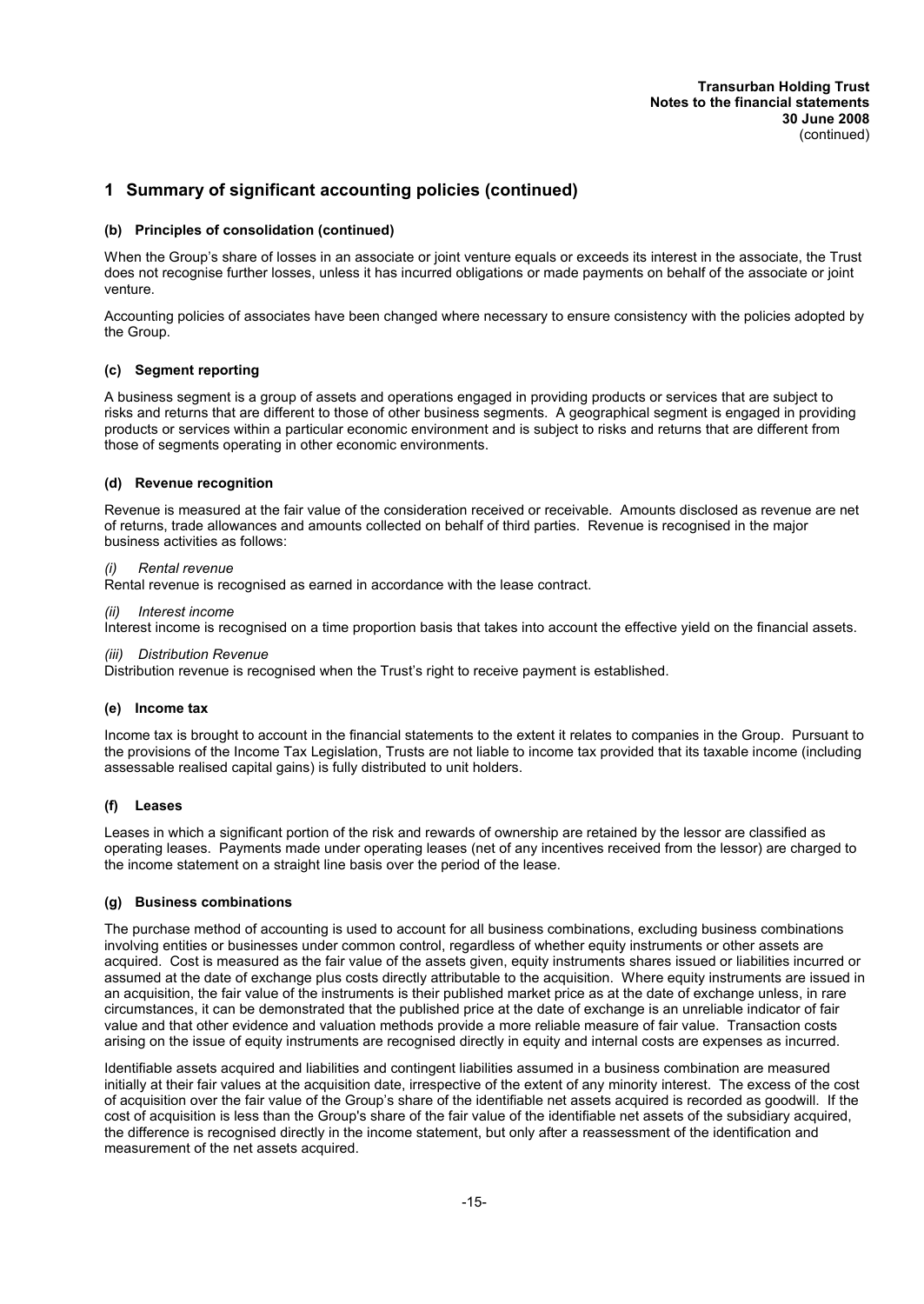#### **(g) Business combinations (continued)**

Where settlement of any part of cash consideration is deferred, the amounts payable in the future are discounted to their present value as at the date of exchange. The discount rate used is the entity's incremental borrowing rate, being the rate at which a similar borrowing could be obtained from an independent financier under comparable terms and conditions.

#### **(h) Impairment of assets**

At each reporting date, the Group assesses whether there is any indication that an asset may be impaired. Where an indicator of impairment exists, the Group makes a formal estimate of recoverable amount. Where the carrying amount of an asset exceeds its recoverable amount the asset is considered impaired and is written down to its recoverable amount. The decrement in the carrying amount is recognised as an expense in net profit or loss in the reporting period in which the impairment occurs.

Recoverable amount is the greater of fair value less costs to sell and value in use. It is determined for an individual asset, unless the asset's value in use cannot be estimated to be close to its fair value less costs to sell and it does not generate cash inflows that are largely independent of those from other assets or groups of assets, in which case, the recoverable amount is determined for the cash-generating unit to which the asset belongs.

In assessing value in use, the estimated future cash flows are discounted to their present value using a pre-tax discount rate that reflects current market assessments of the time value of money and the risks specific to the asset.

#### **(i) Cash and cash equivalents**

For cash flow statement presentation, cash and cash equivalents includes cash on hand, cash deposits held at call with financial institutions and other highly liquid investments with short periods to maturity which are readily convertible to cash on hand and are subject to an insignificant risk of changes in value, and bank overdrafts. Bank overdrafts are shown within borrowings in current liabilities on the balance sheet.

#### **(j) Trade receivables**

Trade receivables are recognised initially at fair value and subsequently measured at amortised cost, less provision for impairment. Trade receivables are due for settlement no more than 31 days from the date of revenue recognition.

Collectibility of trade debtors is reviewed on an ongoing basis. Debts which are known to be uncollectible are written off. A provision for impairment is established when there is objective evidence that the Group will not be able to collect all amounts due according to the original terms of receivables. The amount of the provision is the difference between the asset's carrying value and the present value of estimated future cash flows, discounted at the original effective interest rate. Cash flows relating to short-term receivables are not discounted if the effect of discounting is immaterial. The amount of the provision is recognised in the income statement.

#### **(k) Investments and other financial assets**

#### *Classification*

The Group classifies its investments in the following categories: financial assets at fair value through profit or loss, loans and receivables, and held-to-maturity investments. The classification depends on the purpose for which the investments were acquired. Management determines the classification of its investments at initial recognition and re-evaluates this designation at each reporting date.

#### *(i) Financial assets at fair value through profit or loss*

Financial assets at fair value through profit or loss are financial assets held for trading. A financial asset is classified in this category if acquired principally for the purpose of selling in the short-term. Derivatives are classified as held for trading unless they are designated as hedges. Assets in this category are classified as current assets.

#### *(ii) Loans and receivables*

Loans and receivables are non-derivative financial assets with fixed or determinable payments that are not quoted in an active market. They arise when the Group provides money, goods or services directly to a debtor with no intention of selling the receivable. They are included in current assets, except for those with maturities greater than 12 months after the balance sheet date which are classified as non-current assets. Loans and receivables are included in receivables in the balance sheet (note 9) and (note 11).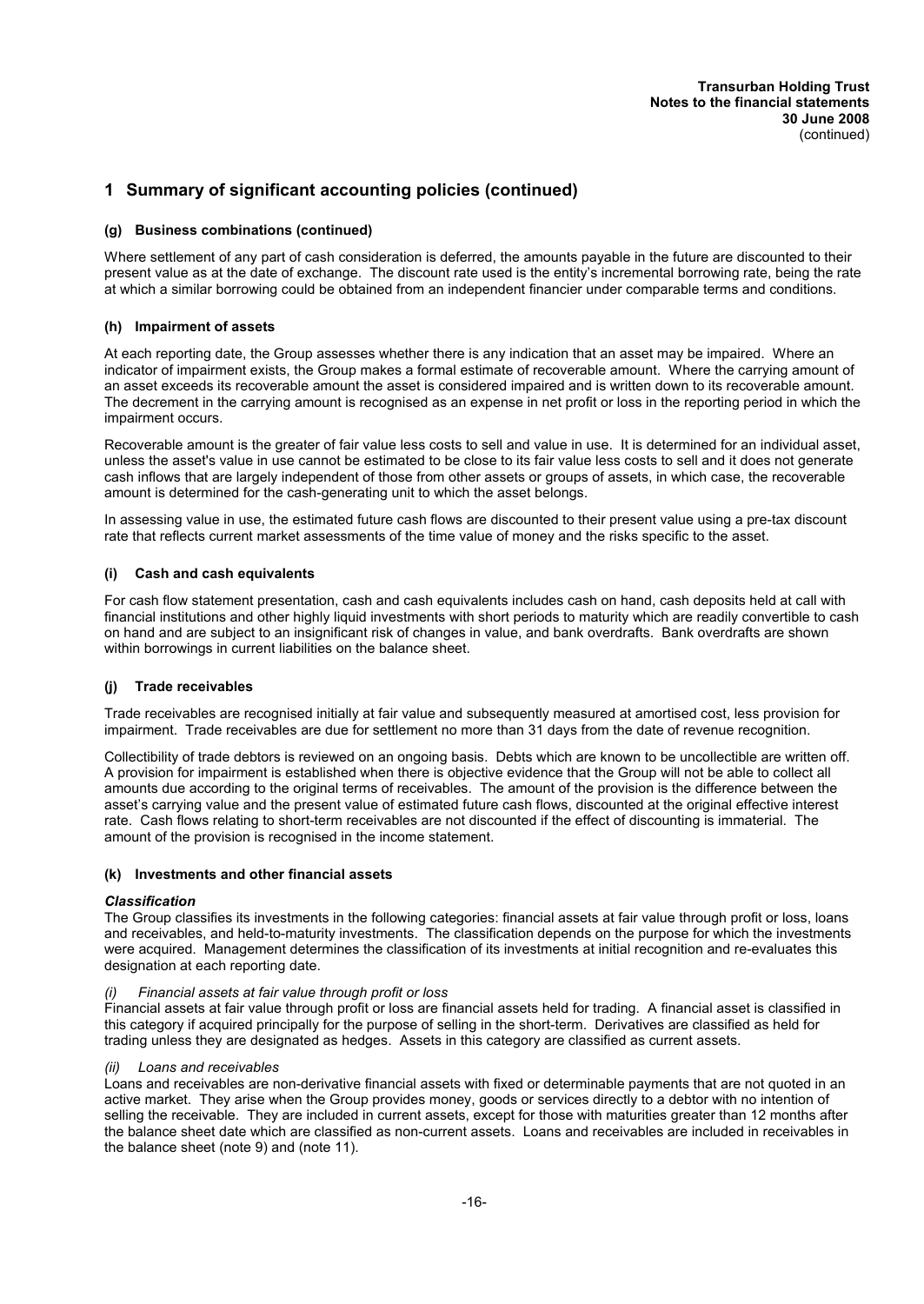#### **(k) Investments and other financial assets (continued)**

#### *(iii) Held-to-maturity investments*

Held-to-maturity investments are non-derivative financial assets with fixed or determinable payments and fixed maturities that the Group's management has the positive intention and ability to hold to maturity. Held-to-maturity financial assets are included in non-current assets, except for those with maturities less than twelve months from the reporting date, which are classified as current assets.

#### **(l) Derivatives**

Derivatives are initially recognised at fair value on the date a derivative contract is entered into and are subsequently remeasured to their fair value at each reporting date. The accounting for subsequent changes in fair value depends on whether the derivative is designated as a hedging instrument, and if so, the nature of the item being hedged. The Group designates certain derivatives as either:

- hedges of the fair value of recognised assets or liabilities or a firm commitment (fair value hedges), or
- hedges of the cash flow of recognised assets and liabilities and highly probable forecast transactions (cash flow hedges).

At the inception of the hedging transaction, the Group documents the relationship between hedging instruments and hedged items, as well as its risk management objective and strategy for undertaking various hedge transactions. The Group also documents its assessment, both at hedge inception and on an ongoing basis, of whether the derivatives that are used in hedging transactions have been and will continue to be highly effective in offsetting changes in fair values or cash flows of hedged items.

The fair values of various derivative financial instruments used for hedging purposes are disclosed in note 10. Movements in the hedging reserve in shareholders' equity are shown in note 24. The full fair value of a hedging derivative is classified as a non-current asset or liability when the remaining maturity of the hedged item is more than 12 months; it is classified as a current asset or liability when the remaining maturity of the hedged item is less than 12 months. Trading derivatives are classified as a current asset or liability.

#### **Fair value hedge**

Changes in the fair value of derivatives that are designated and qualify as fair value hedges are reported in the income statement, together with any changes in the fair value of the hedged asset or liability that are attributable to the hedged risk. The gain or loss relating to the effective portion of interest rate swaps hedging fixed rate borrowings is recognised in the income statement within other income or other expense together with the gain or loss relating to the ineffective portion and changes in the fair value of the hedge fixed rate borrowings attributable to interest rate risk.

If the hedge no longer meets the criteria for hedge accounting, the adjustment to the carrying amount of a hedge item for which the effective interest method is used is amortised to profit or loss over the period to maturity using a recalculated effective interest rate.

#### *(ii) Cash flow hedge*

The effective portion of changes in the fair value of derivatives that are designated and qualify as cash flow hedges is recognised in equity in the hedging reserve. The gain or loss relating to the ineffective portion is recognised immediately in the income statement within other income or other expense.

Amounts accumulated in equity are recycled in the income statement in the periods when the hedged item will affect profit or loss. The gain or loss relating to the effective portion of interest rate swaps hedging variable rate borrowings is recognised in the income statement within 'finance costs'.

When a hedging instrument expires or is sold or terminated, or when a hedge no longer meets the criteria for hedge accounting, any cumulative gain or loss existing in equity remains in equity and is recognised when the forecast transaction is ultimately recognised in the income statement. When a forecast transaction is no longer expected to occur, the cumulative gain or loss that was reported in equity is immediately transferred to the income statement.

#### *(iii) Derivatives that do not qualify for hedge accounting*

Certain derivative instruments do not qualify for hedge accounting. Changes in the fair value of any derivative instrument that does not qualify for the hedge accounting are recognised immediately in the income statement and are included in other income or other expenses.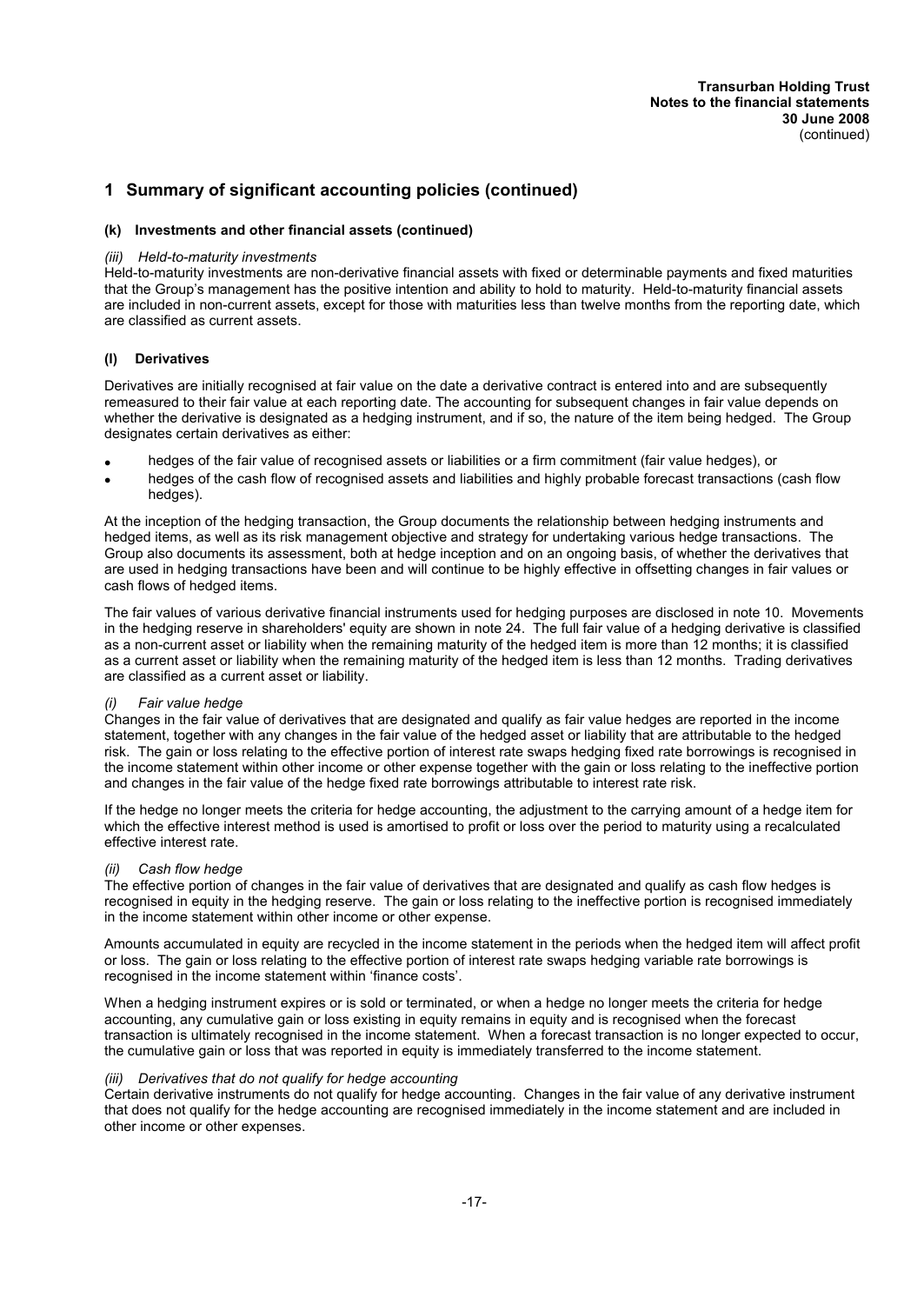#### **(m) Fair value estimation**

The fair value of financial assets and financial liabilities must be estimated for recognition and measurement or for disclosure purposes.

The fair value of financial instruments traded in active markets (such as publicly traded derivatives, and trading and available-for-sale securities) is based on quoted market prices at the balance sheet date. The quoted market price used for financial assets held by the Group is the current bid price; the appropriate quoted market price for financial liabilities is the current ask price.

The fair value of financial instruments that are not traded in an active market (for example, over-the-counter derivatives) is determined using valuation techniques. The Group uses a variety of methods and makes assumptions that are based on market conditions existing at each balance date. Quoted market prices or dealer quotes for similar instruments are used for long-term debt instruments held. Other techniques, such as estimated discounted cash flows, are used to determine fair value for the remaining financial instruments. The fair value of interest rate swaps is calculated as the present value of the estimated future cash flows. The fair value of forward exchange contracts is determined using forward exchange market rates at the balance sheet date.

The carrying value less impairment provision of trade receivables and payables are assumed to approximate their fair values due to their short-term nature. The fair value of financial liabilities for disclosure purposes is estimated by discounting the future contractual cash flows at the current market interest rate that is available to the Group for similar financial instruments.

#### **(n) Property, plant and equipment**

Property, plant and equipment is stated at historical cost less depreciation. Historical cost includes expenditure that is directly attributable to the acquisition of the items. Cost may also include transfers from equity of any gains/losses on qualifying cash flow hedges of foreign currency purchases of property, plant and equipment.

Subsequent costs are included in the asset's carrying amount or recognised as a separate asset, as appropriate, only when it is probable that future economic benefits associated with the item will flow to the Group and the cost of the item can be measured reliably. All other repairs and maintenance are charged to the income statement during the financial period in which they are incurred.

Gains and losses on disposals are determined by comparing proceeds with carrying amount. These are included in the income statement. When revalued assets are sold, it is Group policy to transfer the amounts included in other reserves in respect of those assets to retained earnings.

#### **Amortisation and Depreciation**

#### *CityLink fixed assets*

Amounts classified as CityLink fixed assets are amortised over the estimated term of the right granted to operate CityLink (32 years), or the estimated useful lives of the assets, whichever is less. Amortisation by the combined entity commenced on 18 December 2001 and is calculated on a straight line basis. The period of amortisation will be assessed annually.

#### *M2 Motorway Fixed Assets*

Amounts classified as M2 Motorway fixed assets are amortised over 28 years, being the estimated term of the right to operate the M2 Motorway or the estimated useful lives of the assets, whichever is less. Amortisation by the combined entity commenced on 12 April 2005 and is calculated on a straight line basis. The period of amortisation is assessed annually.

#### *Other plant and equipment*

Depreciation is calculated on a straight line basis so as to write off the net cost of items of plant and equipment over their expected useful lives. Estimates of remaining useful lives will be made on a regular basis for all assets. The expected useful lives are 3 – 15 years.

#### *Impairment*

The fixed assets are assessed for impairment in line with the policy stated in note 1(h) impairment of assets.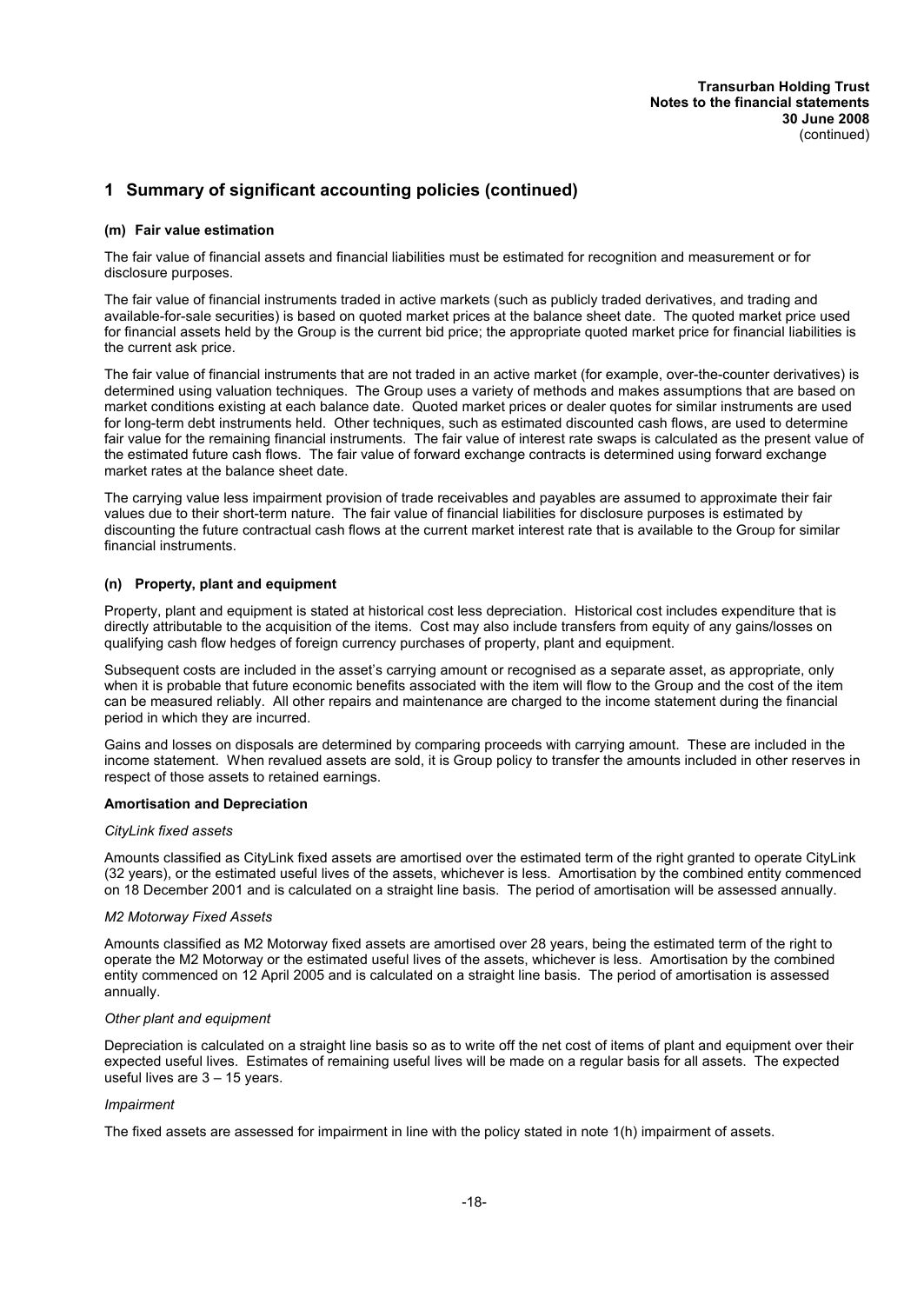#### **(o) Trade and other payables**

Trade and other payables represent liabilities for goods and services provided to the consolidated entity prior to the end of the financial year and which are unpaid. The amounts are unsecured and are usually paid within 45 days of recognition.

#### **(p) Borrowings**

Borrowings are initially recognised at fair value, net of transaction costs incurred. Borrowings are subsequently measured at amortised cost. Any differences between the proceeds (net of transaction costs) and the redemption amount are recognised in the income statement over the period of the borrowings using an effective interest method.

Borrowings are classified as current liabilities unless the Group has an unconditional right to defer settlement of the liability for at least 12 months after the reporting date.

#### **(q) Concession notes**

The Group recognises an intangible representing Concession Notes assigned from the State of Victoria as part of the Tulla-Calder transaction and the Monash-Citylink-Westgate transaction. As the timing and profile of these amounts is largely determined by the available equity cashflows of the underlying asset, the present value of the expected future cashflows is determined using a discount rate of 9.7 per cent (2007: 9.7 per cent) which recognises their subordinated nature.

#### **(r) Promissory notes**

Non-interest bearing long term debt represented by Promissory Notes payable to the State of New South Wales in respect of the M2 Motorway has been included in the financial statements at the present value of expected future repayments. As the timing and profile of these repayments is largely determined by the available equity cashflows of the underlying asset, the present value of the expected future repayments is determined using a discount rate, which recognises their subordinated nature.

The discount rate applied to the M2 Motorway Promissory Notes is 12.0 per cent (2007: 12.0 per cent). Refer to note 21.

#### **(s) Borrowing costs**

Borrowing costs are recognised as expenses in the period in which they are incurred, except to the extent to which they relate to the construction of qualifying assets in which case specifically identifiable borrowing costs are capitalised into the cost of the asset. Borrowing costs include interest on short-term and long term borrowings.

Costs incurred in connection with the arrangement of borrowings are deferred and amortised over the effective period of the funding.

#### **(t) Provisions**

Provisions are recognised when the Group has a present obligation (legal or constructive) as a result of a past event, it is probable that an outflow of resources embodying economic benefits will be required to settle the obligation and a reliable estimate can be made of the amount of the obligation.

Provisions are measured at the present value of management's best estimate of the expenditure required to settle the present obligation at the balance sheet date. The discount rate used to determine the present value reflects current market assessments of the time value of money and the risks specific to the liability.

Where discounting is used, the increase in the provision due to the passage of time is recognised as a finance cost.

#### **(u) Contributed equity**

Units in the trust are classified as equity.

Incremental costs directly attributable to the issue of new units or options are shown in equity as a deduction, net of tax, from the proceeds. Incremental costs directly attributable to the issue of new units or options for the acquisition of a business are not included in the cost of the acquisition as part of the purchase consideration.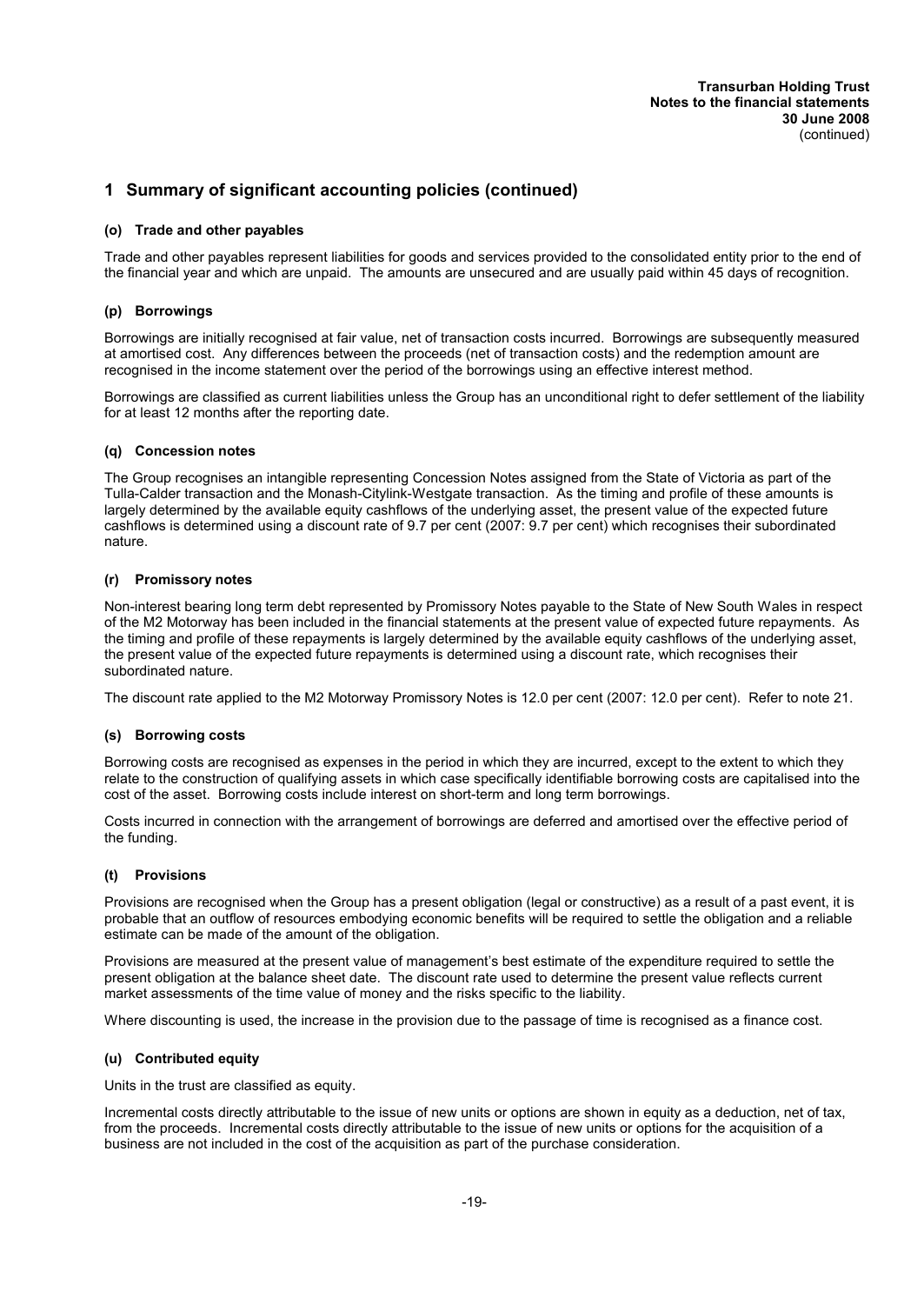#### **(u) Contributed equity (continued)**

If the entity reacquires its own equity instruments, e.g. as the result of a security buy-back, those instruments are deducted from equity and the associated securities are cancelled. No gain or loss is recognised in the profit or loss and the consideration paid including any directly attributable incremental costs (net of income taxes) is recognised directly in equity.

#### **(v) Distributions**

Provision is made for the amount of any distribution declared, being appropriately authorised and no longer at the discretion of the entity, on or before the end of the financial year but not distributed at balance date.

#### **(w) Earnings per Unit**

#### *(i) Basic earnings per unit*

Basic earnings per unit is determined by dividing the profit after income tax attributable to shareholders by the weighted average number of units outstanding during the year.

#### *(ii) Diluted earnings per unit*

Diluted earnings per unit adjusts the figures used in the determination of basic earnings per share by taking into account the weighted average number of units assumed to have been issued for no consideration in relation to dilutive potential units.

#### **(x) Goods and Services Tax (GST)**

Revenues, expenses and assets are recognised net of the amount of associated GST, unless the GST incurred is not recoverable from the taxation authority. In this case it is recognised as part of the cost of acquisition of the asset or as part of the expense.

Receivables and payables are stated inclusive of the amount of GST receivable or payable. The net amount of GST recoverable from, or payable to, the taxation authority is included with other receivables or payables in the balance sheet.

Cash flows are presented on a gross basis. The GST components of cash flows arising from investing or financing activities which are recoverable from, or payable to the taxation authority, are presented as operating cash flows.

#### **(y) Rounding of amounts**

The company is of a kind referred to in Class order 98/100, issued by the Australian Securities and Investments Commission, relating to the ''rounding off'' of amounts in the financial report. Amounts in the financial report have been rounded off in accordance with that Class Order to the nearest thousand dollars, or in certain cases, the nearest dollar.

#### **(z) New accounting standards and interpretations**

Certain new accounting standards and interpretations have been published that are not mandatory for 30 June 2008 reporting periods. The Group's and the parent entity's assessment of the impact of these new standards and interpretations is set out below.

(i) AASB-I 12 *Service Concession Arrangements,* AASB 2007-2 *Amendments to Australian Accounting Standards arising from AASB Interpretation 12,* revised UIG 4 *Determining whether an Arrangement contains a Lease* and revised UIG 129 *Service Concession Arrangements: Disclosures*

AASB-I 12, AASB 2007-2, UIG 4 and the revised UIG 129 are all effective for annual reporting periods commencing on or after 1 January 2008. AASB-I 12 provides guidance on the accounting by operators for public-to-private service concession arrangements under which private sector entities participate in the development, financing, operation and maintenance of infrastructure for the provision of public services, such as transport, water and energy facilities. UIG 4 has been amended to exclude public-to-private service concession arrangement from its scope and UIG 129 was revised to require some additional disclosures. The Group has elected not to adopt the interpretation early.

Application of the Interpretation is likely to affect the classification of certain Property, Plant and Equipment and Intangible assets as well as impact the recognition of 'make-good' provisions in relation to concession assets. The impact of the application of this Interpretation has not yet been quantified.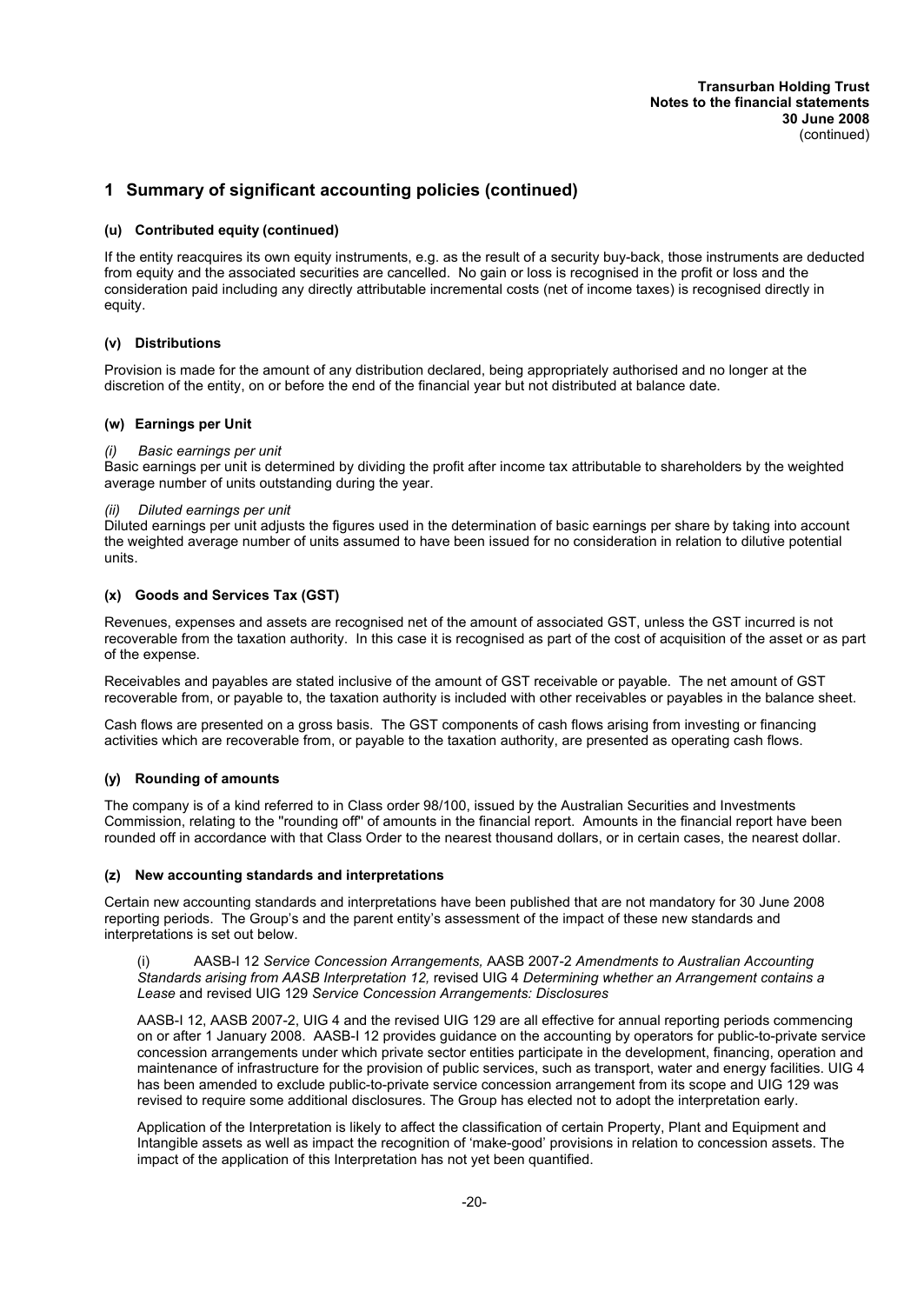#### **(z) New accounting standards and interpretations (continued)**

#### (ii) AASB 8 *Operating Segments* and AASB 2007-3 *Amendments to Australian Accounting Standards arising from AASB 8*

AASB 8 and AASB 2007-3 are effective for annual reporting periods commencing on or after 1 January 2009. AASB 8 will result in a significant change in the approach to segment reporting, as it requires adoption of a 'management approach' to reporting on the financial performance. The information being reported will be based on what the key decision-makers use internally for evaluating segment performance and deciding how to allocate resources to operating segments. The Group has not yet decided when to adopt AASB 8. AASB 8 may result in different segments, segment results and different types of information being reported in the segment note of the financial report. However, it will not affect any of the amounts recognised in the financial statements.

(iii) Revised AASB 123 *Borrowing Costs* and AASB 2007-6 *Amendments to Australian Accounting Standards arising from AASB 123 [AASB 1, AASB 101, AASB 107, AASB 111, AASB 116 & AASB 138 and Interpretations 1 & 12]*

The revised AASB 123 is applicable to annual reporting periods commencing on or after 1 January 2009. It has removed the option to expense all borrowing costs and - when adopted - will require the capitalisation of all borrowing costs directly attributable to the acquisition, construction or production of a qualifying asset. There will be no impact on the financial report of the Group, as the Group does already capitalise borrowing costs relating to qualifying assets.

#### (iv) *AASB-I 127 Consolidated and separate Financial Statements*

Revised AASB 127 Consolidated and Separate Financial Statements changes the accounting for investments in subsidiaries. Key changes include: the remeasurement to fair value of any previous/retained investments when control is obtained/lost, with any resulting gain or loss being recognised in profit or loss; and the treatment of increases in ownership interest after control is obtained as transactions with equity holders in their capacity as equity holders. The revised standard will be mandatory for the Group's 30 June 2010 financial statements. The Group has not yet determined the potential effect of the revised standard on the Group's financial report.

#### (v) AASB 3 *Business Combinations*

Revised AASB 3 Business Combinations changes the application of acquisition accounting for business combinations and the accounting for non-controlling (minority) interests. Key changes include: the immediate expensing of all transaction costs; measurement of contingent consideration at acquisition date with subsequent changes through the income statement; measurement of non-controlling (minority) interests at full fair value or proportionate share of the fair value of the underlying net assets; guidance on issues such as reacquired rights and vendor indemnities; and the inclusion of combinations by contract alone and those involving mutuals. The revised standard becomes mandatory for the Group's 30 June 2010 financial statements. The Group has not yet determined the potential effect of the revised standard on the Group's financial report.

#### (vi) Revised AASB 101 *Presentation of Financial Statements and AASB 2007 8 Amendments to Australian Accounting Standards arising from AASB 101*

A revised AASB 101 was issued in September 2007 is applicable for annual reporting periods beginning on or after 1 January 2009. It requires the presentation of a statement of comprehensive income and makes changes to the statement of changes in equity, but will not affect any of the amounts recognised in the financial statements. If an entity has made a prior period adjustment or has reclassified items in the financial statements, it will need to disclose a third balance sheet (statement of financial position), this one being as at the beginning of the comparative period. The Group has not yet decided when to adopt the revised standard. Had the revised standard been applied in the current financial year, there would have been no significant impact on the financial statements.

# **2 Trust formation and termination**

The Transurban Holding Trust was established on 15 November 2001. The Trust was due to terminate on 20 December 2081 unless terminated earlier. However, amendments made to the Trust Deed have extended the Trust to perpetuity.

The Trust was registered as a managed investment scheme by the Australian Securities and Investments Commission on 28 November 2001.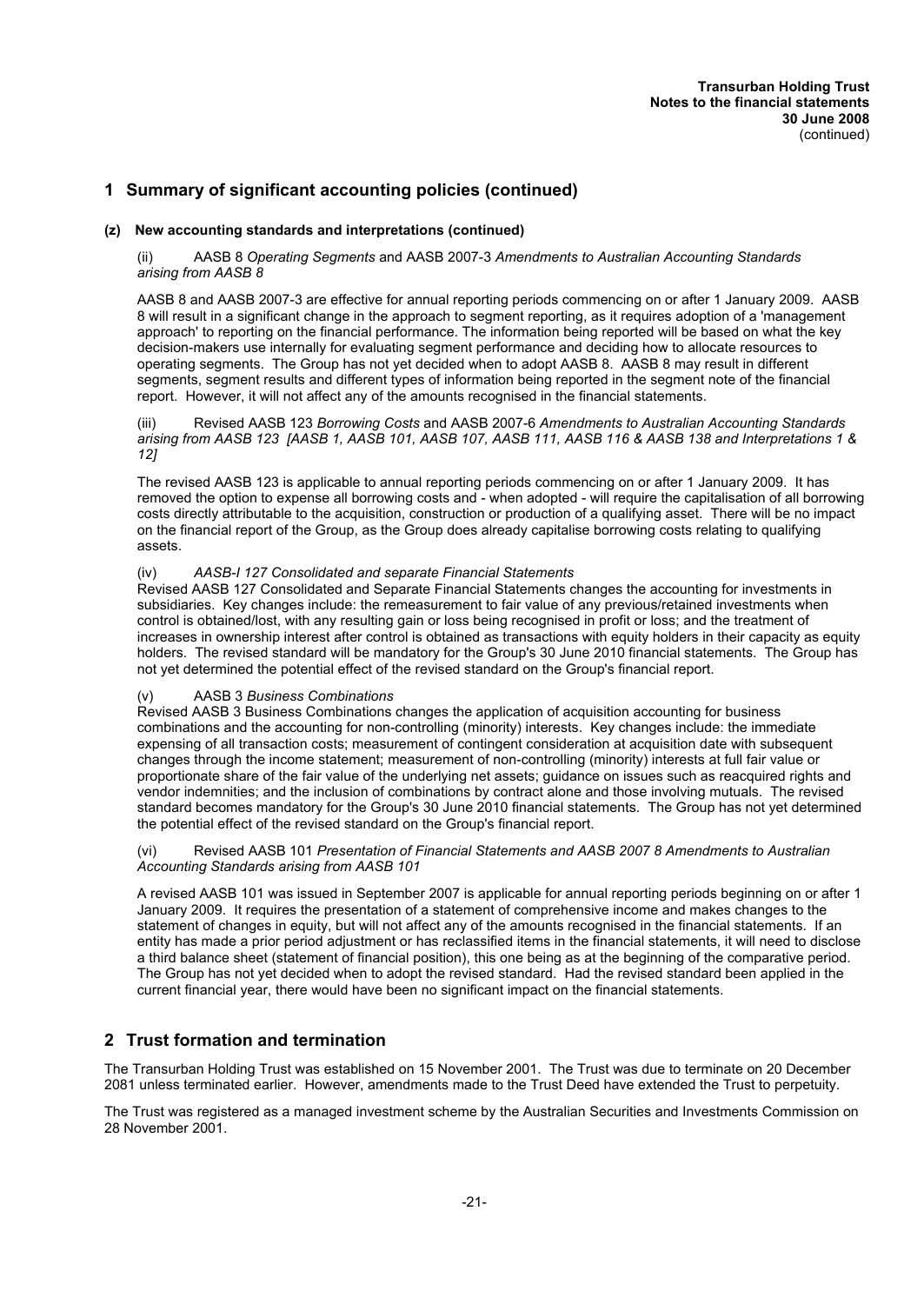# **3 Segment information**

#### **Business segments**

The Trust's principle business segment for the period ending 30 June 2008 was the leasing of assets and the provision of funding to the Transurban Group or associates of the Transurban Group. All revenues and expenses are directly attributable to this principle segment. The management structure and internal reporting of the Trust are based on the principle business segment.

#### **Geographical segments**

Assets of the Transurban Group which the Trust has funded are located in two separate states of Australia and one State within the United States of America.

#### **(a) Secondary reporting format - geographical segments**

|                          |                  |         |                |           | Acquisitions of property,<br>plant and equipment.<br>intangibles and other non- |         |
|--------------------------|------------------|---------|----------------|-----------|---------------------------------------------------------------------------------|---------|
|                          | Segment revenues |         | Segment assets |           | current segment assets                                                          |         |
|                          | 2008             | 2007    | 2008           | 2007      | 2008                                                                            | 2007    |
|                          | \$'000           | \$'000  | \$'000         | \$'000    | \$'000                                                                          | \$'000  |
| Victoria                 | 316,883          | 228.037 | 5,963,005      | 5,737,129 |                                                                                 | 385,127 |
| New South Wales          | 303.570          | 198.619 | 3,702,986      | 3,756,565 |                                                                                 |         |
| United States of America |                  |         | ٠              | 236.101   |                                                                                 |         |
|                          | 620.453          | 426.656 | 9.665.991      | 9,729,795 |                                                                                 | 385,127 |

# **4 Revenue**

|                                          | <b>Consolidated</b> |         | Parent  |         |
|------------------------------------------|---------------------|---------|---------|---------|
|                                          | 2008                | 2007    | 2008    | 2007    |
|                                          | \$'000              | \$'000  | \$'000  | \$'000  |
| From continuing operations               |                     |         |         |         |
| Rental income                            | 211,272             | 182,383 |         |         |
| Interest income and from related parties | 409.181             | 244.273 | 98,216  | 20,448  |
|                                          | 620,453             | 426,656 | 98,216  | 20,448  |
| Other revenue                            |                     |         |         |         |
| Distributions from subsidiaries          |                     |         | 136,864 | 87,963  |
| Interest                                 | 9,583               | 3,413   | 1,436   | 5,115   |
|                                          | 9,583               | 3,413   | 138,300 | 93,078  |
|                                          | 630,036             | 430.069 | 236,516 | 113,526 |
|                                          |                     |         |         |         |

# **5 Other income**

|                                   | <b>Consolidated</b> |                | <b>Parent</b>  |                |
|-----------------------------------|---------------------|----------------|----------------|----------------|
|                                   | 2008<br>\$'000      | 2007<br>\$'000 | 2008<br>\$'000 | 2007<br>\$'000 |
| Foreign exchange gains (net)      | ۰                   | 4.707          | ٠              | 4.740          |
| Concession notes                  | 19.185              | 17.484         | 19.185         | 17.484         |
| Remeasurement of concession notes | 29,917              | 22,364         | 29,917         | 22,364         |
|                                   | 49,102              | 44,555         | 49,102         | 44,588         |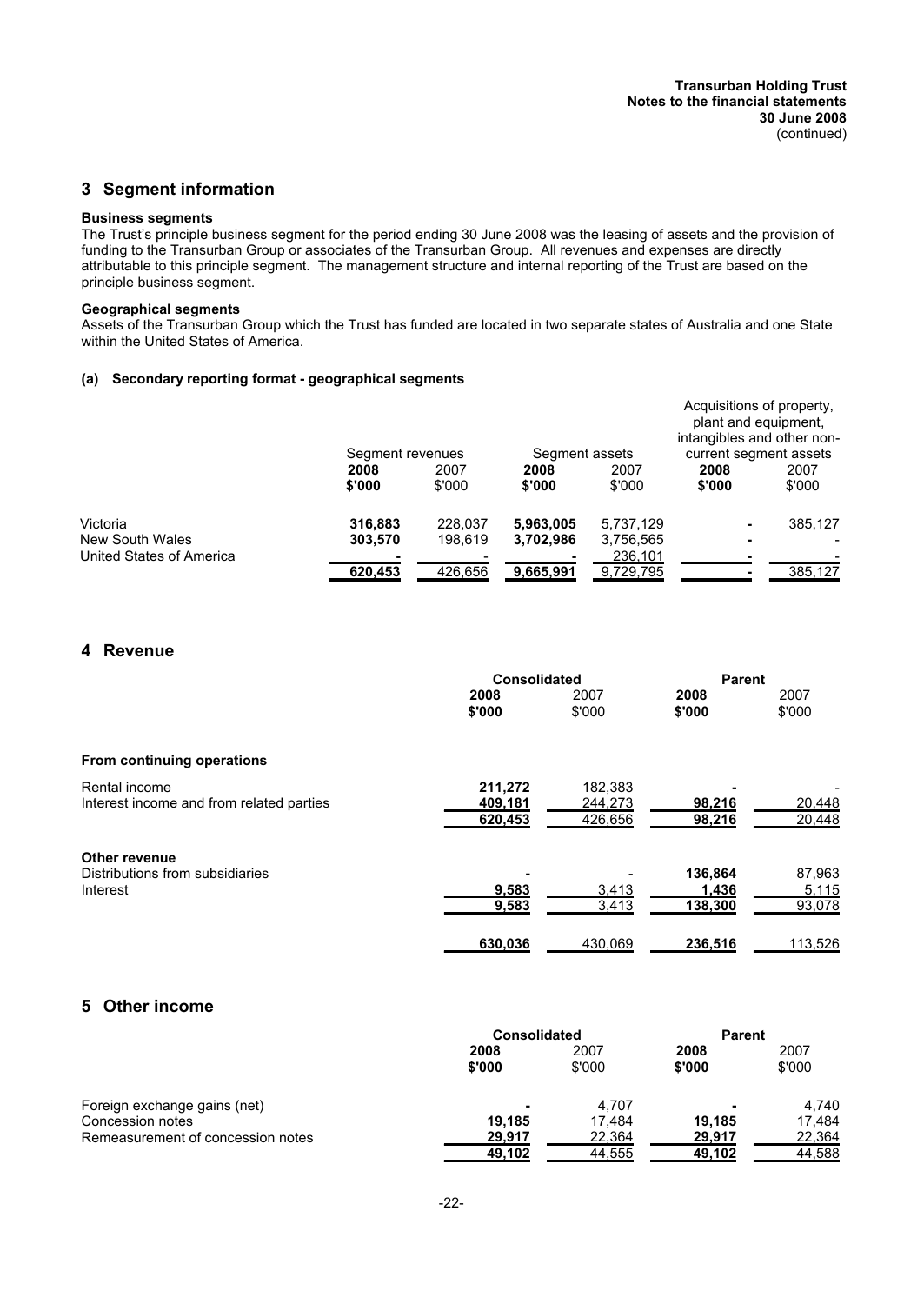#### **Transurban Holding Trust Notes to the financial statements 30 June 2008** (continued)

# **6 Expenses**

|                                                                                                                                                                                                                       | <b>Consolidated</b>                   |                                        |                                         | <b>Parent</b>               |
|-----------------------------------------------------------------------------------------------------------------------------------------------------------------------------------------------------------------------|---------------------------------------|----------------------------------------|-----------------------------------------|-----------------------------|
|                                                                                                                                                                                                                       | 2008<br>\$'000                        | 2007<br>\$'000                         | 2008<br>\$'000                          | 2007<br>\$'000              |
| Profit before income tax includes the following<br>specific expenses:                                                                                                                                                 |                                       |                                        |                                         |                             |
| Finance costs excluding concession notes and promissory notes<br>Interest and finance charges paid/payable<br>Interest rate hedging charges paid/payable<br>Remeasurement of Monash-CityLink-Westgate upgrade payable | 297,946<br>3,963<br>36,093<br>338,002 | 214,527<br>12,479<br>48,811<br>275,817 | 100,573<br>(1,814)<br>36,093<br>134,852 | 60,280<br>48,811<br>109,091 |
| Movement in concession note receivable<br>Recognised in finance costs:<br>Remeasurement of notes due to change in payment profile                                                                                     |                                       | 55,654<br>55,654                       |                                         | 55,654<br>55,654            |
| Movement in promissory notes payable<br>Recognised in finance costs:<br>Remeasurement of notes on issue from prior periods<br>Remeasurement of notes due to change payment profile<br>Total finance costs             | 1,402<br>(1, 299)<br>338,105          | 1,405<br>(2,621)<br>330,255            | 134,852                                 | 164,745                     |
| Foreign exchange losses<br>Net foreign exchange losses<br>Total foreign exchange losses                                                                                                                               | 11,108<br>11,108                      |                                        | 10,948<br>10.948                        |                             |
| Depreciation and amortisation expense<br>Operational<br>Corporate<br>Total depreciation and amortisation                                                                                                              | 108,760<br>172<br>108,932             | 104,858<br>172<br>105,030              | 3,925<br>3,925                          |                             |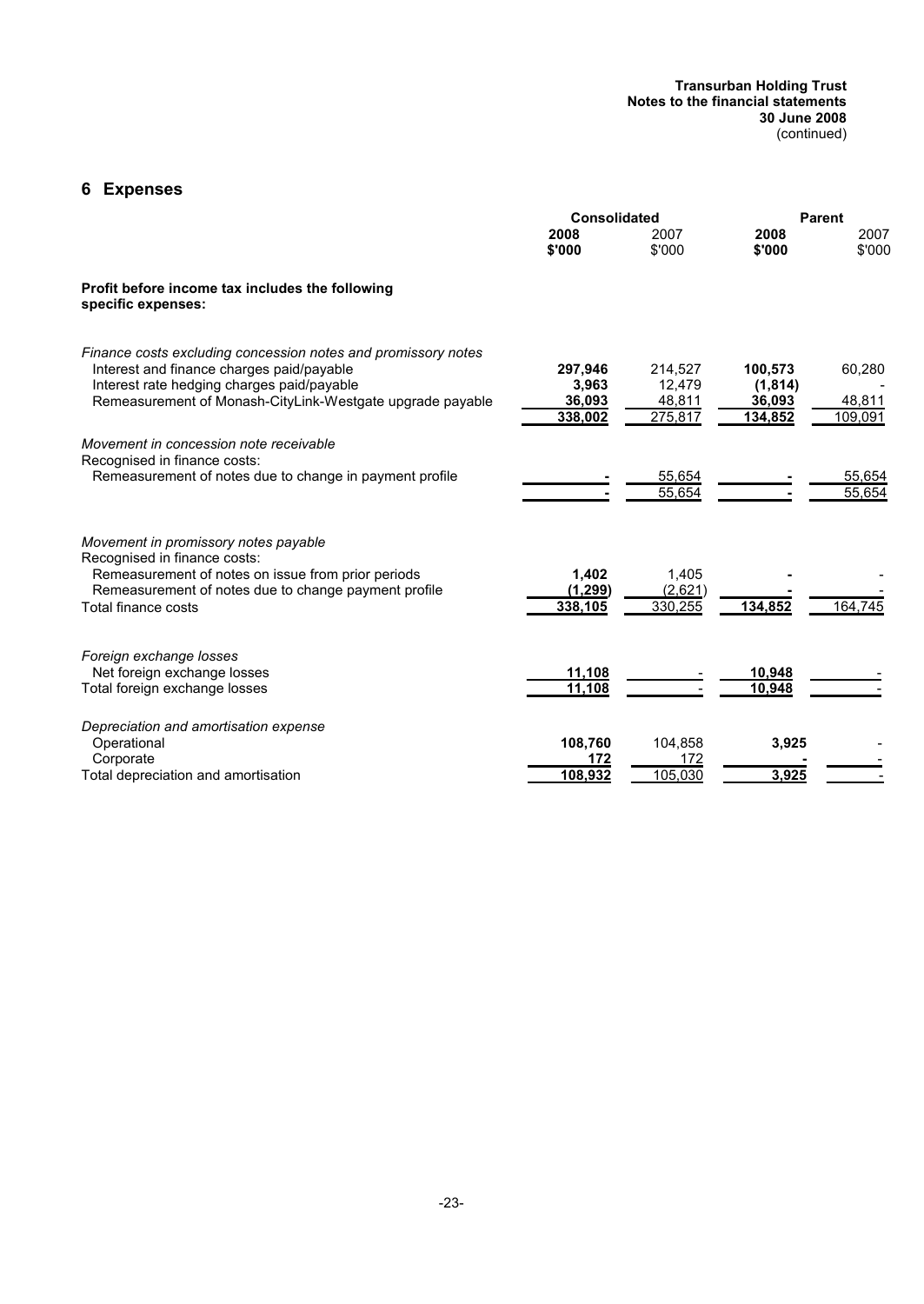**Transurban Holding Trust Notes to the financial statements 30 June 2008** (continued)

# **7 Income tax expense**

|                                                                    |                | <b>Parent</b>       |                 |
|--------------------------------------------------------------------|----------------|---------------------|-----------------|
| 2008<br>\$'000                                                     | 2007<br>\$'000 | 2008<br>\$'000      | 2007<br>\$'000  |
|                                                                    |                |                     |                 |
| 2,377<br>(924)<br>736<br>2,189                                     |                |                     |                 |
| (1,720)<br>796<br>(924)                                            |                |                     |                 |
| Numerical reconciliation of income tax expense                     |                |                     |                 |
| 216,042                                                            | (22,653)       | 134,538             | <u>(46,275)</u> |
| 64,813<br>Tax effect of amounts which are not deductible (taxable) | (6,796)        | 40,361              | (13, 883)       |
| (63, 360)<br>736<br>2,189                                          | 6,796          | (40, 361)           | 13,883          |
|                                                                    |                | <b>Consolidated</b> |                 |

# **8 Current assets - Cash and cash equivalents**

|                                     | <b>Consolidated</b> |                | <b>Parent</b>  |                |
|-------------------------------------|---------------------|----------------|----------------|----------------|
|                                     | 2008<br>\$'000      | 2007<br>\$'000 | 2008<br>\$'000 | 2007<br>\$'000 |
| Cash at bank and in hand            | 45,882              | 268.995        | 1,308          | 183,836        |
| Balance per statement of cash flows | 45,882              | 268,995        | 1,308          | 183,836        |

All cash balances are interest bearing (refer to note 43).

# **9 Current assets - Trade and other receivables**

|                          | <b>Consolidated</b> |        | <b>Parent</b> |        |
|--------------------------|---------------------|--------|---------------|--------|
|                          | 2008                | 2007   | 2008          | 2007   |
|                          | \$'000              | \$'000 | \$'000        | \$'000 |
| Trade receivables        | 4                   |        |               | -      |
| Loans to related parties | 93.826              | 13.261 | 14.632        | 10,424 |
| Other receivables        | 101.046             | 1.193  | 195.712       | 70,717 |
| Prepayments              | 1.118               | 2,748  |               |        |
|                          | 195,994             | 17,202 | 210,344       | 81,141 |

No class within trade and other receivables contain impaired or past due assets. Based on the credit history, it is expected these amounts will be received when due. The Group does not hold any collateral in relation to these receivables.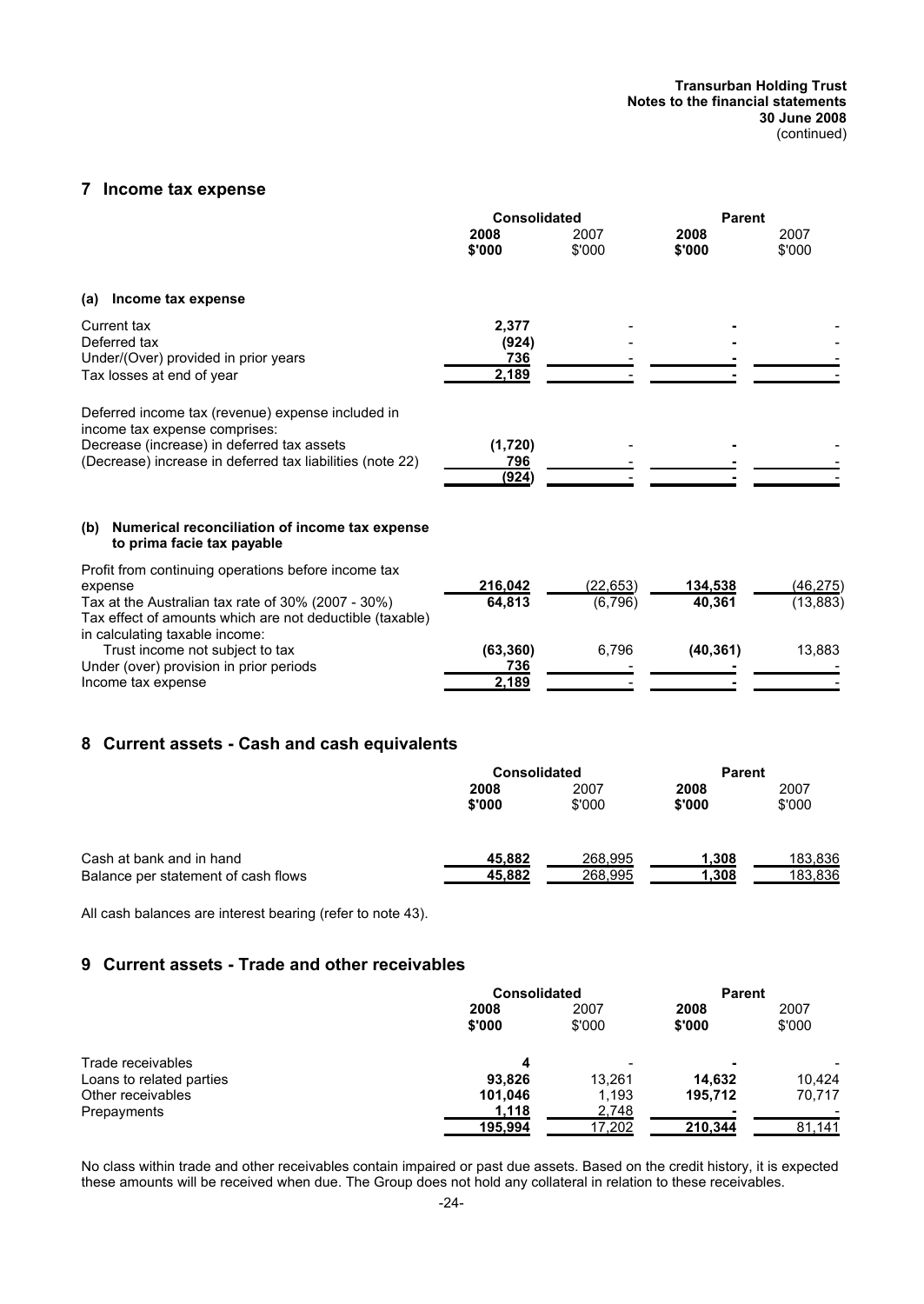# **9 Current assets - Trade and other receivables (continued)**

#### **(a) Trade receivables**

Trade receivables represents Goods and Services Tax receivable from the Australian Tax Office. There is no allowance for doubtful debts.

#### **(b) Loans to related parties**

Loans to related parties predominantly represent interest and finance charges on funds loaned from Transurban Finance Company. There is no allowance for doubtful debts as the counterparties are related parties.

#### **(c) Other receivables**

These amounts generally arise from transactions outside the usual operating activities of the Group. The Parent Entity balance for 2008 and 2007 is principally comprised of distributions receivable from its subsidiaries and accrued interest from a related party.

#### **(d) Foreign exchange and interest rate risk**

Information about the Group's and the parent entity's exposure to foreign currency risk and interest rate risk in relation to receivables is provided in note 43.

#### **(e) Fair value and credit risk**

Due to the short-term nature of these receivables, their carrying amount is assumed to approximate their fair value. For more information on the risk management policy of the Company refer to note 43.

# **10 Derivative financial instruments**

|                                                            | <b>Consolidated</b> |              | <b>Parent</b> |        |
|------------------------------------------------------------|---------------------|--------------|---------------|--------|
|                                                            | 2008                | 2008<br>2007 |               | 2007   |
|                                                            | \$'000              | \$'000       | \$'000        | \$'000 |
| <b>Current assets</b>                                      |                     |              |               |        |
| Interest rate swap contracts - cash flow hedges $((a)(i))$ | 2.917               |              |               |        |
| <b>Non-current assets</b>                                  |                     |              |               |        |
| Interest rate swap contracts - cash flow hedges $((a)(i))$ | 20,669              | 20,623       |               |        |
| Total derivative financial instrument assets               | 23,586              | 20,623       |               |        |

#### **(a) Instruments used by the Group**

The Group is party to derivative financial instruments in the normal course of business. Financial instruments include interest and foreign exchange contracts entered into to hedge exposure in accordance with the financial risk management policies (refer to note 43).

#### *(i) Interest rate swap contracts - cash flow hedges*

Bank loans of the Group currently bear an average variable interest rate of 8.0 per cent. It is policy to protect part of the loans from exposure to increasing interest rates. Accordingly, the Group has entered into interest rate swap contracts under which it is obliged to receive interest at variable rates and to pay interest at fixed rates.

Swaps taken out by the Transurban Group cover approximately 80 per cent (2007: 74 per cent) of long term variable debt excluding working capital facilities. The fixed interest rates range between 5.6 per cent and 6.97 per cent (2007: 5.6 per cent and 6.24 per cent) and the variable rates are the appropriate bank bill rate.

The contracts require settlement of net interest receivable or payable. The settlement dates coincide with the dates on which interest is payable on the underlying debt. The contracts are settled on a net basis.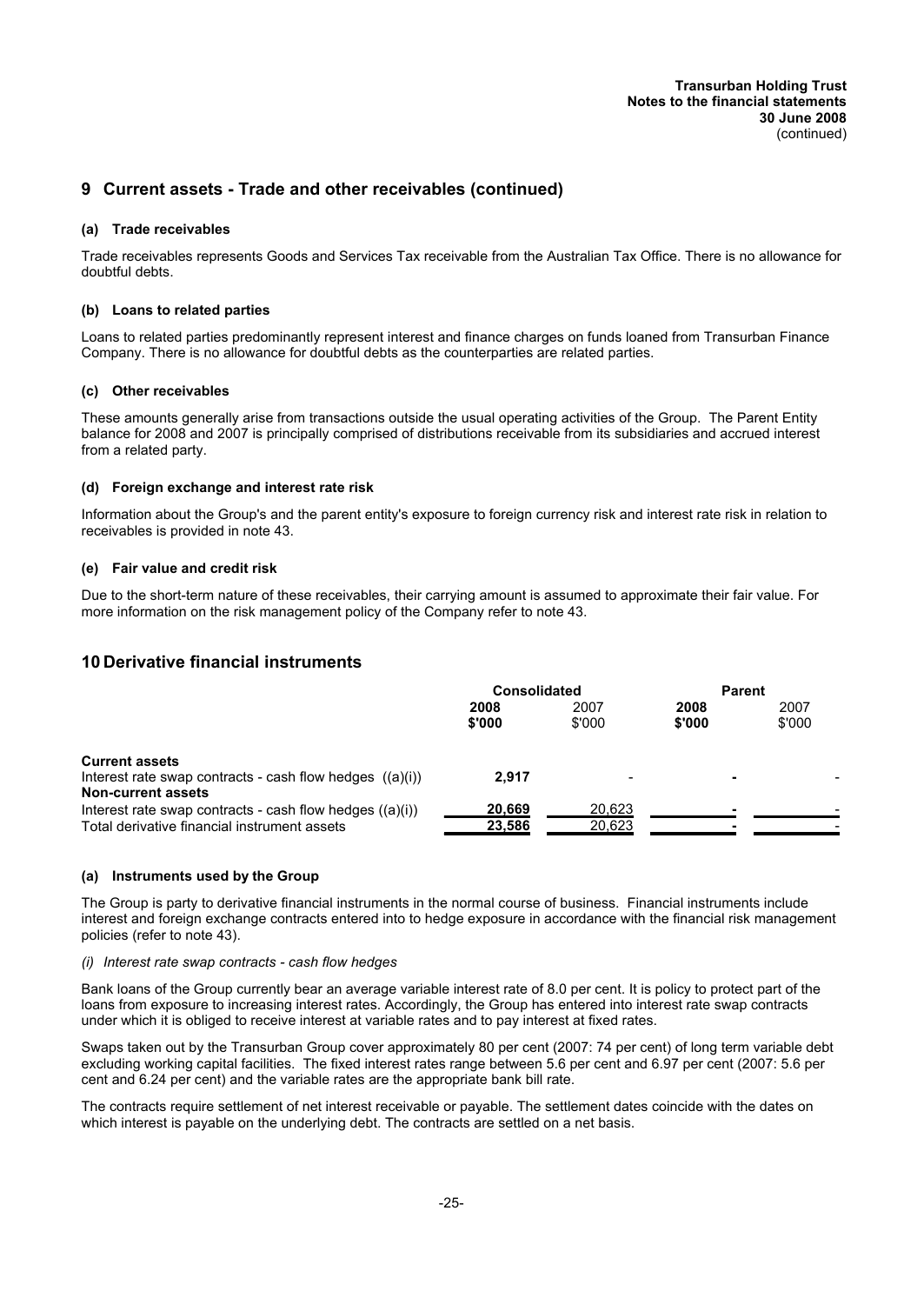# **10 Derivative financial instruments (continued)**

The gain or loss from remeasuring the hedging instruments at fair value is deferred in equity in the hedging reserve, to the extent that the hedge is effective, and reclassified into profit and loss when the hedged interest expense is recognised. The ineffective portion is recognised in income immediately. In the year ended 30 June 2008 no portion was ineffective (2007 - \$nil).

#### **(b) Credit risk exposures**

Credit risk arises from the potential failure of counterparties to meet their obligations under the respective contracts at maturity.

The Group continually monitors the credit ratings and credit exposure of each counterparty.

#### **(c) Interest rate and foreign exchange risk**

For an analysis of the sensitivity of derivatives to interest rate and foreign exchange risk refer to note 43.

### **11 Non-current assets - Receivables**

|                                     | <b>Consolidated</b> |           | <b>Parent</b> |           |
|-------------------------------------|---------------------|-----------|---------------|-----------|
|                                     | 2008                | 2007      | 2008          | 2007      |
|                                     | \$'000              | \$'000    | \$'000        | \$'000    |
| Tullarmarine/Calder Freeway upgrade | 110.630             | 100.417   | 110.630       | 100.417   |
| Monash-CityLink-Westgate upgrade    | 217.148             | 178.259   | 217.148       | 178.259   |
| Advances to related parties         | 4,853,988           | 4.668.461 | 1,407,629     | 1.344.486 |
| Other related party loans           | 782,126             | 940,320   | 515,513       | 591,126   |
|                                     | 5,963,892           | 5,887,457 | 2,250,920     | 2,214,288 |

#### **Tullamarine/Calder Freeway upgrade**

On 27 January 2005, the Transurban Group reached agreement with the State of Victoria and Vic Roads to use CityLink Concession Notes to fund an upgrade of the Tullamarine/Calder Freeway interchange.

Under the agreement, Transurban paid \$151.0 million to Vic Roads was used to fund the upgrade. In exchange, the State assigned to Transurban \$305.3 million of Concession Notes issued by CityLink to the State under the provisions of the Melbourne CityLink Concession Deed.

The receivable classified as "Tullamarine/Calder Freeway upgrade" recognises the discounted value of Concession Notes reassigned from the State to the Trust.

#### **Monash-CityLink-Westgate upgrade**

The Transurban Group reached agreement with the State of Victoria and Vic Roads to jointly fund upgrades and improvements to 75 kilometres of the Westgate-CityLink (Southern Link)-Monash freeway corridor.

The CityLink upgrade, which is estimated to cost \$166 million over the three year construction period, will be funded via the Distribution Reinvestment Plan. The State will fund the non-CityLink works, estimated to cost \$737 million.

Under the agreement, the State will also assign to Transurban all remaining and future Concession Note liabilities incurred under the provisions of the Melbourne CityLink Concession Deed. These liabilities have a face value of \$2.9 billion and will be replaced by payments over the next three years totalling \$614 million.

The receivable classified as "Monash-CityLink-Westgate upgrade" recognises the discounted value of Concession Notes reassigned from the State to the Trust.

#### **(d) Impaired receivables and receivables past due**

None of the non-current receivables are impaired or past due but not impaired.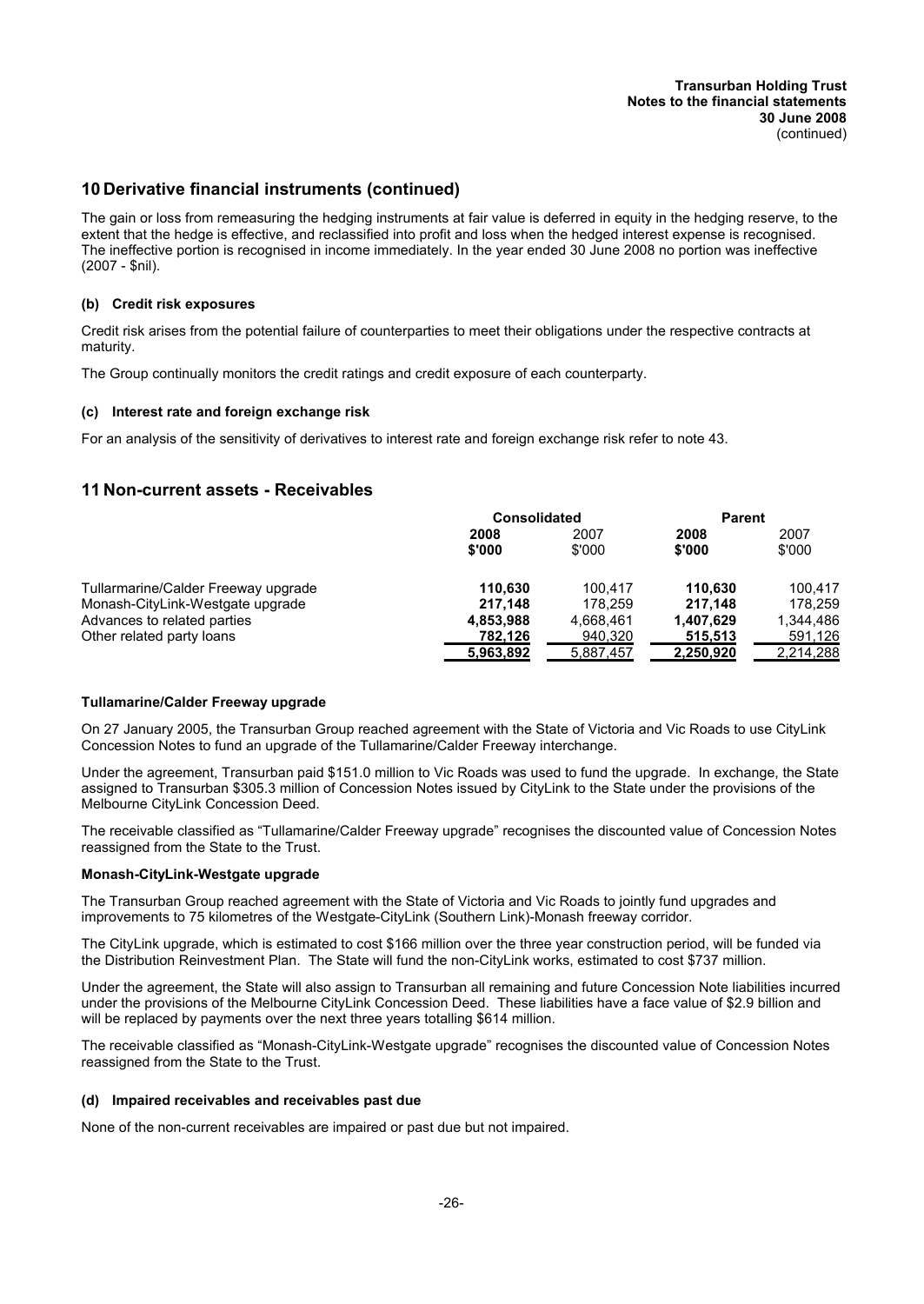**-** -

## **11 Non-current assets - Receivables (continued)**

#### **(e) Fair values**

The fair values and carrying values of non-current receivables are the same.

#### **(f) Risk exposure**

Information about the Group's and the parent entity's exposure to credit risk, foreign exchange and interest rate risk is provided in note 43.

# **12 Non-current assets - Held-to-maturity investments**

|                               | <b>Consolidated</b> |         | <b>Parent</b> |        |                          |
|-------------------------------|---------------------|---------|---------------|--------|--------------------------|
|                               | 2008                | 2007    | 2008          | 2007   |                          |
|                               | \$'000              | \$'000  | \$'000        | \$'000 |                          |
| Investment in Term Loan Notes | 558,223             | 557,731 |               |        | $\overline{\phantom{a}}$ |
|                               | 558,223             | 557,731 |               |        | -                        |

#### **Investment in Term Loan Notes ("TLN")**

Term Loan Notes represent Transurban's debt funding contribution to the Westlink Motorway Partnership. The fixed maturity date of the TLN's is the earlier of 34 years and the termination of the "Agreement to Lease" between the Roads and Traffic Authority of New South Wales and Westlink Motorway Limited.

The interest rate charged on these notes is 11.93 per cent and any unpaid interest capitalises into additional notes. During the year ended 30 June 2008 interest of \$66.9 million was earned (2007: \$61.1 million), of which \$26.2 million was capitalised (2007: \$61.1 million). In addition, \$25.8 million in notes were repaid (2007: \$nil).

#### **(a) Impairment and risk exposure**

None of the held-to-maturity investments are either past due or impaired.

All held-to-maturity investments are denominated in Australian currency. As a result, there is no exposure to foreign currency risk. There is also no exposure to price risk as the investments will be held to maturity.

#### **13 Non-current assets - Other financial assets**

|                              | <b>Consolidated</b> |                |                        | <b>Parent</b>          |  |
|------------------------------|---------------------|----------------|------------------------|------------------------|--|
|                              | 2008<br>\$'000      | 2007<br>\$'000 | 2008<br>\$'000         | 2007<br>\$'000         |  |
| Units in controlled entities | ۰                   |                | 4,140,285<br>4,140,285 | 4,140,285<br>4,140,285 |  |

#### **Non-traded investments**

The investment in controlled entities represents 100 per cent of the ordinary units of The CityLink Trust, The Hills Motorway Trust, and The Sydney Roads Trust. These trusts are registered in Australia.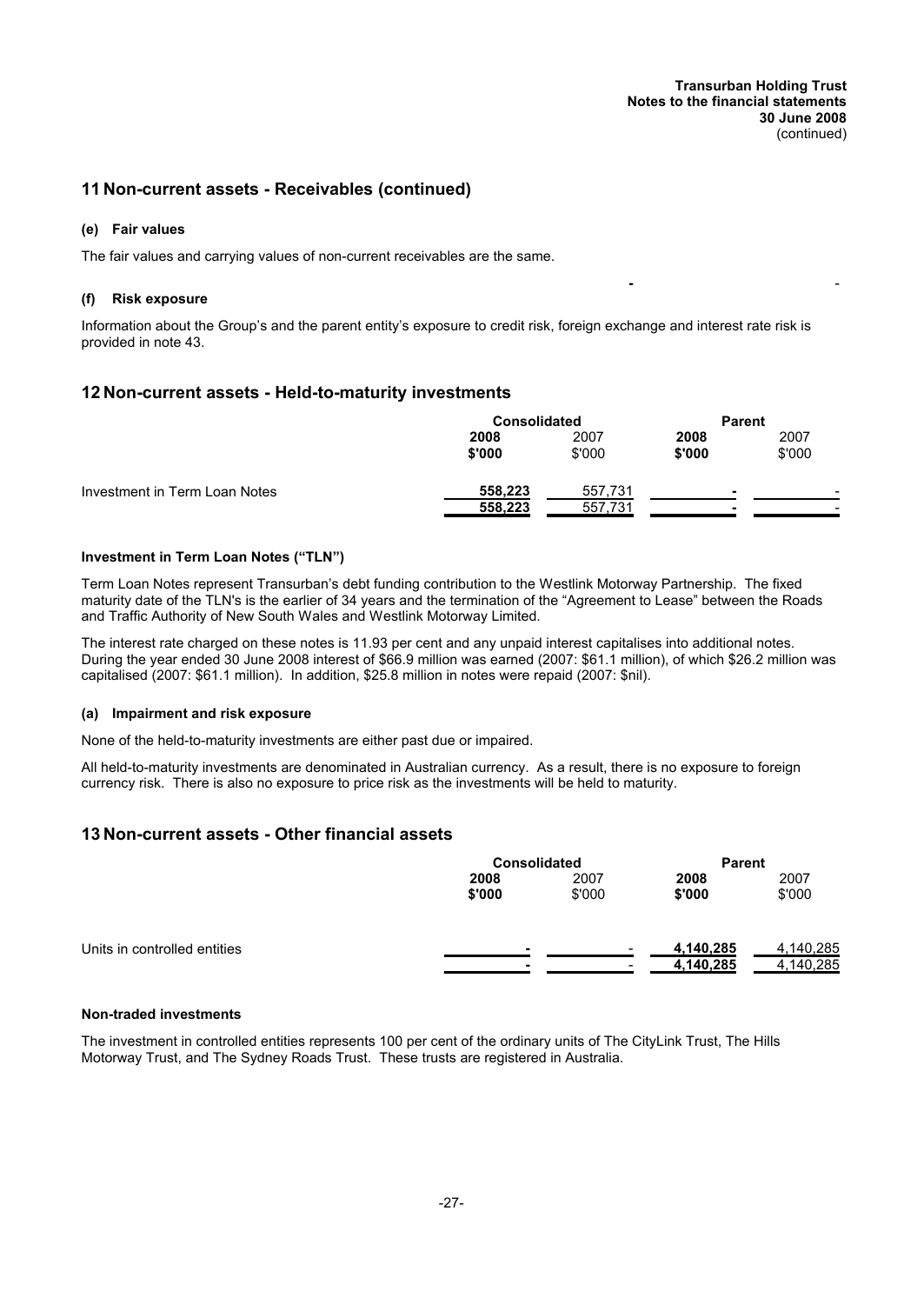#### **Transurban Holding Trust Notes to the financial statements 30 June 2008** (continued)

# **14 Non-current assets - Property, plant and equipment**

| <b>Consolidated</b>                     | <b>CityLink</b><br>\$'000 | M <sub>2</sub><br>\$'000 | <b>Equipment</b><br>and fittings<br>\$'000 | <b>Total</b><br>\$'000 |
|-----------------------------------------|---------------------------|--------------------------|--------------------------------------------|------------------------|
| At 1 July 2006                          |                           |                          |                                            |                        |
| Cost or fair value                      | 822,315                   | 2,091,523                | 1,047                                      | 2,914,885              |
| Accumulated depreciation                | (119, 472)                | (97, 548)<br>1,993,975   | (175)<br>872                               | (217, 195)             |
| Net book amount                         | 702,843                   |                          |                                            | 2,697,690              |
| Year ended 30 June 2007                 |                           |                          |                                            |                        |
| Opening net book amount                 | 702,843                   | 1,993,975                | 872                                        | 2,697,690              |
| Additions                               |                           |                          |                                            |                        |
| <b>Disposals</b><br>Depreciation charge | (26, 884)                 | (77, 974)                | (172)                                      | (105, 030)             |
| Closing net book amount                 | 675,959                   | 1.916.001                | 700                                        | 2,592,660              |
|                                         |                           |                          |                                            |                        |
| At 30 June 2007                         |                           |                          |                                            |                        |
| Cost or fair value                      | 822,315                   | 2,091,523                | 1,048                                      | 2,914,886              |
| Accumulated depreciation                | (146, 356)                | (175, 522)               | (348)                                      | (322, 226)             |
| Net book amount                         | 675,959                   | 1,916,001                | 700                                        | 2,592,660              |
|                                         |                           |                          | <b>Equipment</b>                           |                        |
| <b>Consolidated</b>                     | <b>CityLink</b><br>\$'000 | M <sub>2</sub><br>\$'000 | and fittings<br>\$'000                     | <b>Total</b><br>\$'000 |
|                                         |                           |                          |                                            |                        |
| Year ended 30 June 2008                 |                           |                          |                                            |                        |
| Opening net book amount                 | 675,959                   | 1,916,001                | 700                                        | 2,592,660              |
| Additions<br>Disposals                  |                           |                          |                                            |                        |
| Depreciation charge                     | (27, 420)                 | (77, 416)                | (172)                                      | (105,008)              |
| Closing net book amount                 | 648,539                   | 1,838,585                | 528                                        | 2,487,652              |
|                                         |                           |                          |                                            |                        |
| At 30 June 2008                         |                           |                          |                                            |                        |
| Cost or fair value                      | 822,315                   | 2,091,985                | 1,048                                      | 2,915,348              |
| Accumulated depreciation                | (173, 776)                | (253,400)                | (520)                                      | (427, 696)             |
| Net book amount                         | 648,539                   | 1,838,585                | 528                                        | 2,487,652              |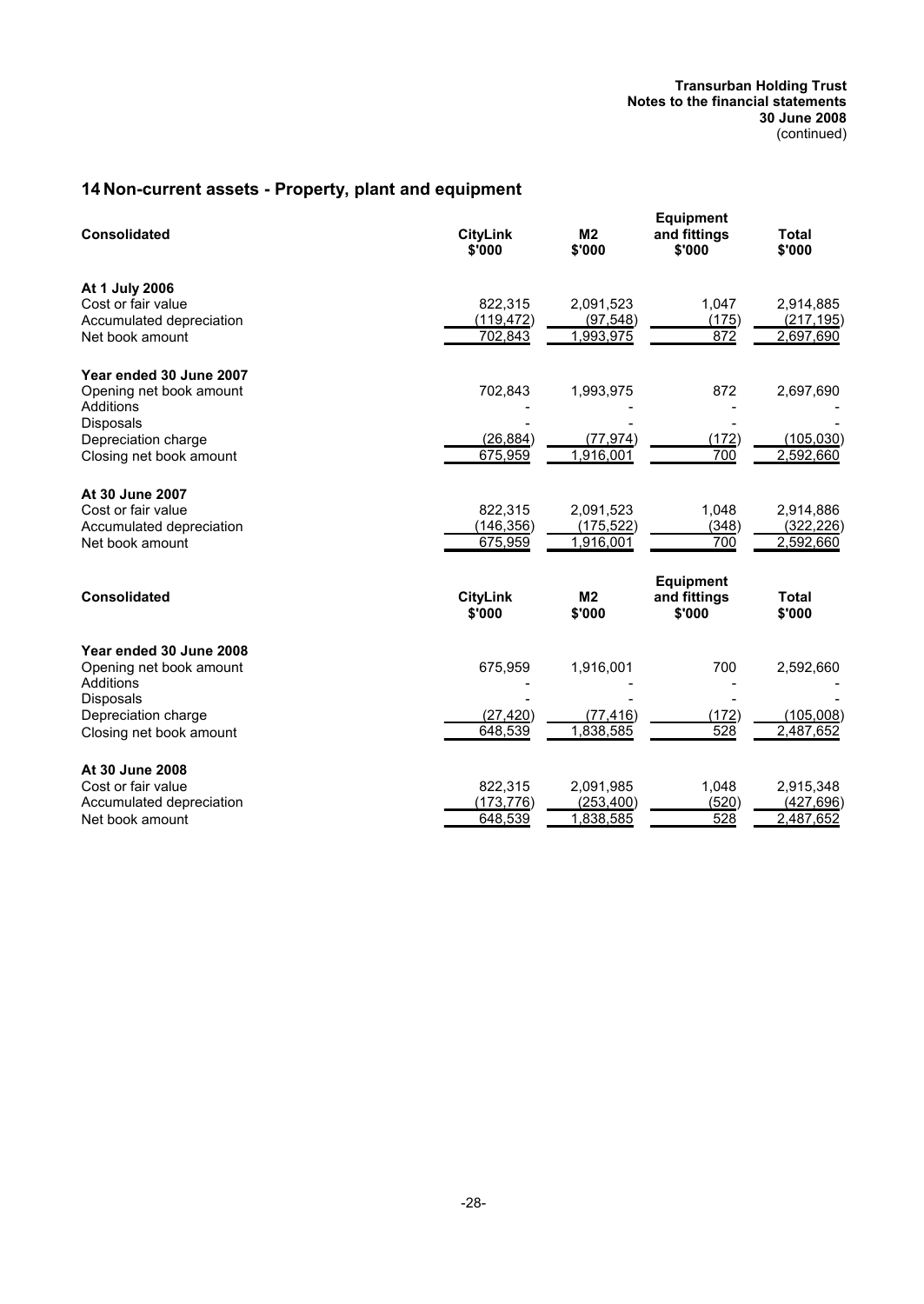# **15 Non-current assets - Intangible assets**

| <b>Consolidated</b>                                                                 | CityLink<br>upgrade<br>\$'000 |
|-------------------------------------------------------------------------------------|-------------------------------|
| At 1 July 2006<br>Cost<br>Accumulated amortisation                                  |                               |
| Net book amount                                                                     |                               |
| Year ended 30 June 2007<br>Opening net book amount<br>Additions<br><b>Disposals</b> | 385,127                       |
| Amortisation charge<br>Closing net book amount                                      | 385,127                       |
| At 30 June 2007<br>Cost                                                             | 385,127                       |
| Accumulated amortisation<br>Net book amount                                         | 385,127                       |
| Year ended 30 June 2008<br>Opening net book amount<br>Additions                     | 385,127                       |
| Disposals<br>Amortisation charge<br>Closing net book amount                         | (3,925)<br>381,202            |
| At 30 June 2008<br>Cost                                                             | 385,127                       |
| Accumulated amortisation<br>Net book amount                                         | (3,925)<br>381,202            |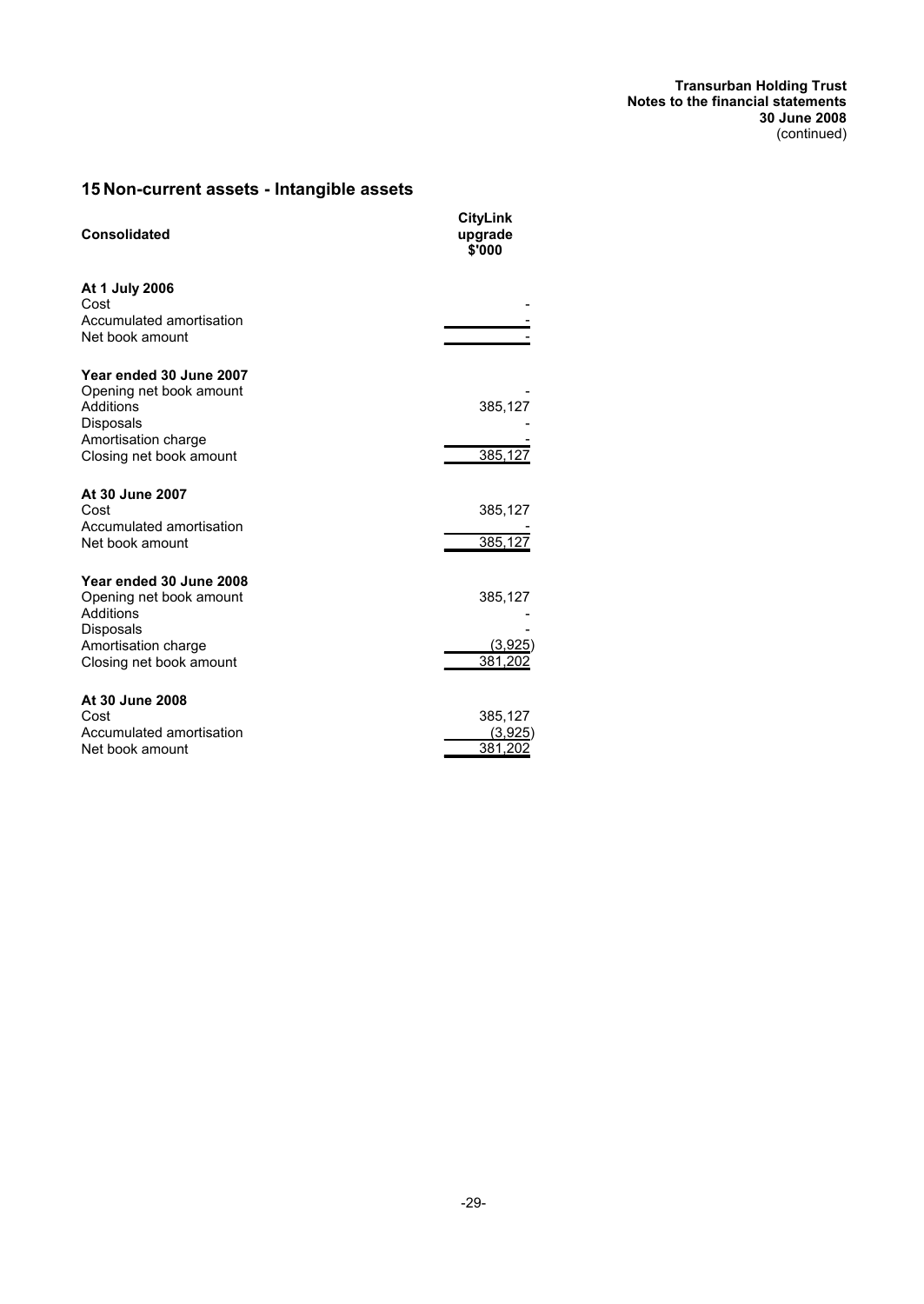# **15 Non-current assets - Intangible assets (continued)**

| <b>Parent</b>                                                                                                                  | <b>CityLink</b><br>upgrade<br>\$'000 |
|--------------------------------------------------------------------------------------------------------------------------------|--------------------------------------|
| At 1 July 2006<br>Cost<br>Accumulated amortisation<br>Net book amount                                                          |                                      |
| Year ended 30 June 2007<br>Additions<br>Disposals<br>Amortisation charge<br>Closing net book amount                            | 385,127<br>385, 127                  |
| At 30 June 2007<br>Cost<br>Accumulated amortisation<br>Net book amount                                                         | 385,127<br>385,127                   |
| Year ended 30 June 2008<br>Opening net book amount<br>Additions<br>Disposals<br>Amortisation charge<br>Closing net book amount | 385,127<br><u>(3,925)</u><br>381,202 |
| At 30 June 2008<br>Cost<br>Accumulated amortisation<br>Net book amount                                                         | 385,127<br>(3,925)<br>381,202        |

# CityLink Upgrade

During the prior year Transurban signed an agreement with the State of Victoria and VicRoads to jointly funds upgrades and improvements to 75 kilometres of the West Gate – CityLink – Monash Freeway corridor. On initial recognition of the agreement an intangible asset was recognised and represents future economic benefits arising from increased toll revenue as a result of the increased traffic flow from the upgrades.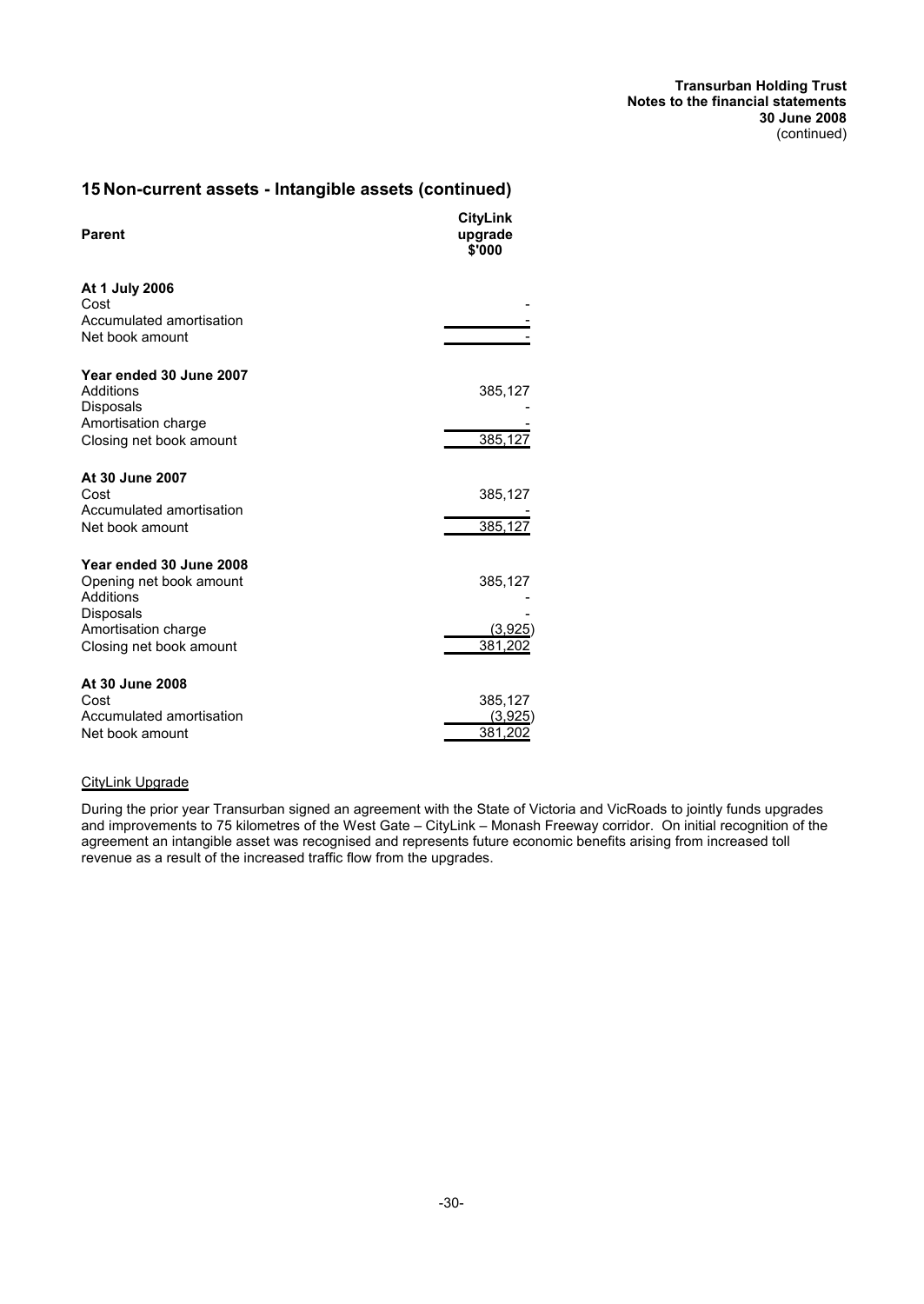#### **Transurban Holding Trust Notes to the financial statements 30 June 2008** (continued)

# **16 Current liabilities - Trade and other payables**

|                        | <b>Consolidated</b> |                | <b>Parent</b>  |                |
|------------------------|---------------------|----------------|----------------|----------------|
|                        | 2008<br>\$'000      | 2007<br>\$'000 | 2008<br>\$'000 | 2007<br>\$'000 |
| Trade payables         | 59                  | 280            | 44             | 79             |
| Related party payables | 233,200             | 69.999         | 257,923        | 109,320        |
| Other payables         | 12,443              | 13,282         | 144            | 127            |
|                        | 245,702             | 83,561         | 258,111        | 109,526        |

#### **Other payables**

Other payables represents accruals for operating expenses and interest on the Trust's borrowings.

#### **(a) Risk exposure**

Information about the Trust's exposure to foreign exchange risk is provided in note 43.

# **17 Current liabilities - Borrowings**

|                                   | <b>Consolidated</b> |                | <b>Parent</b>  |                |
|-----------------------------------|---------------------|----------------|----------------|----------------|
|                                   | 2008<br>\$'000      | 2007<br>\$'000 | 2008<br>\$'000 | 2007<br>\$'000 |
| <b>Secured</b>                    |                     |                |                |                |
| Term Debt                         | 440.000             | -              |                |                |
| <b>Working Capital Facilities</b> | 19,000              |                |                |                |
| Total secured current borrowings  | 459,000             |                |                |                |

#### **(a) Security and fair value disclosures**

Information about the terms and conditions of major borrowings, details of the security relating to each of the secured liabilities and the fair value of each of the borrowings is provided below or in note 20.

#### **(b) Risk exposures**

Details of the Group's exposure to risks arising from current and non-current borrowings are set out in note 43.

#### **(c) Term Debt & Working Capital Facilities**

The term debt is a \$440.0 million bank facility, maturing in June 2009. The facility was fully utilised at 30 June 2008 and at 30 June 2007. This facility is fully secured against the respective rights of Hills Motorway Ltd and Hills Motorway Trust in the M2 Motorway and their assets. The interest rate applicable to the term debt is 8.5 per cent (2007: 7.0 per cent).

\$30.0 million working capital facility, maturing in June 2009. At 30 June 2008, \$19 million of this facility was drawn. This facility is fully secured against the respective rights of Hills Motorway Ltd and Hills Motorway Trust in the M2 Motorway and their assets. The interest rate applicable to the working capital facility is 8.3 per cent (2007: 6.8 per cent).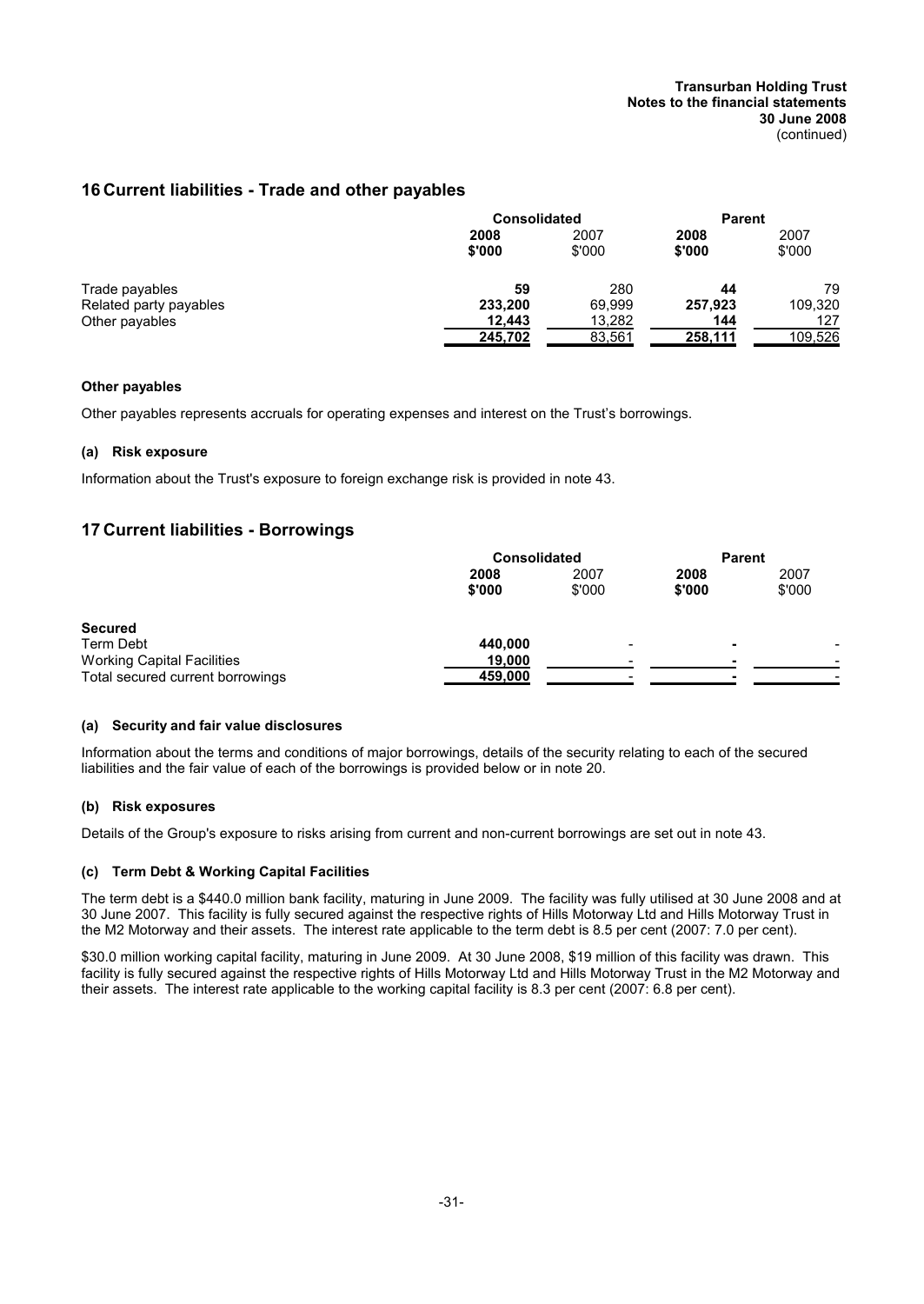# **18 Current liabilities - Provisions**

|                                                                                         | <b>Consolidated</b> |                | <b>Parent</b>  |                |
|-----------------------------------------------------------------------------------------|---------------------|----------------|----------------|----------------|
|                                                                                         | 2008<br>\$'000      | 2007<br>\$'000 | 2008<br>\$'000 | 2007<br>\$'000 |
| Distribution to security holders<br>Provision for distribution to minority interests in | 318.397             | 293.862        | 318.397        | 293.862        |
| subsidiaries                                                                            | 30.844              | 35,805         |                |                |
|                                                                                         | 349,241             | 329,667        | 318,397        | 293,862        |

The provision recognised in June 2007 was paid to security holders on 29 August 2007. The final 2008 distribution is payable on 27 August 2008.

# **19 Current liabilities - Non-interest bearing liabilities**

|                                      | <b>Consolidated</b> |         | <b>Parent</b> |         |  |      |  |      |  |      |
|--------------------------------------|---------------------|---------|---------------|---------|--|------|--|------|--|------|
|                                      | 2008                |         |               |         |  | 2007 |  | 2008 |  | 2007 |
|                                      | \$'000              | \$'000  | \$'000        | \$'000  |  |      |  |      |  |      |
| Unearned income (related parties)    | 34.667              | 33.333  | -             |         |  |      |  |      |  |      |
| Unearned income                      | 54                  | 6.093   | 54            | 6.093   |  |      |  |      |  |      |
| Monash-CityLink-Westgate upgrade (a) | 135.257             | 384,526 | 135.257       | 384,526 |  |      |  |      |  |      |
|                                      | 169,978             | 423,952 | 135,311       | 390,619 |  |      |  |      |  |      |

(a) Refer to note 11 for details.

# **20 Non-current liabilities - Borrowings**

|                                   | <b>Consolidated</b> |           | Parent    |                          |
|-----------------------------------|---------------------|-----------|-----------|--------------------------|
|                                   | 2008                | 2007      | 2008      | 2007                     |
|                                   | \$'000              | \$'000    | \$'000    | \$'000                   |
| <b>Secured</b>                    |                     |           |           |                          |
| Term debt                         |                     | 440.000   |           |                          |
| Airport Motorway Trust Term Debt  | 515,500             | 515.499   |           | $\overline{\phantom{0}}$ |
| <b>ED Securitisation Facility</b> |                     | 150,000   |           |                          |
| <b>Working Capital Facilities</b> |                     | 19.000    |           |                          |
| Loans from related parties        | 2,974,843           | 2.866.023 | 1.250.728 | 1,163,159                |
|                                   | 3,490,343           | 3,990,522 | 1,250,728 | 1.163.159                |

#### **(a) Loans from related parties**

\$1.3 billion was borrowed from Transurban Finance Company and was used to refinance Transurban's debt in relation to the construction of the Melbourne CityLink project. The remaining \$1.7 billion was also borrowed from Transurban Finance Company and used to finance the Group's activities.

#### **(b) Risk exposures**

Information about the Group's and parent entity's exposure to interest rate and foreign currency changes is provided in note 43.

#### **(c) ED Funding Trust Securitisation Facility**

SRG has in place a \$150 million securitisation facility over the distributions received from the ED. In September 2007 this facility was refinanced by the Transurban Group using funds raised via a syndicated bank facility.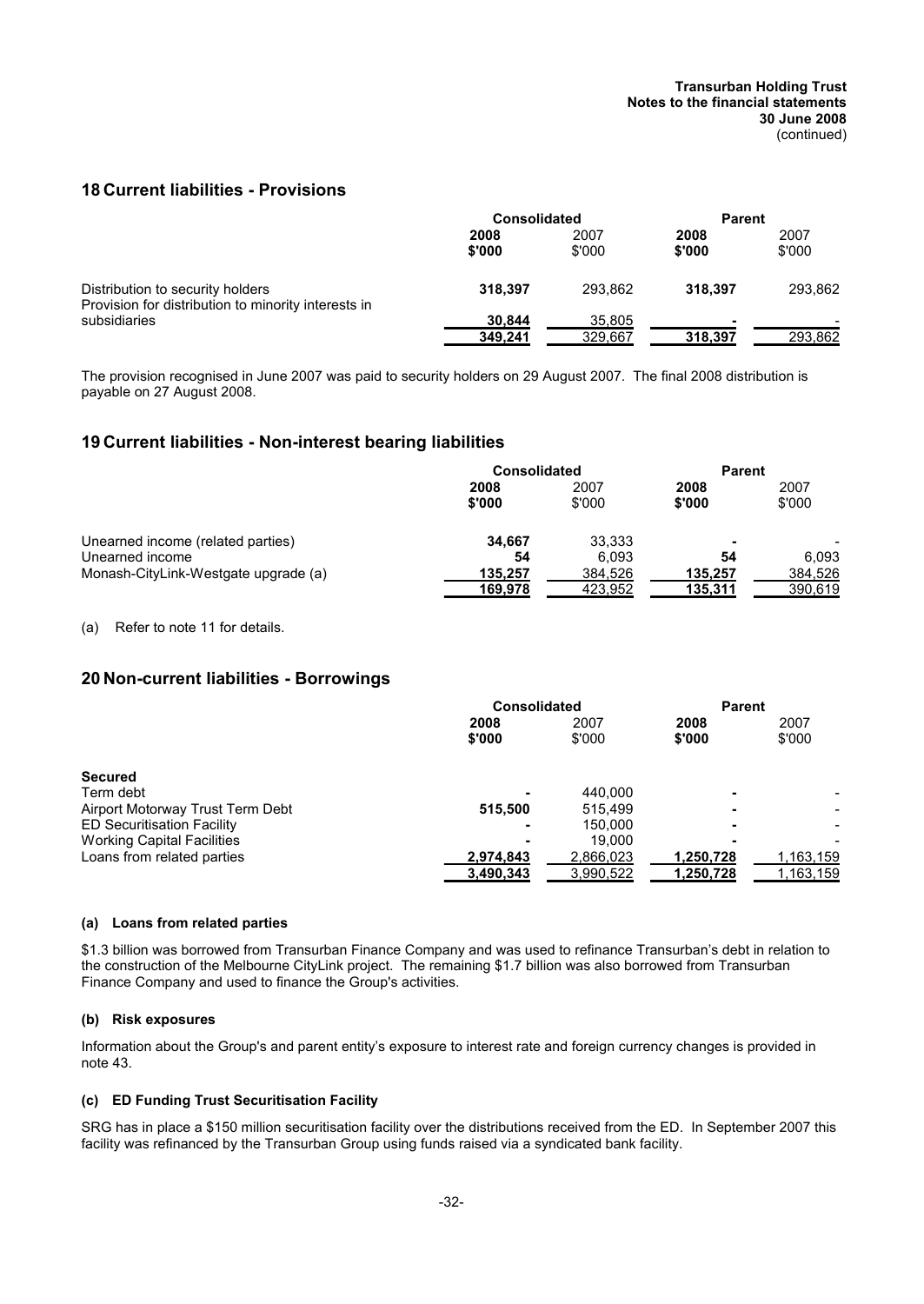**Transurban Holding Trust Notes to the financial statements 30 June 2008** (continued)

# **20 Non-current liabilities - Borrowings (continued)**

#### **(d) Airport Motorway Trust Term Debt**

\$515.5 million bank facility, maturing in November 2009. The facility was fully utilised at 30 June 2008. This facility is nonrecourse to the Group. The interest rate applicable to the term debt is 8.4 per cent (2007: 6.8 per cent)

#### **(e) Covenants**

The Group's debt has the following Interest Coverage Ration ("ICR") covenants:

- · CityLink ICR greater than 1.1 times
- · Group ICR greater than 1.25 times

In addition, the Group has a market capitalisation clause where gearing must not exceed 60%. Based on the balance sheet at 30 June 2008, the Group's Security price would need to close below \$2 per Security for 20 consecutive business days to trigger this clause.

In addition, the non-recourse debt at M1 and Hills has the following covenants:

- M1 Airport Motorway ICR greater than 1.05 times
- · Hills Motorway ICR greater than 1.1 times

#### **(f) Fair value**

The fair values and carrying values of financial assets and liabilities brought to account at balance date are the same.

## **21 Non current liabilities - Non-interest bearing liabilities**

|                                  | <b>Consolidated</b> |         | <b>Parent</b> |         |
|----------------------------------|---------------------|---------|---------------|---------|
|                                  | 2008                | 2007    | 2008          | 2007    |
|                                  | \$'000              | \$'000  | \$'000        | \$'000  |
| Promissory notes                 | 12,973              | 11.645  |               |         |
| Unearned income                  |                     | 18.000  |               | 18.000  |
| Monash-CityLink-Westgate upgrade | 51,398              | 170,188 | 51,398        | 170,188 |
|                                  | 64,371              | 199,833 | 51,398        | 188,188 |

The Hills Motorway Trust has entered into leases with the Roads and Traffic Authority of New South Wales ("RTA"). Annual lease liabilities under these leases total \$7.0 million, indexed annually to the Consumer Price Index over the estimated period that the M2 Motorway will be used. Until such time as a threshold return is achieved, payments under these leases can be made at any time at the discretion of the Responsible Entity of the Trust, by means of the issue of non-interest bearing promissory notes to the RTA.

Promissory Notes have been included in the Financial Report as non-interest bearing liabilities at the present value of expected future repayments. As the timing and profile of these repayments is largely determined by the available equity cash flows of the M2 Motorway, the present value of the expected future repayments is determined using a discount rate of 12 per cent (2007: 12 per cent) which recognises their subordinated nature.

The face value of promissory Notes on issue at 30 June 2008 is \$96.6 million (2007: \$87.1 million). The Net Present Value at 30 June 2008 of the redemption payments relating to these Promissory Notes is \$11.6 million (2007: \$11.6 million).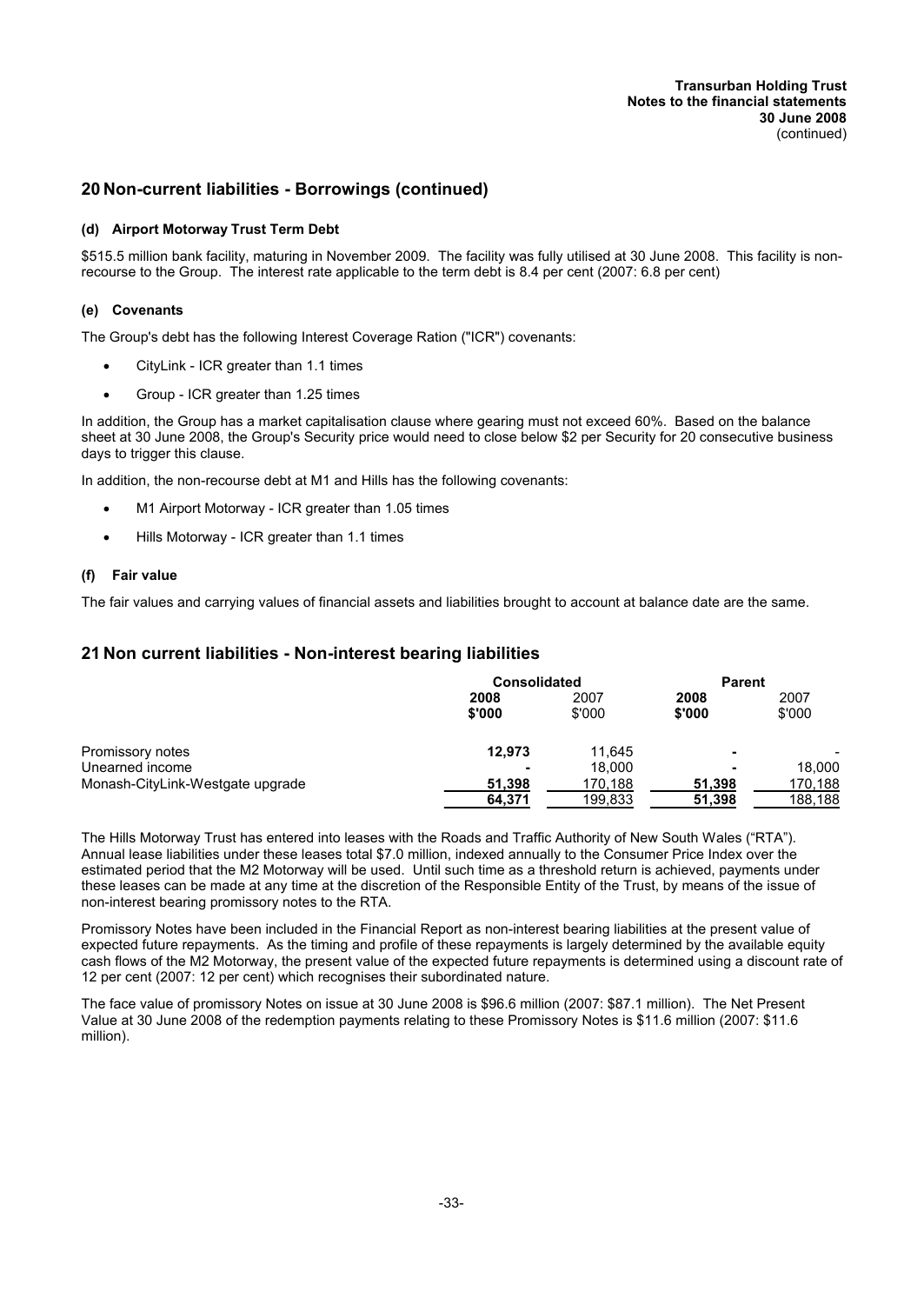# **21 Non current liabilities - Non-interest bearing liabilities (continued)**

The indicative timing of these redemption payments is set out in the following table.

|                                                                                                                                                | <b>Consolidated</b> |                  | <b>Parent</b>  |                |
|------------------------------------------------------------------------------------------------------------------------------------------------|---------------------|------------------|----------------|----------------|
|                                                                                                                                                | 2008<br>\$'000      | 2007<br>\$'000   | 2008<br>\$'000 | 2007<br>\$'000 |
| <b>Promissory note redemption</b>                                                                                                              |                     |                  |                |                |
| <b>Estimated Concession Note payments</b><br>Later than 5 years but not later than 10 years<br>Later than 10 years but not later than 15 years | 96,563<br>96,563    | 87,125<br>87,125 |                |                |
| <b>Reconciliation</b>                                                                                                                          |                     |                  |                |                |
|                                                                                                                                                | <b>Consolidated</b> |                  | Parent         |                |
|                                                                                                                                                | 2008<br>\$'000      | 2007<br>\$'000   | 2008<br>\$'000 | 2007<br>\$'000 |
| Reconciliation of the movement in the<br><b>Promissory Note liability</b>                                                                      |                     |                  |                |                |
| Promissory Notes liability at the start of the                                                                                                 |                     |                  |                |                |
| year                                                                                                                                           | 11,645              | 11,711           |                |                |
| Promissory Notes issued during the year<br>Discount of Promissory Notes on issue at the                                                        | 9,438               | 9.054            |                |                |
| beginning of the year<br>Discount of Promissory Notes issued during                                                                            | 103                 | (1, 216)         |                |                |
| the year                                                                                                                                       | (8, 212)            | (7,904)          |                |                |
| Promissory Note liability at the end of the year                                                                                               | 12,974              | 11,645           |                |                |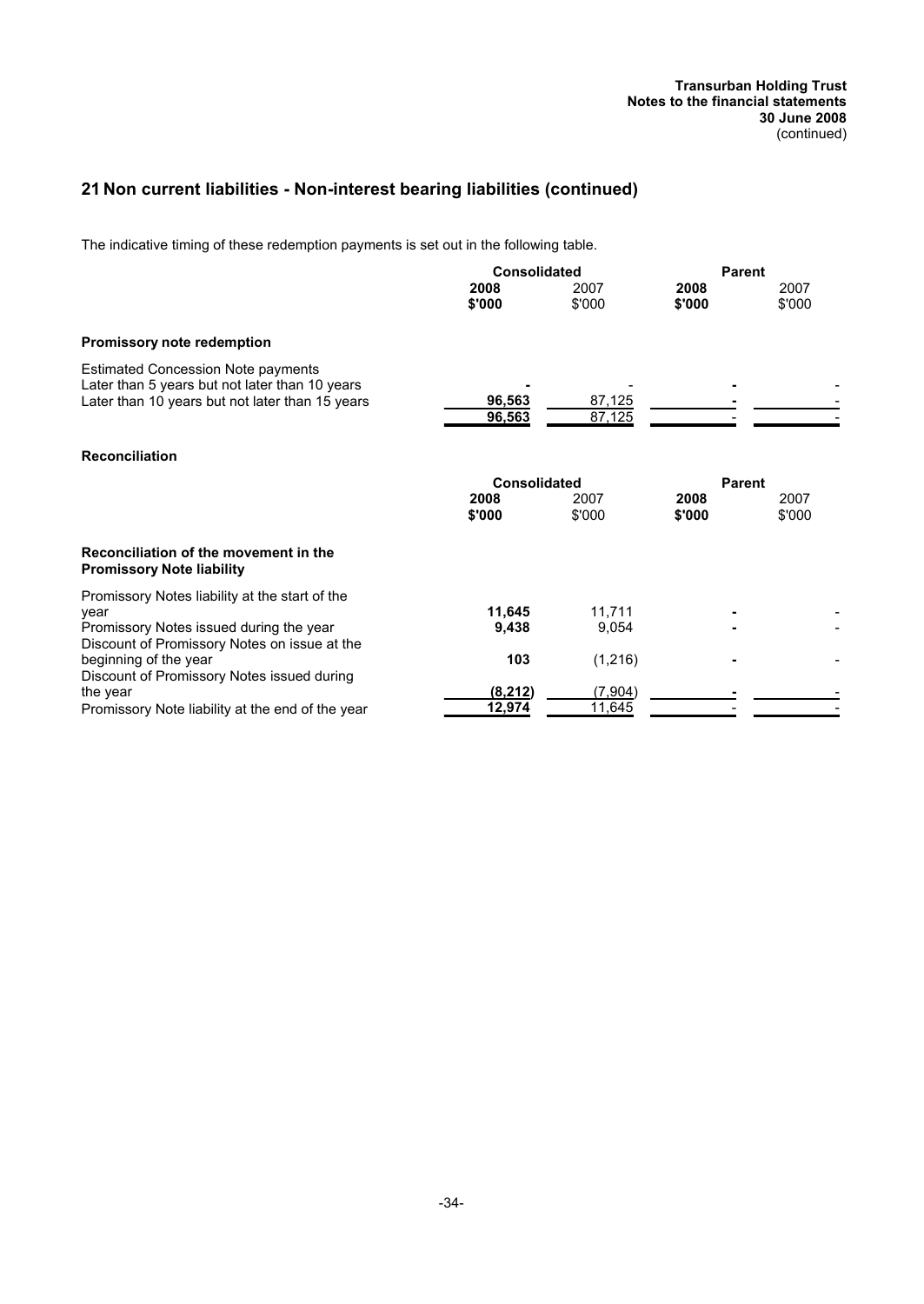**Transurban Holding Trust Notes to the financial statements 30 June 2008** (continued)

# **22 Non-current liabilities - Deferred tax liabilities**

|                                                                                                                                | <b>Consolidated</b> |                |                | Parent         |  |  |
|--------------------------------------------------------------------------------------------------------------------------------|---------------------|----------------|----------------|----------------|--|--|
|                                                                                                                                | 2008<br>\$'000      | 2007<br>\$'000 | 2008<br>\$'000 | 2007<br>\$'000 |  |  |
| The balance comprises temporary differences<br>attributable to:                                                                |                     |                |                |                |  |  |
| <b>Receivables</b><br>Total deferred tax liabilities                                                                           | 795<br>795          |                |                |                |  |  |
| <b>Movements:</b>                                                                                                              |                     |                |                |                |  |  |
| Opening balance at 1 July<br>Charged/(credited) to the income statement (note 7)<br>Closing balance at 30 June                 | 795<br>795          |                |                |                |  |  |
| Deferred tax liabilities to be settled within 12 months<br>Deferred tax liabilities to be settled after more than 12<br>months | <u>795</u><br>795   |                |                |                |  |  |

# **23 Issued units**

The issued units of the Trust are a component of a parcel of stapled securities, each parcel comprising one share in Transurban Holdings Limited, one unit in Transurban Holding Trust and one share in Transurban International Limited.

The individual securities comprising a parcel of stapled securities cannot be traded separately.

|                              |               | <b>Consolidated</b> |
|------------------------------|---------------|---------------------|
|                              | 2008          | 2007                |
|                              | \$'000        | \$'000              |
| <b>Ordinary units</b><br>(a) |               |                     |
| Ordinary units fully paid    | 6,507,180     | 5,911,399           |
|                              | 6,507,180     | 5,911,399           |
|                              |               | <b>Consolidated</b> |
|                              | 2008          | 2007                |
|                              | <b>Number</b> | <b>Number</b>       |
|                              | '000'         | '000'               |
| <b>Ordinary units</b>        |               |                     |
| Ordinary units fully paid    | 1,218,263     | 1,068,373           |
|                              | 1,218,263     | 1,068,373           |
|                              |               |                     |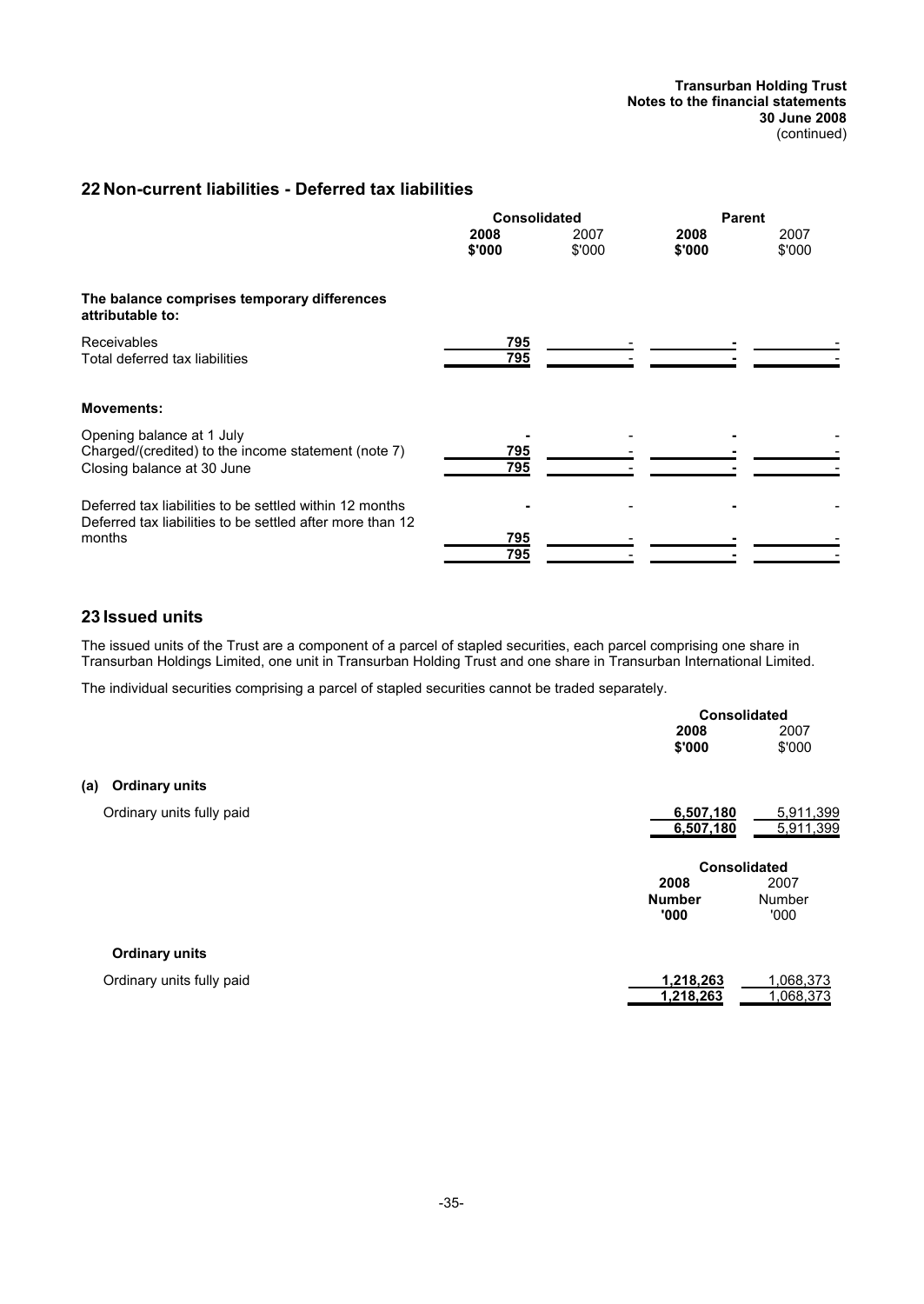# **23 Issued units (continued)**

## **(b) Movements in issued units**

|                           |                                                                           |              |                            |                       | <b>Consolidated</b>   |
|---------------------------|---------------------------------------------------------------------------|--------------|----------------------------|-----------------------|-----------------------|
| <b>Date</b>               | <b>Details</b>                                                            | <b>Notes</b> | Number of<br>units<br>'000 | <b>Issue</b><br>price | \$'000                |
|                           |                                                                           |              |                            |                       |                       |
| 1 July 2007               | Opening balance                                                           |              | 816,633                    |                       | 4,194,672             |
| 25 Aug 2006               | Distribution Reinvestment Plan                                            | (d)          | 15,708                     | \$6.3515              | 99,769                |
| 27 Sep 2006               | Disposal of Treasury Securities                                           | (g)          | 26                         | \$6.8200              | 175                   |
| 30 Oct 2006               | Disposal of Treasury Securities                                           | (g)          | 48                         | \$7.0560              | 339                   |
| 31 Dec 2006               | <b>Acquisition of Treasury Securities</b>                                 | (g)          | (2,067)                    | \$7.0023              | (14, 474)             |
| 31 Dec 2006               | <b>Conversion of CARS</b>                                                 | (f)          | 321                        | \$5.4354              | 1,743                 |
| 3 Jan 2007<br>17 Jan 2007 | <b>Conversion of CARS</b>                                                 | (f)          | 32,523                     | \$5.3754              | 174,827               |
| 19 Jan 2007               | Disposal of Treasury Securities                                           | (g)          | 16<br>29                   | \$7.3349<br>\$3.8800  | 117<br>111            |
| 7 Feb 2007                | Options exercised                                                         | (e)          | 44                         | \$7.4320              | 327                   |
| 15 Feb 2007               | <b>Disposal of Treasury Securities</b><br>Disposal of Treasury Securities | (g)          | 68                         | \$7.3410              | 499                   |
| 22 Feb 2007               | Disposal of Treasury Securities                                           | (g)          | 22                         | \$7.2780              | 161                   |
| 27 Feb 2007               | Options exercised                                                         | (g)<br>(e)   | 48                         | \$3.8800              | 185                   |
| 28 Feb 2007               | Distribution Reinvestment Plan                                            | (d)          | 17,031                     | \$7.0341              | 119,801               |
| 14 Apr 2007               | Conversion of CARS                                                        | (f)          | 32,541                     | \$5.3754              | 174,921               |
| 8 May 2007                | Acquisition of Sydney Roads Group                                         | (h)          | 148,431                    | \$7.5300              | 1,117,686             |
| 26 Jun 2007               | Acquisition of Sydney Roads Group                                         | (h)          | 6,952                      | \$7.5300              | 52,346                |
|                           | Less:                                                                     |              |                            |                       |                       |
|                           | <b>CARS Underwriting fees</b>                                             |              |                            |                       | (10, 941)             |
|                           | Transaction costs arising on issue of                                     |              |                            |                       |                       |
|                           | securities                                                                |              |                            |                       | (865)                 |
| 30 June 2007              | Balance                                                                   |              | 1,068,374                  |                       | 5,911,399             |
| 1 July 2007               | Opening balance                                                           |              | 1,068,374                  |                       | 5,911,399             |
| 27 Aug 2007               | Distribution Reinvestment Plan                                            | (e)          | 11,408                     | \$7.3638              | 84,006                |
| 19 Sep 2007               | Disposal of treasury securities                                           | (g)          | 138                        | \$6.7100              | 932                   |
| 25 Sep 2007               | Disposal of treasury securities                                           | (g)          | 44                         | \$6.9400              | 310                   |
| 4 Oct 2007                | Disposal of treasury securities                                           | (g)          | 50                         | \$6.9830              | 346                   |
| 29 Nov 2007               | Disposal of treasury securities                                           | (g)          | 273                        | \$6.5560              | 1,786                 |
| 5 Dec 2007                | Disposal of treasury securities                                           | (g)          | 30                         | \$6.5710              | 197                   |
| 7 Jan 2008                | Disposal of treasury securities                                           | (g)          | 32                         | \$6.3410              | 203                   |
| 27 Feb 2008               | Distribution Reinvestment Plan                                            | (d)          | 17,058                     | \$6.2100              | 105,930               |
| 11 Mar 2008               | Disposal of treasury securities                                           | (g)          | 27                         | \$5.8010              | 154                   |
| 9 Apr 2008                | Disposal of treasury securities                                           | (g)          | 95                         | \$6.3860              | 604                   |
| 16 Apr 2008               | Disposal of treasury securities                                           | (g)          | 44                         | \$5.8960              | 256                   |
| 1 May 2008                | Disposal of treasury securities                                           | (g)          | 62                         | \$6.3270              | 392                   |
| 25 Jun 2008               | Disposal of treasury securities                                           | (g)          | 628                        | \$2.4330              | 1,527                 |
| 29 June 2008              | Equity placement                                                          | (i)          | 120,000                    | \$3.3379              | 400,550               |
|                           | Less: Transaction costs arising on issue                                  |              |                            |                       |                       |
|                           | of securities                                                             |              | 1,218,263                  |                       | (1, 412)<br>6,507,180 |
| 30 June 2008              | <b>Balance</b>                                                            |              |                            |                       |                       |

All units issued form part of the Transurban Group stapled securities issued. The amounts above represent the value apportioned to Transurban Holding Trust, with the remaining value apportioned to Transurban Holdings Limited and Transurban International Limited.

# **(c) Trust Units**

Units entitle the holder to participate in distributions and the winding up of Transurban Holding Trust in proportion to the number of and amounts paid on the units held.

On a show of hands every holder of units present at a meeting in person or by proxy is entitled to one vote.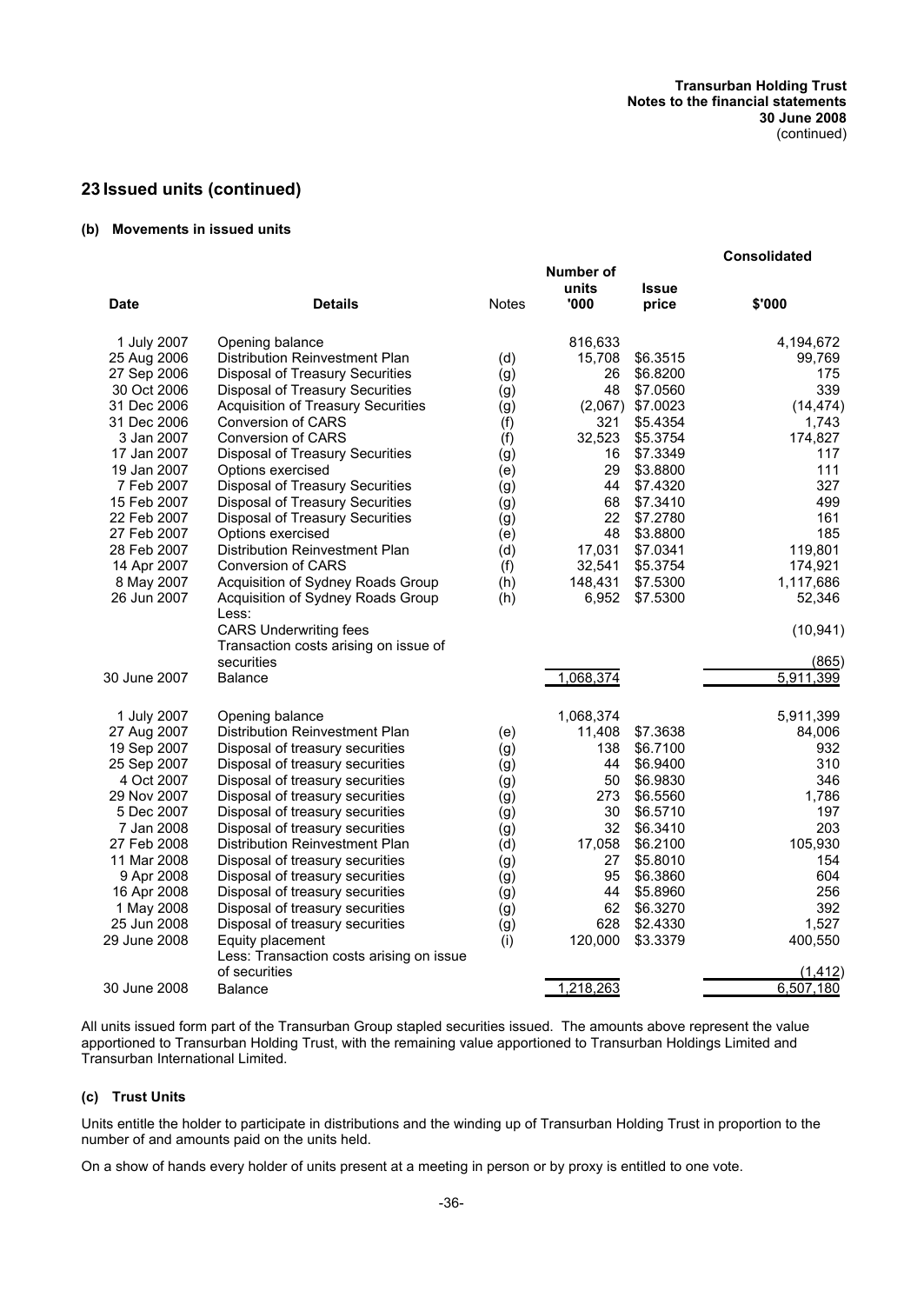# **23 Issued units (continued)**

## **(d) Distribution reinvestment plan**

The Transurban Group has established a distribution reinvestment plan under which holders of Stapled Securities may elect to have all or part of their distribution entitlements satisfied by the issue of new stapled securities rather than by cash. Securities were issued under the plan are at a 2.5 per cent discount to the market price.

## **(e) Options over Trust units**

Options over Trust units are granted pursuant to the Transurban Group Executive Option Plan as the Trust units form part of the Transurban Group Stapled Security. The last grant of options was 20 May 2002 which expired on 30 April 2007.

## **(f) Conversion of Convertible Adjusting Rate Securities ("CARS")**

During the prior year all remaining CARS were converted to Transurban Group securities. On conversion 65.4 million Trust units were issued.

## **(g) Treasury Units**

Stapled Securities (including units in the Trust) were issued to executives under the Executive Loan Plan. The stapled securities are held by the executive but will only vest in the executive in accordance with the terms of the plan. The acquired securities cannot be transferred or sold while the loan is outstanding. On forfeit the securities are sold on market.

## **(h) Sydney Roads group acquisition**

The consideration given to the holders of SRG securities on acquisition by the Transurban Group consisted of 155.4 million Transurban Group stapled securities issued at one Transurban Group Stapled Security for every 5.7 SRG Stapled Securities held, or a cash payment of \$1.32 per SRG security totalling \$63.6 million (refer note 32).

## **(i) Equity Placement**

Transurban raised \$658.8 million via an equity placement of 120 million securities to the Canadian Pension Plan Investment Board on 29 June 2008. Of this \$400.6 million was attributed to the Trust, with the remaining value apportioned to Transurban Holdings Limited and Transurban International Limited.

## **(j) Capital risk management**

The Group is subject to a gearing ratio covenant imposed by Senior Secured lenders. The Group monitors capital on the basis of the gearing ratio to ensure compliance with the covenant. there have been no breaches of the covenant. For further information refer to note 20.

The Group's and the parent entity's objectives when managing capital are to safeguard their ability to continue as a going concern, so that they can continue to provide returns to security holders and benefits for other stakeholders and to maintain an optimal capital structure to reduce the cost of capital.

In order to maintain or adjust the capital structure, the Group may adjust the amounts of distributions paid to security holders, return capital to security holders, issue new securities or sell assets to reduce debt.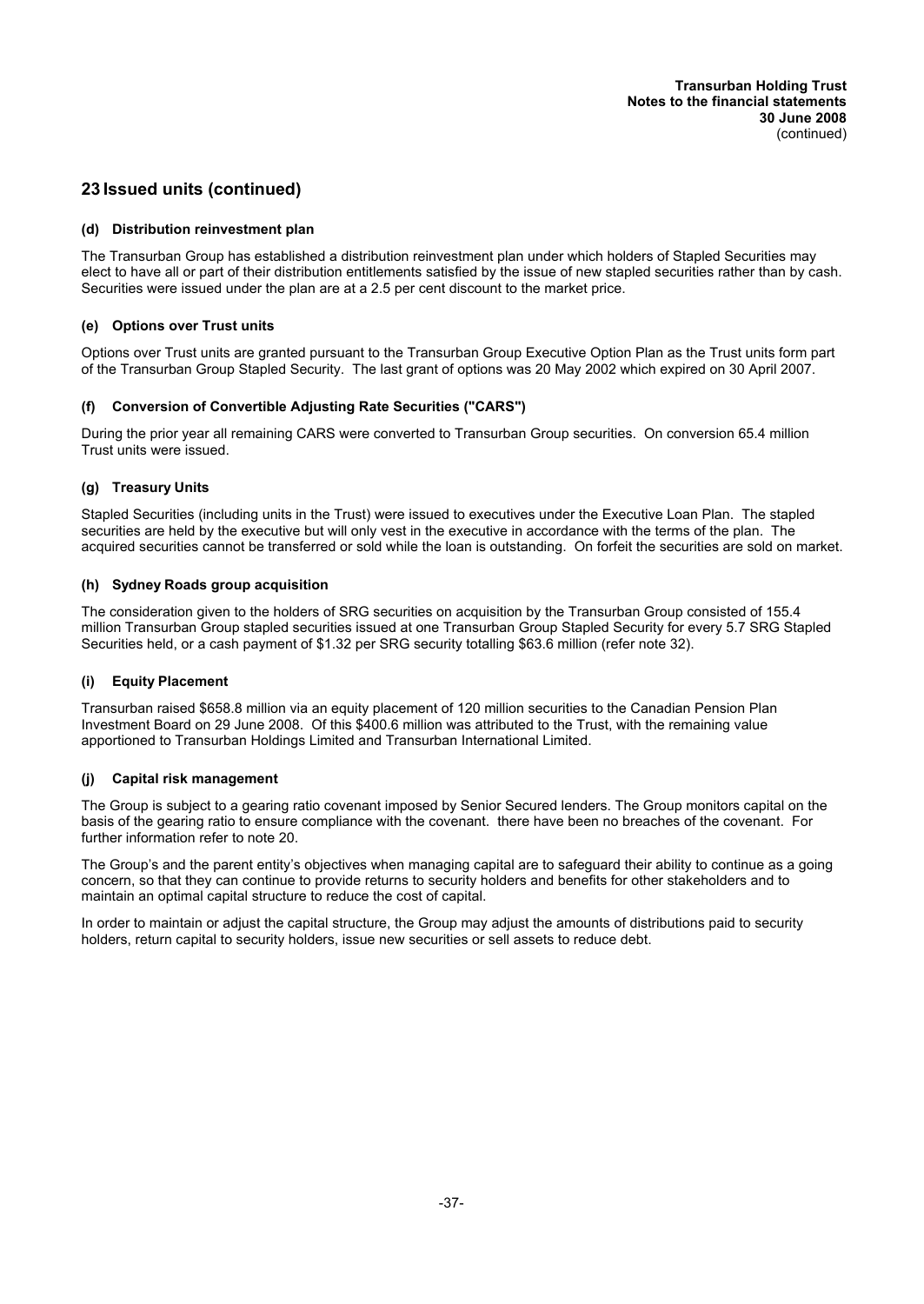### **Transurban Holding Trust Notes to the financial statements 30 June 2008** (continued)

# **24 Reserves and retained profits/(accumulated losses)**

|                                                   | Consolidated        |                  | <b>Parent</b>  |                |  |
|---------------------------------------------------|---------------------|------------------|----------------|----------------|--|
|                                                   | 2008<br>\$'000      | 2007<br>\$'000   | 2008<br>\$'000 | 2007<br>\$'000 |  |
|                                                   |                     |                  |                |                |  |
| <b>Reserves</b><br>(a)                            |                     |                  |                |                |  |
| Cash flow reserve                                 | 10,518              | 5,157            |                |                |  |
| Share-based payments reserve                      | 6,874<br>17,392     | 4,029<br>9,186   | 6,874<br>6,874 | 4,029<br>4,029 |  |
|                                                   | <b>Consolidated</b> |                  | <b>Parent</b>  |                |  |
|                                                   | 2008<br>\$'000      | 2007<br>\$'000   | 2008<br>\$'000 | 2007<br>\$'000 |  |
| <b>Movements:</b>                                 |                     |                  |                |                |  |
| Cash flow reserve                                 |                     |                  |                |                |  |
| Balance 1 July<br>Revaluation - gross             | 5,157<br>4,018      | (2,078)<br>5,892 |                |                |  |
| Transfer to net profit - gross<br>Balance 30 June | 1,343<br>10,518     | 1,343<br>5,157   |                |                |  |
|                                                   |                     |                  |                |                |  |
|                                                   | <b>Consolidated</b> |                  | <b>Parent</b>  |                |  |
|                                                   | 2008<br>\$'000      | 2007<br>\$'000   | 2008<br>\$'000 | 2007<br>\$'000 |  |
| <b>Movements:</b>                                 |                     |                  |                |                |  |
| Share-based payments reserve                      |                     |                  |                |                |  |
| Balance 1 July<br>Amortisation of benefits        | 4,029<br>1,543      | 1,168<br>1,144   | 4,029<br>1,543 | 1,168<br>1,144 |  |
| Executive loans distributions                     | 1,302<br>6,874      | 1,717<br>4,029   | 1,302<br>6,874 | 1,717<br>4,029 |  |
| Balance 30 June                                   |                     |                  |                |                |  |

## **(b) Retained profits/(accumulated losses)**

Movements in retained profits/(accumulated losses) were as follows:

|                                | <b>Consolidated</b> |             | <b>Parent</b> |             |  |
|--------------------------------|---------------------|-------------|---------------|-------------|--|
|                                | 2008<br>2007        |             | 2008          | 2007        |  |
|                                | \$'000              | \$'000      | \$'000        | \$'000      |  |
| Balance 1 July                 | (1, 272, 192)       | (728,735)   | (1,056,105)   | (494,097)   |  |
| Net profit/(loss) for the year | 198.383             | (27, 724)   | 134.538       | (46, 275)   |  |
| <b>Distributions</b>           | (622, 373)          | (515, 733)  | (622, 373)    | (515, 733)  |  |
| Balance 30 June                | (1,696,182)         | (1,272,192) | (1.543.940)   | (1.056.105) |  |

### *(i) Cash flow reserve - cash flow hedges*

The hedging reserve is used to record gains or losses on a hedging instrument in a cash flow hedge that are recognised directly in equity, as described in note 1(l). Amounts are recognised in profit and loss when the associated hedged transaction affects profit and loss.

*(ii) Share-based payments reserve*

The share-based payments reserve is used to recognise the value of benefits issued but not exercised.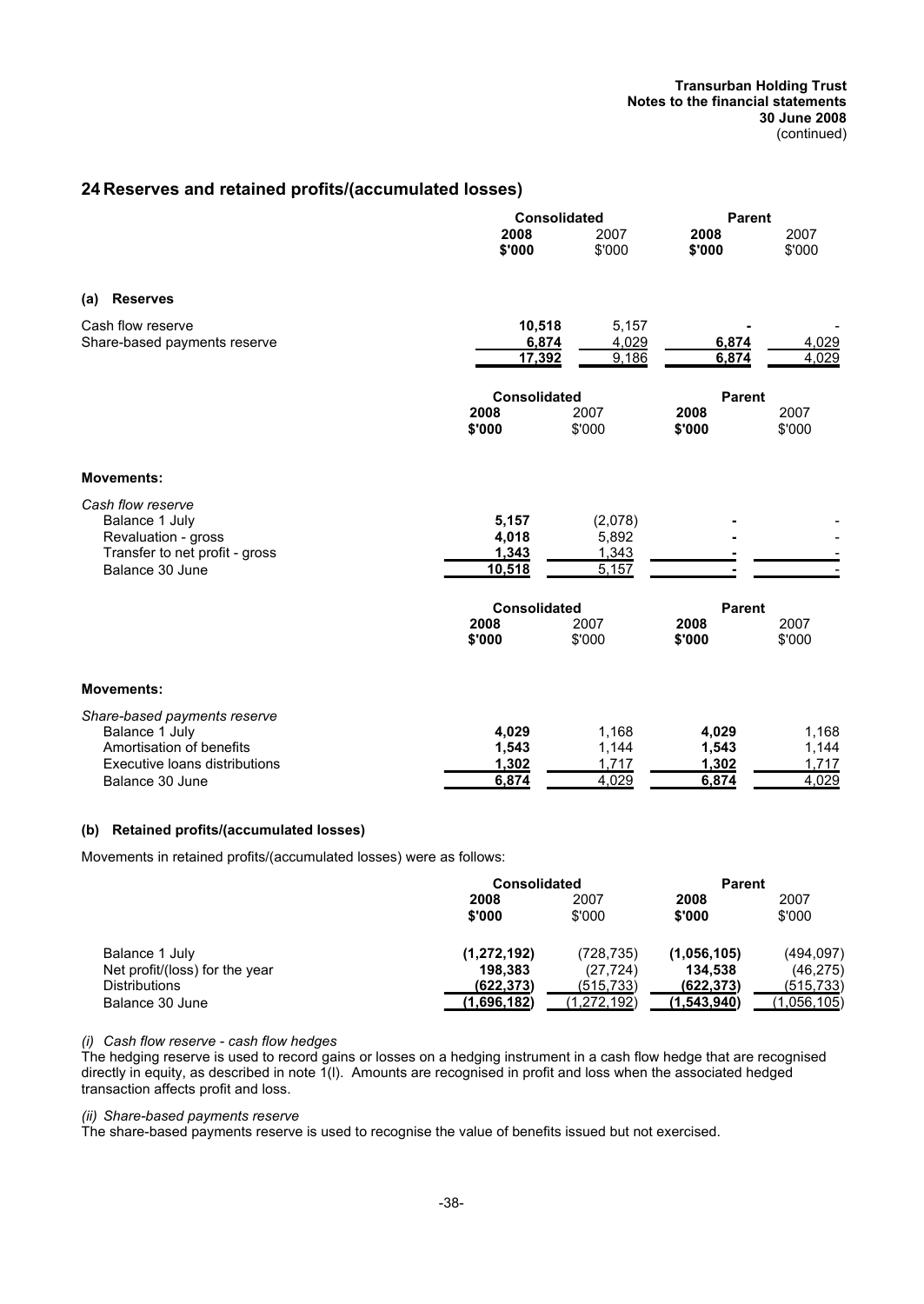# **25 Minority interest**

| 2008<br>\$'000                                      | 2007<br>\$'000                         | 2008<br>\$'000                                                                                                                                                                                                                                                                                                                                                                                                                                                          | 2007<br>\$'000                               |
|-----------------------------------------------------|----------------------------------------|-------------------------------------------------------------------------------------------------------------------------------------------------------------------------------------------------------------------------------------------------------------------------------------------------------------------------------------------------------------------------------------------------------------------------------------------------------------------------|----------------------------------------------|
| 47,261<br>47,261                                    | 53,867<br>53,867                       |                                                                                                                                                                                                                                                                                                                                                                                                                                                                         |                                              |
|                                                     |                                        |                                                                                                                                                                                                                                                                                                                                                                                                                                                                         |                                              |
| 53,867<br>(7, 427)<br>15,470<br>(14, 649)<br>47,261 | 65,992<br>5,071<br>(17, 196)<br>53,867 |                                                                                                                                                                                                                                                                                                                                                                                                                                                                         |                                              |
|                                                     |                                        |                                                                                                                                                                                                                                                                                                                                                                                                                                                                         |                                              |
|                                                     |                                        | 2008<br>\$'000                                                                                                                                                                                                                                                                                                                                                                                                                                                          | 2007<br>\$'000                               |
|                                                     |                                        |                                                                                                                                                                                                                                                                                                                                                                                                                                                                         |                                              |
|                                                     |                                        | 319,076<br>319,076                                                                                                                                                                                                                                                                                                                                                                                                                                                      | 294,744<br>294,744                           |
|                                                     |                                        |                                                                                                                                                                                                                                                                                                                                                                                                                                                                         |                                              |
|                                                     |                                        | 294,744                                                                                                                                                                                                                                                                                                                                                                                                                                                                 | 207,422                                      |
|                                                     |                                        | 303,297<br>598,041                                                                                                                                                                                                                                                                                                                                                                                                                                                      | 220,989<br>428.411                           |
|                                                     |                                        | 396,858<br>1,535<br>199,615<br>33<br>598.041                                                                                                                                                                                                                                                                                                                                                                                                                            | 197,408<br>1,230<br>229.756<br>17<br>428.411 |
|                                                     |                                        | <b>Consolidated</b><br>29.0 cents (2007 - 27.5 cents) per fully paid Stapled Security payable 29 August 2008<br>Final distribution for 2007 financial year of 27.5 cents (2006 - 25.5. cents) per fully<br>Interim distribution for 2008 financial year of 28.0 cents (2007 - 26.5 cents) per fully<br>Dividends paid in cash or satisfied by the issue of shares under the dividend<br>reinvestment plan during the years ended 30 June 2008 and 2007 were as follows: | <b>Parent</b><br><b>Parent</b>               |

(a) The value of stapled securities represents the total value of securities issued, however, this value is apportioned between Transurban Holding Trust (\$189.9 million) and Transurban Holdings Limited (\$9.7 million).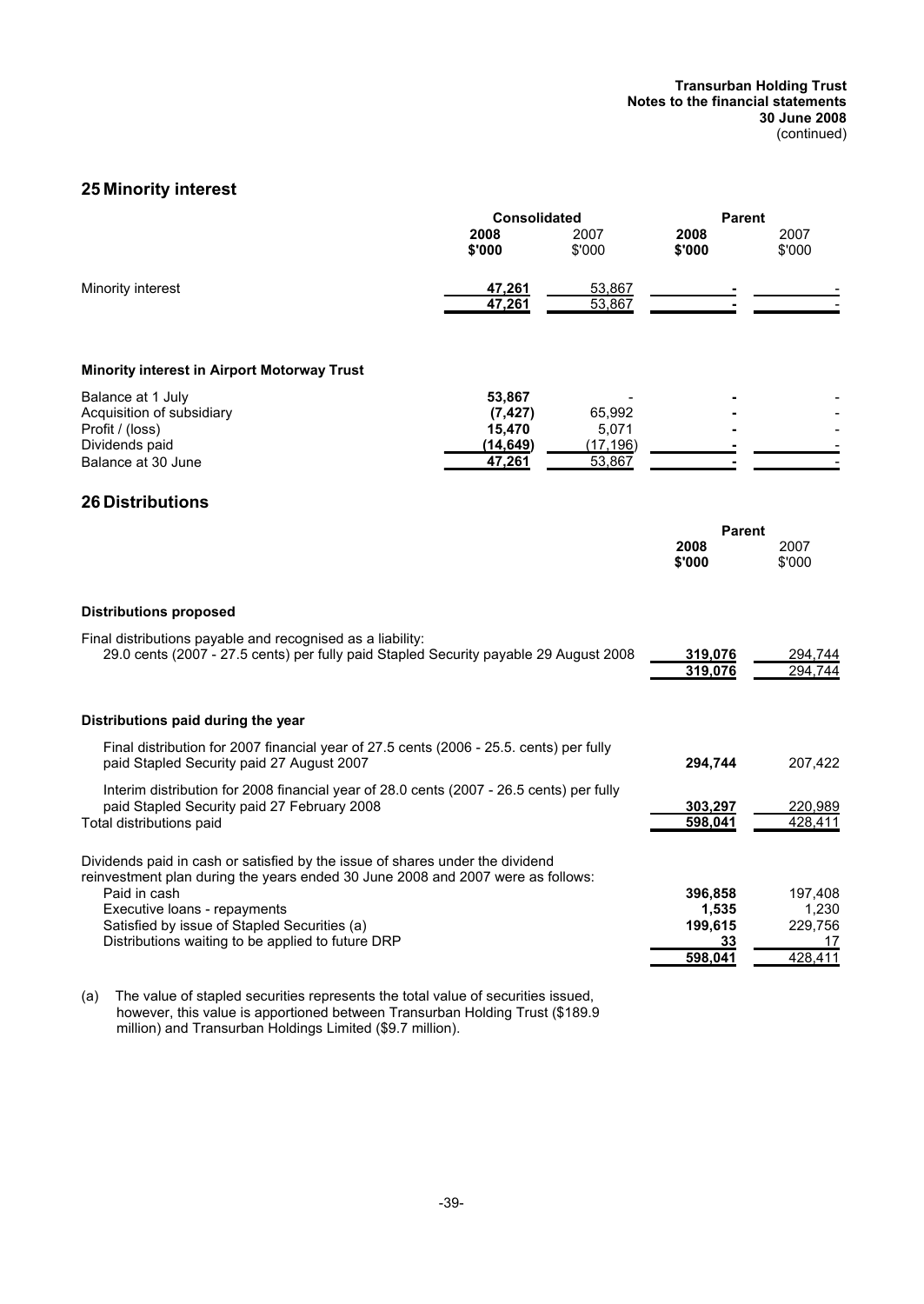## **27 Key management personnel disclosures**

## **(a) Directors**

With the exception of the changes noted below, the following persons were directors of Transurban Infrastructure Management Limited, the responsible entity of the Trust during the financial year:

**Executive directors** Kimberley Edwards (resigned 4 April 2008) Christopher J Lynch (appointed 18 February 2008)

*(ii) Non-executive directors* David J Ryan AO Geoffrey O Cosgriff Jeremy GA Davis AM Susan M Oliver Christopher J S Renwick AM Lindsay Maxsted (appointed 1 March 2008)

## **(b) Other key management personnel**

The following persons also had authority and responsibility for planning, directing and controlling the activities of the Group, directly or indirectly, during the financial year:

| Name           | Position                                                                                 |
|----------------|------------------------------------------------------------------------------------------|
| Chris Brant    | Chief Finance Officer (until his departure on 29 August 2008)                            |
| Brendan Bourke | <b>Chief Operating Officer</b>                                                           |
| Paul O'Shea    | Group General Manager Legal and Risk Management (until his departure on 14<br>July 2008) |
| Gareth Mann    | Group General Manager Development (until his departure on 23 November 2007)              |
| David Cardiff  | Group General Manager Human Resource                                                     |
| Ken Daley      | Executive Vice President International Development                                       |
| Michael Kulper | President Transurban North America                                                       |

All of the above persons were also key management persons during the year ended 30 June 2007, except D Cardiff, K Daley and M Kulper who joined the Executive Management team on the appointment of Christopher Lynch, as the Transurban Group CEO.

### **(c) Remuneration report**

The remuneration report is set out under the following main headings:

- A Principles used to determine the nature and amount of non-executive director remuneration
- B Details of remuneration
- C Service agreements
- D Share-based compensation
- E Additional information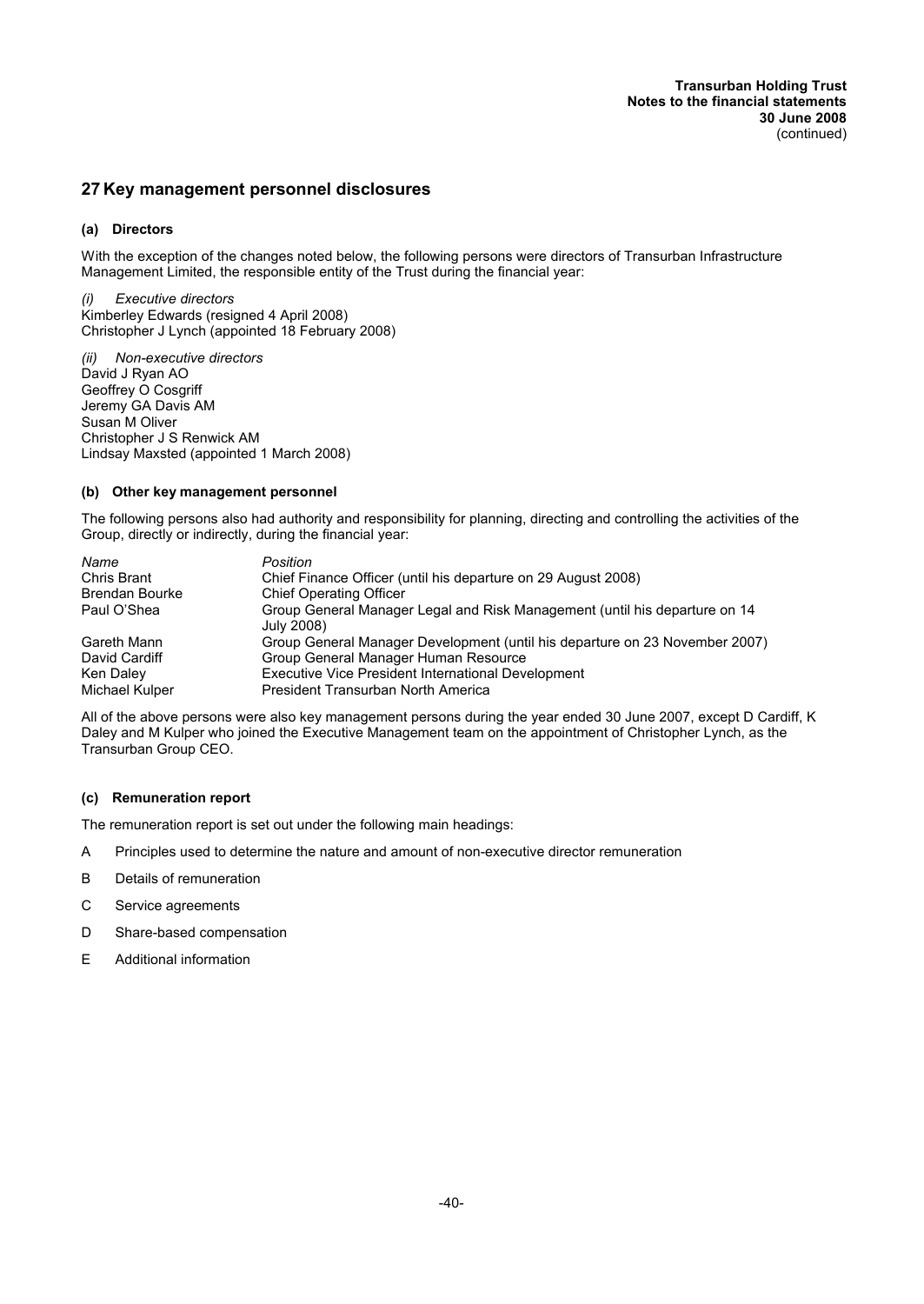## **A** *Principles used to determine the nature and amount of remuneration*

### *Non-Executive Directors*

The remuneration of non-executive directors consists of director's fees and committee fees. Non-executive directors are not currently provided with any form of equity-based compensation.

The constitutions of the entities comprising the Transurban Group ("the Group") provide that the total remuneration paid in a year to non-executive directors may not exceed \$2.1 million in total for the Group.

Subject to this limit, remuneration structure and amounts for non-executive directors are recommended by the Remuneration Committee of the Board with assistance from external remuneration consultants. Liability for the Superannuation Guarantee Contribution is met from gross remuneration. The current fee arrangements were last reviewed with effect from 29 October 2007.

In September 2005, the Board resolved to discontinue previously provided retirement benefits for all participating nonexecutive directors with effect from 30 September 2005 such that future directors were not entitled to this benefit. The value of benefits accrued up to this date attracts interest at the statutory Fringe Benefits rate. The accrued `frozen' retirement benefits plus interest will be paid to directors upon their retirement.

### *Extension of Employee Security Ownership Plan to Non-Executive Directors*

The remuneration of Transurban non-executive directors (NEDs) consists of director's fees and committee fees. Nonexecutive directors are not currently provided with any form of equity-based compensation. Transurban Group is seeking to provide additional flexibility to the existing NED remuneration offering and further align security holder interests. To this end, the Board has approved the extension of the Employee Security Ownership Plan to the NEDs. Under the approved arrangement, the NEDs are able to sacrifice a portion of their director fees to acquire Transurban securities through a tax deferred arrangement. This arrangement is in line with the Group's overall remuneration philosophy and market practice. The Board will be seeking security holder approval at its Annual General Meeting (AGM) to be held on 27 October 2008.

### *Executive Directors and Executives*

Transurban's remuneration philosophy is to attract, retain, motivate and reward employees who are critical to the continued growth and success of the Group. The Group's reward framework is designed to:

- · offer competitive remuneration benchmarked against the external market;
- · provide strong and transparent linkages between individual and group performance and rewards;
- reward and motivate employees to the highest levels of performance; and
- align employee incentives with increased security holder value.

In consultation with external remuneration consultants, the Group's executive reward framework is structured to reward both longer term growth and the achievement of short term performance targets through a combination of base salary and benefits, short-term incentives ("STI") in the form of cash bonuses and long-term incentives ("LTI") in the form of share based payments.

The proportion of each component of an executive's total remuneration is established by reference to remuneration survey data for comparable companies. As executives progress in seniority, the proportion of remuneration which is dependent on the performance of the entity increases.

The incentive component of executive remuneration is determined by:

- financial performance relative to short-term profitability targets;
- · business achievements through the achievement of Group key result areas ("KRAs") which includes both financial and non-financial performance targets;
- project successes;
- total security holder return relative to other companies in the ASX Industrials index; and
- individual performance as measured by the achievement of key performance indicators ("KPIs") and the upholding of Group values.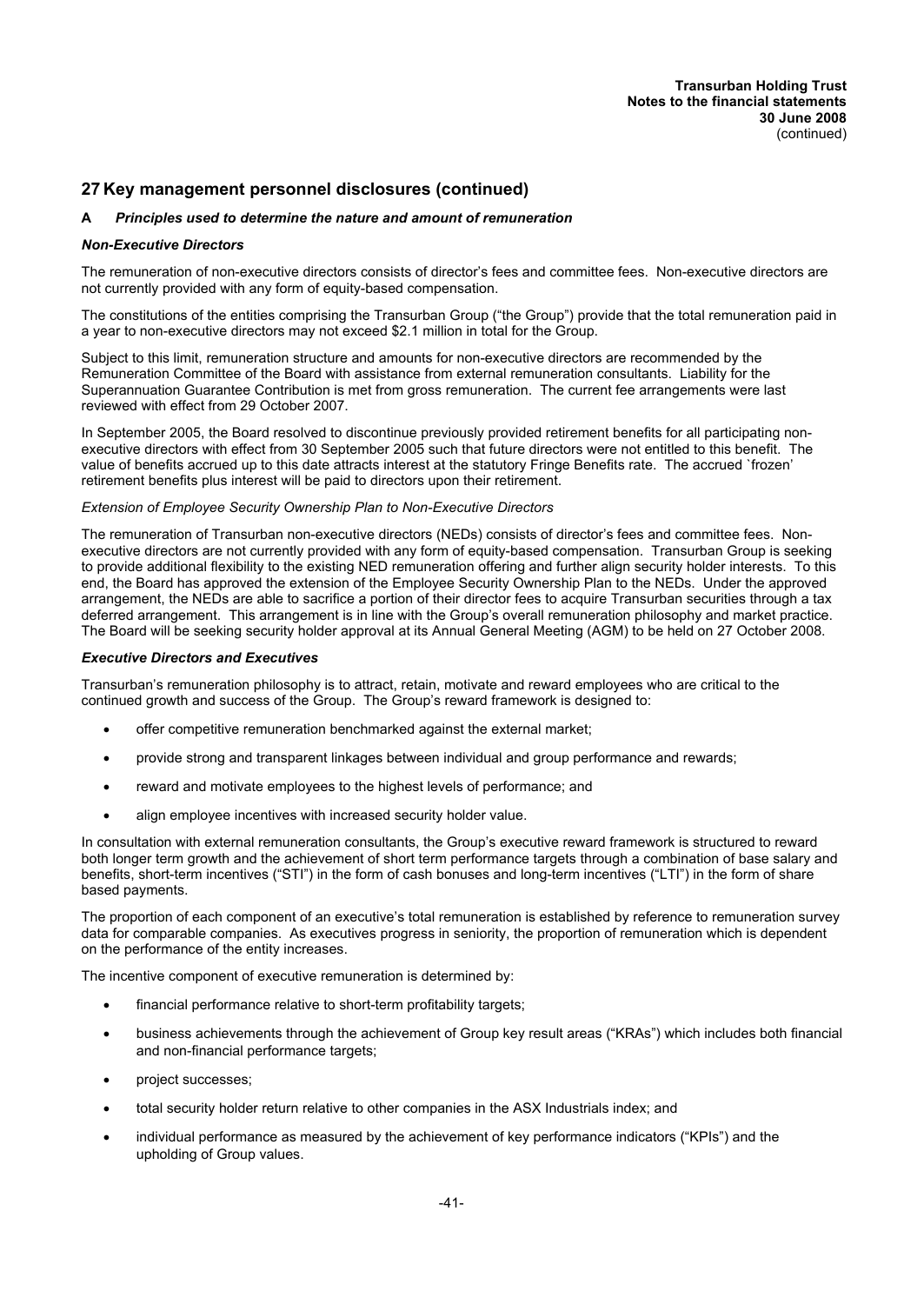The remuneration of the Chief Executive Officer (CEO) is established by the Board, based on the recommendation of the Remuneration Committee. The remuneration of senior executives reporting to the CEO is established by the Remuneration Committee, based on the recommendation of the CEO.

The components of executive remuneration are as follows:

### *Base pay*

Base pay represents the fixed component of executive remuneration and is structured as a Total Employment Cost ("TEC"). TEC consists of a mix of cash, superannuation and prescribed benefits. An executive's TEC is reviewed annually against market data for comparable roles. There are no guaranteed base pay increases fixed in any executive's contract of employment.

### *Benefits*

Executives receive benefits including death and disability insurance, salary continuance insurance and car parking.

### *Short-term incentives*

On an annual basis, the Group makes available Short-term Incentive payments to executives for the achievement of Group and individual performance KPIs. A target STI amount, expressed as a percentage of the executive's TEC, is specified for each executive and is subject to further adjustment for:

- The extent to which the Group has met its KRAs; and
- The extent to which the executive has achieved his/her individual KPIs.

Such adjustments can result in the actual STI payment received by the executive being above or below the targeted STI amounts. STI payments are made annually in August following annual performance reviews.

Each year, KRAs for the Group are established by the Board, based on recommendations made by the CEO. The KPIs for the CEO are established by the Board based on recommendations made by the Remuneration Committee. KPIs for executives reporting to the CEO are established by the CEO.

The Remuneration Committee is also responsible for assessing the extent to which KRAs and the KPIs set for senior executives have been achieved. To assist in making these assessments, the Committee receives reports from the Chief Finance Officer (CFO) and the CEO.

To ensure that incentives remain relevant, the Board reviews the financial and non-financial targets on an annual basis.

### *Long Term Incentives*

On an annual basis, the Group makes available LTI allocations to executives. Two forms of LTIs were in operation during the reporting period. The Executive Loan Plan ("ELP") rewards the improvements in the price of stapled securities over a three year period utilising Total Shareholder Return ("TSR") as a performance measure. The Performance Rights Plan ("PRP") grants executives with a number of stapled securities at no cost to them, subject to the achievement of performance conditions at the end of a three year vesting period. An operational performance indicator and TSR are utilised as performance measures under the plan.

Executives based outside Australia are eligible to participate in a cash based plan similarly structured to the ELP and PRP.

### *Employee Security Ownership Plan*

Executives may elect to participate in the Employee Security Ownership Plan on the same basis as that offered to permanent employees.

### *Business Generation Incentive Plan*

The Group also operates a Business Generation Incentive Plan ("BGIP") in which executives may participate, depending upon their level of involvement in generating new business. The BGIP provides for cash bonuses to be paid from a bonus pool determined by the risk adjusted net present value of a project or business venture.

The BGIP is intended to reward executives for successful business generation activities, based on the increase in security holder value derived from new business. BGIP payments are determined and awarded by the Board, on the recommendation of the Remuneration Committee and the CEO.

Key Characteristics of Transurban's Business Generation Incentive Plan ("BGIP") Rewards are: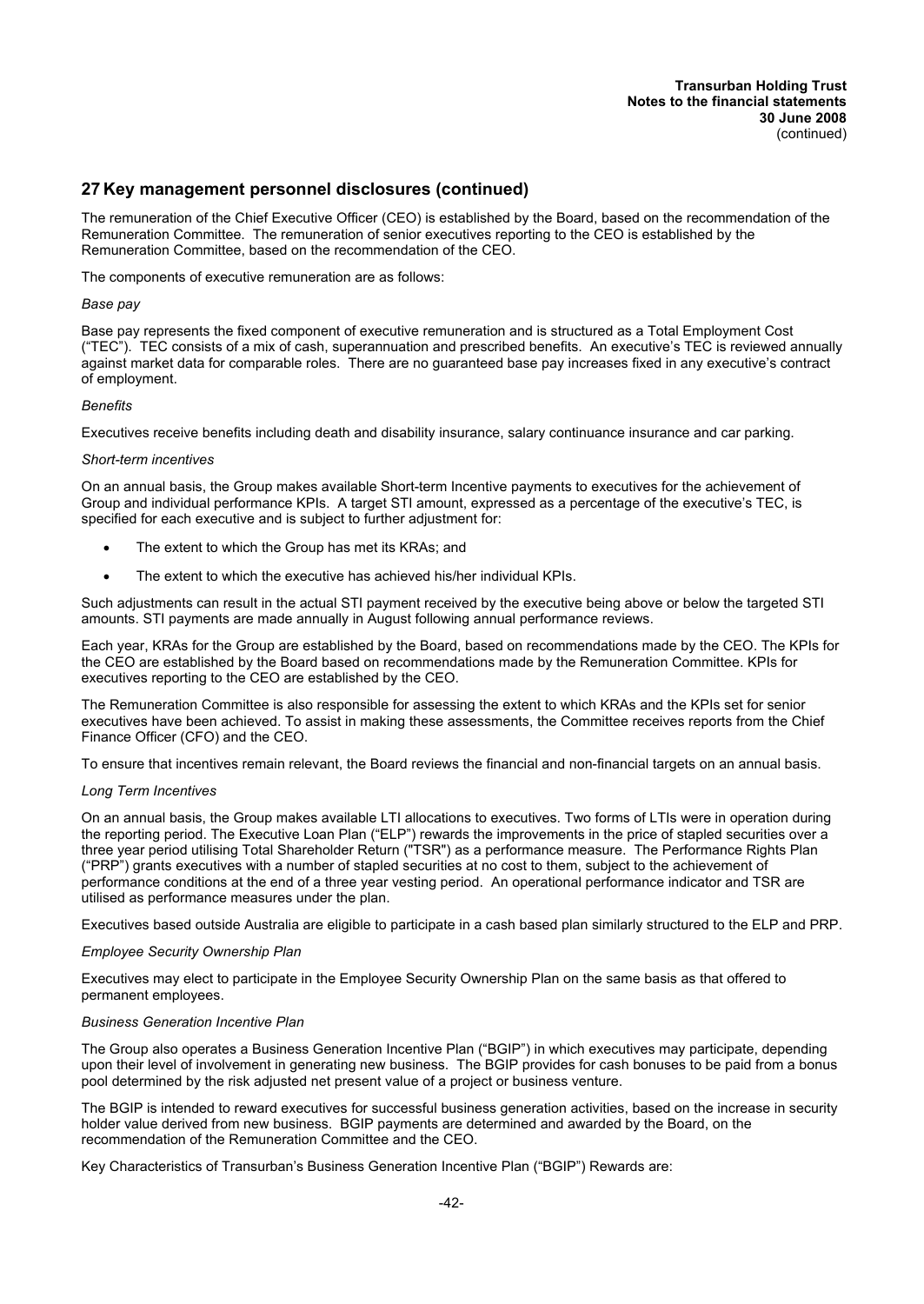- · based on success, not effort;
- based on the added value of new business;
- determined by a risk adjusted market value analysis; and
- · distributed based on contribution.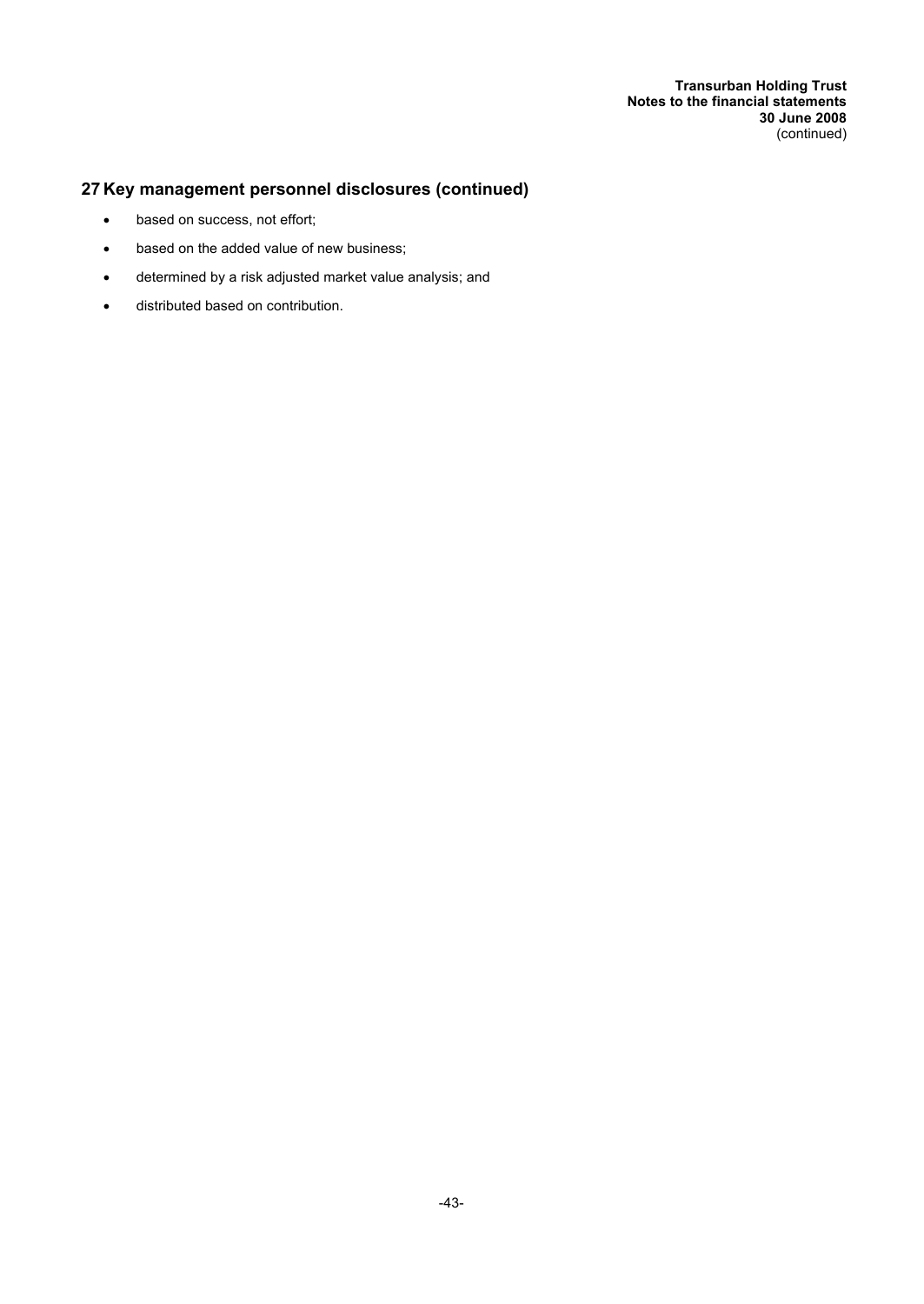## **B Details of remuneration**

The remuneration amounts below represent the entire amounts paid by the Transurban Group. The full amounts have been disclosed as a reasonable basis of apportionment is not available to reflect the Trust's portion.

| 2008                                                                                                                                                           |                                                                           |                                                                    | Short-term employee benefits                                       |                                           |                                                                    | Post-employment benefits                                   |                                             |                                      |                                                                              | Share-based payments                                               |                                                                                     |
|----------------------------------------------------------------------------------------------------------------------------------------------------------------|---------------------------------------------------------------------------|--------------------------------------------------------------------|--------------------------------------------------------------------|-------------------------------------------|--------------------------------------------------------------------|------------------------------------------------------------|---------------------------------------------|--------------------------------------|------------------------------------------------------------------------------|--------------------------------------------------------------------|-------------------------------------------------------------------------------------|
| Name                                                                                                                                                           | Cash<br>salary and<br>fees<br>\$                                          | Value of<br>equities<br>acquired in<br>lieu of cash<br>salary/fees | Cash Bonus<br>\$                                                   | Non-<br>Monetary<br><b>Benefits</b><br>\$ | Super-<br>annuation<br>\$                                          | Long service<br>leave<br>\$                                | Retirement<br>Benefits <sup>(2)</sup><br>\$ | Termination<br><b>Benefits</b><br>\$ | Executive<br>Loan Plan<br>\$                                                 | Performance<br>Rights Plan<br>\$                                   | Total<br>\$                                                                         |
| Non-executive<br>directors<br>D J Ryan<br>G O Cosgriff<br>J G A Davis<br>S M Oliver<br><b>CJS Renwick</b><br>L Maxsted                                         | 385,484<br>165,208<br>166,070<br>165,208<br>110,047<br>49,715             |                                                                    |                                                                    |                                           | 34,694<br>14,869<br>20,000<br>14,869<br>70,000<br>4,474            |                                                            | 14,192<br>23,642<br>27,160                  |                                      |                                                                              |                                                                    | 420,178<br>194,269<br>209,712<br>207,237<br>180,047<br>54,189                       |
| Executive<br>directors<br><b>K</b> Edwards<br>(4)(5)(6)<br>C J Lynch $(1)(3)$                                                                                  | 1,289,868<br>821,020                                                      | 1,000,000                                                          | 9,218,000<br>2,000,000                                             | 3,763                                     | 100.000<br>15,000                                                  | 86,233                                                     |                                             | 5,249,395                            | 529,631                                                                      | 191,405                                                            | 16,664,532<br>3,839,783                                                             |
| Other key<br>management<br>personnel<br>C Brant <sup><math>(10)</math></sup><br>B Bourke(1)<br>D Cardiff<br>K Daley<br>G Mann(7)(8)<br>M Kulper<br>P O'Shea(9) | 689.552<br>633.182<br>270,889<br>454.420<br>236,090<br>478,842<br>409,910 | 750,000                                                            | 702.000<br>557.300<br>250,000<br>1,416,200<br>2,616,927<br>586.000 | 9,020<br>8,480<br>9,020                   | 61,953<br>51,627<br>50,433<br>100.000<br>6,470<br>38,700<br>96,190 | 17,231<br>28.478<br>15,977<br>29,482<br>22.401<br>(8, 124) |                                             | 571.891<br>643,191<br>495,580        | 133.138<br>119.075<br>28.835<br>(124, 921)<br>49.386<br>(142, 201)<br>93,202 | 104.776<br>97.292<br>28.737<br>42.641<br>8.217<br>41,668<br>82,323 | 2,289,561<br>2,245,434<br>644.871<br>1,917,822<br>943,354<br>3,056,337<br>1,764,101 |
| <b>Total</b>                                                                                                                                                   | 6,325,505                                                                 |                                                                    | 1,750,000 17,346,427                                               | 30,283                                    | 679,279                                                            | 191,678                                                    | 64,994                                      | 6,960,057                            | 686,145                                                                      | 597,059                                                            | 34,631,427                                                                          |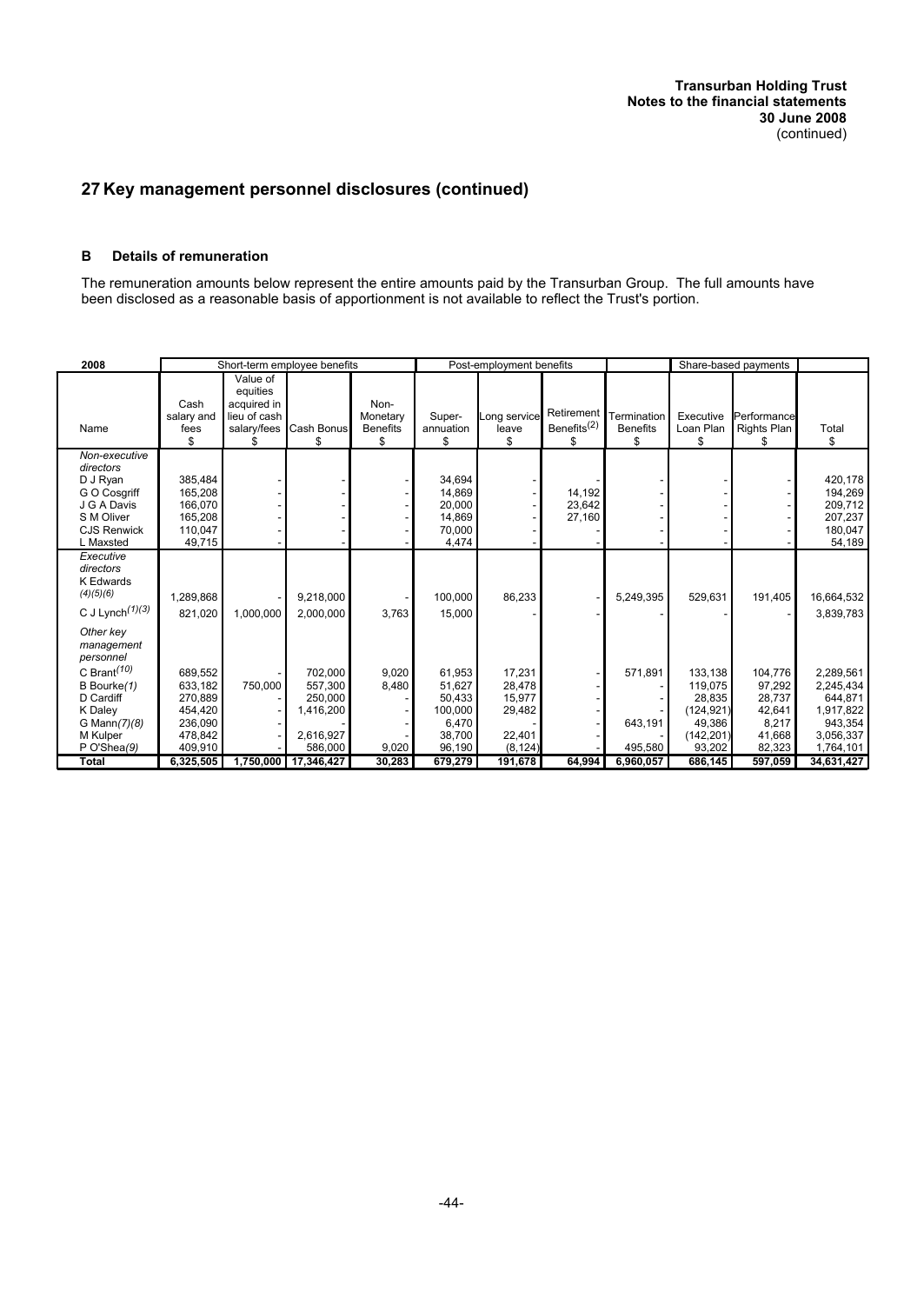| 2007                                                       |                            |                                                                    | Short-term employee benefits |                                     |                       | Post-employment benefits |                                       |         | Share-based payments   |                            |                      |
|------------------------------------------------------------|----------------------------|--------------------------------------------------------------------|------------------------------|-------------------------------------|-----------------------|--------------------------|---------------------------------------|---------|------------------------|----------------------------|----------------------|
| Name                                                       | Cash<br>salary and<br>fees | Value of<br>equities<br>acquired in<br>lieu of cash<br>salary/fees | Cash Bonus                   | Non-<br>Monetary<br><b>Benefits</b> | Super-<br>annuation** | Long service<br>leave    | Retirement<br>Benefits <sup>(2)</sup> | Options | Executive<br>Loan Plan | Performance<br>Rights Plan | Total                |
|                                                            | \$                         | \$                                                                 | \$                           | \$                                  | \$                    | \$                       | \$                                    | \$      | \$                     | \$                         | \$                   |
| Non-executive<br>directors<br>D J Ryan                     | 235,191                    |                                                                    |                              |                                     | 21,167                |                          |                                       |         |                        |                            | 256,358              |
| L G Cox $(11)$                                             | 204,511                    |                                                                    |                              |                                     | 70,075                |                          | 40.969                                |         |                        |                            | 315,555              |
| P C Byers                                                  | 45.891                     |                                                                    |                              |                                     | 4,130                 |                          | 9,838                                 |         |                        |                            | 59.859               |
| J G A Davis                                                | 83,535                     |                                                                    |                              |                                     | 84,000                |                          | 20,582                                |         |                        |                            | 188,117              |
| S M Oliver                                                 | 160,618                    |                                                                    |                              |                                     | 14,455                |                          | 23,646                                |         |                        |                            | 198,719              |
| G O Cosqriff                                               | 144,557                    |                                                                    |                              |                                     | 13,010                |                          | 12,355                                |         |                        |                            | 169,922              |
| C JS Renwick                                               | 52,409                     |                                                                    |                              |                                     | 105,113               |                          |                                       |         |                        |                            | 157,522              |
| Executive<br>directors<br><b>K</b> Edwards                 | 1.495.520                  |                                                                    | 1,600,000                    | 8,330                               | 105,113               |                          |                                       |         | 264,409                | 376,710                    | 3,850,082            |
| Other key<br>management<br>personnel<br>C Brant            | 561,683                    |                                                                    | 550,000                      | 8,330                               | 49,641                |                          |                                       |         | 105,941                | 80,051                     | 1,355,646            |
| <b>B</b> Bourke                                            | 515,792                    |                                                                    | 500,000                      | 8,330                               | 45,510                |                          |                                       |         | 94,214                 | 75,342                     | 1,239,188            |
| P O'Shea<br>G Mann                                         | 325.454<br>465,415         |                                                                    | 450.000<br>250,000           | 8,330<br>8,330                      | 105,124<br>85,000     |                          |                                       |         | 73,008<br>98,935       | 56,506                     | 1,018,422<br>907,680 |
| 5 executives<br>receiving the<br>highest<br>remuneration - |                            |                                                                    |                              |                                     |                       |                          |                                       |         |                        |                            |                      |
| not already                                                |                            |                                                                    |                              |                                     |                       |                          |                                       |         |                        |                            |                      |
| mentioned                                                  |                            |                                                                    |                              |                                     |                       |                          |                                       |         |                        |                            |                      |
| above                                                      |                            |                                                                    |                              |                                     |                       |                          |                                       |         |                        |                            |                      |
| K Daley                                                    | 343,343                    |                                                                    | 350,000                      |                                     | 105,113               |                          |                                       |         | 102,046                | 56,506                     | 957,008              |
| M Kulper                                                   | 425,000                    |                                                                    | 350,000                      |                                     | 55,519                |                          |                                       |         | 114,379                |                            | 944,898              |
| <b>Total</b>                                               | 5,058,919                  |                                                                    | 4,050,000                    | 41,650                              | 862,970               |                          | 107,390                               |         | 852,932                | 645,115                    | 11,618,976           |

(a)The amounts disclosed as remuneration is that part of the value of the Executive Loan Plan benefit which is attributable to the current year portion of the vesting period.

(b)The amounts disclosed as remuneration is that part of the value of the Performance Rights Plan benefit which is attributable to the current year portion of the vesting period.

(1)Mr C Lynch and Mr B Bourke elected to receive part of their fixed remuneration in Transurban securities which were purchased on market.

(2)Retirement benefits were frozen for all participating non-executive directors at their current levels up to 30 September 2005. Interest accrues on director entitlement balances at 7.05 per cent per annum.

(3)Mr C Lynch joined the Group on 4 February 2008 as CEO elect and subsequently became CEO on April 5.

(4)Mr K Edwards was the Managing Director from the beginning of the reporting period until his retirement on 4 April 2008.

- (5)Mr K Edwards's cash bonus comprises a short term incentive payment of \$1,000,000, a Strategic Milestone Incentive Plan bonus of \$5,000,000 and a Business Generation Plan Incentive of \$3,218,000.
- (6)Mr K Edwards's termination payment includes the following contractual and statutory payments: \$2,470,000 being 1.3 times of fixed remuneration, \$2,139,194 being all statutory leave entitlements and notice in lieu of unexpired portion of his employment contract (from 5 April 2008 to 21 February 2009), and \$640,200 being cash payment in lieu of the expiration of long term incentives.
- (7)Mr G Mann was the Group General Manager from the beginning of the reporting period until his resignation on 23 November 2007.
- (8)Mr G Mann's termination payment includes a statutory payment of \$43,191 and termination payment of \$600,000.
- (9)Mr P O'Shea was the Group General Manager Legal and Risk Management from the beginning of the reporting period until his departure on 14 July 2008. Mr P O'Shea's termination payment totalled \$495,580.

(10)Mr C Brant was the Chief Finance Officer until his departure on 29 August 2008. Mr C Brant's termination payment totalled \$571,891.

- (11)L G Cox was chairman and a non-executive director from the beginning of the period until his resignation on 28 February 2007. Mr Cox was paid a retirement benefit of \$0.9 million.
- (12)P C Byers was a non-executive director from the beginning of the period until his retirement on 23 October 2006. Mr Byers was paid a retirement benefit of \$0.3 million.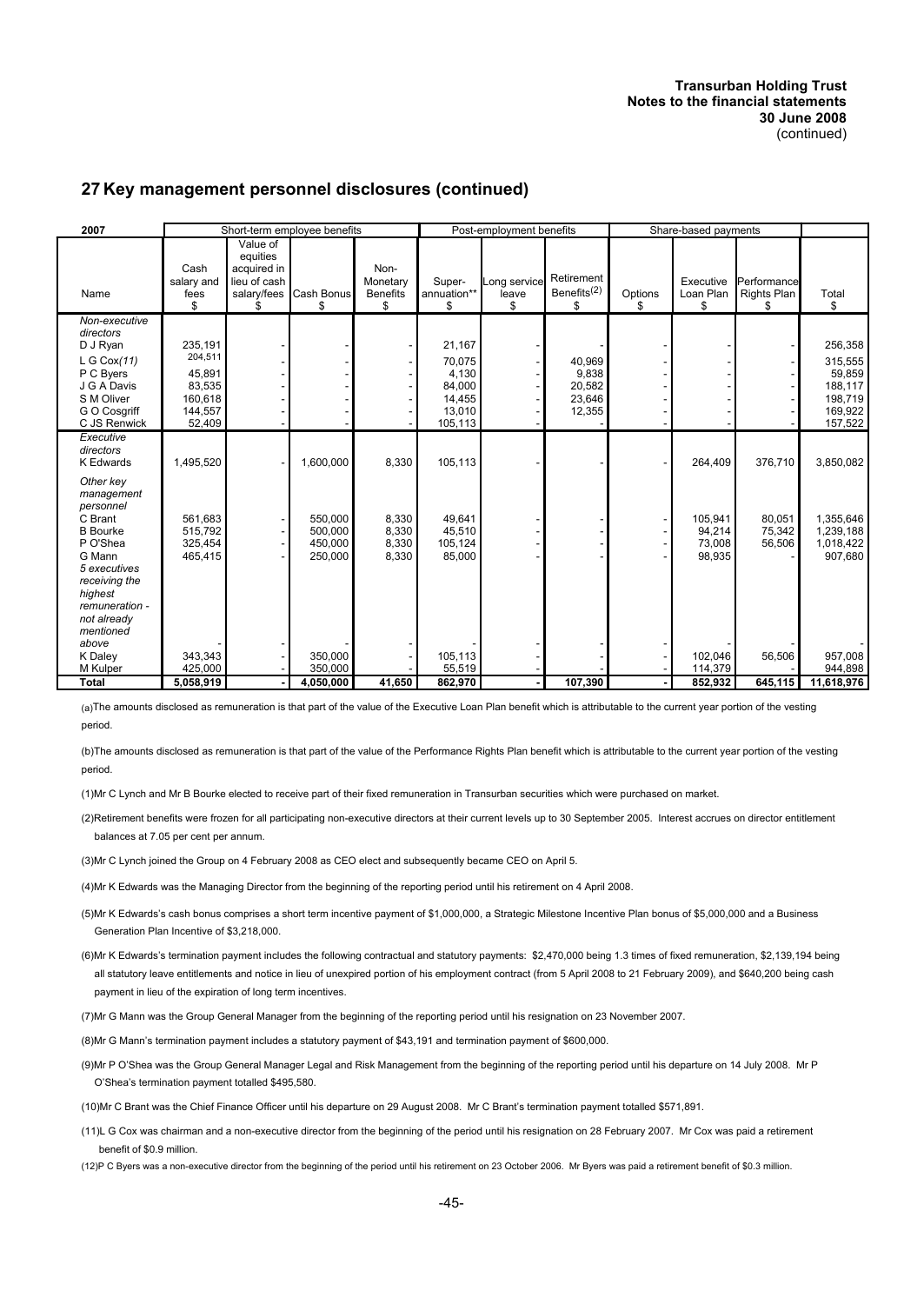The relative proportions of remuneration that are linked to performance and those that fixed are as follows:

|                                             | <b>Fixed</b> |      | At risk - STI<br>Remuneration |      | At risk - LTI |      |
|---------------------------------------------|--------------|------|-------------------------------|------|---------------|------|
|                                             |              |      |                               |      |               |      |
|                                             | 2008         | 2007 | 2008                          | 2007 | 2008          | 2007 |
| <b>Executive Directors Group</b>            |              |      |                               |      |               |      |
| C Lynch                                     | 34%          |      | 33%                           |      | 33%           |      |
| K Edwards                                   | 50%          | 56%  | 25%                           | 25%  | 25%           | 19%  |
| Other key management personnel of the Group |              |      |                               |      |               |      |
| C Brant                                     | 50%          | 58%  | 25%                           | 18%  | 25%           | 24%  |
| <b>B</b> Bourke                             | 50%          | 58%  | 25%                           | 18%  | 25%           | 24%  |
| D Cardiff                                   | 60%          |      | 20%                           |      | 20%           |      |
| K Daley                                     | 50%          | 62%  | 25%                           | 19%  | 25%           | 19%  |
| G Mann                                      | 50%          | 58%  | 25%                           | 18%  | 25%           | 24%  |
| M Kulper                                    | 50%          | 62%  | 25%                           | 19%  | 25%           | 19%  |
| P O'Shea                                    | 50%          | 58%  | 25%                           | 18%  | 25%           | 24%  |

## **C Service agreements**

Remuneration for the CEO and the key management personnel are formalised in service agreements. Each of these agreements provides for access to performance-related cash bonuses and other benefits including death and disability insurance, salary continuance insurance and car parking. Although not specified in agreements, executives are eligible to participate in executive long term incentive plans (or equivalent cash plans for those executives located outside Australia) and the Business Generation Incentive Plan. Other major provisions of the agreements, relating to remuneration, are set out below:

## *Mr C Lynch, CEO*

Mr C Lynch joined the Group on 4 February 2008 as CEO elect and subsequently became CEO on April 5. The key terms of the CEO's employment arrangement are in line with the Group's remuneration philosophy and market practice and are as follows:

- fixed remuneration including base salary and superannuation on commencement of \$2,000,000 to be reviewed prior to 30 June 2009 and then prior to 30 June in each subsequent year;
- a sign on award to the total value of \$1,000,000 received in the form of the Group's equity on commencement;
- a cash payment of \$2,000,000 being 100 per cent of the CEO's fixed remuneration is to be made in September 2008 in lieu of Mr C Lynch's ineligibility for consideration for a STI payment for the2008 financial year. In each subsequent year, it will be the greater of actual performance based on the achievement of business or personal KPI's or 50 per cent of annual TEC;
- a minimum long term incentive allocation (in a form of Performance Rights Plan) of 50 per cent of TEC is to be granted on 1 November 2008. In each subsequent year, the allocation will be up to 100% of TEC. These LTIs will be subject to performance conditions and will vest three years from grant date;
- · the CEO's LTI allocation will be derived by using an option valuation methodology such as the Black Scholes with Monte Carlo simulations. The number of LTIs will be derived by dividing the CEO's remuneration value by this valuation. For example, if the valuation at 1 November 2008 is \$5.00, the CEO's allocation of \$2,000,000 will be divided by this valuation to provide him with a total of 400,000 performance rights;
- term of Agreement permanent, subject to six months notice of termination; and
- · upon termination, the CEO is entitled to retain any unvested LTIs, which will vest in accordance with the performance conditions under the PRP as at the time of the allocation.

### *Mr K Edwards, Managing Director*

The details of Mr K Edwards's service agreement up to his retirement on 4 April 2008 are as follows:

fixed remuneration including base salary and superannuation, for the year ending 30 June 2008 of \$1,900,000 to be reviewed annually by the Remuneration Committee and the Board;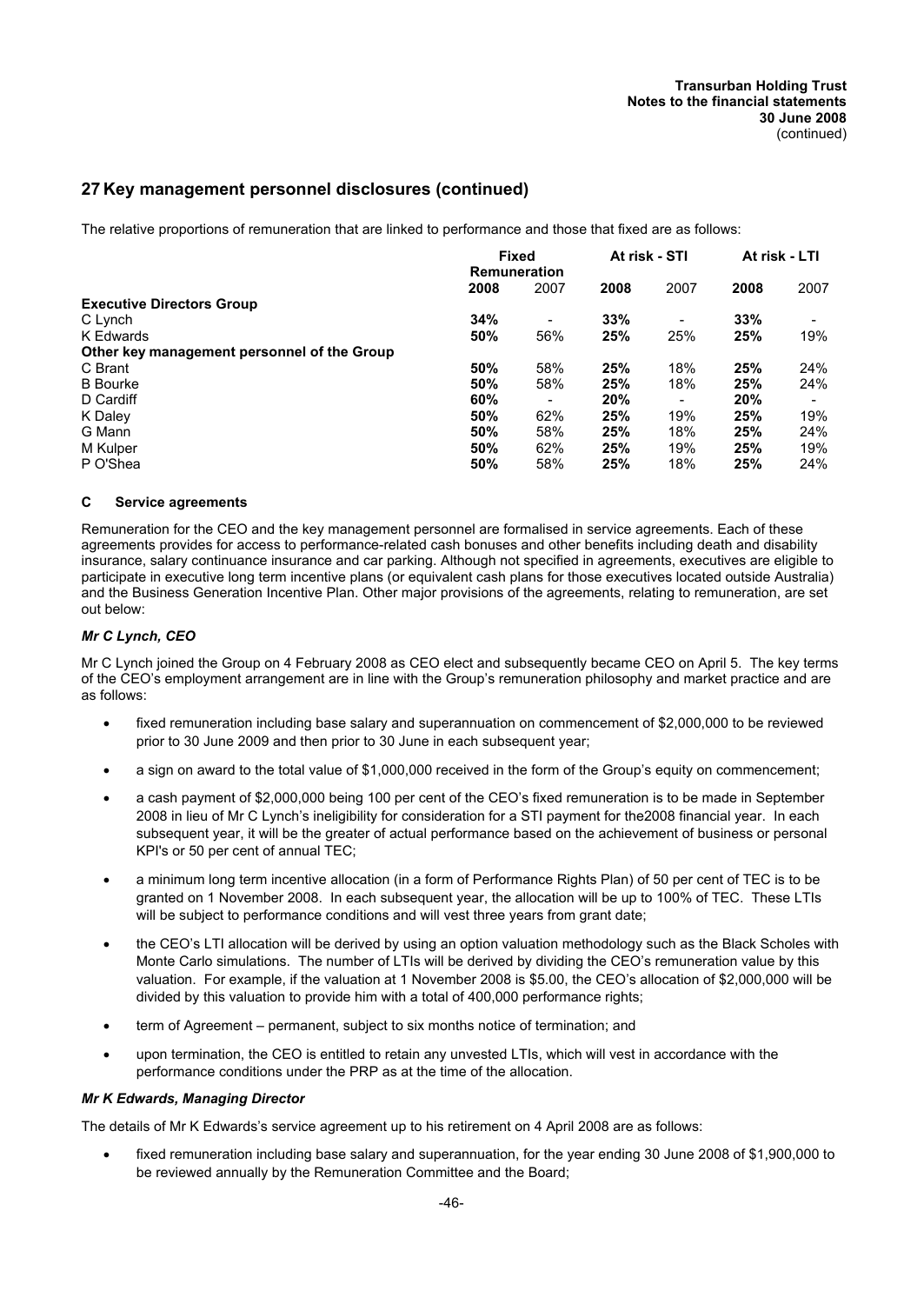- a Short Term Incentive Payment of \$1,600,000 being 100 per cent of his total employment cost for the year ending 30 June 2007.
- a Long Term Incentive allocation for financial year 2008 under the terms and conditions of the new Performance Rights Plan (described in Section D) equal to \$1,000,000 (or approximately 50 per cent of TEC) was offered 1 November 2007 with Stapled Securities to be acquired on market.
- · the Managing Director's allocation will be derived by using an option valuation methodology such as the Black Scholes with Monte Carlo simulations or other similar method of calculation. By dividing the Managing Director's remuneration value by this adjusted valuation, the number of Stapled Securities will be derived.
- · the CEO's LTI allocation will be derived by using an option valuation methodology such as the Black Scholes with Monte Carlo simulations. The number of LTIs will be derived by dividing the CEO's remuneration value by this valuation. For example, if the valuation at 1 November 2008 is \$4.00, the CEO's allocation of \$1,000,000 will be divided by this valuation to provide him with a total of 250,000 performance rights;
- term of Agreement permanent, subject to 6 months' notice of termination;
- the payment of 1.3 times of fixed remuneration upon termination

## *Other Key Management Personnel*

All other key management personnel have permanent service agreements that are subject to six months notice of termination. Total Employment Cost ("TEC") for these executives is reviewed annually by the Remuneration Committee and approved by the Board.

In additional to the above terms and conditions, the following Key Management Personnel service agreements include the following:

## *Mr K Daley*

- · A Strategic Milestone Incentive Plan payment equal to \$1,000,000 effective 30 June 2010.
- Access to any unvested long term incentives (pro-rated based on time served) subject to stipulated performance criteria.

## *Mr M Kulper*

· A bonus equalling 2.0 per cent of any success fees paid to Transurban at Financial Close on Project I95, and 0.5 per cent of the amount of equity and/or other securities subscribed to the I95 project by Transurban and/or funds managed by Transurban. This bonus agreement will stay in force until 30 June 2009 unless otherwise extended by the Board.

### **D Share based compensation**

## **Executive Loan Plan ("ELP")**

The Executive Loan plan ("ELP") was offered in the 2006 and 2007 financial year and was structured as a performance loan plan rewarding material improvements in Transurban's securityholder returns.

Executives participating in the ELP are provided with an interest free loan to assist them to acquire stapled securities at market price. The term of the loan is three years and there is only one testing date. The stapled securities are held by the executive but will only vest in the executive in accordance with the terms of the Plan. Expiry occurs three years plus 60 days from the date of commencement of the Plan, unless the rules of the Plan otherwise provide. Holding locks are applied to the Stapled Securities to ensure that they can only be dealt with in accordance with the terms of the Plan. The acquired shares cannot be transferred or sold while the loan is outstanding.

Stapled securities vest in the executive if:

- the executive is employed by the Transurban Group for at least three years from the date of commencement of the Plan, unless the rules of the Plan otherwise provide; and
- the performance hurdle relevant to the offer is met.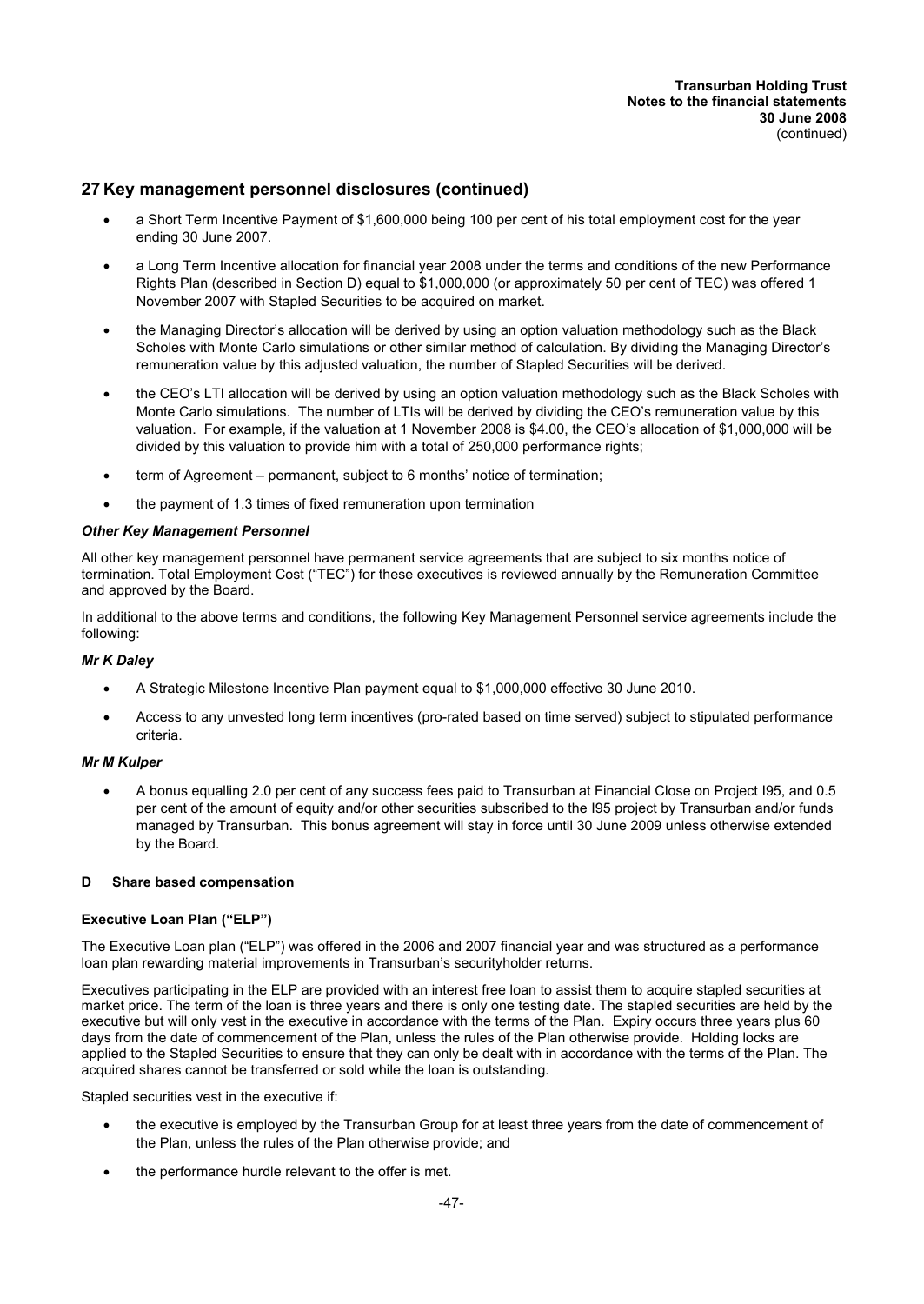The performance hurdle involves a comparison of TSR. The TSR of Transurban's listed stapled securities is compared with the TSR of each other company (Comparator Company) in the S&P / ASX 100 Industrials (or similar or replacement index) for the whole period of comparison. The period of comparison (Performance Hurdle Test Period) is the three years post the offer date of the Plan.

Transurban and each of the Test Companies will be ranked according to their respective TSRs over the Performance Hurdle Test Period. This ranking determines the extent to which stapled securities will vest as follows:

- If Transurban's TSR is ranked at or above the 75th percentile, 100 per cent of the stapled securities will vest.
- If Transurban's TSR is ranked above the 50th percentile but below the 75th percentile, the percentage of stapled securities ("P") that will vest will be that calculated according to the following formula:

 $P = 50 + 2 \times (RTransurban - 50)$ 

Where: Transurban = The percentile rank of Transurban's TSR.

· If Transurban's TSR is ranked at or below the 50th percentile, none of the stapled securities will vest.

If the Stapled Securities vest in the executive:

- Then the executive can either pay the amount of the loan which needs to be repaid and which is attributable to those vested Stapled Securities, in which case they will be free to deal with those Stapled Securities as they see fit; or
- The Group will otherwise sell the vested securities and apply for the proceeds of sale in discharge of the amount of the loan which is repayable attributable to those Stapled Securities, with any surplus to be provided to the executive.

Any unvested Stapled Securities will be sold by the Group and the proceeds of sale will be applied in reduction of the repayable amount of the loan attributable to those unvested securities, with the executive having no entitlement to the surplus.

If an executive leaves the employment of the Transurban Group those unvested securities will lapse and will be sold with the proceeds being applied in repayment of the repayable portion of the loan.

All dividends and distributions payable in respect of the stapled securities acquired under the Plan, net of deductions for tax, are applied in reduction of the outstanding loan balance.

### *The allocation of ELP units was determined by the following:*

A remuneration value was determined for each participant relative to their total employment cost. These values were referenced to external market benchmarks.

- · The number of stapled securities an executive was entitled to was derived by using an option valuation methodology, such as the Black Scholes with Monte Carlo simulations, which took into account the fact that the loan will need to be repaid along with performance and other conditions. The remuneration value was then divided by this adjusted valuation to derive the number of stapled securities allocated;
- The stapled securities were acquired and transferred to each participant;
- The purchase price per stapled security was the average market price of stapled securities weighted by reference to volume over the week leading up to and including the grant date of the Plan; and
- The amount of the loan provided to a participant was equal to the purchase price per stapled security multiplied by the participant's stapled securities entitlement.

Details of securities provided to each director of Transurban Holding Trust and other key management personnel of the group are set out below.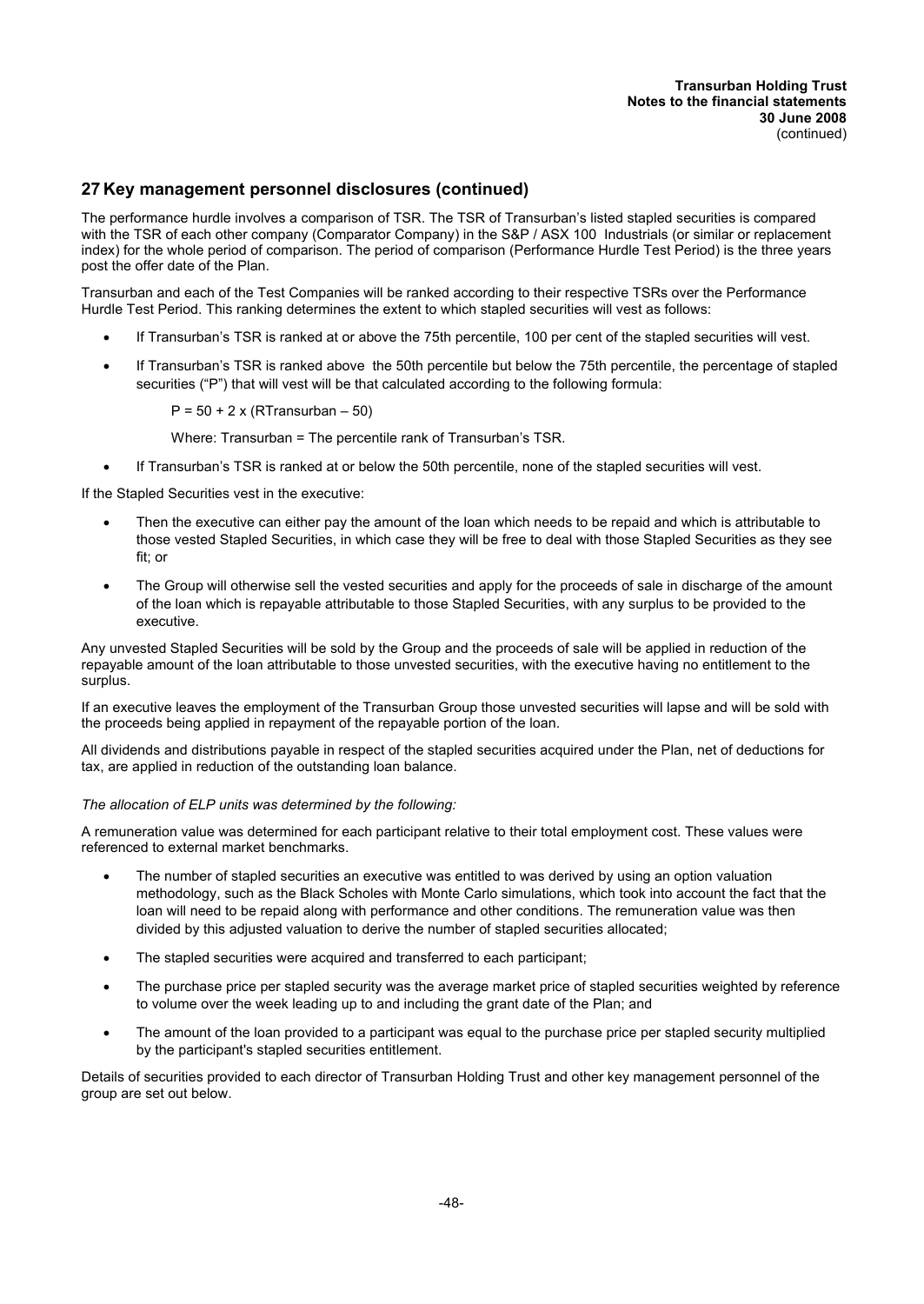| 2008                                                                                 | Balance at<br>start of the<br>year                                       | Granted<br>during the<br>year as<br>remuneration | Exercised<br>during the<br>year | Other<br>changes<br>during the<br>year | Balance at<br>end of the<br>year                              | Vested and<br>exercisable<br>at the end of<br>the year |
|--------------------------------------------------------------------------------------|--------------------------------------------------------------------------|--------------------------------------------------|---------------------------------|----------------------------------------|---------------------------------------------------------------|--------------------------------------------------------|
| <b>Executive directors</b>                                                           |                                                                          |                                                  |                                 |                                        |                                                               |                                                        |
| K Edwards<br>C Lynch                                                                 | 722,500                                                                  |                                                  |                                 | (722, 500)                             |                                                               |                                                        |
| Other key management personnel of the Group                                          |                                                                          |                                                  |                                 |                                        |                                                               |                                                        |
| C Brant<br><b>B</b> Bourke<br>P O'Shea<br>G Mann<br>D Cardiff<br>K Daley<br>M Kulper | 293,000<br>262.000<br>205,000<br>272,500<br>63,500<br>174,000<br>190,000 |                                                  |                                 | (272, 500)<br>-                        | 293,000<br>262,000<br>205,000<br>63,500<br>174,000<br>190,000 |                                                        |

| 2007                                             | Balance at<br>start of the<br>year      | Granted<br>during the<br>year as<br>remuneration | Exercised<br>during the<br>year | Other<br>changes<br>during the<br>year                                                                               | Balance at<br>end of the<br>year         | Vested and<br>exercisable<br>at the end of<br>the year |
|--------------------------------------------------|-----------------------------------------|--------------------------------------------------|---------------------------------|----------------------------------------------------------------------------------------------------------------------|------------------------------------------|--------------------------------------------------------|
| <b>Executive directors</b>                       |                                         |                                                  |                                 |                                                                                                                      |                                          |                                                        |
| K Edwards                                        | 312,500                                 | 410.000                                          |                                 | $\overline{\phantom{a}}$                                                                                             | 722,500                                  |                                                        |
| <b>Non-executive directors</b>                   |                                         |                                                  |                                 |                                                                                                                      |                                          |                                                        |
| C Brant<br><b>B</b> Bourke<br>P O'Shea<br>G Mann | 118,000<br>102.000<br>75.000<br>112.500 | 175.000<br>160,000<br>130.000<br>160,000         |                                 | $\overline{\phantom{a}}$<br>$\overline{\phantom{a}}$<br>$\qquad \qquad \blacksquare$<br>$\qquad \qquad \blacksquare$ | 293,000<br>262,000<br>205.000<br>272,500 |                                                        |

|                   |                    |                    | Value per unit at grant |
|-------------------|--------------------|--------------------|-------------------------|
| <b>Grant date</b> | <b>Expiry date</b> | <b>Grant price</b> | date                    |
| 1 Nov 2005        | ` Nov 2008         | \$6.47             | \$1.35                  |
| 1 Nov 2006        | Nov 2009           | \$7.28             | \$1.37                  |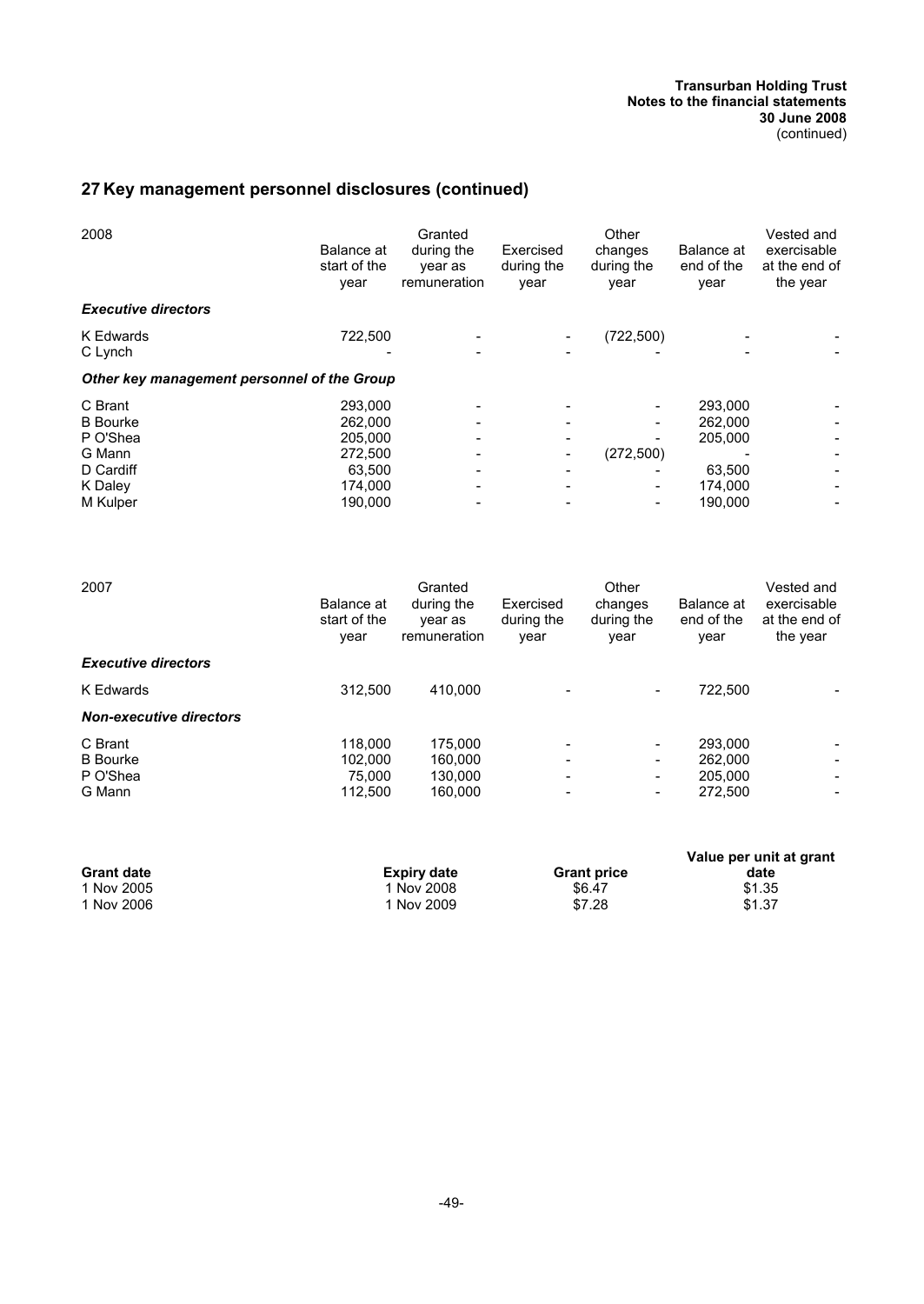## *Performance Rights Plan ("PRP")*

In the May 2006 Budget, the Federal Government announced its intention to extend the employee share scheme and related capital gains tax provisions to stapled securities that include an ordinary share and are listed on the Australian Security Exchange, with effect from 1 July 2006. Given this announcement, Transurban undertook a review of its Employee Equity Plans to ensure that they remained relevant and aligned to the interests of stapled security holders and remained operable under the constitution of the Transurban Holding Trust. As a result, the Transurban Board endorsed a new Performance Rights Plan which was introduced in November 2007.

Under the PRP, Executives are granted performance rights to acquire, at no cost to them, an allocated number of stapled securities, subject to the achievement of performance conditions at the end of a three year vesting period. Two performance measures are utilised, one linked to Total Shareholder Return over a three year vesting period and the second, an operational performance measure over the same period. Each performance measure applies to 50% of the performance awards. The Plan has been structured so that rewards are only obtained if there are materially improved security holder returns and operational performance results over the three year vesting period.

There is only one testing date. The right to Stapled Securities cannot be transferred, exercised or otherwise dealt with during the vesting period. No dividends or distributions are payable in respect of the stapled securities subject of the Plan during the vesting period.

Stapled securities vest in the executive if:

- The executive is employed by the Transurban Group for at least three years from the date of commencement of the Plan, unless the rules of the Plan otherwise provide; and
- The performance hurdles relevant to the offer are met.

The scheme also allows for post employment vesting at the discretion of the Board

### *Performance Hurdles - TSR*

The TSR performance hurdle involves a comparison of Transurban's listed stapled securities with the TSR of each other company (Comparator Company) in the S&P / ASX 100 Industrials (or similar or replacement index) for the whole period of comparison. The period of comparison (Performance Hurdle Test Period) will be three years.

TSR measures total return on investment of a security. It takes into account both capital appreciation and distributed income. It assumes a notional reinvestment of distributions paid on the security (on a pre-tax basis) in additional securities, at the market price on the day before the securities begin trading ex the relevant distribution.

Transurban and each of the Comparator Companies will be ranked according to their respective TSRs over the Performance Hurdle Test Period.

This ranking determines the extent to which 50 per cent of Stapled Securities will vest.

- If Transurban's TSR is ranked at or below the 50th percentile, none of the stapled securities will vest.
- If Transurban's TSR is ranked at or above the 75th percentile, 100 per cent of the stapled securities under this measurement will vest.
- · 50 per cent of rights under this measure vest if the TSR is greater than the 50th percentile, with linear vesting between the 50th percentile and 75th percentile for the remaining 50 per cent.

### *Performance Hurdle - Operational Performance*

The operational performance measure based on Earnings before Interest, Tax, Depreciation and Amortisation (EBITDA) growth and is as follows:

- · 50 per cent of rights under this measurement vest if there is 10 per cent compound EBITDA annual growth over the vesting period from the base year;
- · 100 per cent of rights under this measurement vest if there is 15 per cent compound EBITDA annual growth over the vesting period from the base year;
- linear vesting if ranking is between the two annual compound growth targets.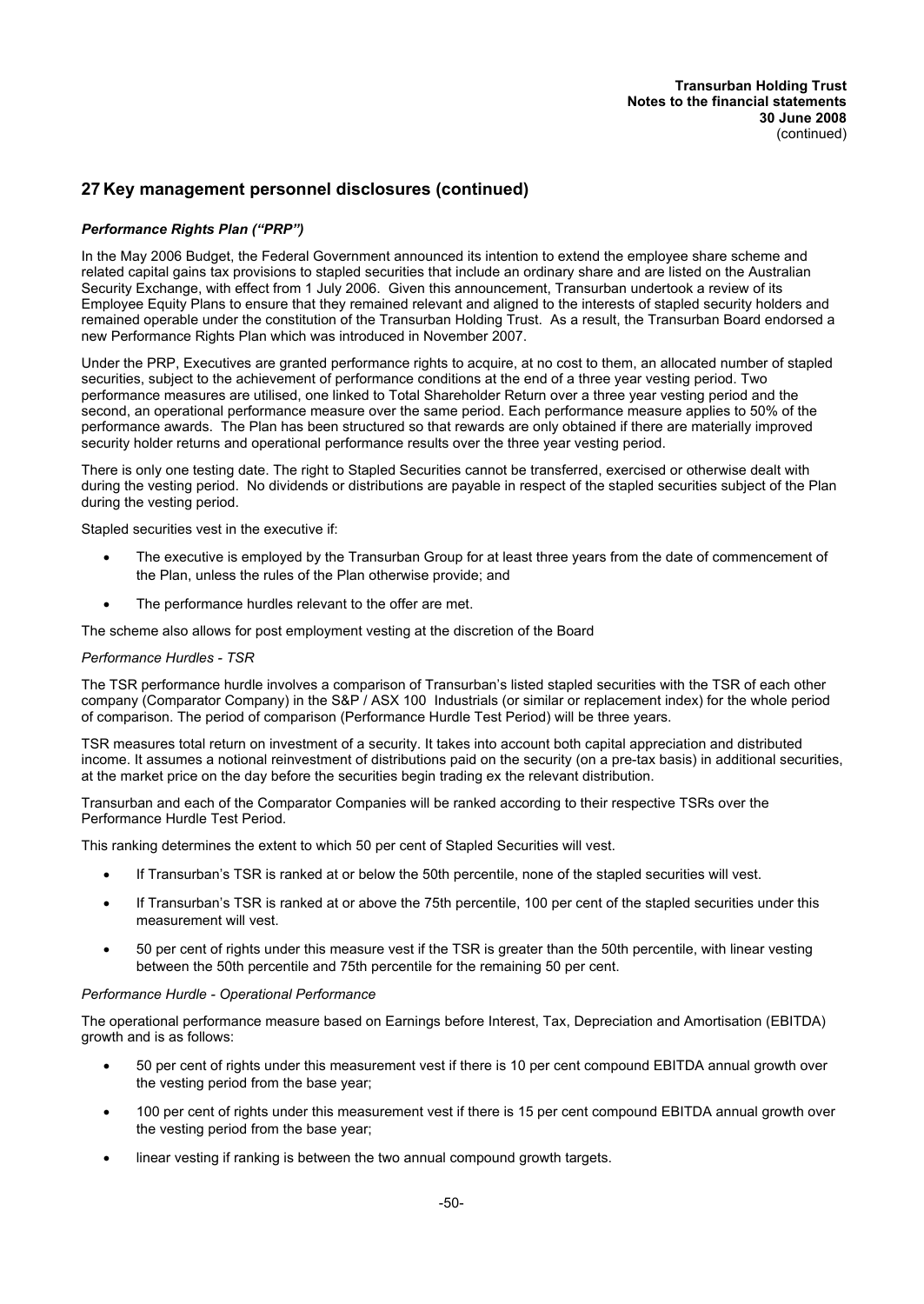### *Allocation of PRP Units*

The allocation of PRP units will be determined by the following: a remuneration value will be determined for each participant relative to their total employment cost. These values are referenced to external market benchmarks.

The number of rights an executive was entitled to was derived by using an option valuation methodology, such as the Black Scholes with Monte Carlo simulations, which took into account performance and other conditions. The remuneration value was then divided by this adjusted valuation to derive the number of rights allocated.

Details of rights provided to each director of Transurban Holding Trust and other key management personnel of the Group are set out below.

| <b>Performance Criteria</b> | <b>Grant date</b> | Vesting date | <b>Fair value of</b><br>rights at grant<br>date | Spot price at<br>grant date |
|-----------------------------|-------------------|--------------|-------------------------------------------------|-----------------------------|
| <b>TSR</b>                  | 1 Nov 2007        | 1 Nov 2010   | \$3.50                                          | \$7.29                      |
| <b>EBITDA</b>               | 1 Nov 2007        | 1 Nov 2010   | \$5.96                                          | \$7.29                      |

Details of rights provided to each director of Transurban Holding Trust and other key management personnel of the Group are set out below:

|                                                                            | Number of<br>performance<br>rights granted<br>2008 |
|----------------------------------------------------------------------------|----------------------------------------------------|
| <b>Directors of Transurban Holding Trust</b>                               |                                                    |
| C Lynch<br><b>K</b> Edwards<br>Other key management personnel of the Group | 285,714                                            |
|                                                                            |                                                    |
| C Brant                                                                    | 100,000                                            |
| <b>B</b> Bourke                                                            | 92,857                                             |
| D Cardiff                                                                  | 27,428                                             |
| P O'Shea                                                                   | 78.571                                             |

## *Performance Rights Plan for overseas based Executives*

Executives based outside Australia are eligible to participate in a cash based plan similarly structured to the PRP.

The terms and conditions of each grant of cash based PRP affecting remuneration in this reporting period are as follows:

|                             |            | Fair value of<br>Spot price at<br>rights at |                    |            |  |                             |
|-----------------------------|------------|---------------------------------------------|--------------------|------------|--|-----------------------------|
| <b>Performance Criteria</b> |            | Grant date Vesting date                     | grant date         | grant date |  | rights at<br>reporting date |
| <b>TSR</b>                  | 1 Nov 2007 | 1 Nov 2010 \$                               | $3.50 \text{ }$ \$ | 7.29       |  | 1.32                        |
| <b>EBITDA</b>               | 1 Nov 2007 | Nov 2010 \$                                 | $5.96$ \$          | 7.29       |  | 3.58                        |

Details of rights provided to each director of Transurban Holdings Limited and other key management personnel of the Group are set out below.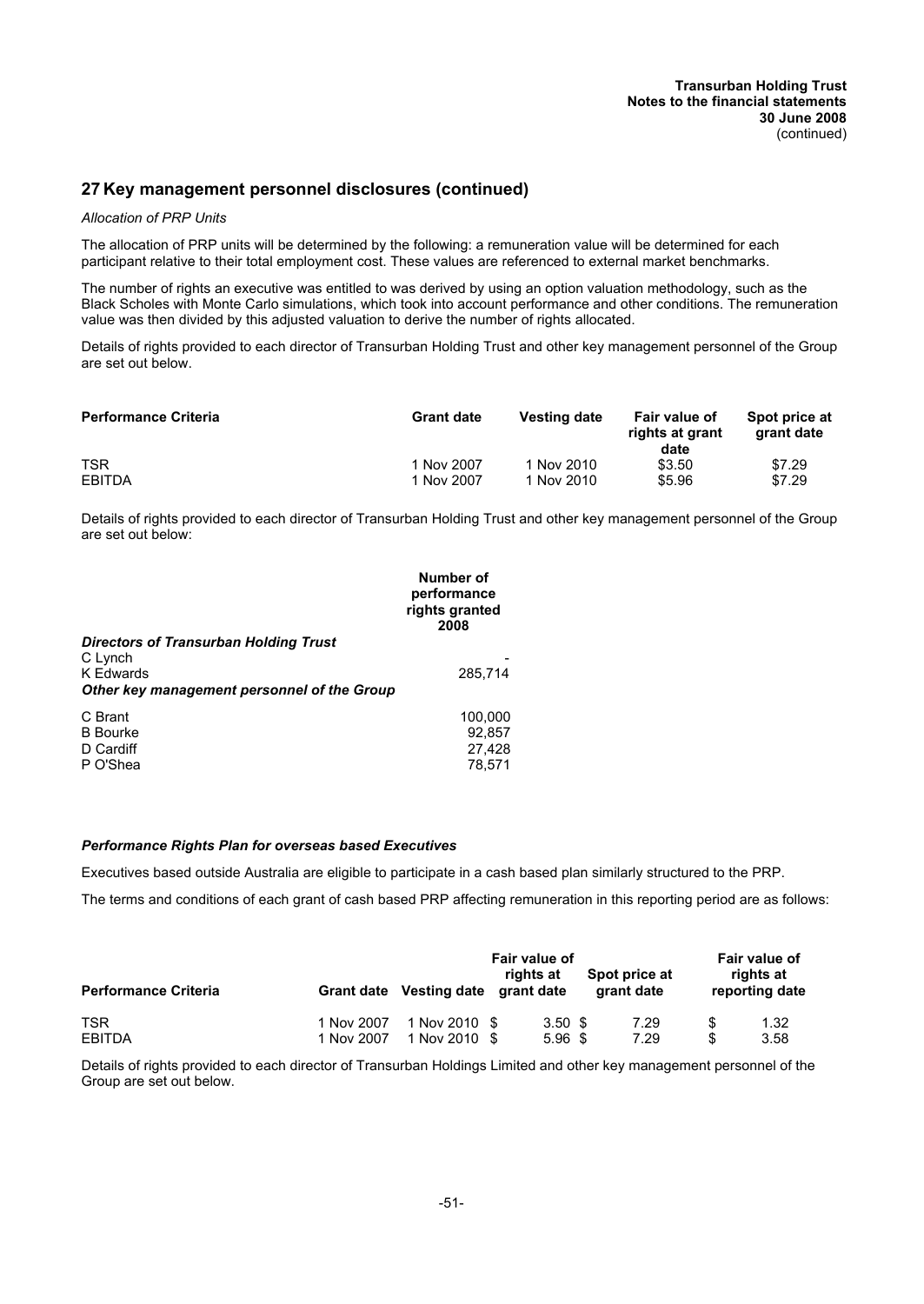K Daley 78,751 M Kulper 76,778 (1999) 1996 (1999) 1997 (1998) 1998 (1999) 1998 (1999) 1998 (1999) 1998 (1999) 1998 (1999) 199

**Other Key Management Personnel Number of performance rights granted 2008**

### **E Additional information**

### *Performance of Transurban group*

As outlined in the Long Term Incentive section of this report, the reward delivered under the long-term incentive component of executive remuneration is dependent on either TSR performance or EBITDA Growth.

The table below summarises the actual and prospective relative TSR performance over the Performance Period to date in respect of unvested long term incentives. The data is indicative of results as if tested on 30 June 2008.

| Long term Incentive plan     | Company TSR as at<br><b>30 June 2008</b> | indicative percentile<br>Rank | <b>Indicative Number of</b><br>Rights Vesting <sup>(1)</sup> |
|------------------------------|------------------------------------------|-------------------------------|--------------------------------------------------------------|
| Executive Loan Plan 2006     | $(16.4)\%$                               | 37.1%                         | -                                                            |
| Executive Loan Plan 2007     | $(30.7)\%$                               | 34.2%                         | -                                                            |
| Performance Rights Plan 2008 | $(35.4)\%$                               | 43.6%                         | $\overline{\phantom{0}}$                                     |

(1)All Performance Rights vest where the Group's relative TSR is at the 75th percentile (i.e. where TSR is higher than 75% of the peer group).

The table below illustrates the Company's annual compound growth in EBITDA for Rights granted under the Performance Rights Plan with a 10% and 15% hurdle of annual compound growth.

|                              | <b>Company Compound</b>                         |                               |
|------------------------------|-------------------------------------------------|-------------------------------|
|                              | <b>EBITDA growth as at Indicative Number of</b> |                               |
| Long term Incentive plan     | 30 June 2008                                    | Rights Vesting <sup>(1)</sup> |
| Performance Rights Plan 2008 | $1.2\%$                                         | $\overline{\phantom{0}}$      |

(1)All Performance Rights vest where the Group's compound EBITDA growth is above 15%. No rights vest if it is below 10%.

### **Cash Bonuses and Long Term Incentives**

### *Cash Bonuses*

Remuneration of the Group's executives includes a short term incentive (STI) component and each executive has the potential to receive 100 per cent (and over, depending on out performance) of his or her target STI payment. The actual STI payment received by each executive is determined by the extent to which the executive's KPIs are met.

Cash bonuses aggregating \$7.5 million were accrued under the Business Generation Incentive Plan in relation to the achievement of the Capital Beltway project in the US. Cash bonuses aggregating \$1.055 million were accrued under the Business Generation Incentive Plan in relation to the achievement of the DRIVe project in the US. The project was to create a more efficient vehicle for international investment.

For each cash bonus paid to the key management personnel listed in the above tables, the percentage of the available bonus that was paid in the financial year and the percentage that was forfeited because the person did not meet his or her performance criteria are set out below. No part of the cash bonuses are payable in future years.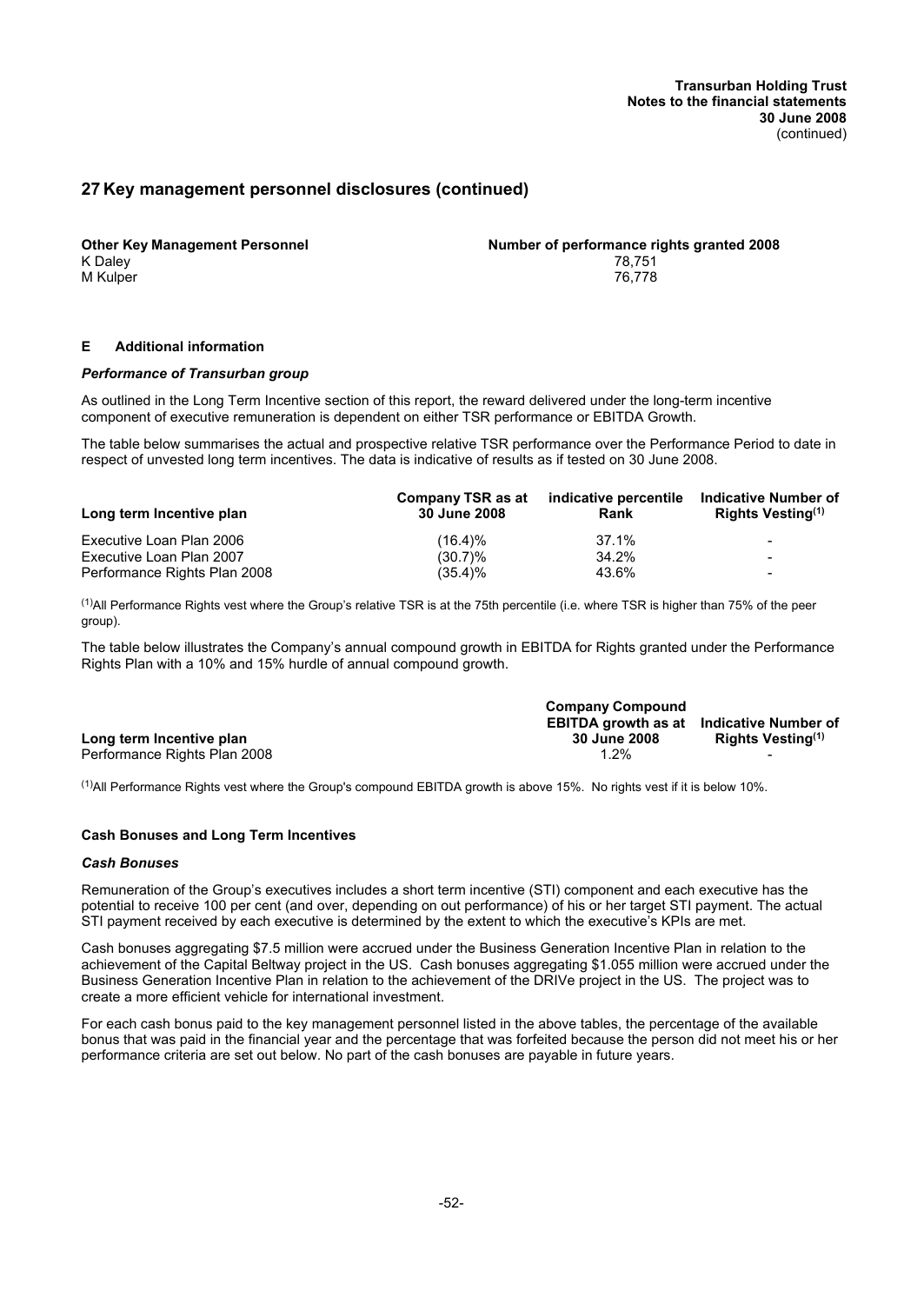|                                             | <b>Targeted</b><br>Paid<br>% | <b>Bonus</b><br><b>Forfeited</b><br>% |
|---------------------------------------------|------------------------------|---------------------------------------|
| <b>Directors of the Group</b>               |                              |                                       |
| C Lynch                                     | 100                          |                                       |
| K Edwards                                   | 100                          |                                       |
| Other key management personnel of the Group |                              |                                       |
| C Brant                                     | 96                           | 4                                     |
| <b>B</b> Bourke                             | 96                           | 4                                     |
| D Cardiff                                   | 260                          |                                       |
| K Daley                                     | 99                           |                                       |
| M Kulper                                    | 99                           |                                       |
| P O'Shea                                    | 97                           | ◠<br>د                                |

### *Long Term Incentive Units*

Further details relating to long term incentives are set out below.

|                                          | A<br><b>Remuneration</b> | B<br>Value at grant<br>date | C<br>Value at<br>exercise date | D<br>Value at lapse<br>date |
|------------------------------------------|--------------------------|-----------------------------|--------------------------------|-----------------------------|
| K Edwards - Executive Loan Plan 2006     | %<br>29                  | \$<br>437,500               | \$<br>188,440                  | \$                          |
| K Edwards - Executive Loan Plan 2007     | 35                       | 560,000                     | 308,244                        | 32,947                      |
| K Edwards - Performance Rights Plan 2008 | 50                       | 1,000,000                   |                                | 191,405                     |
| C Brant - Executive Loan Plan 2006       | 30                       | 165,000                     |                                |                             |
| C Brant - Executive Loan Plan 2007       | 40                       | 240,000                     |                                |                             |
| C Brant - Performance Rights Plan 2008   | 50                       | 350,000                     |                                |                             |
| B Bourke - Executive Loan Plan 2006      | 30                       | 142.500                     |                                |                             |
| B Bourke - Executive Loan Plan 2007      | 40                       | 220,000                     |                                |                             |
| B Bourke - Performance Rights Plan 2008  | 50                       | 325,000                     |                                |                             |
| D Cardiff - Executive Loan Plan 2006     | 20                       | 40.000                      |                                |                             |
| D Cardiff - Executive Loan Plan 2007     | 20                       | 44.000                      |                                |                             |
| D Cardiff - Performance Rights Plan 2008 | 30                       | 96.000                      |                                |                             |
| K Daley - Executive Loan Plan 2006       | 30                       | 103.950                     |                                |                             |
| K Daley - Executive Loan Plan 2007       | 30                       | 126,000                     |                                |                             |
| K Daley - Performance Rights Plan 2008   | 50                       | 275,000                     |                                |                             |
| G Mann - Executive Loan Plan 2006        | 20                       | 67,000                      |                                | 20,213                      |
| G Mann - Executive Loan Plan 2007        | 30                       | 108.000                     |                                | 29,173                      |
| G Mann - Performance Rights Plan 2008    | 40                       | 160,000                     |                                | 8,217                       |
| M Kulper - Executive Loan Plan 2006      | 20                       | 36,080                      |                                |                             |
| M Kulper - Executive Loan Plan 2007      | 30                       | 135,000                     |                                |                             |
| M Kulper - Performance Rights Plan 2008  | 50                       | 268,725                     |                                |                             |
| P O'Shea - Executive Loan Plan 2006      | 30                       | 105,000                     |                                |                             |
| P O'Shea - Executive Loan Plan 2007      | 40                       | 168.000                     |                                |                             |
| P O'Shea - Performance Rights Plan 2008  | 50                       | 275,000                     |                                |                             |

A = The percentage of the value of remuneration, based on the value at grant date set out in column B.

B = The value at grant date calculated in accordance with AASB 2 Share - based Payment.

C = The value at exercise date that were granted as part of remuneration and were exercised/matured during the year.

D = The value at lapse date that were granted as part of remuneration and that lapsed during the year

Mr Lynch did not participate in any of the plans due to his employment with the Group commencing after the plans were in operation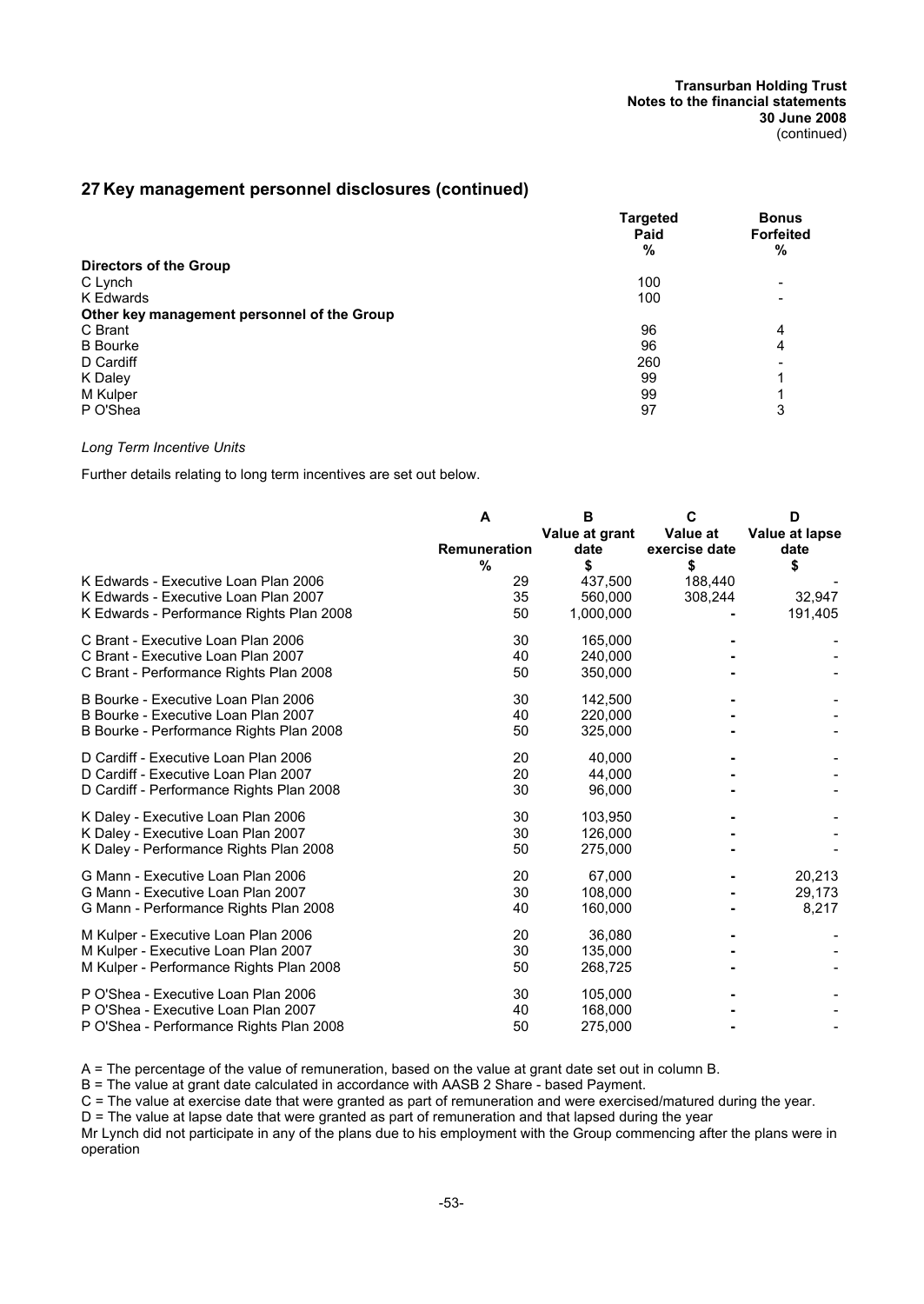## *Stapled Security holdings*

The number of Transurban Group Stapled Securities and Convertible Adjusting Rate Securities ("CARS") held during the financial year by each director of Transurban Infrastructure Management Limited and other key management personnel, including their personally-related entities, are set out below.

# *Stapled Securities*

| Balance at start               | Performance | year via the        | Other changes                                           | Balance at end of |
|--------------------------------|-------------|---------------------|---------------------------------------------------------|-------------------|
| of the year                    | Rights Plan | Executive Loan Plan | during the year                                         | the year          |
| <b>Non-executive directors</b> |             |                     |                                                         |                   |
| 24,091                         |             |                     | 33,209                                                  | 57,300            |
| 48.611                         |             |                     | 67,425                                                  | 116,036           |
| 55,592                         |             |                     | 69,413                                                  | 125,005           |
| 41,831                         |             |                     | 8,687                                                   | 50,518            |
| 21,552                         |             |                     |                                                         | 21,552            |
|                                |             |                     |                                                         |                   |
| 2,033,500                      | 285,714     |                     | (2,319,214)                                             |                   |
|                                |             |                     | 152,800                                                 | 152,800           |
| Other key management personnel |             |                     |                                                         |                   |
| 296,392                        |             |                     | 1,575                                                   | 297,967           |
| 671,328                        | 92,857      |                     | 28,333                                                  | 792,518           |
| 442,489                        | 78,571      |                     | 81,799                                                  | 602,859           |
| 272,707                        |             |                     | (272, 707)                                              |                   |
| 167,443                        | 27,428      |                     | 190                                                     | 195,061           |
| 365,332                        | 78,571      |                     |                                                         | 443,903           |
|                                | 76,778      |                     | 80,000                                                  | 156,778           |
|                                |             |                     | Received during<br>the year via the Received during the |                   |

| 2007                           | Balance at start<br>of the year | Received<br>during the year<br>via the<br>Performance<br>Rights Plan | Received during the<br>year via the<br>Executive Loan Plan | Other changes<br>during the year | Balance at end of<br>the year |
|--------------------------------|---------------------------------|----------------------------------------------------------------------|------------------------------------------------------------|----------------------------------|-------------------------------|
| <b>Non-executive directors</b> |                                 |                                                                      |                                                            |                                  |                               |
| D J Ryan                       | 22,394                          |                                                                      |                                                            | 1,697                            | 24,091                        |
| G O Cosgriff                   | 31,110                          |                                                                      |                                                            | 17,501                           | 48,611                        |
| J G A Davis                    | 51.817                          |                                                                      |                                                            | 3.775                            | 55,592                        |
| S M Oliver                     | 68,009                          |                                                                      |                                                            | (26, 178)                        | 41,831                        |
| C J S Renwick                  |                                 | ۰                                                                    |                                                            | 21,552                           | 21,552                        |
| <b>Executive directors</b>     |                                 |                                                                      |                                                            |                                  |                               |
| <b>K</b> Edwards               | 1,873,500                       |                                                                      | 410,000                                                    | (250,000)                        | 2,033,500                     |
| Other key management personnel |                                 |                                                                      |                                                            |                                  |                               |
| C Brant                        | 119,448                         |                                                                      | 175,000                                                    | 1,944                            | 296,392                       |
| <b>B</b> Bourke                | 474,749                         |                                                                      | 160,000                                                    | 36,579                           | 671,328                       |
| P O'Shea                       | 437,324                         |                                                                      | 130,000                                                    | (124, 835)                       | 442,489                       |
| G Mann                         | 112,600                         |                                                                      | 160,000                                                    | 107                              | 272,707                       |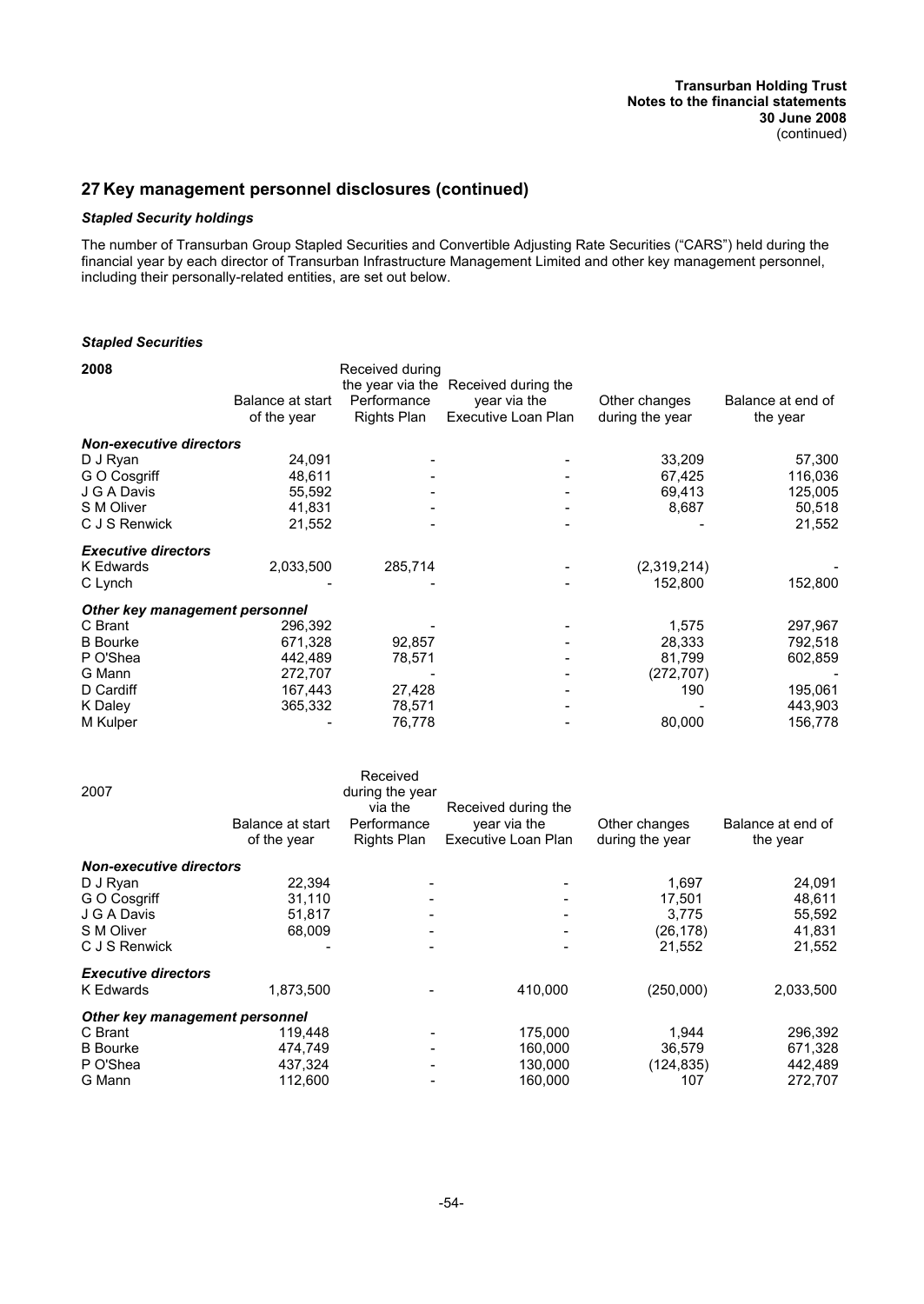# **CARS**

| 2007                                    | Balance at<br>start of the<br>year | Received<br>during the<br>year on the<br>exercise of<br>options | Other<br>changes<br>during the<br>year | Balance at<br>end of the<br>year | Matured and<br>payable at<br>the end of<br>the year |
|-----------------------------------------|------------------------------------|-----------------------------------------------------------------|----------------------------------------|----------------------------------|-----------------------------------------------------|
| <b>Non-executive directors</b>          |                                    |                                                                 |                                        |                                  |                                                     |
| D J Ryan                                |                                    |                                                                 |                                        |                                  |                                                     |
| G O Cosgriff                            | 121                                |                                                                 | (121)                                  |                                  |                                                     |
| J G A Davis                             |                                    |                                                                 |                                        |                                  |                                                     |
| S M Oliver                              |                                    |                                                                 |                                        |                                  |                                                     |
| C J S Renwick                           |                                    |                                                                 |                                        |                                  |                                                     |
| <b>Executive directors</b><br>K Edwards |                                    |                                                                 |                                        |                                  |                                                     |
| Other key management personnel          |                                    |                                                                 |                                        |                                  |                                                     |
| C Brant                                 |                                    |                                                                 |                                        |                                  |                                                     |
| <b>B</b> Bourke                         | 400                                |                                                                 | (400)                                  |                                  |                                                     |
| P O'Shea                                |                                    |                                                                 |                                        |                                  |                                                     |
| G Mann                                  |                                    |                                                                 |                                        |                                  |                                                     |

No directors of the Group or other key management personnel of the Group had any interests in CARS for the year ended 2008 30 June.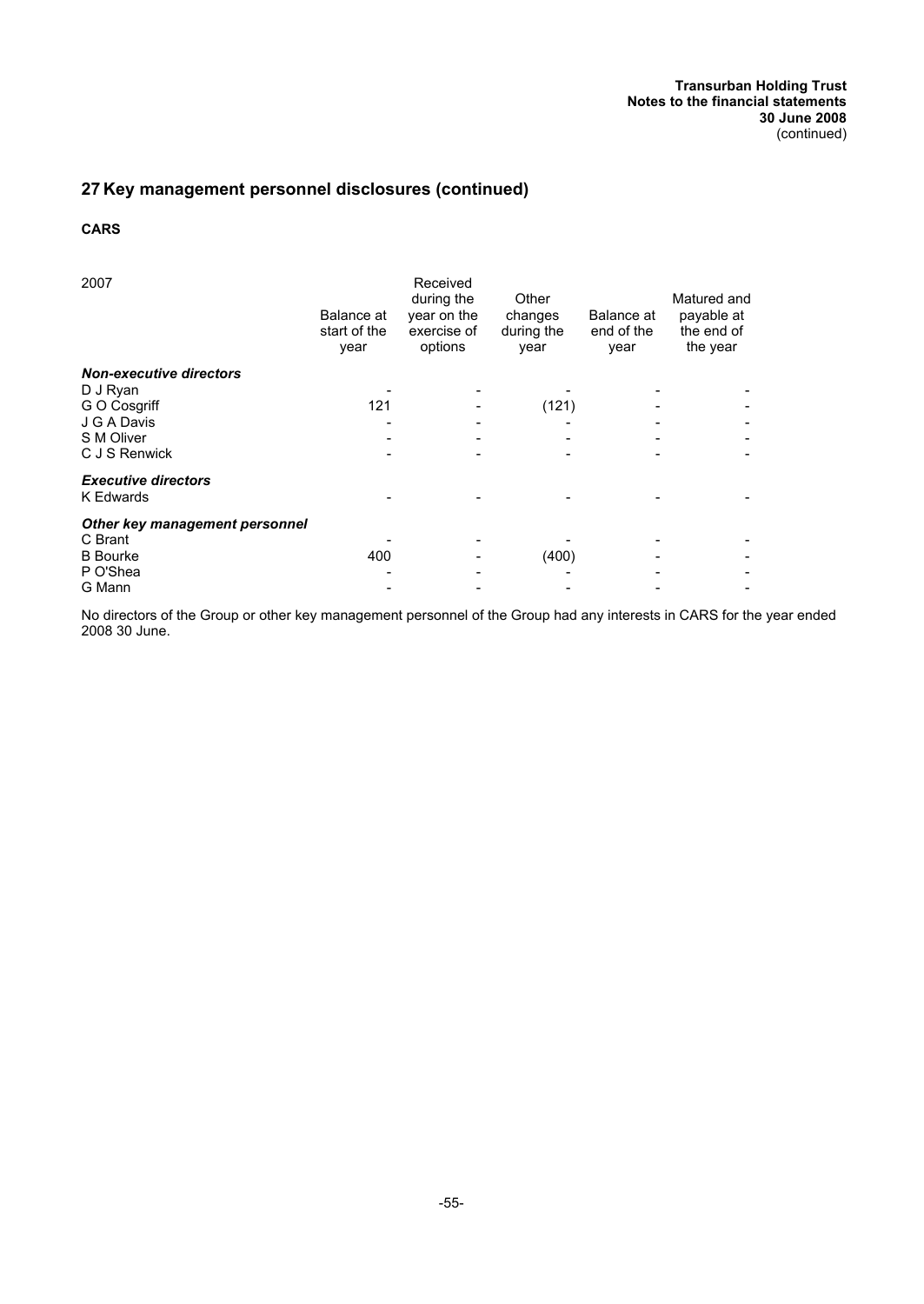## **28 Remuneration of auditors**

During the year the following fees were paid or payable for services provided by the auditor of the parent entity, its related practices and non-related audit firms:

|                                                                                                                         | <b>Consolidated</b> |                              | <b>Parent</b>      |                              |  |
|-------------------------------------------------------------------------------------------------------------------------|---------------------|------------------------------|--------------------|------------------------------|--|
|                                                                                                                         | 2008<br>\$          | 2007<br>\$                   | 2008<br>\$         | 2007<br>\$                   |  |
| Amounts received or due and receivable by<br><b>PricewaterhouseCoopers</b><br><b>Audit and Other Assurance Services</b> |                     |                              |                    |                              |  |
| Audit and review of financial reports<br>Total audit and other assurance services                                       | 128.250<br>128,250  | 333.500<br>333,500           | 128,250<br>128,250 | 49,700<br>49,700             |  |
| <b>Taxation services</b>                                                                                                |                     |                              |                    |                              |  |
| Tax compliance services<br>Tax consulting services<br><b>Total taxation services</b>                                    |                     | 150,635<br>24,800<br>175,435 |                    | 108,635<br>24,800<br>133,435 |  |
| <b>Total remuneration for PricewaterhouseCoopers</b>                                                                    | 128.250             | 508.935                      | 128.250            | 183,135                      |  |

It is the Transurban Group's policy to employ PricewaterhouseCoopers on assignments additional to their statutory audit duties where PricewaterhouseCoopers' expertise and experience with the consolidated entity are important. These assignments are principally tax advice and financial due diligence.

# **29 Contingencies**

### **Contingent liabilities**

Transurban DRIVe Holdings LLC ("DRIVe"), a related party of the Transurban Group, holds a concession agreement with The Commonwealth of Virginia to construct and operate High Occupancy Toll ("HOT") lanes on the Capital Beltway ("Capital Beltway project"), a ring road that runs around Washington DC. The project is currently in the pre-construction phase, with full construction expected to commence in the coming months. Construction is expected to take five years and the tolling concession will operate for 75 years.

On 20 December 2007 (and as amended on 12 June 2008) the Transurban Group, through the entities in the triple staple, being Transurban Holdings Limited, Transurban International Limited and Transurban Infrastructure Management Limited (as responsible entity of the Transurban Holding Trust), entered into an agreement with Capital Beltway Express LLC ("Capital Beltway Express"), a subsidiary of DRIVe, the Virginia Department of Transportation, Goldman Sachs Capital Markets L.P., Depfa Bank plc and Wells Fargo Bank N.A. to provide an Equity Funding Guarantee ("the Guarantee") over all of DRIVe's equity obligations associated with funding the equity contributions to the Capital Beltway project.

The Transurban Group owns 75 per cent of the equity of DRIVe and recognises this investment in the consolidated financial statements using the equity method of accounting. DRIVe holds 90% of the equity in Capital Beltway Express and, from time to time, is required to make equity contributions to Capital Beltway Express to fund the equity component of the Capital Beltway project costs. The total equity contribution DRIVe is obliged to make to Capital Beltway Express is US\$313,825,757, of which US\$98,254,463 had been paid at balance sheet date.

In accordance with the DRIVe Holdings LLC Agreement, should a DRIVe member default on any capital calls, the Transurban Group has the right to acquire their share of DRIVe at a 50 per cent discount to its fair value. As such in the instance of the Guarantee being called, the Transurban Group may exercise its right to the interest in DRIVe at a discounted value.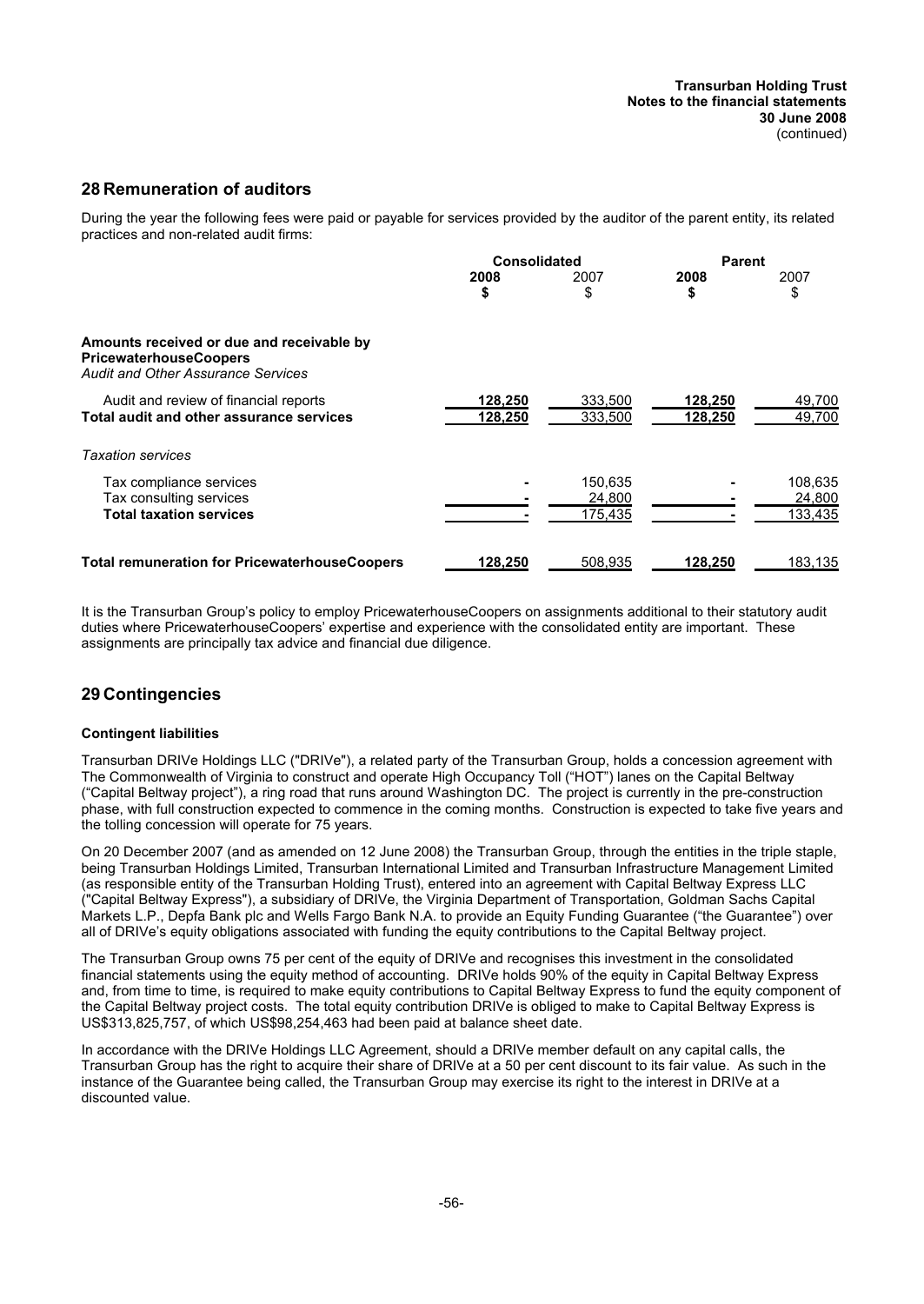# **30 Commitments**

## *(i) Promissory Notes*

The Responsible Entity, on behalf of the Hills Motorway Trust, has entered into leases with the Roads and Traffic Authority of New South Wales ("RTA"). Annual lease liabilities under these leases total \$7.0 million indexed annually to the Consumer Price Index over the estimated period that the M2 Motorway will be used. Until such time as a threshold return is achieved, payments under these leases can be made at the discretion of the Responsible Entity, by means of the issue of non-interest bearing promissory notes to the RTA. Refer to note 21 for details.

# **31 Related party transactions**

## **(a) Parent entities**

The parent entity within the Group is the Transurban Holding Trust. The ultimate parent entity of the Transurban Group is Transurban Holdings Limited.

## **(b) Subsidiaries**

Interests in subsidiaries are set out in note 33.

## **(c) Key management personnel**

Disclosure relating to key management personnel are set out in note 27.

## **(d) Other related parties**

All of the directors of Transurban Infrastructure Management Limited are also directors of Transurban Holdings Limited. Mr Ryan and Mr Lynch are directors of Transurban International Limited. The following services are provided by the Trust to these consolidated entities:

- Financial support through interest bearing and non-interest bearing loans; and/or
- The rental of land.

Financial support is received from Transurban Finance Company in the form of an interest bearing loan. The Trust pays interest and related finance charges for such loan.

Transurban Infrastructure Management Limited is the Responsible Entity of Transurban Holding Trust, CityLink Trust and CARS Trust and receives Responsible Entity and Management Fees.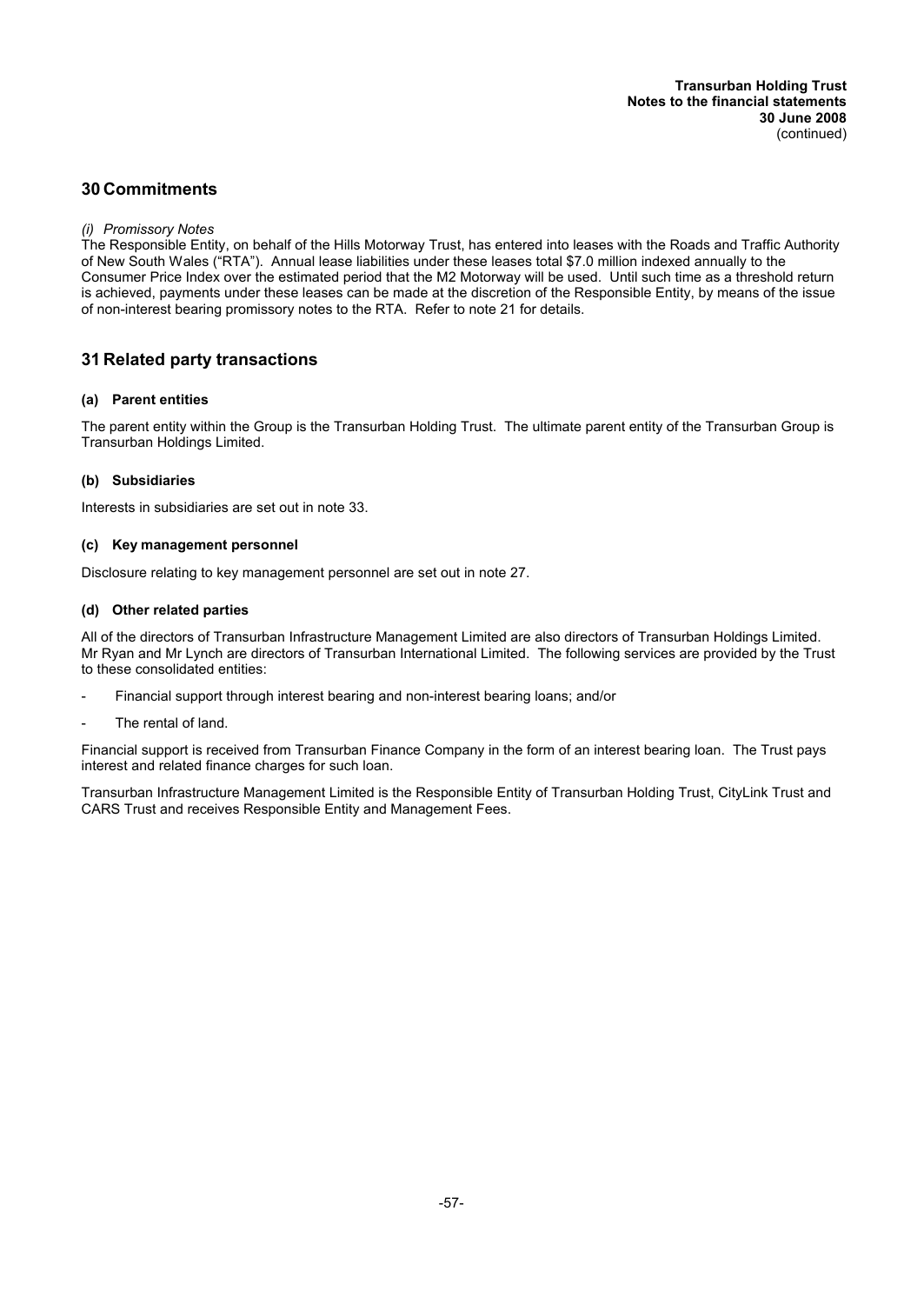# **31 Related party transactions (continued)**

Aggregate amounts of each of the above types of other transactions with directors of Transurban Infrastructure Management Limited:

|                                         | <b>Consolidated</b> |             | <b>Parent</b> |            |  |
|-----------------------------------------|---------------------|-------------|---------------|------------|--|
|                                         | 2008                | 2007        | 2008          | 2007       |  |
|                                         | \$                  | S           | \$            | \$         |  |
| Amounts recognised as revenue           |                     |             |               |            |  |
| Rental income                           | 211,271,599         | 182,382,820 |               |            |  |
| Interest income                         | 342,319,336         | 158,108,692 | 98,216,091    |            |  |
|                                         | 553,590,935         | 340,491,512 | 98,216,091    |            |  |
| Amounts recognised as expenses          |                     |             |               |            |  |
| Interest and other related charges paid | 222,258,506         | 207,283,553 |               |            |  |
| Responsible Entity fees                 | 2,422,736           | 4,464,127   | 1,182,423     | 1,148,449  |  |
| Management fees                         |                     | 32,624,436  |               | 31,435,718 |  |
|                                         | 224,681,242         | 244,372,116 | 1,182,423     | 32,584,167 |  |

Aggregate amounts of assets at balance date relating to the above types of other transactions with directors of the Group:

| Current receivables     | 93.829.453  | 13.264.140  | 14.632.858  | 10.424.961  |
|-------------------------|-------------|-------------|-------------|-------------|
| Non-current receivables | 782.126.113 | 940.319.850 | 515.513.176 | 591.126.470 |
|                         | 875.955.566 | 953.583.990 | 530.146.034 | 601.551.431 |

Aggregate amounts payable at balance date relating to the above types of other transactions with directors of the Group:

| Current payables | 233.201.211 | 69.999.019  | 257.923.066 | 109.319.850              |
|------------------|-------------|-------------|-------------|--------------------------|
| Unearned income  | 34.666.667  | 33.333.400  | -           | $\overline{\phantom{a}}$ |
|                  | 267.867.878 | 103.332.419 | 257.923.066 | 109.319.850              |

|                                                           | <b>Consolidated</b>      |                          | <b>Parent</b>              |                          |
|-----------------------------------------------------------|--------------------------|--------------------------|----------------------------|--------------------------|
|                                                           | 2008<br>\$               | 2007<br>\$               | 2008<br>\$                 | 2007<br>\$               |
| Interest and finance charges<br>Joint venture partnership | 66,861,277<br>66,861,277 | 61,098,250<br>61,098,250 |                            |                          |
| <b>Distributions</b><br>Subsidiaries - revenue            |                          |                          | 136,863,930<br>136,863,930 | 87,962,691<br>87,962,691 |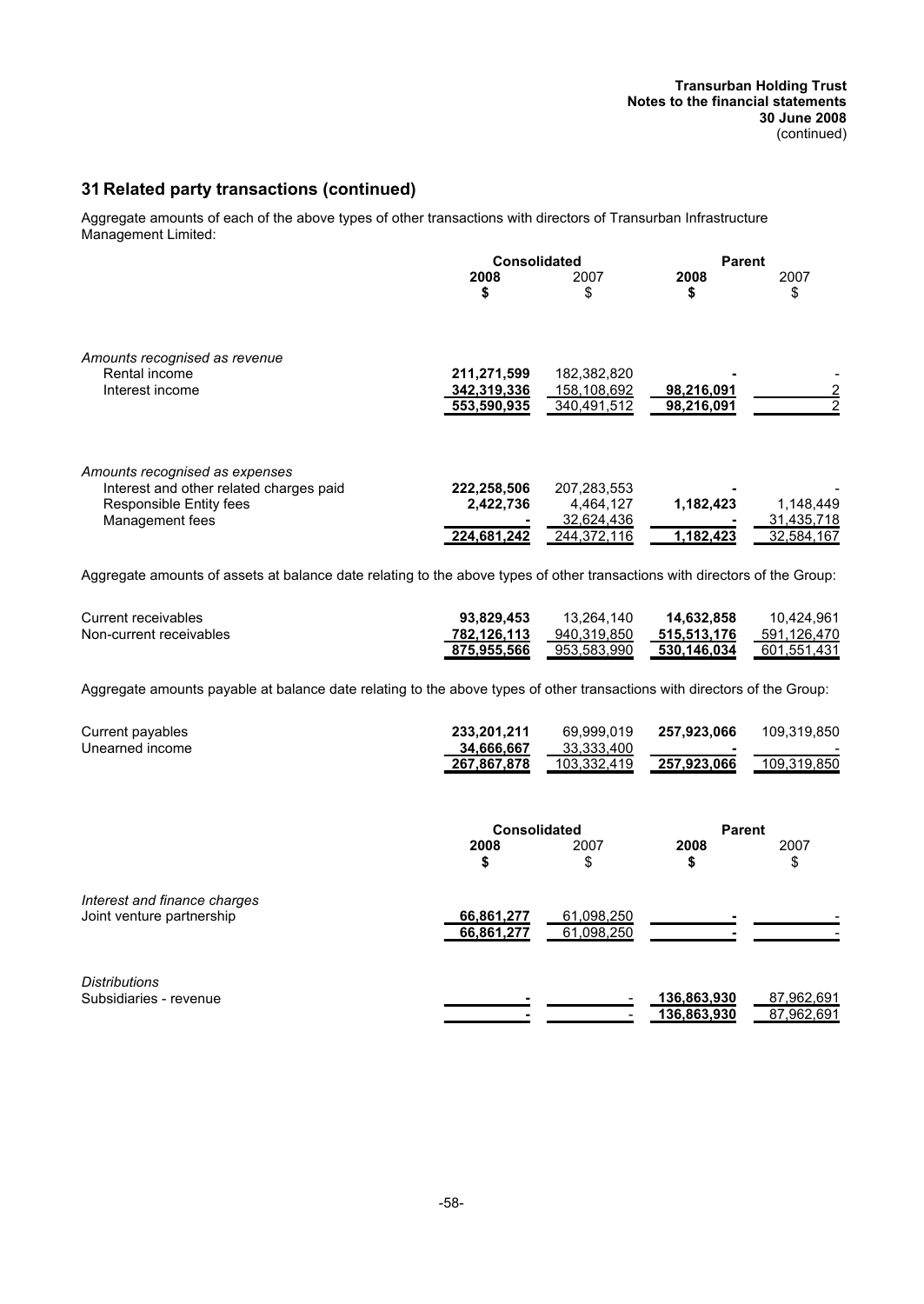# **31 Related party transactions (continued)**

# **(e) Outstanding balances arising from the provision of services**

|                                                           | Consolidated                    |                                 | <b>Parent</b>                   |                 |  |
|-----------------------------------------------------------|---------------------------------|---------------------------------|---------------------------------|-----------------|--|
|                                                           | 2008                            | 2007                            | 2008                            | 2007            |  |
|                                                           | \$                              | \$                              | \$                              | \$              |  |
| Current receivables - interest and finance charges        |                                 | 7,317,140                       |                                 |                 |  |
|                                                           |                                 | 7,317,140                       |                                 |                 |  |
| Loan to/from related parties<br>(f)                       |                                 |                                 |                                 |                 |  |
|                                                           | <b>Consolidated</b>             |                                 | <b>Parent</b>                   |                 |  |
|                                                           | 2008                            | 2007                            | 2008                            | 2007            |  |
|                                                           | \$                              | \$                              | \$                              | \$              |  |
| Loans to subsidiaries                                     |                                 |                                 |                                 |                 |  |
| Beginning of the year                                     |                                 |                                 |                                 |                 |  |
| Loans advanced                                            |                                 |                                 |                                 |                 |  |
| Loan repayments received                                  |                                 |                                 |                                 |                 |  |
| End of year                                               |                                 |                                 |                                 |                 |  |
| Loans from subsidiaries                                   |                                 |                                 |                                 |                 |  |
| Beginning of the year                                     |                                 |                                 | 1,163,159,128                   | 809,363,442     |  |
| Loans advanced                                            |                                 |                                 | 1,144,053,878                   | 1,408,260,352   |  |
| Loan repayments received                                  |                                 |                                 | (1,030,277,240)                 | (1,054,464,666) |  |
| Foreign exchange movements                                |                                 |                                 | (26, 207, 821)<br>1,250,727,945 | 1,163,159,128   |  |
| End of year                                               |                                 |                                 |                                 |                 |  |
| Loan to associate                                         |                                 |                                 |                                 |                 |  |
| Beginning of the year                                     | 557,731,127                     | 469,767,198                     |                                 |                 |  |
| Loans advanced                                            |                                 | 26,865,894                      |                                 |                 |  |
| Loan repayment received                                   | (25, 751, 528)<br>26,243,863    |                                 |                                 |                 |  |
| Interest capitalised                                      | 558,223,462                     | 61,098,035<br>557.731.127       |                                 |                 |  |
| End of year                                               |                                 |                                 |                                 |                 |  |
| Loans to other related parties                            |                                 |                                 |                                 |                 |  |
| Beginning of the year                                     | 4,668,460,874                   | 3,576,386,000                   | 1,344,486,349                   | 264,000,000     |  |
| Loans advanced                                            | 896,083,213                     | 2,216,997,905                   | 456,009,468                     | 1,113,888,007   |  |
| Loans repayments received<br>Foreign exchange movements   | (674, 540, 969)<br>(36,014,815) | (1,091,130,184)<br>(33,792,847) | (356, 852, 331)<br>(36,014,815) | (33,501,658)    |  |
| End of year                                               | 4,853,988,303                   | 4,668,460,874                   | 1,407,628,671                   | 1,344,386,349   |  |
|                                                           |                                 |                                 |                                 |                 |  |
| Loans from other related parties<br>Beginning of the year | 2,866,023,030                   | 2,531,810,000                   |                                 | (1,632,319)     |  |
| Loans advanced                                            | 1,300,107,247                   | 1,777,287,599                   |                                 | 1,632,319       |  |
| Loans repayments received                                 | (1, 165, 143, 401)              | (1,416,547,044)                 |                                 |                 |  |
| Foreign exchange movements                                | (26, 143, 828)                  | (26, 527, 525)                  |                                 |                 |  |
|                                                           | 2,974,843,048                   | 2,866,023,030                   |                                 |                 |  |

No provision for doubtful debts have been raised in relation to any outstanding balances, and no expense has been recognised in respect of bad or doubtful debts from related parties.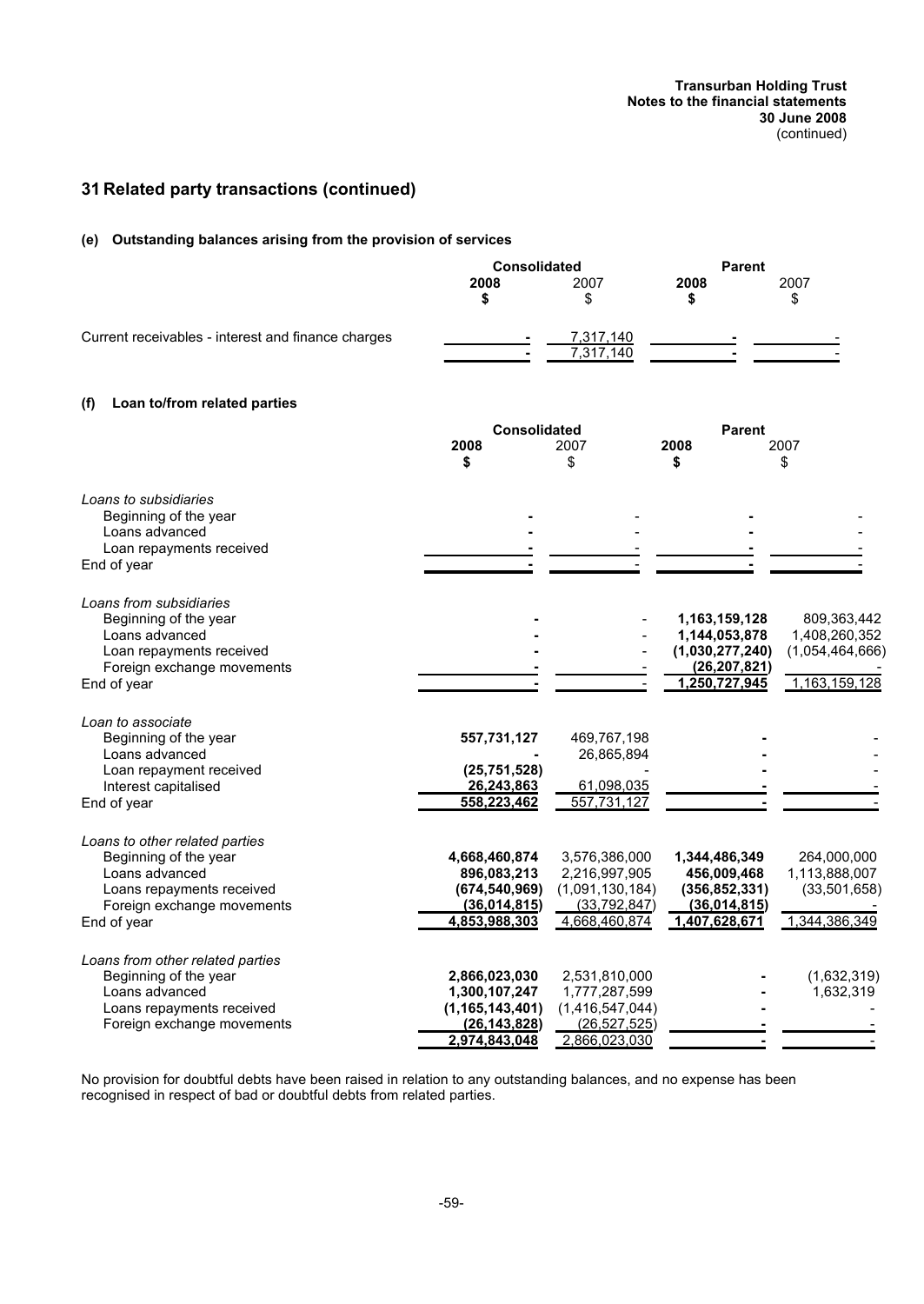# **31 Related party transactions (continued)**

## **(g) Loan to associate**

The "loan to associate" is via Term Loan Notes ("TLN"). The TLN represent the Group's funding contribution to the Westlink Motorway Partnership and earn interest at a fixed rate of 11.93 per cent until the earlier of 34 years and the termination of the "Agreement to Lease" between the Roads and Traffic Authority of New South Wales and Westlink Motorway Limited.

Any unpaid interest is capitalised and deemed to subscribe for further loan notes with an aggregate principal amount equal to that unpaid interest.

The TLN have not been affected by equity accounting losses from the associate.

## **(h) Terms and conditions**

All transactions were made on normal terms and conditions and at market rates.

# **32 Business combination**

## **(a) Additional 2.5 per cent interest in Westlink M7**

On 29 September 2006 Transurban AL Trust, a subsidiary of Transurban CARS Trust, acquired 100 per cent of the issued capital of Abigroup Westlink Partner Holding No. 2 Pty Limited and its subsidiary Abigroup Westlink Partner No. 2 Pty Limited.

The acquired entities contributed \$2.5 million of net profit to the Group for the period 29 September 2006 to 30 June 2007. If the acquisition had occurred on 1 July 2006, consolidated revenue and consolidated losses for the year ended 30 June 2007 would have been \$430.9 million and \$22.9 million respectively.

Details of the fair value of the assets and liabilities acquired and goodwill are as follows:

|                                                | \$'000 |
|------------------------------------------------|--------|
| Purchase consideration                         |        |
| Cash paid                                      | 34,300 |
| Total purchase consideration                   | 34,300 |
| Fair value of net identifiable assets acquired | 34,300 |
| Goodwill                                       |        |

The assets and liabilities arising from the acquisition are as follows:

|                                  | Acquiree's<br>carrying<br>amount<br>\$'000 | <b>Fair value</b><br>\$'000 |
|----------------------------------|--------------------------------------------|-----------------------------|
| Term loan notes                  | 26,866                                     | 26,866                      |
| Investment in associate entities |                                            | 7,434                       |
| Net assets                       | 26,866                                     | 34,300                      |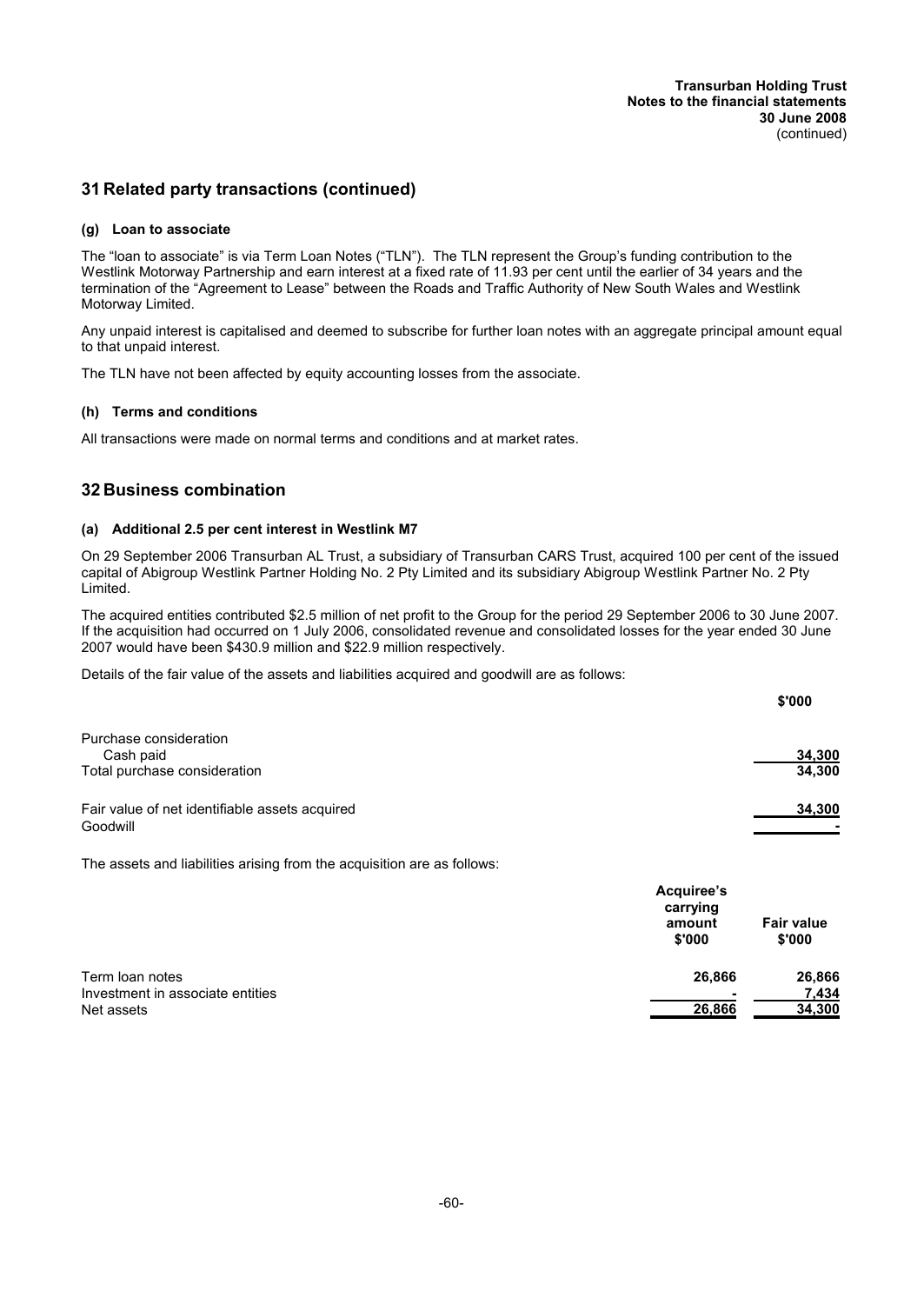# **32 Business combination (continued)**

## **(b) Sydney Roads Group acquisition**

On 11 April 2007 the Transurban Group acquired a controlling interest in the Sydney Roads Group.

The acquired entities contributed revenues of \$23.8 million and net profit of \$15.5 million for the period from the 11 April 2007 until 30 June 2007. If the acquisition had occurred on 31 July 2006 (the date of formation of the Sydney Roads Group), consolidated revenue and consolidated profit for the year ended 30 June 2007 would have been \$516.8 million and \$3.7 million respectively.

These amounts have been calculated using the groups accounting policies and by adjusting the results of the subsidiaries to reflect the additional depreciation and amortisation that would have been charged assuming the fair value adjustments to intangible assets had applied from 31 July 2006 together with the consequential tax effects.

Details of the fair value of assets and liabilities acquired are as follows:

|                                                | \$'000        |
|------------------------------------------------|---------------|
| Purchase consideration                         |               |
| Equity consideration                           | 1,170,034     |
| Direct costs relating to the acquisition       | 17,985        |
| Loan to Transurban Holdings Limited            | (1, 113, 988) |
| Total purchase consideration                   | 74,031        |
| Fair value of net identifiable assets acquired | 74,031        |
| Goodwill                                       |               |

*Purchase consideration*

|                                                                        | <b>Consolidated</b> |           | <b>Parent</b> |           |  |
|------------------------------------------------------------------------|---------------------|-----------|---------------|-----------|--|
|                                                                        | 2008<br>2007        |           | 2008          | 2007      |  |
|                                                                        | \$'000              | \$'000    | \$'000        | \$'000    |  |
| Outflow of cash to acquire Sydney Roads Group, net of<br>cash acquired |                     |           |               |           |  |
| Cash consideration:                                                    |                     |           |               |           |  |
| Cash transaction costs                                                 |                     | 5.352     |               | 5.352     |  |
| Less: Cash acquired                                                    |                     | (25.605)  |               | (25,605)  |  |
| Outflow of cash                                                        |                     | (20, 253) |               | (20, 253) |  |

The assets and liabilities arising from the acquisition are as follows:

|                                   | Acquiree's<br>carrying<br>amount<br>\$'000 | <b>Fair value</b><br>\$'000 |
|-----------------------------------|--------------------------------------------|-----------------------------|
| Cash                              | 25,605                                     | 25,605                      |
| Prepayments and other receivables | 1,893                                      | 1,893                       |
| Derivative financial instruments  | 8.774                                      | 8,774                       |
| Receivables - related parties     | 801,075                                    | 801,075                     |
| Trade and other payables          | (31, 823)                                  | (31, 823)                   |
| <b>Borrowings</b>                 | (665, 501)                                 | (665, 501)                  |
| Net assets                        | <u>140,023</u>                             | 140,023                     |
| Minority interests<br>Goodwill    |                                            | (65, 992)                   |
| Net identifiable assets acquired  |                                            | 74,031                      |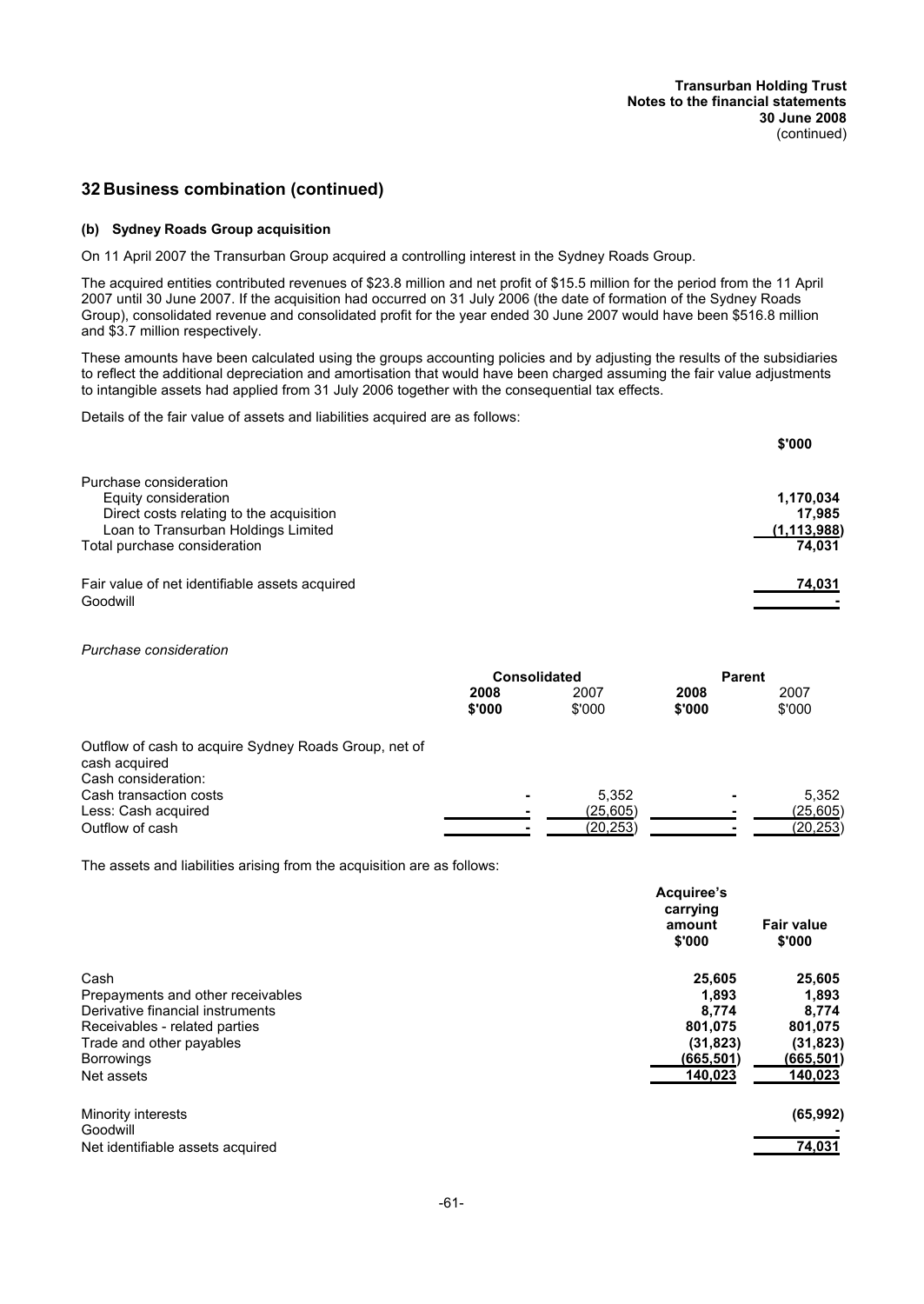# **33 Subsidiaries**

The consolidated financial statements incorporate the assets, liabilities and results of the following subsidiaries in accordance with the accounting policy described in note 1(b):

|                                                | Country of    |                        |                         |       |
|------------------------------------------------|---------------|------------------------|-------------------------|-------|
| Name of entity                                 | incorporation | <b>Class of shares</b> | <b>Equity holding *</b> |       |
|                                                |               |                        | 2008                    | 2007  |
|                                                |               |                        | $\%$                    | $\%$  |
| The CityLink Trust                             | Australia     | Ordinary               | 100                     | 100   |
| Transurban Finance Trust                       | Australia     | Ordinary               | 100                     | 100   |
| Transurban AL Trust                            | Australia     | Ordinary               | 100                     | 100   |
| Transurban CARS Trust                          | Australia     | Ordinary               | 100                     | 100   |
| Transurban WSO Trust                           | Australia     | Ordinary               | 100                     | 100   |
| Hills Motorway Trust                           | Australia     | Ordinary               | 100                     | 100   |
| T (895) Finance Trust                          | Australia     | Ordinary               | 100                     | 100   |
| Abigroup Westlink Partner Holding No.4 Pty Ltd | Australia     | Ordinary               | 100                     | 100   |
| Abigroup Westlink Partner No.4 Pty Ltd         | Australia     | Ordinary               | 100                     | 100   |
| LMI Westlink Partner Holding No.4 Pty Ltd      | Australia     | Ordinary               | 100                     | 100   |
| LMI Westlink Partner No.4 Pty Ltd              | Australia     | Ordinary               | 100                     | 100   |
| Abigroup Westlink Partner Holding No.2 Pty Ltd | Australia     | Ordinary               | 100                     | 100   |
| Abigroup Westlink Partner No.2 Pty Limited     | Australia     | Ordinary               | 100                     | 100   |
| Sydney Roads Trust ^                           | Australia     | Ordinary               | 100                     | 100   |
| Eastern Distributor Funding Trust ^            | Australia     | Ordinary               | 100                     | 100   |
| Airport Motorway Trust ^                       | Australia     | Ordinary               | 75.10                   | 71.35 |

\* The proportion of ownership interest is equal to the proportion of voting power held.

^ Acquired on 11 April 2007 as part of the Sydney Roads Group acquisition.

# **34 Acquisition of additional interest in Airport Motorway Group**

On 14 September 2007, the Transurban Group acquired an additional 3.75 per cent interest in the Airport Motorway Group ("AMG"), the owner of the concession for the M1 Eastern Distributor in Sydney, for cash consideration of \$46.5 million. As part of the acquisition, Transurban Holding Trust paid \$11.6 million, of which \$7.4 million was paid to acquire an additional 3.75 per cent of Airport Motorway Trust, and \$4.2 million was paid for the receipt of debentures.

The Transurban Group acquired a 71.35 per cent interest in AMG, as part of its takeover of Sydney Roads Group in April 2007. As at 31 December 2007, Transurban holds a 75.1 per cent interest in AMG.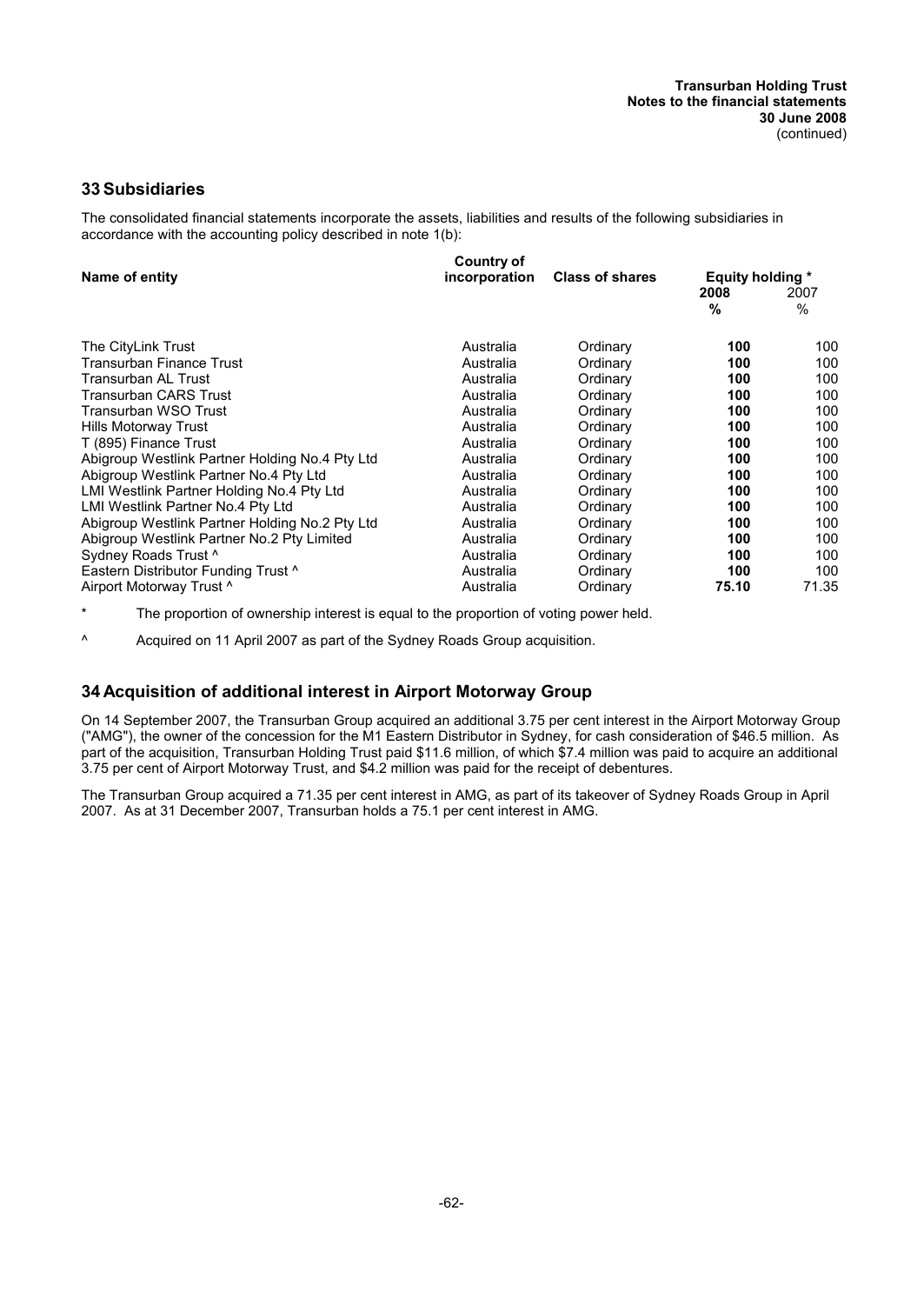# **35 Investments in associates**

## **(a) Carrying amounts**

| Name of company                                          | Principal<br>activity |              | Ownership<br>interest | <b>Consolidated</b> |                |                | <b>Parent</b>  |
|----------------------------------------------------------|-----------------------|--------------|-----------------------|---------------------|----------------|----------------|----------------|
|                                                          |                       | 2008<br>%    | 2007<br>%             | 2008<br>\$'000      | 2007<br>\$'000 | 2008<br>\$'000 | 2007<br>\$'000 |
| Westlink Motorway Limited                                |                       | 47.5         | 47.5                  | ٠                   | -              |                |                |
| WSO Finance Pty Limited<br>Westlink Motorway Partnership |                       | 47.5<br>47.5 | 47.5<br>47.5          | $\blacksquare$      | -              | -              |                |

Each of the above is a member of the Westlink Motorway Group, established to invest in, construct and operate the Westlink M7 toll road in Sydney. All were incorporated in Australia.

Westlink Motorway Limited is the nominee manager of the Westlink Motorway Partnership and is carried at \$90.

WSO Finance Pty Limited is the financier of the Westlink M7 toll road and is carried at \$90.

Westlink Motorway Partnership was responsible for the construction of the Westlink M7 Motorway in Sydney. The M7 opened for operation on 16 December 2005.

|                                                                                                                                                                 | <b>Consolidated</b>        |                              |
|-----------------------------------------------------------------------------------------------------------------------------------------------------------------|----------------------------|------------------------------|
|                                                                                                                                                                 | 2008<br>\$'000             | 2007<br>\$'000               |
| <b>Movements in carrying amounts</b><br>(b)                                                                                                                     |                            |                              |
| Carrying amount at the beginning of the financial year<br>Additional investment acquired<br>Share of losses<br>Carrying amount at the end of the financial year |                            | 15,732<br>7,434<br>(23, 166) |
| <b>Share of losses</b><br>(c)                                                                                                                                   |                            |                              |
| (Loss) before income tax<br>Income tax expense<br>(Loss) after income tax                                                                                       |                            | (23, 166)<br>(23, 166)       |
| Losses not recognised<br>(d)                                                                                                                                    |                            |                              |
| Balance at 1 July<br>Unrecognised losses for the year<br>Balance at 30 June                                                                                     | 16,595<br>19,402<br>35,997 | 16,595<br>16,595             |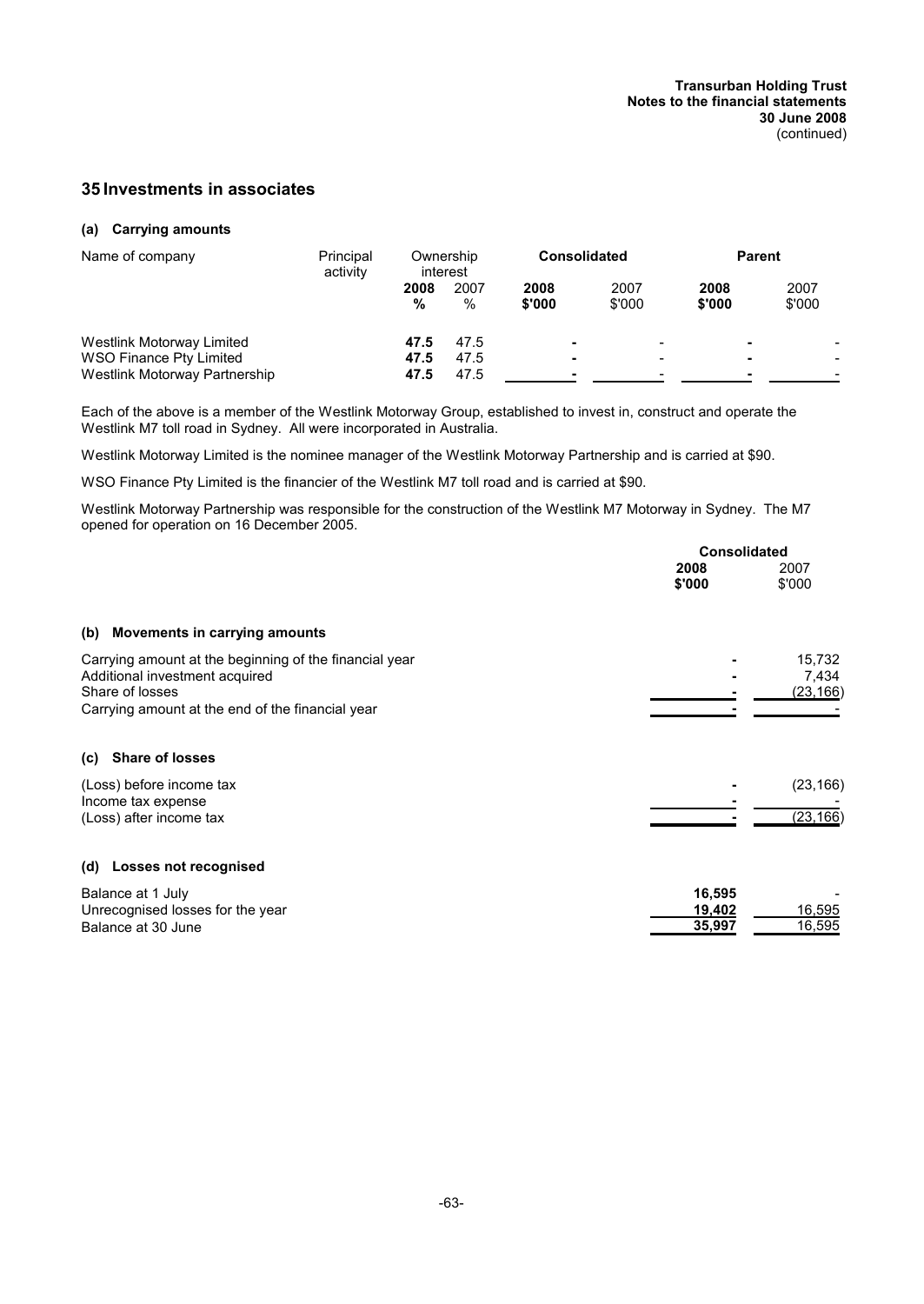# **35 Investments in associates (continued)**

## **(e) Summarised financial information**

|                                                                                                      |                                   | Group's share of:                   |                              |                                       |                                    |  |
|------------------------------------------------------------------------------------------------------|-----------------------------------|-------------------------------------|------------------------------|---------------------------------------|------------------------------------|--|
|                                                                                                      | Ownership<br><b>Interest</b><br>% | <b>Assets</b><br>\$'000             | <b>Liabilities</b><br>\$'000 | <b>Revenues</b><br>\$'000             | <b>Profit</b><br>\$'000            |  |
| 2008<br>Westlink Motorway Limited<br><b>WSO Finance Pty Limited</b><br>Westlink Motorway Partnership |                                   | 45,087<br><u>777,253</u><br>822,340 | 45,087<br>813,183<br>858,270 | 58,976<br>64,519<br><u>123,495</u>    | (19,666)<br>(19,666)               |  |
| 2007<br>Westlink Motorway Limited<br><b>WSO Finance Pty Limited</b><br>Westlink Motorway Partnership |                                   | 28,500<br>898,968<br>927,468        | 28,500<br>947,843<br>976,343 | 63,430<br>29,720<br>93,150            | <u>(39,761)</u><br><u>(39,761)</u> |  |
|                                                                                                      |                                   |                                     |                              | <b>Consolidated</b><br>2008<br>\$'000 | 2007<br>\$'000                     |  |
| (f)<br>Share of expenditure commitments                                                              |                                   |                                     |                              |                                       |                                    |  |

Capital commitments

**-** 177 **-** 177

# **(g) Contingent liabilities**

As at reporting date there are no contingent liabilities.

# **36 Economic dependency**

The consolidated entity is reliant on distributions from the CityLink Trust and the Hills Motorway Trust and interest on Term Loan Notes and on continuing funding by entities within the Transurban Group for its ongoing viability.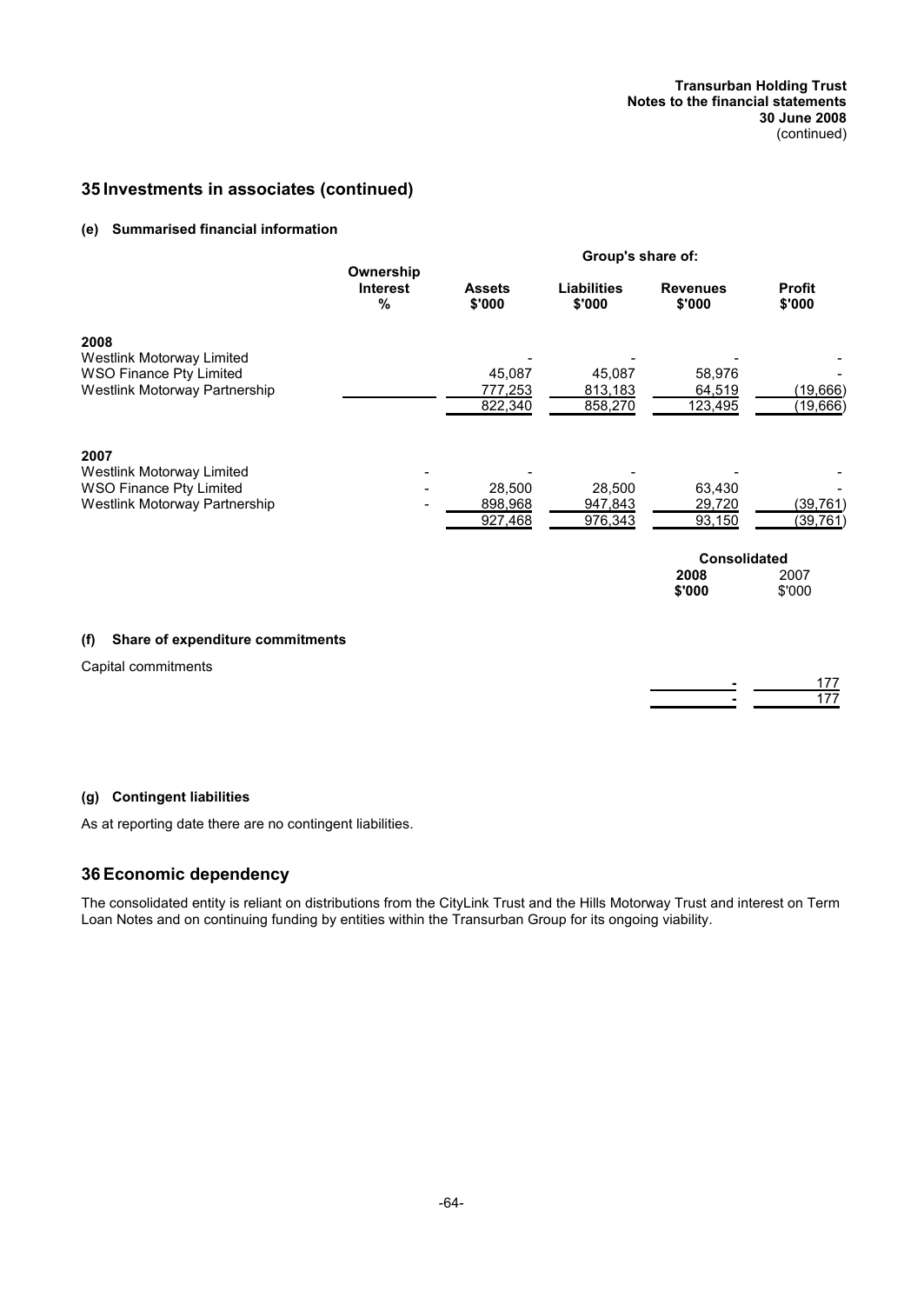# **37 Events occurring after the balance sheet date**

On 14 August 2008, Transurban exercised its pre-emptive rights under the Westlink Equity Participants Deed to acquire an additional 2.5 per cent of the Westlink M7 for a consideration of \$38.0 million. This takes Transurban's stake in the Westlink M7 to 50 per cent.

# **38 Reconciliation of profit/(loss) after income tax to net cash inflow from operating activities**

|                                               | Consolidated |            | <b>Parent</b> |           |  |
|-----------------------------------------------|--------------|------------|---------------|-----------|--|
|                                               | 2008         | 2007       | 2008          | 2007      |  |
|                                               | \$'000       | \$'000     | \$'000        | \$'000    |  |
| Profit/(loss) for the year                    | 213,853      | (22, 653)  | 134,538       | (46, 275) |  |
| Depreciation and amortisation                 | 108,933      | 105,030    | 3,925         |           |  |
| Amortisation deferred borrowing costs         |              | 2,752      | 479           | 259       |  |
| Share of loss of associates and joint venture |              |            |               |           |  |
| partnership                                   |              | 23,166     |               |           |  |
| Capitalised TLN interest                      | (26, 244)    | (61,098)   |               |           |  |
| Distribution income                           |              |            | (93, 724)     | (16, 738) |  |
| Non cash finance costs                        | 13,008       | (18, 700)  | (13,008)      |           |  |
| Fair value adjustment to derivatives          | (782)        |            |               |           |  |
| Change in operating assets and liabilities    |              |            |               |           |  |
| (Increase) in receivables                     | (106, 372)   | (967)      | (124, 995)    | (81)      |  |
| Decrease (Increase) in prepayments            |              | (254)      |               | 83        |  |
| Non cash related party loans                  | (298, 016)   |            |               |           |  |
| Increase in deferred tax assets               | 796          |            |               |           |  |
| increase (Decrease) in payables               | 3,240        | (1,951)    | 342           | 102       |  |
| Unearned income                               |              | 33,591     |               | (38)      |  |
| Increase in Promissory Note liability         | 1,260        | 1,150      |               |           |  |
| Loans to/from related parties                 |              | (186, 646) | 14,632        | 3,713     |  |
| Increase in provisions                        |              |            | (69)          |           |  |
| Net cash (outflow) from operating activities  | (90, 324)    | (126, 580) | (77, 880)     | (58, 975) |  |

# **39 Non-cash investing and financing activities**

|                                                                                           | <b>Consolidated</b> |                      | <b>Parent</b>  |                      |
|-------------------------------------------------------------------------------------------|---------------------|----------------------|----------------|----------------------|
|                                                                                           | 2008<br>\$'000      | 2007<br>\$'000       | 2008<br>\$'000 | 2007<br>\$'000       |
| Distributions satisfied by the issue of units under the<br>distribution reinvestment plan | 189,963             | 219.570              | 189.936        | 219.570              |
| Stapled securities issued as part of the acquisition of<br>Sydney Roads Group             | ۰                   | 1.169.169            |                | 1,169,169            |
| Conversion of CARS to Transurban Stapled Securities                                       | 189,963             | 351,491<br>1,740,230 | 189,936        | 351,491<br>1,740,230 |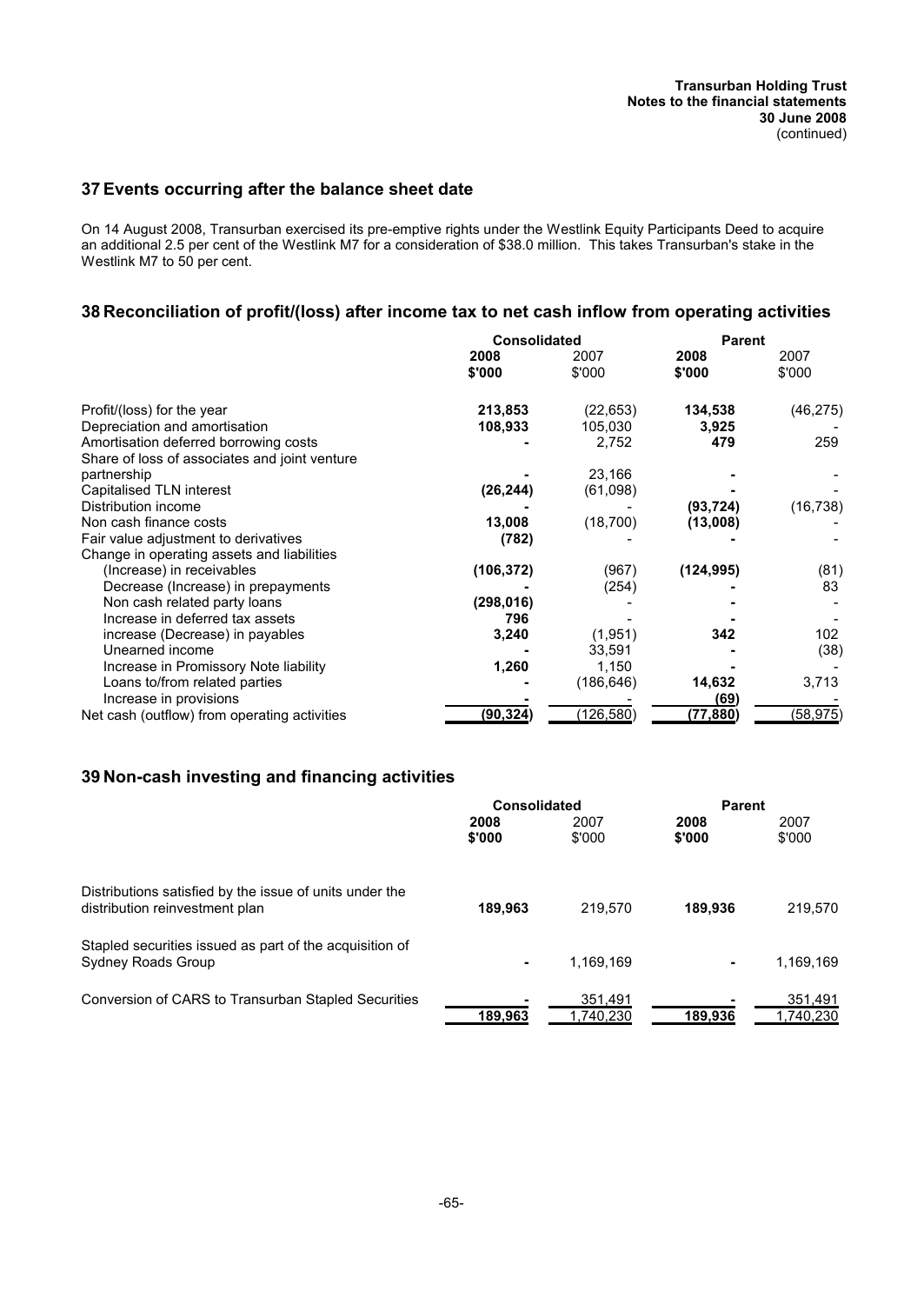# **40 Earnings per unit**

|                                                                                                                                                       | <b>Consolidated</b> |                     |  |
|-------------------------------------------------------------------------------------------------------------------------------------------------------|---------------------|---------------------|--|
|                                                                                                                                                       | 2008                | 2007                |  |
|                                                                                                                                                       | <b>Cents</b>        | Cents               |  |
| Basic earnings per unit attributable to ordinary unit holders                                                                                         | 18.2                | (3.1)               |  |
| Diluted earnings per unit attributable to ordinary unit holders                                                                                       | 18.2                | (3.1)               |  |
|                                                                                                                                                       | <b>Consolidated</b> |                     |  |
|                                                                                                                                                       | 2008                | 2007                |  |
|                                                                                                                                                       | \$'000              | \$'000              |  |
| Basic earnings per unit                                                                                                                               |                     |                     |  |
| Profit from continuing operations                                                                                                                     | 213,853             | (22, 653)           |  |
| Profit from continuing operations attributable to minority interests                                                                                  | (15, 470)           | (5,071)             |  |
| Profit from continuing operations attributable to the ordinary equity holders of the Trust                                                            |                     |                     |  |
| used in calculating basic earnings per unit                                                                                                           | 198,383             | (27, 724)           |  |
|                                                                                                                                                       |                     | <b>Consolidated</b> |  |
|                                                                                                                                                       | 2008                | 2007                |  |
|                                                                                                                                                       | <b>Number</b>       | Number              |  |
| Weighted average number of units used in calculating basic and diluted earnings per unit<br>Adjustments for calculation of diluted earnings per unit: | 1,088,861,291       | 880,884,193         |  |
| Performance rights                                                                                                                                    | 452,071             |                     |  |
| Weighted average number of units and potential units used as the denominator in                                                                       |                     |                     |  |
| calculating diluted earnings per share                                                                                                                | 1,089,313,362       | 880,884,193         |  |

### **(a) Information concerning the classification of units**

### *(i) Stapled securities*

Stapled Securities, and therefore units, are fully paid and have been recognised in the determination of basic earnings per unit.

## **41 Intra-group guarantees**

As at 30 June 2008, the Transurban Group comprises Transurban Holdings Limited, Transurban Holding Trust and Transurban International Limited, traded and quoted on the ASX as one triple stapled security.

Under the stapling arrangement, each entity directly and/or indirectly supports each other and its controlled entities within the group on a continual basis.

## **42 Critical accounting estimates and judgements**

Estimates and judgements are continually evaluated and are based on historical experience and other factors, including expectations of future events that may have a financial impact on the entity and that are believed to be reasonable under the circumstances.

### *(i) Valuation of Promissory notes and Concession Notes Receivable*

The Trust holds non-interest bearing long term debt represented by promissory notes and a long term receivable that offsets a concession notes liability held in CityLink Melbourne, that are included in the financial statements at the present value of expected future repayments. The calculations to discount these notes to their present value are based on the timing and profile of the repayments. Assumptions are made in determining the timing and profile, based on expected available equity cash flows of the Trust's cash generating units.

A discount rate is used to value the promissory notes and concession notes receivable to their present value, which is determined through reference to other facilities in the market with similar characteristics.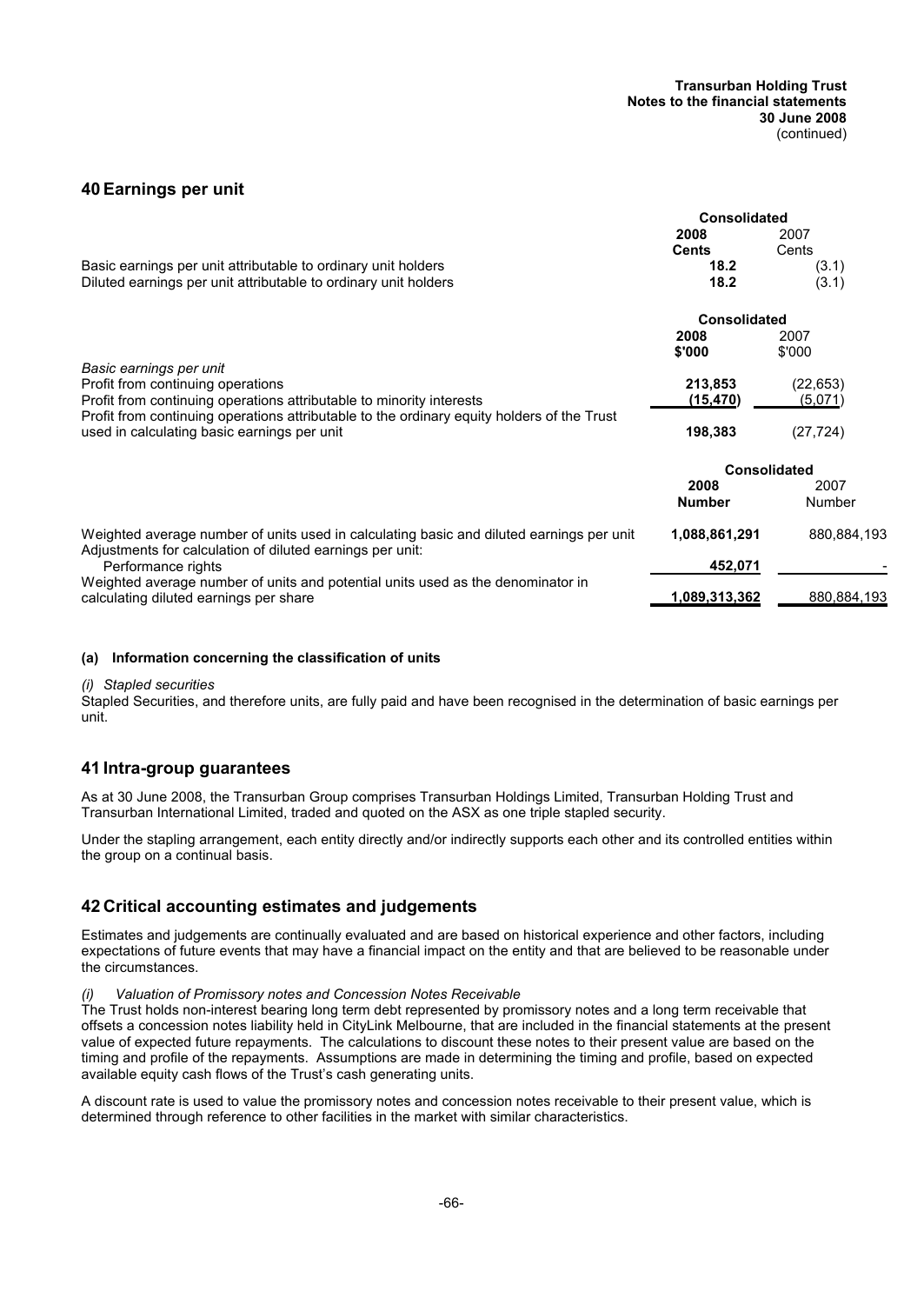# **42 Critical accounting estimates and judgements (continued)**

### *(ii) Impairment of Assets*

The Group tests whether its cash generating units have suffered any impairment when an event occurs that indicates that this may be the case. The recoverable amount of any cash generating units have been determined based on value-in-use calculations. These calculations require the use of assumptions regarding traffic flows, discount rates, growth rates and other factors affecting operating activities.

## **43 Financial risk management**

The Group's activities expose it to a variety of financial risks: market risk (including currency risk and fair value interest rate risk), credit risk, liquidity risk and cash flow interest rate risk. The Group's overall risk management program focuses on the unpredictability of financial markets and seeks to minimise potential adverse effects on the financial performance of the Group. The Group uses derivative financial instruments such as foreign exchange contracts and interest rate swaps to hedge certain risk exposures. Derivatives are exclusively used for hedging purposes, ie not as trading or other speculative instruments. The Group uses different methods to measure different types of risks to which it is exposed. These methods include sensitivity analysis in the case of interest rate risk and cash flow forecasting for foreign exchange risks.

Risk management is carried out by the Finance Group under policies approved by the Board of Directors. The Finance Group identifies, evaluates and hedges financial risks in close co-operation with the Group's operating units. The Board are informed on a regular basis of any material exposures to financial risks.

### **(a) Market risk**

### *(i) Foreign exchange risk*

The Group is a member of a wider Transurban Group which operates internationally and is exposed primarily to foreign exchange risk arising from currency exposures to the US Dollar. The Group is also exposed to foreign exchange risk on its portion of US private placement borrowings. Foreign exchange risk arises when future commercial transactions and recognised assets and liabilities are denominated in a currency that is not the entity's functional currency. The risk is measured using cash flow forecasting.

Forward contracts, transacted by the Finance Group, are used to manage foreign exchange risk. The Finance Group is responsible for managing exposures in each foreign currency by using external forward currency contracts. External foreign exchange contracts are designated at Group level as hedges of foreign exchange risk on specific assets, liabilities or future transactions on a gross basis.

The Group's exposure to foreign currency risk at the reporting date was as follows:

|              | 30 June<br>2008<br><b>USD</b><br>\$'000 | 30 June<br>2007<br><b>USD</b><br>\$'000 |
|--------------|-----------------------------------------|-----------------------------------------|
| Receivables  | 320,016                                 | 204,153                                 |
| Payables     | (254, 969)                              | (209, 708)                              |
| Net exposure | 65,047                                  | (5, 555)                                |

The above table is presented in the currency in which the exposure exists.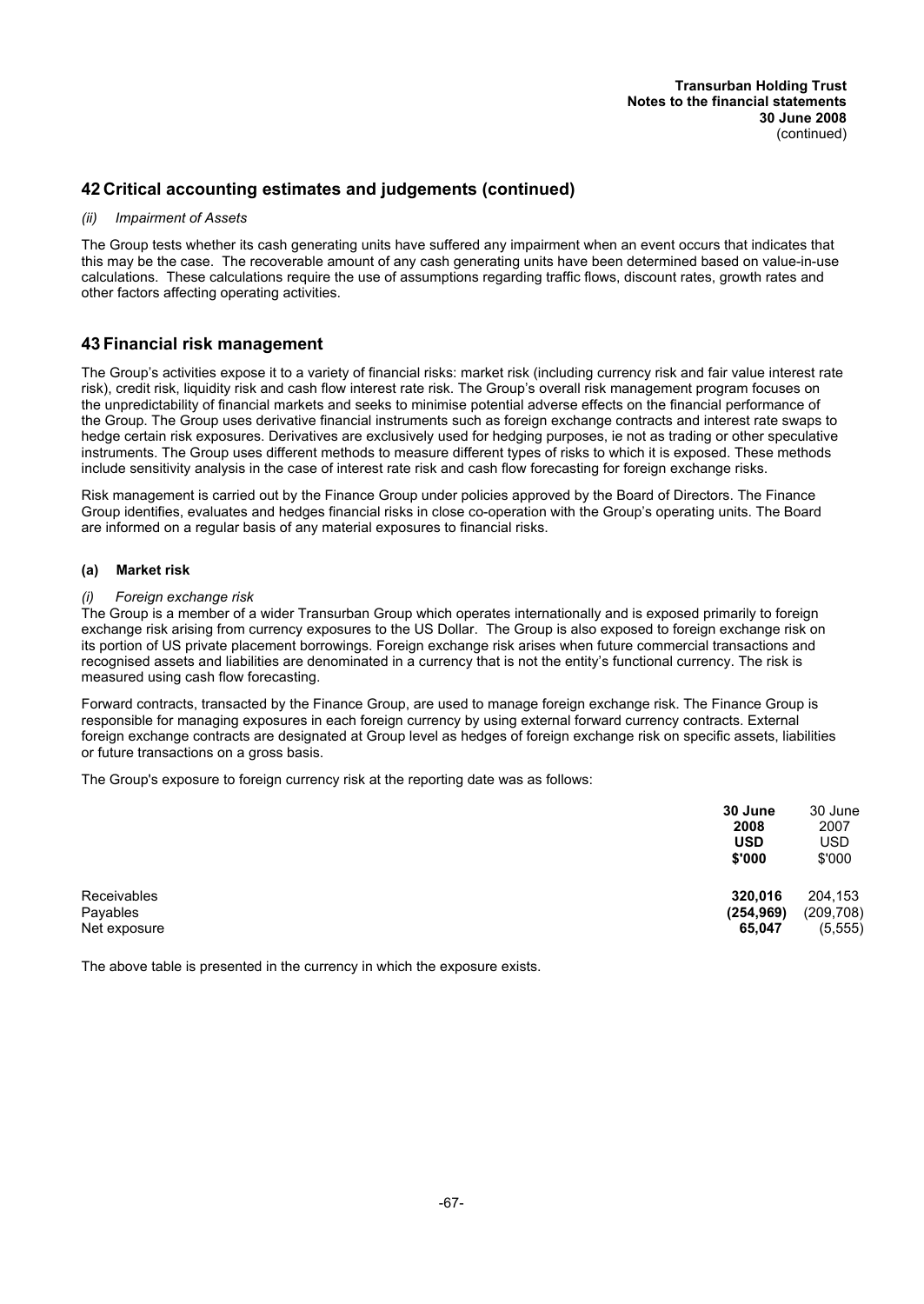# **43 Financial risk management (continued)**

The carrying amounts of the parent entity's financial assets and liabilities are denominated in Australian dollars except as set out below:

|                | 30 June    | 30 June    |
|----------------|------------|------------|
|                | 2008       | 2007       |
|                | <b>USD</b> | <b>USD</b> |
|                | \$'000     | \$'000     |
| Receivables    | 293,228    | 203,464    |
| Trade payables | (228, 869) | (209, 196) |
| Net exposure   | 64,359     | (5, 732)   |

### *Group sensitivity*

Based on the financial instruments held at 30 June 2008, had the Australian dollar strengthened by 10c or weakened by 15c against the U.S. dollar with all other variables held constant, the Group's post-tax profit for the year would have been \$7,228,000 lower or \$14,455,000 higher, mainly as a result of foreign exchange gains/losses on translation of US dollar denominated financial instruments as detailed in the above table.

Based on the financial instruments held at 30 June 2007, had the Australian dollar strengthened by 15c or weakened by 15c against the U.S. dollar with all other variables held constant, the Group's post-tax profit for the year would have been \$1,122,000 higher or \$1,648,000 lower, mainly as a result of foreign exchange gains/losses on translation of US dollar denominated financial instruments as detailed in the above table. Profit is more sensitive to movements in the Australian dollar/US dollar exchange rates in 2008 than 2007 because of the increased amount of US dollar denominated receivables.

Equity is not impacted by movements in foreign exchange. The Group's exposure to other foreign exchange movements is not material.

### *Parent entity sensitivity*

Based on the financial instruments held at 30 June 2008, had the Australian dollar strengthened by 10c or weakened by 15c against the U.S. dollar with all other variables held constant, the Group's post-tax profit for the year would have been \$7,151,000 lower or \$14,302,000 higher (2007 - \$1,158,000 higher or \$1,700,000 lower), mainly as a result of foreign exchange gains/losses on translation of US dollar denominated financial instruments as detailed in the above table. Profit is more sensitive to movements in the Australian dollar/US dollar exchange rates in 2008 than 2007 because of the increased amount of US dollar denominated receivables.

Equity is not impacted by movements in foreign exchange. The Parent entity's exposure to other foreign exchange movements is not material.

### *(ii) Cash flow interest rate risk*

### Group

The Group's interest rate risk arises from long-term borrowings. Borrowings issued at variable rates expose the Group to cash flow interest rate risk. Borrowings issued at fixed rates expose the Group to fair value interest rate risk.

The Group manages its cash flow interest rate risk by using floating-to-fixed interest rate swaps. Such interest rate swaps have the economic effect of converting borrowings from floating rates to fixed rates. Generally, the Group raises long term borrowings at floating rates and swaps them into fixed rates that are lower than those available if the Group borrowed at fixed rates directly. Under the interest-rate swaps, the Group agrees with other parties to exchange, at specified intervals (mainly semi-annually), the difference between fixed contract rates and floating rate interest amounts calculated by reference to the agreed notional principal amounts.

The Group's risk management policy is to hedge at least 80 per cent of its borrowings out to 5 years in fixed rate instruments. Beyond 5 years the maturity of the hedge should match the maturity of the underlying debt.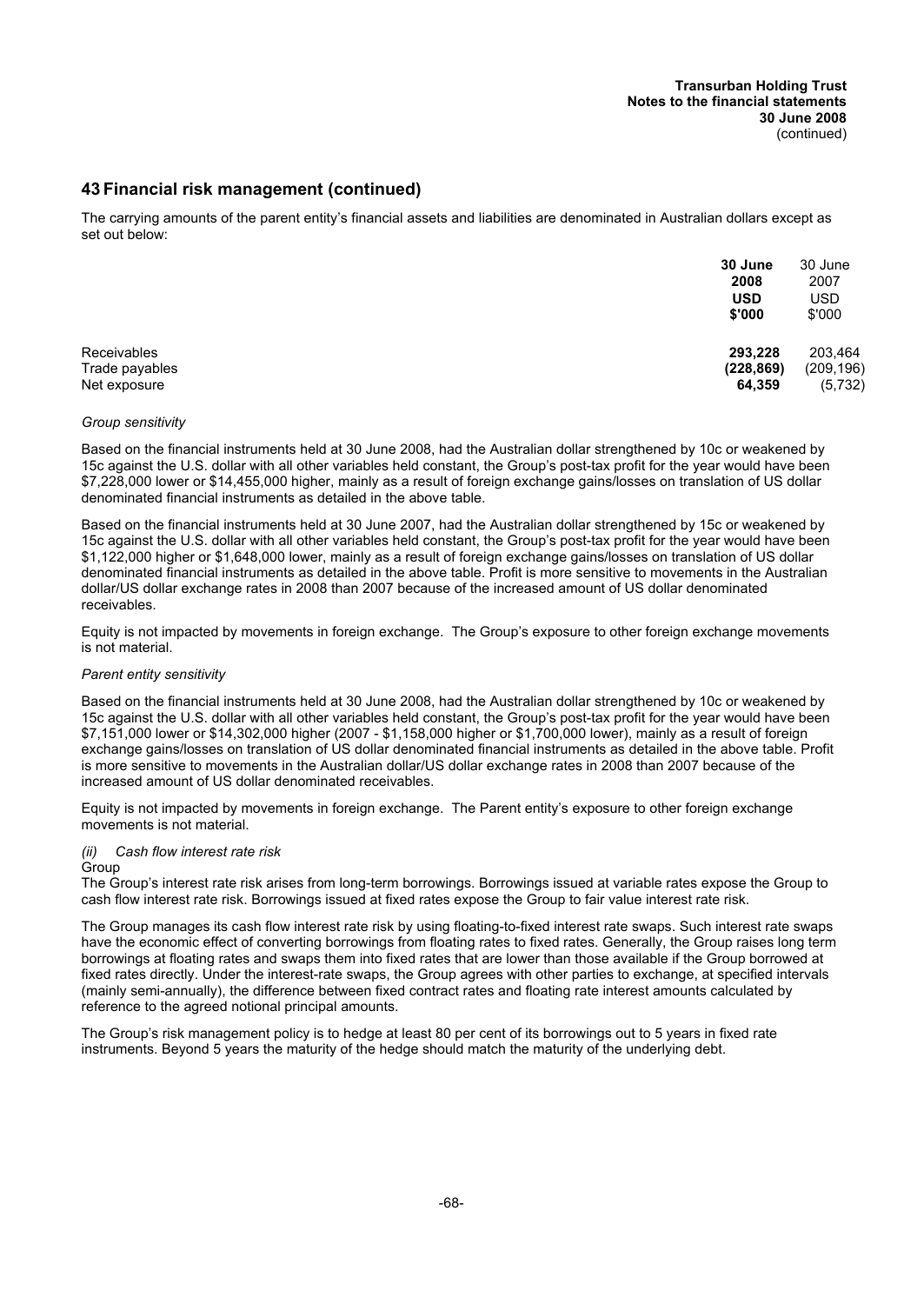# **43 Financial risk management (continued)**

As at the reporting date, the Group had the following variable rate borrowings and interest rate swap contracts outstanding:

|                                                 | 30 June 2008<br>Weighted      |                          | 30 June 2007<br>Weighted      |                          |  |
|-------------------------------------------------|-------------------------------|--------------------------|-------------------------------|--------------------------|--|
|                                                 | average<br>interest rate<br>% | <b>Balance</b><br>\$'000 | average<br>interest rate<br>℅ | <b>Balance</b><br>\$'000 |  |
| <b>Consolidated Group</b>                       |                               |                          |                               |                          |  |
| Cash and cash equivalents                       | 7.1                           | (45, 882)                | 6.2                           | (268, 995)               |  |
| <b>Floating Rate Borrowings</b>                 | 8.4                           | 2,346,500                | 6.9                           | 2,283,500                |  |
| Interest rate swaps (notional principal amount) | 8.0                           | (1.862, 804)             | 6.6                           | (1,382,804)              |  |
| Net exposure to cash flow interest rate risk    |                               | 437.814                  |                               | 631,701                  |  |
| <b>Parent</b>                                   |                               |                          |                               |                          |  |
| Cash and cash equivalents                       | 7.1%                          | (1,308)                  | 6.2%                          | (183, 836)               |  |
| <b>Floating Rate Borrowings</b>                 | 8.4%                          | 615,327                  | 6.9%                          | 466.494                  |  |
| Interest rate swaps (notional principal amount) | 8.2%                          | (439, 409)               | $-$ %                         |                          |  |
| Net exposure to cash flow interest rate risk    |                               | 174,610                  |                               | 282,658                  |  |

An analysis by maturities is provided in (c) below.

### *Group sensitivity*

The Group's main interest rate risk arises from cash equivalents and loans and other receivables with variable interest rates. At 30 June 2008, if interest rates had changed by +/-100 basis points from the year-end rates with all other variables held constant, post-tax profit for the year would have been \$4,378,000 lower/higher (2007 - \$6,317,000 lower/higher), mainly as a result of additional hedging and offset by lower interest income from cash and cash equivalents.

## *Parent entity sensitivity*

The parent entity's main interest rate risk arises from cash equivalents and loans and other receivables with variable interest rates. At 30 June 2008, if interest rates had changed by +/-100 basis points from the year-end rates with all other variables held constant, post-tax profit for the year would have been \$1,746,000 lower/higher (2007 - \$2,827,000 lower/higher), mainly as a result of additional hedging offset by lower interest income from cash and cash equivalents.

### **(b) Credit risk**

The Group has no significant concentrations of credit risk from Operating Activities. The Group has policies in place to ensure that transactions are made with commercial customers with an appropriate credit history. Derivative counterparties and cash transactions are limited to high credit quality financial institutions. The Group continually monitors the credit ratings and credit exposure of each counterparty. The Group does not obtain any security in the form of guarantees, deeds of undertaking or letters of credit which can be called upon if the counterparty is in default under the terms of the agreement.

The Group's investment in the Westlink Motorway (WM7) is through Term Loan Notes (see note 12 for details) The return on these Notes is ultimately dependent on the performance of the Motorway. The Group continually monitors the performance and expected cash flows of the Motorway.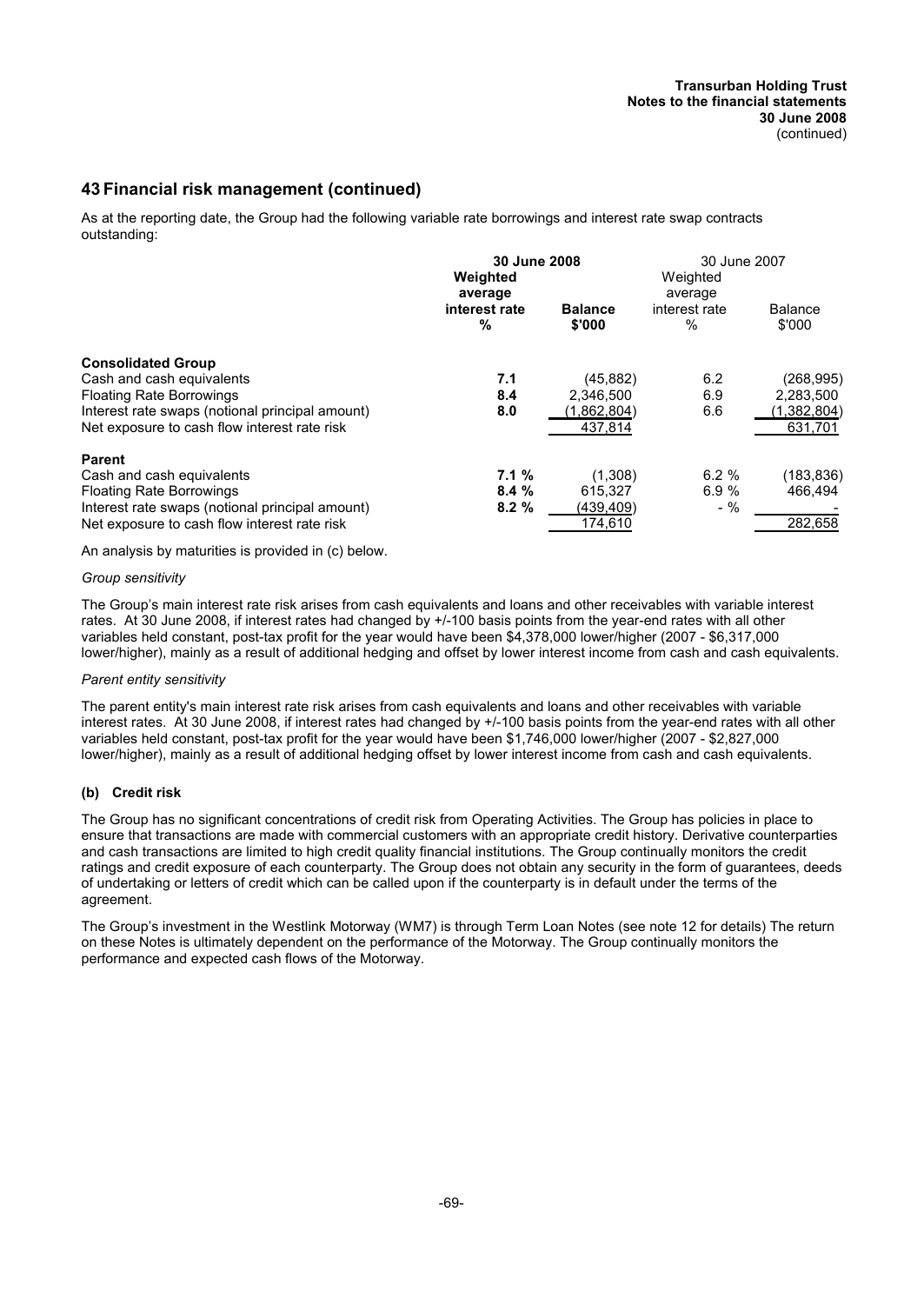# **43 Financial risk management (continued)**

## **(c) Liquidity risk**

The Group maintains sufficient cash and undrawn facilities to maintain short-term flexibility and enable the Group to meet financial commitments in a timely manner. The Group manages liquidity risk by continuously monitoring forecast and actual cash flows.

### *Financing arrangements*

The Group and the parent entity had access to the following undrawn borrowing facilities at the reporting date:

|                          | <b>Consolidated</b> |         | <b>Parent entity</b> |         |
|--------------------------|---------------------|---------|----------------------|---------|
|                          | 2008                | 2007    | 2008                 | 2007    |
|                          | \$'000              | \$'000  | \$'000               | \$'000  |
| <b>Floating rate</b>     |                     |         |                      |         |
| Expiring within one year | 96.000              | 50,000  | 85,000               | 50,000  |
| Expiring beyond one year | 531,759             | 194.000 | 531,759              | 183,000 |
|                          | 627,759             | 244,000 | 616,759              | 233,000 |

The facilities are committed for the term of the facility and cannot be withdrawn by the bank without notice.

### *Maturities of financial liabilities*

The tables below analyse the Group's and the parent entity's financial liabilities, net settled derivative financial instruments into relevant maturity groupings based on the remaining period at the reporting date to the contractual maturity date. The amounts disclosed in the table are the contractual undiscounted cash flows. For interest rate swaps the cash flows have been estimated using forward interest rates applicable at the reporting date.

| Group - At 30 June 2008                                          | 1 year or<br>less | Over 1 to<br>2 years | 3 years   | Over 2 to Over 3 to 4<br>years | Over 4<br>to $5$<br>years | Over 5<br>vears | Total<br>contractual<br>cash flows | Carrying<br>Amount<br>(assets)/<br><b>liabilities</b> |
|------------------------------------------------------------------|-------------------|----------------------|-----------|--------------------------------|---------------------------|-----------------|------------------------------------|-------------------------------------------------------|
|                                                                  | \$'000            | \$'000               | \$'000    | \$'000                         | \$'000                    | \$'000          | \$'000                             | \$'000                                                |
| Non-derivatives                                                  |                   |                      |           |                                |                           |                 |                                    |                                                       |
| Non-interest bearing                                             | 743,243           | 61.800               |           |                                |                           | 12.973          | 818.016                            | 818,01                                                |
| Variable rate                                                    | 657.819           | 674.579              | 114.535   | 214.672                        | 480,042                   | 967.685         | 3,109,332                          | 2,346,50                                              |
| Fixed rate                                                       | 57,863            | 209,354              | 51,014    | 268,712                        | 74,363                    | 1,913,113       | 2,574,419                          | 1,593,53                                              |
| <b>Total non-derivatives</b>                                     | 1,458,925         | 945,733              | 165,549   | 483,384                        | 554,405                   | 2,893,771       | 6,501,767                          | 4,758,05                                              |
| <b>Derivatives</b>                                               |                   |                      |           |                                |                           |                 |                                    |                                                       |
| Net settled (interest rate swaps)<br>Net settled (cross-currency | (48, 102)         | (41, 904)            | (29, 567) | (20, 387)                      | (14, 101)                 | (44, 204)       | (198, 265)                         | (2, 91)                                               |
| interest rate swaps)                                             | 33.454            | 31,591               | 29,076    | 26,806                         | 28,593                    | 79,315          | 228,835                            | 20,66                                                 |
| <b>Total derivatives</b>                                         | (14,648)          | (10, 313)            | (491      | 6,419                          | 14,492                    | 35,111          | 30,570                             | 17,75.                                                |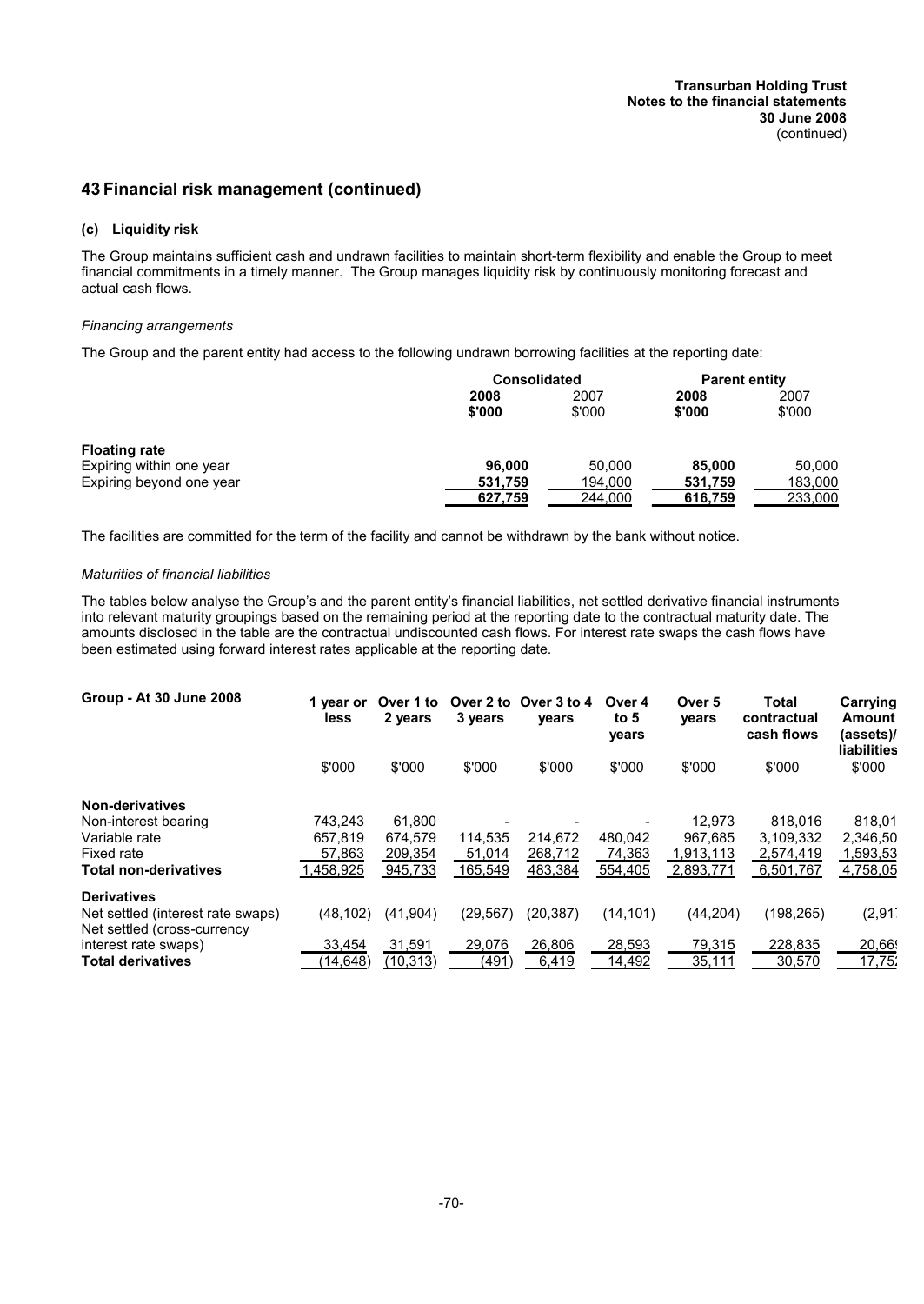#### **Transurban Holding Trust Notes to the financial statements 30 June 2008** (continued)

# **43 Financial risk management (continued)**

| Group - At 30 June 2007                                          | 1 year or<br>less | Over 1 to<br>2 years | Over 2 to<br>3 years | Over 3 to<br>4 years | Over 4 to<br>5 years | Over 5<br>years | Total<br>contractual<br>cash flows | Carrying<br>Amount<br>(assets)/<br>liabilities |
|------------------------------------------------------------------|-------------------|----------------------|----------------------|----------------------|----------------------|-----------------|------------------------------------|------------------------------------------------|
|                                                                  | \$'000            | \$'000               | \$'000               | \$'000               | \$'000               | \$'000          | \$'000                             | \$'000                                         |
| <b>Non-derivatives</b>                                           |                   |                      |                      |                      |                      |                 |                                    |                                                |
| Non-interest bearing                                             | 817.378           | 148,300              | 61.800               |                      |                      | 85,554          | 1.113.032                          | 1,113,03                                       |
| Variable rate                                                    | 668,932           | 588,706              | 644,721              | 57,576               | 157,556              | 721,205         | 2,838,696                          | 2,283,50                                       |
| Fixed rate                                                       | 61,128            | 61,793               | 212,460              | 53,632               | 271,646              | 1,979,729       | 2,640,388                          | 1,620,00                                       |
| <b>Total non-derivatives</b>                                     | 1,547,438         | 798,799              | 918,981              | 111,208              | 429,202              | 2,786,488       | 6,592,116                          | 5,016,54                                       |
| <b>Derivatives</b>                                               |                   |                      |                      |                      |                      |                 |                                    |                                                |
| Net settled (interest rate swaps)<br>Net settled (cross-currency | (15, 125)         | (20,061)             | (18, 828)            | (13, 315)            | (8,612)              | (34, 929)       | (110, 870)                         |                                                |
| interest rate swaps)                                             | 20,403            | 21,927               | 22,129               | 21,520               | 35,118               | 110,994         | 232,091                            | 20,623                                         |
| <b>Total derivatives</b>                                         | 5,278             | 1,866                | 3,301                | 8,205                | 26,506               | 76,065          | 121,221                            | 20,623                                         |

| <b>Parent - At 30 June 2008</b>                                            | 1 year or<br>less | Over 1<br>to $2$<br>years | 3 years | Over 2 to Over 3 to Over 4 to<br>4 years | 5 years | Over <sub>5</sub><br>years | Total<br>contractual<br>cash flows | Carrying<br>Amount<br>(assets)/<br><b>liabilities</b> |
|----------------------------------------------------------------------------|-------------------|---------------------------|---------|------------------------------------------|---------|----------------------------|------------------------------------|-------------------------------------------------------|
|                                                                            | \$'000            | \$'000                    | \$'000  | \$'000                                   | \$'000  | \$'000                     | \$'000                             | \$'000                                                |
| <b>Non-derivatives</b>                                                     |                   |                           |         |                                          |         |                            |                                    |                                                       |
| Non-interest bearing                                                       | 724,808           | 61,800                    |         |                                          |         | 21.118                     | 807,726                            | 807,726                                               |
| Variable rate                                                              | 52.137            | 51.860                    | 51.367  | 151,429                                  | 42.556  | 555,936                    | 905.285                            | 615.327                                               |
| Fixed rate                                                                 | 13.303            | 61,124                    | 10,297  | 190,745                                  | 34,001  | 887,270                    | 1,196,740                          | 619,348                                               |
| <b>Total non-derivatives</b>                                               | 790.248           | 174,784                   | 61,664  | 342,174                                  | 76,557  | 1,464,324                  | 2,909,751                          | 2,042,401                                             |
| <b>Derivatives</b>                                                         |                   |                           |         |                                          |         |                            |                                    |                                                       |
| Net settled (interest rate swaps)<br>Net settled (cross-currency interest) | 4,593             | 4.291                     | 4.274   | 2.884                                    | 1,372   | 1.325                      | 18,739                             |                                                       |
| rate swaps)                                                                |                   |                           |         | (511)                                    | 4,683   | (3, 163)                   | 1,009                              |                                                       |
| <b>Total derivatives</b>                                                   | 4,593             | 4,291                     | 4,274   | 2,373                                    | 6.055   | (1,838)                    | 19,748                             |                                                       |

| Parent - At 30 June 2007                                   | 1 year or<br>less | Over 1 to<br>2 years | 3 years | Over 2 to Over 3 to Over 4 to<br>4 years | 5 years        | Over 5<br>vears | Total<br>contractual<br>cash flows | Carrying<br>Amount<br>(assets)/<br>liabilities |
|------------------------------------------------------------|-------------------|----------------------|---------|------------------------------------------|----------------|-----------------|------------------------------------|------------------------------------------------|
|                                                            | \$'000            | \$'000               | \$'000  | \$'000                                   | \$'000         | \$'000          | \$'000                             | \$'000                                         |
| <b>Non-derivatives</b>                                     |                   |                      |         |                                          |                |                 |                                    |                                                |
| Non-interest bearing                                       | 807.539           | 148.300              | 61.800  |                                          |                | 59.468          | 1.077.107                          | 1,077,107                                      |
| Variable rate                                              | 360.490           | 10.173               | 10.278  | 10.403                                   | 110.400        | 42,386          | 544.130                            | 466,494                                        |
| Fixed rate                                                 | 13,303            | 13,303               | 61,124  | 10,648                                   | <u>191,965</u> | 912,713         | 1,203,056                          | 641,821                                        |
| <b>Total non-derivatives</b>                               | 1,181,332         | 171,776              | 133,202 | 21,051                                   | 302,365        | 1,014,567       | 2,824,293                          | 2,185,422                                      |
| <b>Derivatives</b><br>Net settled (cross-currency interest |                   |                      |         |                                          |                |                 |                                    |                                                |
| rate swaps)                                                |                   |                      |         |                                          | 14,520         | 13,454          | 27,974                             |                                                |
| <b>Total derivatives</b>                                   |                   |                      |         |                                          | 14,520         | 13,454          | 27,974                             |                                                |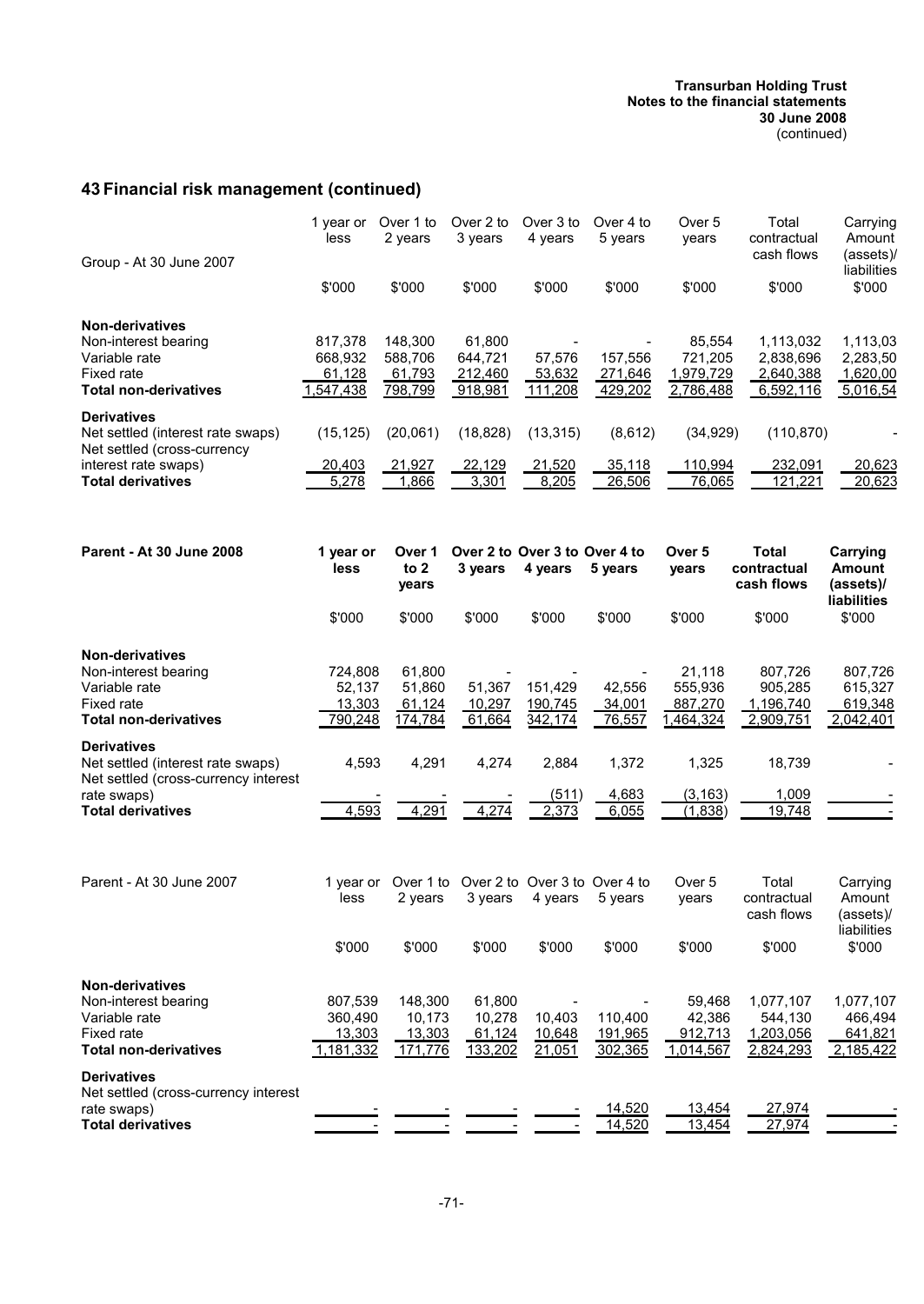**Transurban Holding Trust Notes to the financial statements 30 June 2008** (continued)

# **43 Financial risk management (continued)**

## **(d) Fair value estimation**

Refer to note 1 for the Group's policy on fair value estimation.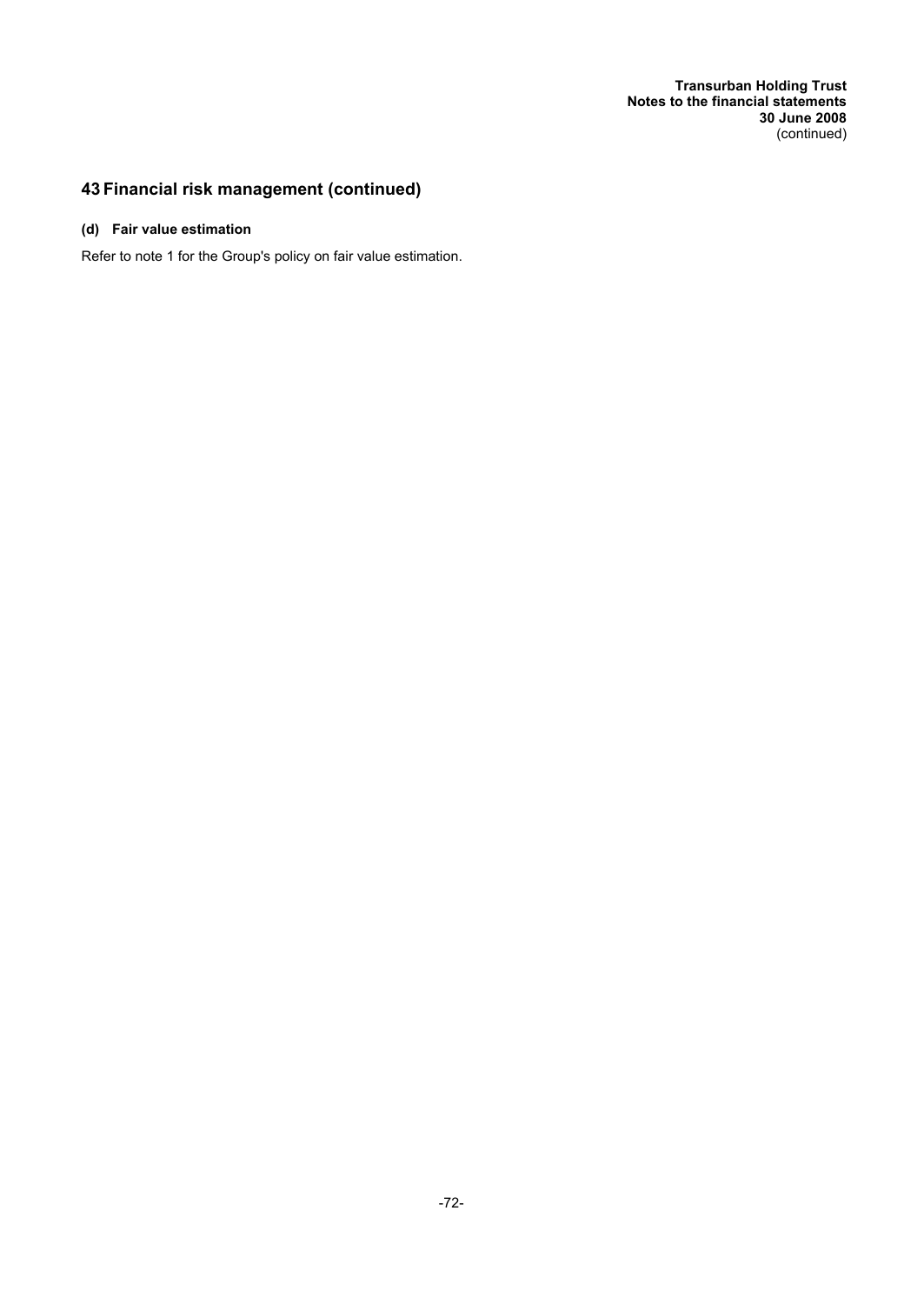In the directors' opinion:

- (a) the financial statements and notes set out on pages 7 to 72 are in accordance with the *Corporations Act 2001,* including:<br>(i) c
	- (i) complying with Accounting Standards, the *Corporations Regulations 2001* and other mandatory professional reporting requirements; and
	- (ii) giving a true and fair view of the Trust's and consolidated entity's financial position as at 30 June 2008 and of their performance for the financial year ended on that date; and
- (b) there are reasonable grounds to believe that the Trust will be able to pay its debts as and when they become due and payable; and

The directors have been given the declarations by the chief executive officer and chief finance officer required by section 295A of the *Corporations Act 2001.*

This declaration is made in accordance with a resolution of the directors.

David J Ryan AO Director

 $\overline{1}$ 

Christopher J Lynch **Director** 

Melbourne 26 August 2008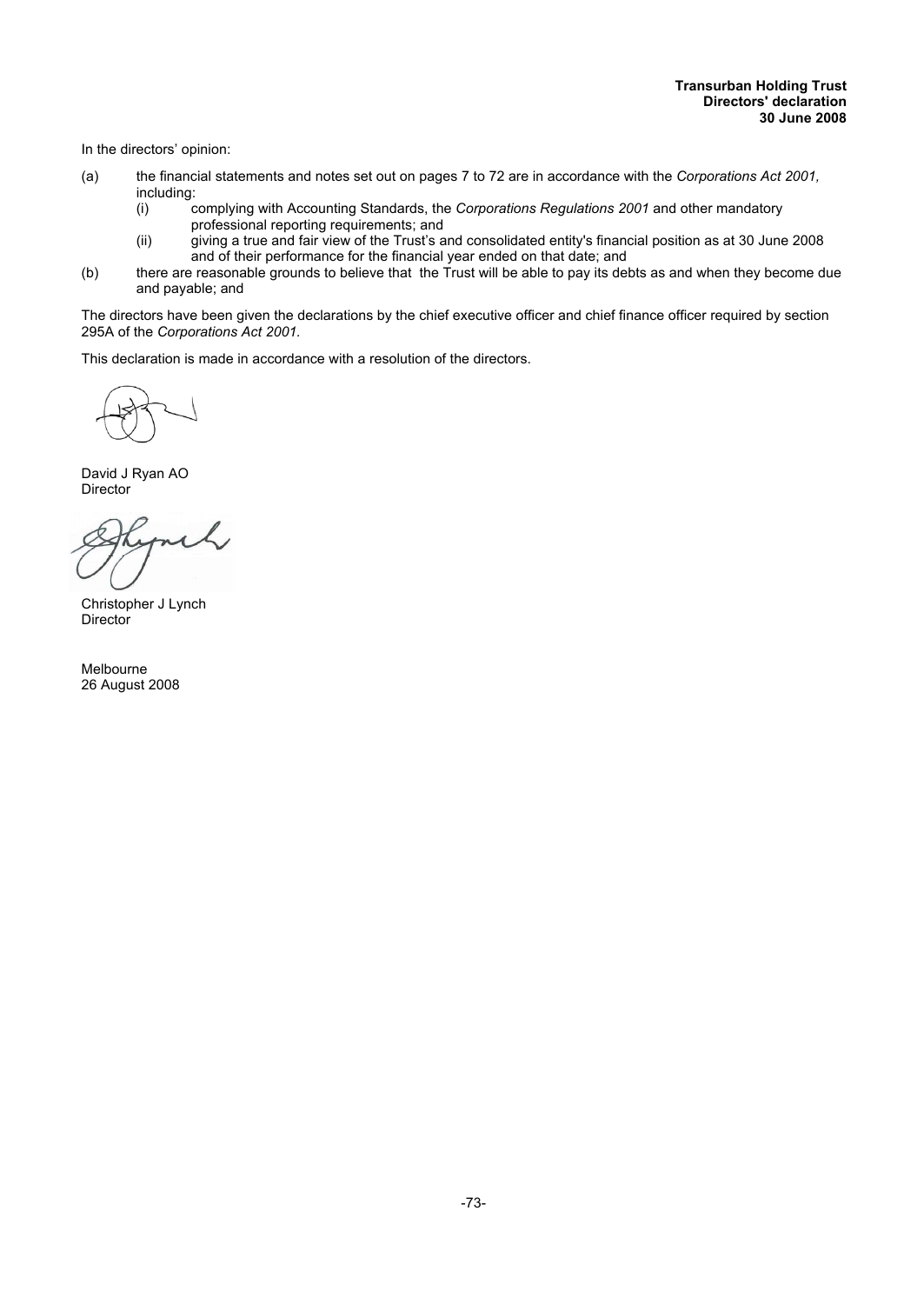# PriceWaT<sub>E</sub>RhousE(copers | @

#### **PricewaterhouseCoopers ABN 52 780 433 757**

Freshwater Place 2 Southbank Boulevard SOUTHBANK VIC 3006 GPO Box 1331L MELBOURNE VIC 3001 DX 77 website: www.pwc.com/au<br>Telephone +61 3 8603 1000

## **Independent auditor's report to the members of** Transmuck Telephone +61 3 8603 1000<br>Transurban Holding Trust Trust Trust Transurban Holding Trust **Transurban Holding Trust**

#### **Report on the financial report**

We have audited the accompanying financial report of Transurban Holding Trust (the Trust), which comprises the balance sheet as at 30 June 2008, and the income statement, statement of changes in equity and cash flow statement for the year ended on that date, a summary of significant accounting policies, other explanatory notes and the directors' declaration for both Transurban Holding Trust and the Transurban Holding Trust Group (the consolidated entity). The consolidated entity comprises the Trust and the entities it controlled at the year's end or from time to time during the financial year.

#### *Directors' responsibility for the financial report*

The directors of Transurban Infrastructure Management Limited, the Responsible Entity of the Trust, are responsible for the preparation and fair presentation of the financial report in accordance with Australian Accounting Standards (including the Australian Accounting Interpretations) and the *Corporations Act 2001*. This responsibility includes establishing and maintaining internal control relevant to the preparation and fair presentation of the financial report that is free from material misstatement, whether due to fraud or error; selecting and applying appropriate accounting policies; and making accounting estimates that are reasonable in the circumstances. In Note 1, the directors also state, in accordance with Accounting Standard AASB 101 *Presentation of Financial Statements*, that compliance with the Australian equivalent to International Financial Reporting Standards ensures that the financial report, comprising the consolidated financial statements and notes, complies with International Financial Reporting Standards.

#### *Auditor's responsibility*

Our responsibility is to express an opinion on the financial report based on our audit. We conducted our audit in accordance with Australian Auditing Standards. These Auditing Standards require that we comply with relevant ethical requirements relating to audit engagements and plan and perform the audit to obtain reasonable assurance whether the financial report is free from material misstatement.

An audit involves performing procedures to obtain audit evidence about the amounts and disclosures in the financial report. The procedures selected depend on the auditor's judgement, including the assessment of the risks of material misstatement of the financial report whether due to fraud or error. In making those risk assessments, the auditor considers internal control relevant to the entity's preparation and fair presentation of the financial report in order to design audit procedures that are appropriate in the circumstances, but not for the purpose of expressing an opinion on the effectiveness of the entity's internal control. An audit also includes evaluating the appropriateness of accounting policies used and the reasonableness of accounting estimates made by the directors, as well as evaluating the overall presentation of the financial report.

Our procedures include reading the other information in the Annual Report to determine whether it contains any material inconsistencies with the financial report.

For further explanation of an audit, visit our website http://www.pwc.com/au/financialstatementaudit.

Our audit did not involve an analysis of the prudence of business decisions made by directors or management.

We believe that the audit evidence we have obtained is sufficient and appropriate to provide a basis for our audit opinion.

#### *Independence*

In conducting our audit, we have complied with the independence requirements of the *Corporations Act 2001.*

Liability limited by a scheme approved under Professional Standards Legislation